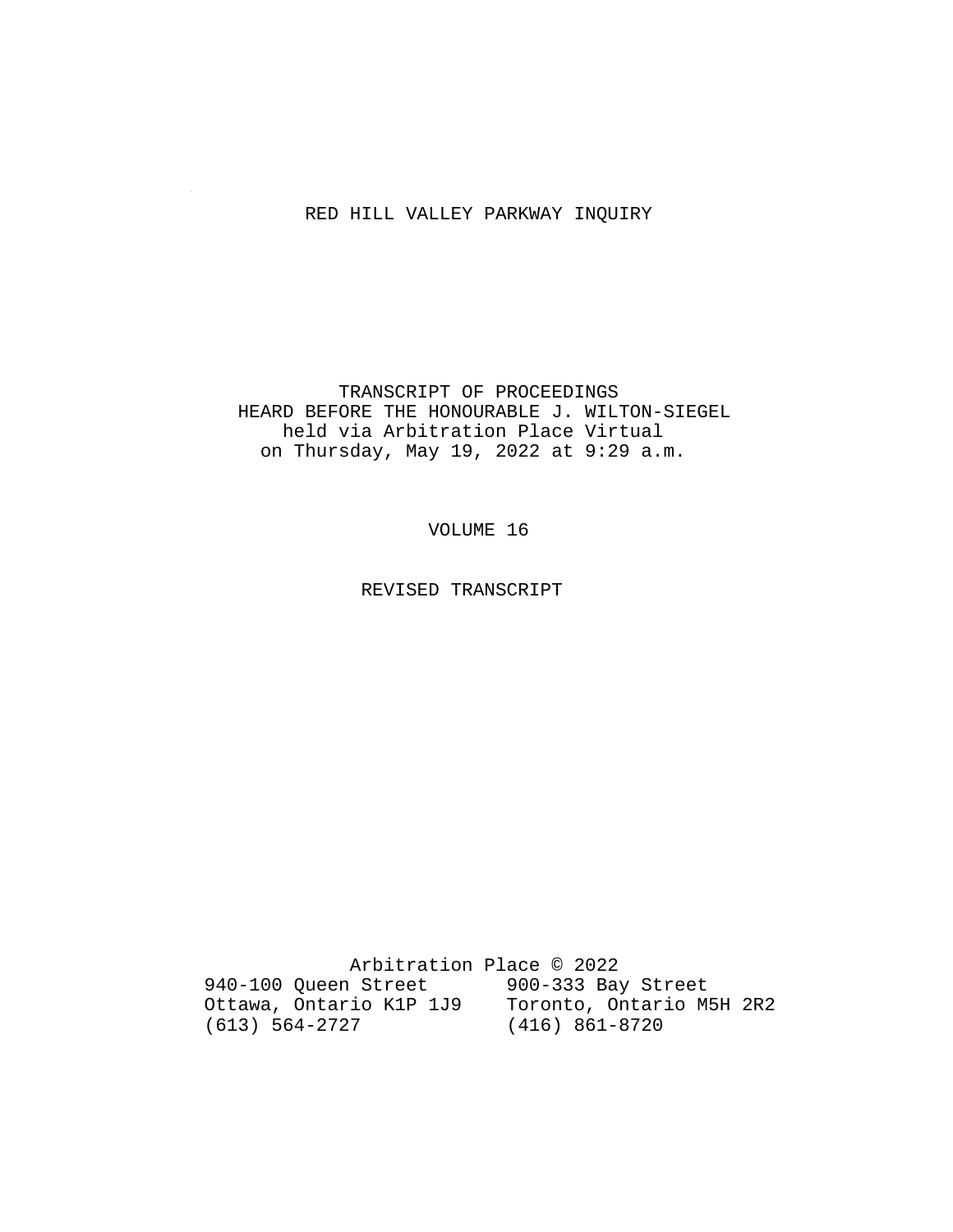### APPEARANCES:

| Andrew C. Lewis<br>Chloe Hendrie                 | For Red Hill Valley<br>Parkway |
|--------------------------------------------------|--------------------------------|
| Jonathan Chen<br>Eli Lederman<br>Jenene Roberts  | For City of Hamilton           |
| Heather McIvor<br>Colin Bourrier<br>Michael Saad | For Province of Ontario        |
| Jennifer McAleer<br>Rachel Laurion               | For Dufferin Construction      |
| Jennifer Roberts<br>Nivi Ramaswamy               | For Golder Associates<br>Inc.  |

Page 2470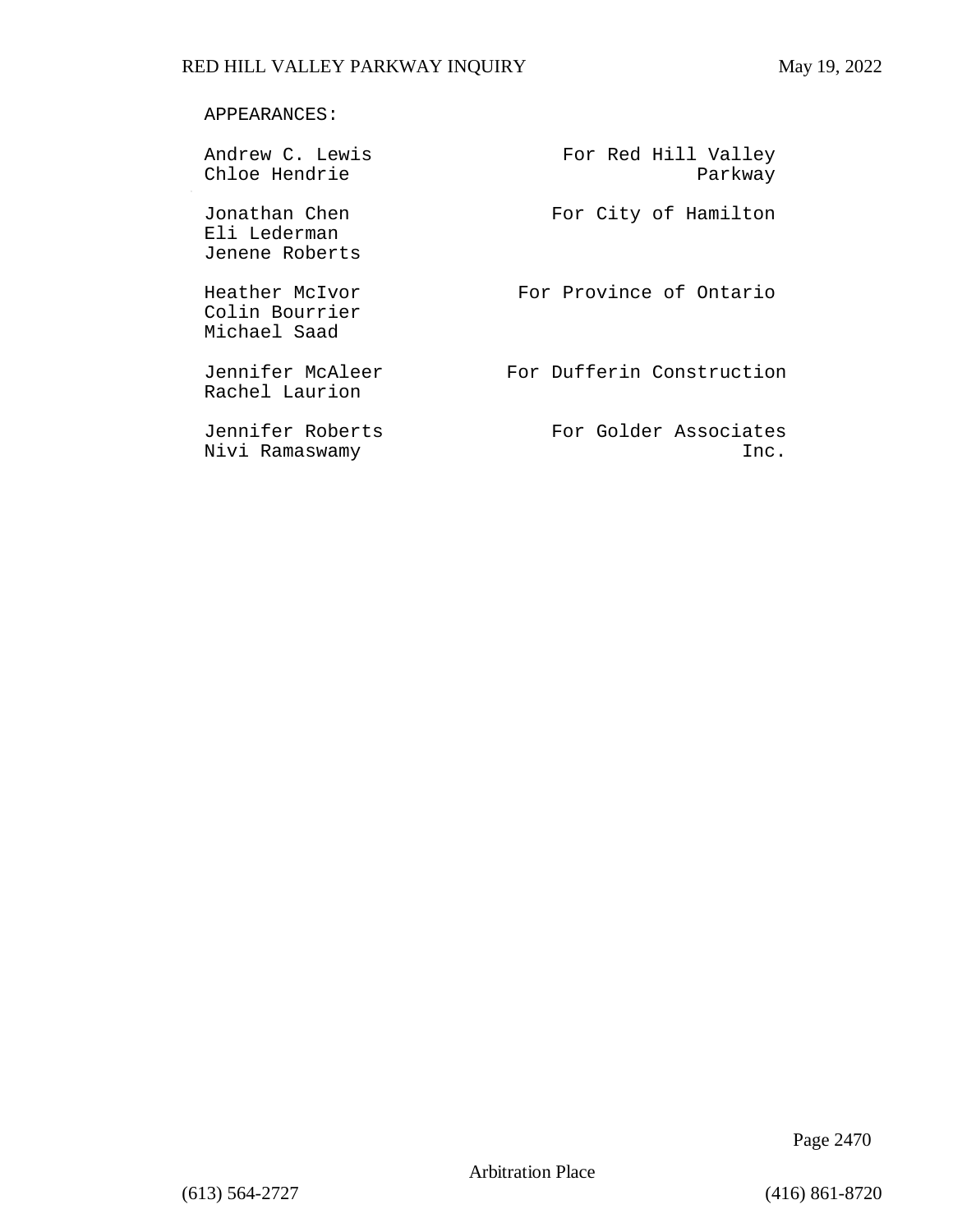#### INDEX

|                                     | PAGE |
|-------------------------------------|------|
| CHRIS ROGERS; AFFIRMED              | 2473 |
| EXAMINATION BY MR. LEWIS            | 2473 |
| EXAMINATION BY MS. JENENE ROBERTS   | 2603 |
| EXAMINATION BY MS. JENNIFER ROBERTS | 2617 |
| EXAMINATION BY MS. MCIVOR           | 2639 |
| FURTHER EXAMINATION BY MR. LEWIS    | 2641 |

Page 2470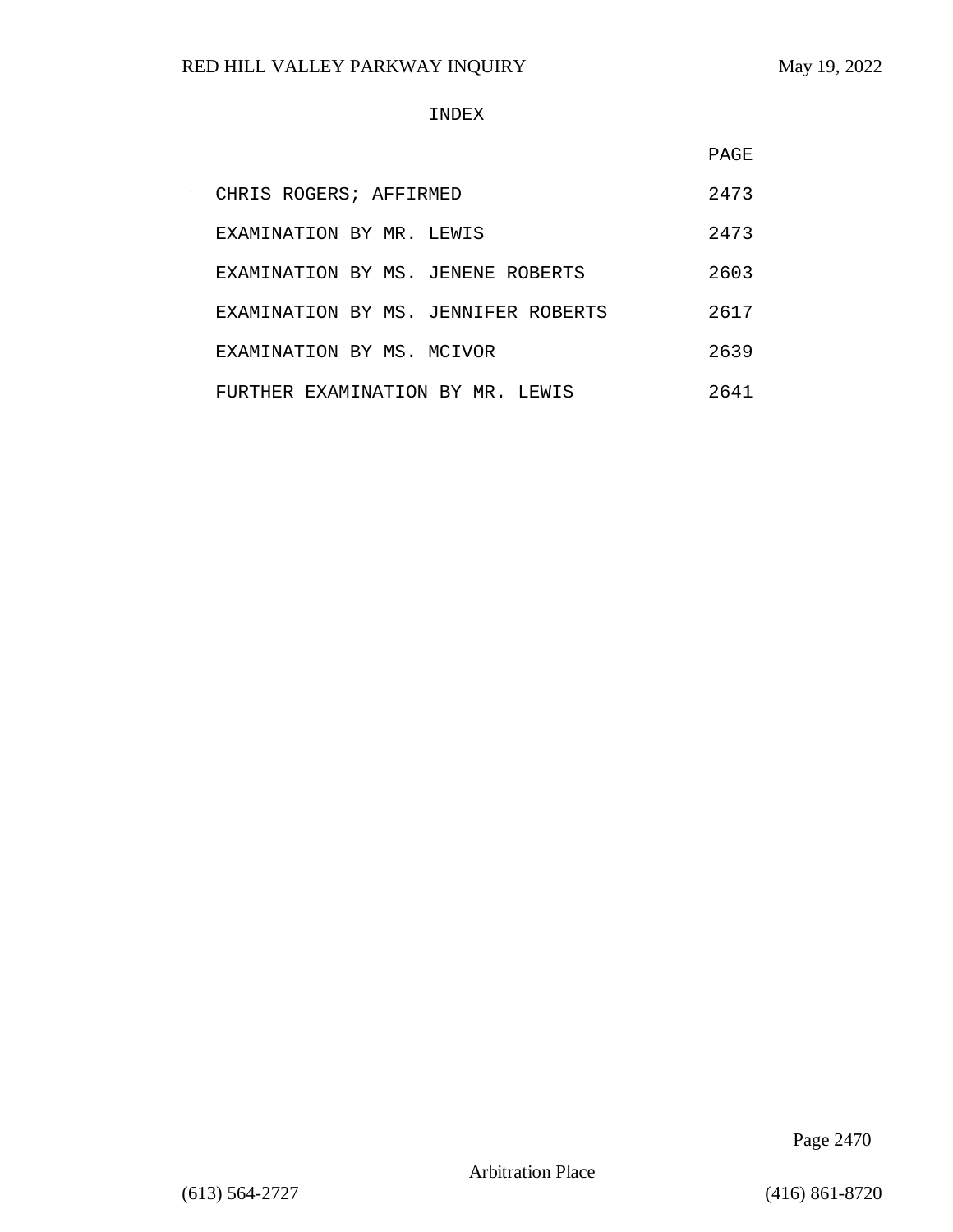$\sim$ 

### LIST OF EXHIBITS

| NO. | DESCRIPTION                   | PAGE |
|-----|-------------------------------|------|
| 50  | CV of Chris Rogers, MT038699. | 2484 |

Page 2471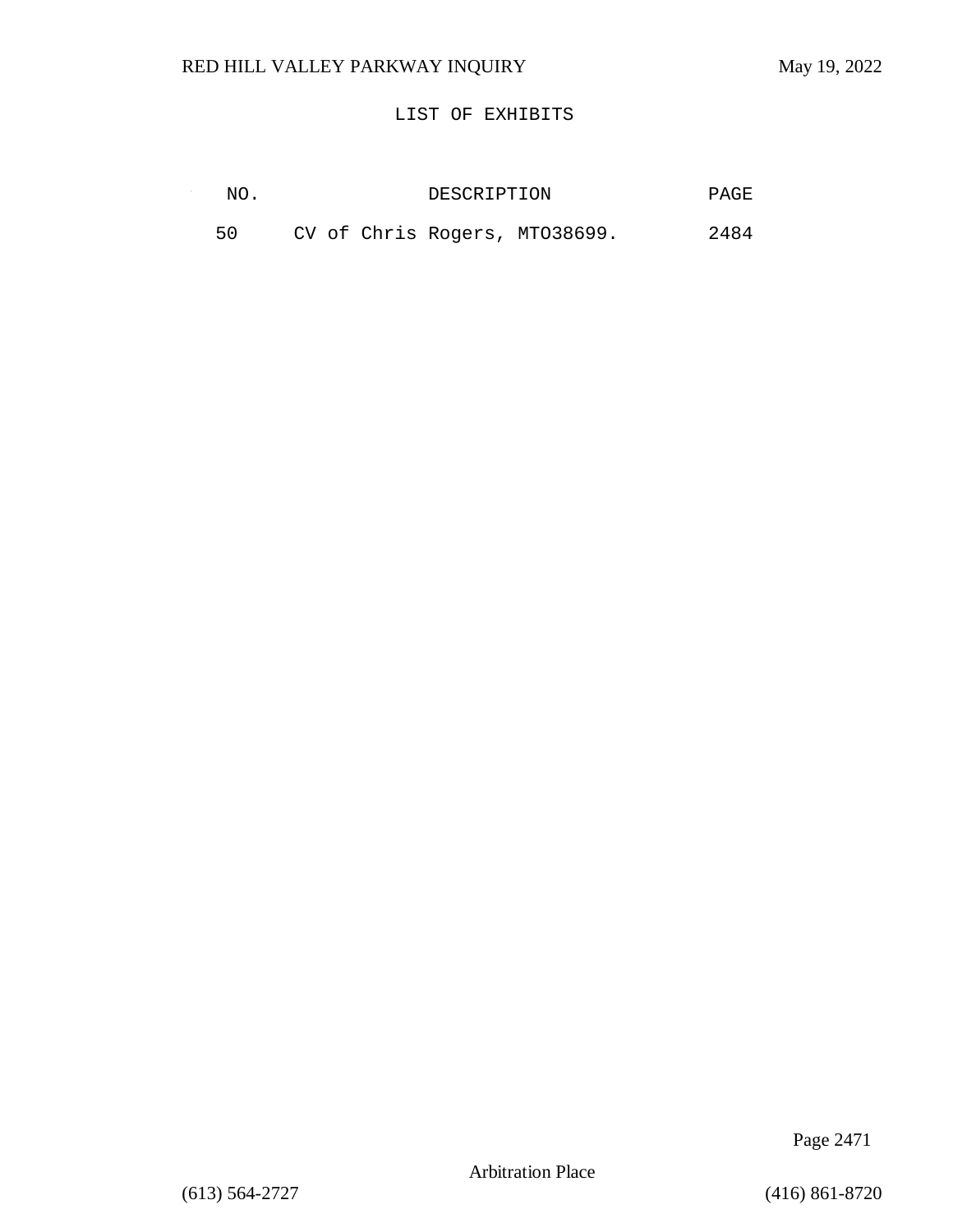1 Arbitration Place Virtual 2 --- Upon resuming on Thursday, May 19, 2022 3 at 9:29 a.m. 4 CHRIS ROGERS; AFFIRMED 5 EXAMINATION BY MR. LEWIS: 6 Q. Good morning, Mr. Rogers. 7 Thank you for coming. 8 A. Good morning. 9 Q. Just to begin, I would 10 just like to take you through your background, 11 education and work history, just to get started, 12 and we can use your CV for that. 13 Registrar, if we could go to 14 MTO38699. And going back to your education at the 15 top there, you received your Bachelor of Science, 16 Honours, in geology from the University of 17 Manchester in the UK in 1973 and then your 18 Master's in science and geology at the University 19 of Windsor in 1977. Is that right? 20 A. Yes, I did. 21 Q. And so you are a 22 geologist, is that right, by trade? 23 A. Yes. Well, in Ontario, 24 not a professional geologist. 25 Q. Sorry, not a?

Page 2472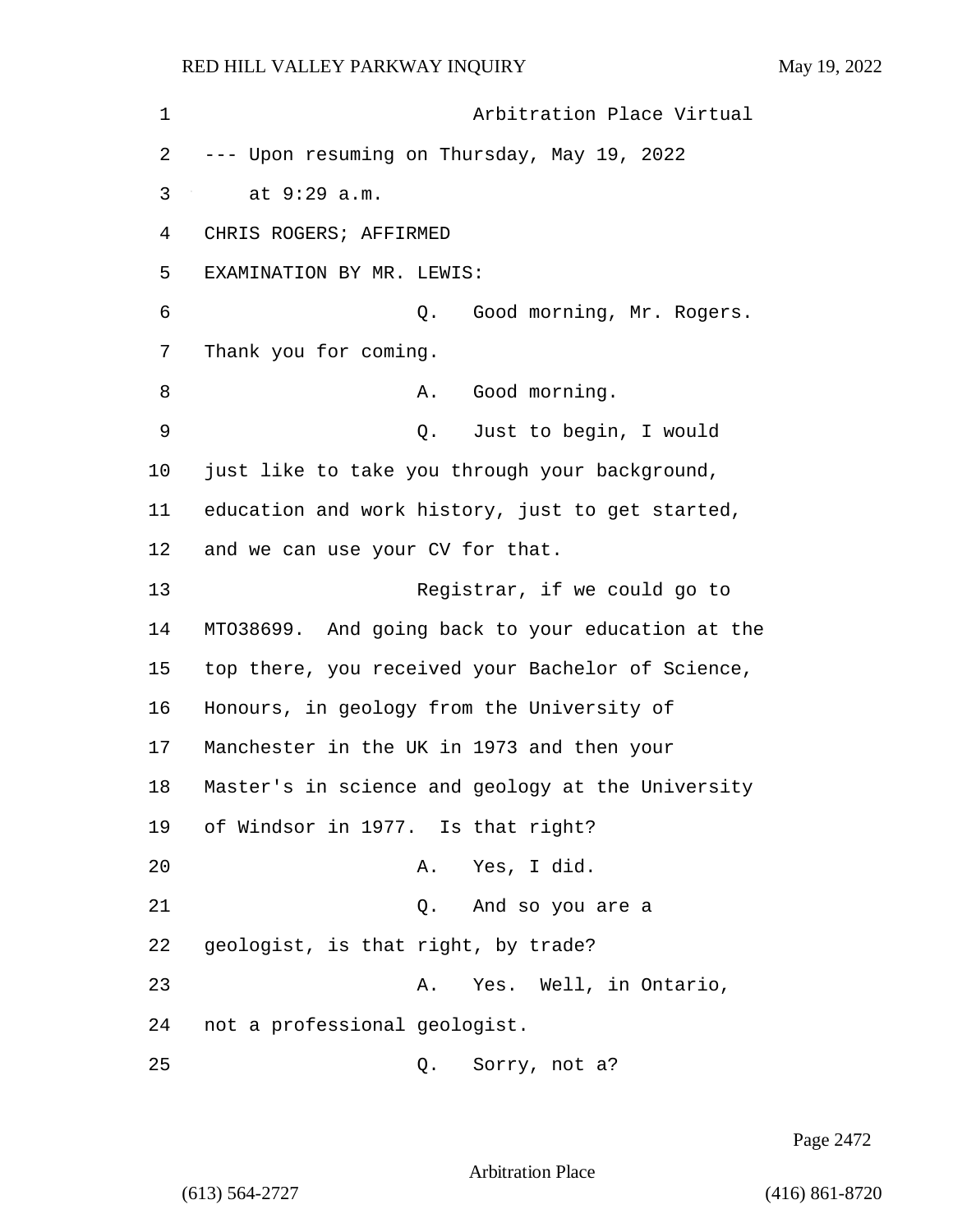| 1  | A. Professional geologist.                         |
|----|----------------------------------------------------|
| 2  | Q. Okay. Sorry, what's the                         |
| 3  | distinction that you mean there?                   |
| 4  | Well, it's something they<br>Α.                    |
| 5  | introduced around 2000 where, if you were a        |
| 6  | geologist, you had to be a professional geologist, |
| 7  | but I never applied.                               |
| 8  | Q. Okay, so a professional                         |
| 9  | designation?                                       |
| 10 | A professional<br>A.                               |
| 11 | designation. Thank you.                            |
| 12 | Q. All right. And you were                         |
| 13 | employed by the MTO from 1976 until April 2008,    |
| 14 | when you retired. Is that correct?                 |
| 15 | Yes, sir.<br>Α.                                    |
| 16 | And I gather you've been<br>Q.                     |
| 17 | a consultant since then. Is that right?            |
| 18 | Yes, and teaching at the<br>Α.                     |
| 19 | university.                                        |
| 20 | Q. Okay. Yes, at Ryerson                           |
| 21 | and University of Toronto. Is that right?          |
| 22 | Α.<br>Yes.                                         |
| 23 | And are you still doing<br>Q.                      |
| 24 | that?                                              |
| 25 | No, I am not.<br>Α.                                |

Page 2473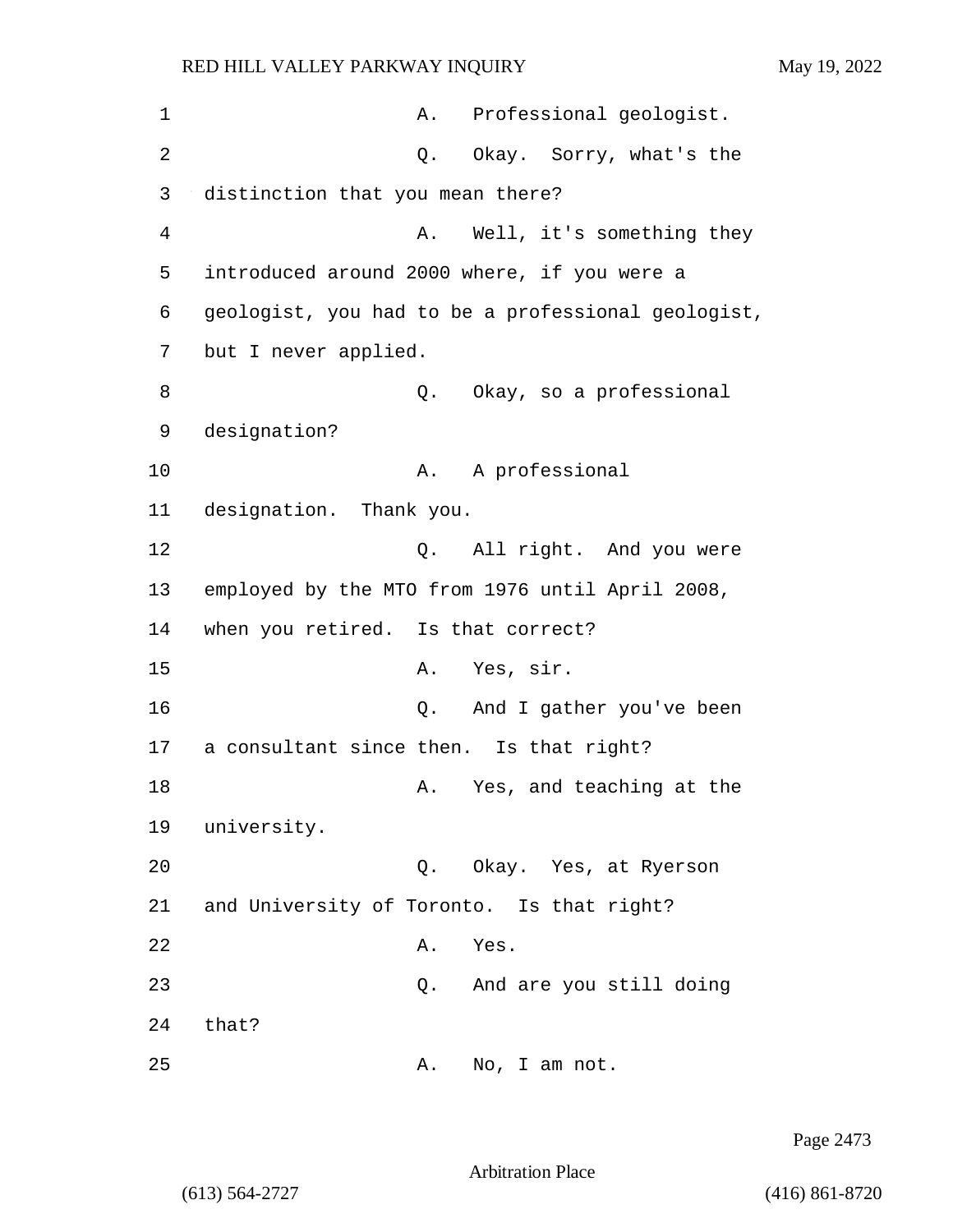1 0. Okay. I don't know if 2 your volume is down. I'm finding it a little bit 3 hard to hear you at the end. I'm not sure if 4 that's the volume at your end. 5 A. Perhaps I should speak 6 up. Is that better? 7 C. Yes, that is a little 8 better. Thank you. 9 And I see on the latter pages 10 of your CV there's a large number of papers and 11 presentations or publications over the years? 12 A. Yes. 13 Q. I don't plan to go 14 through them, but there's quite a large number of 15 them, I see. 16 A. Yes, sir. 17 Q. Six or seven pages. And 18 in terms of your work at the MTO, you were a 19 petrographer in the soils and aggregates section 20 from 1978 to 1990. Is that right? 21 A. Yes. And a petrographer 22 is a geologist who specializes in the study of 23 rocks as opposed to the earth. 24 Q. I see, okay. It's a 25 branch of geology?

Page 2474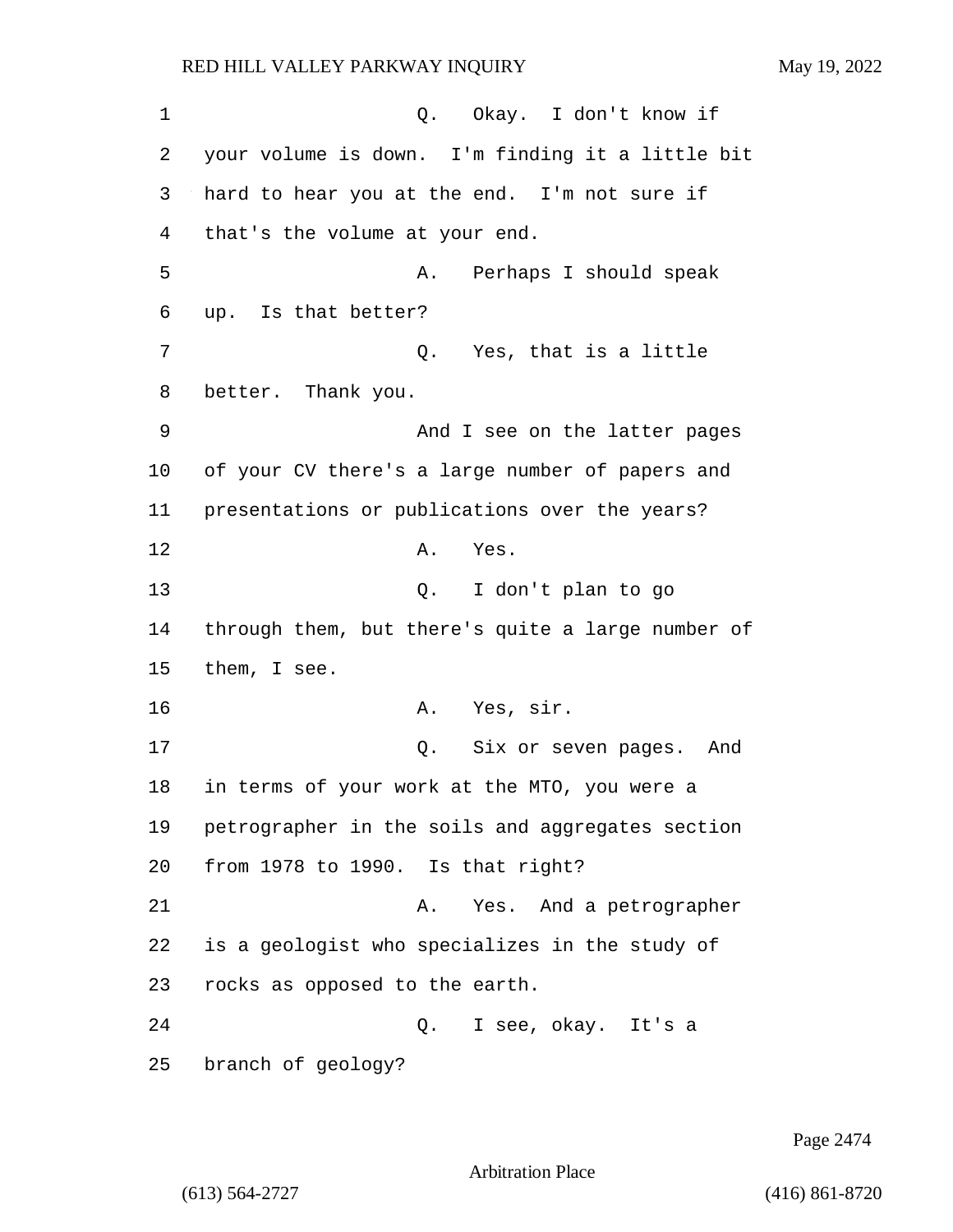| 1  | It's a branch of geology.<br>Α.                    |
|----|----------------------------------------------------|
| 2  | It involves the use of microscopes and so on.      |
| 3  | Q. All right. And then from                        |
| 4  | 1990 until your retirement in 2008, you were the   |
| 5  | manager of soils and aggregates section of MERO in |
| 6  | the MTO. Is that right?                            |
| 7  | That is correct.<br>Α.                             |
| 8  | Q. Okay. And you were in                           |
| 9  | that section before as the petrographer and then   |
| 10 | you became the head of the section. Correct?       |
| 11 | Yes. My whole business<br>Α.                       |
| 12 | life was with the soils and aggregates section.    |
| 13 | Q. Okay. And could you just                        |
| 14 | describe what your job as the manager of soils and |
| 15 | aggregates entailed?                               |
| 16 | We had a staff of between<br>Α.                    |
| 17 | 18 and, at one time, 40 people running a           |
| 18 | laboratory and also providing professional         |
| 19 | services to the regions in the area of soils and   |
| 20 | construction aggregates, of which Ministry of      |
| 21 | Transportation used to use around 10 million       |
| 22 | tonnes a year or more.                             |
| 23 | Okay. And that's the<br>$\circ$ .                  |
| 24 | general thing and what sort of duties did you      |
| 25 | perform in that?                                   |

Page 2475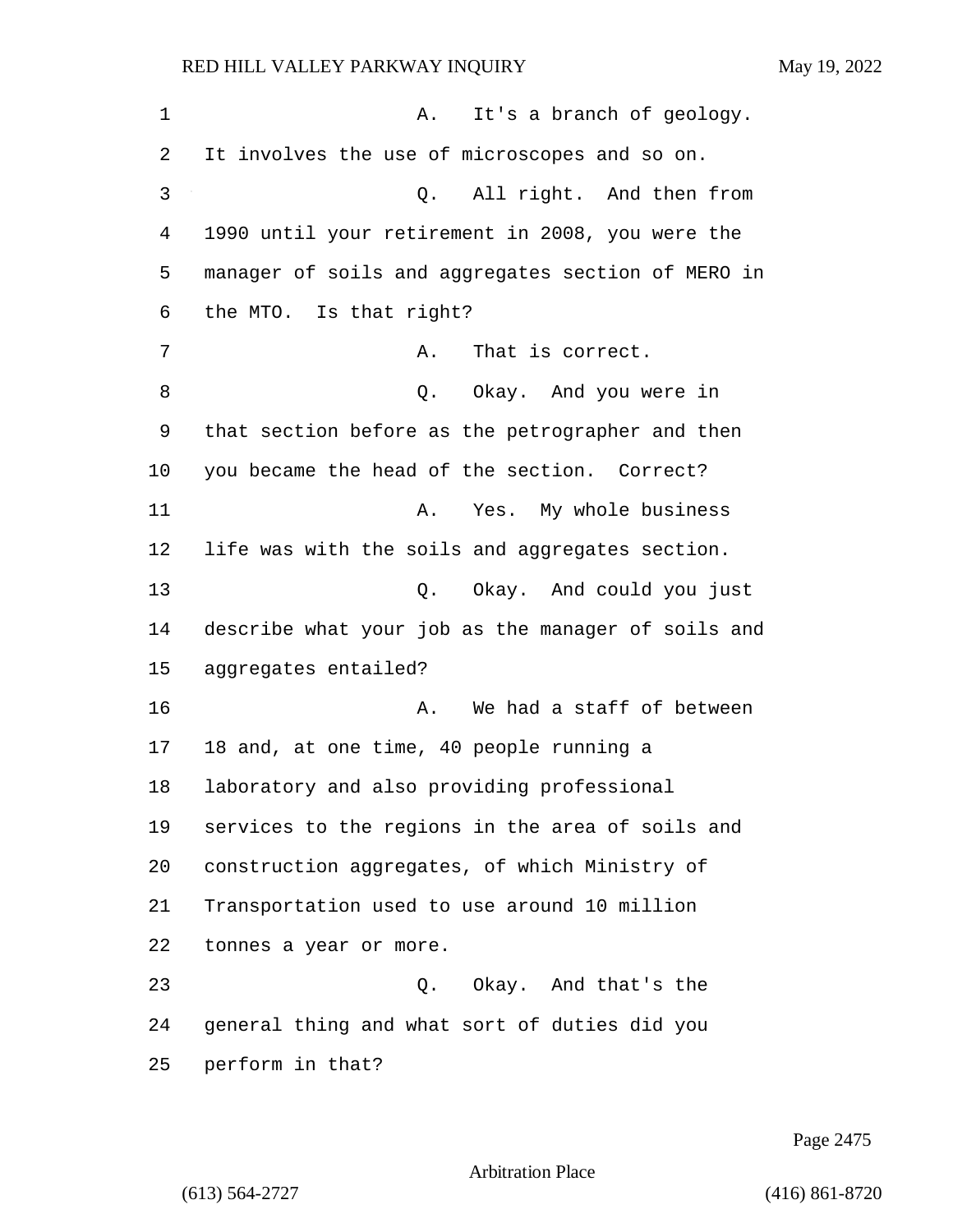| May 19, 2022 |  |  |
|--------------|--|--|
|              |  |  |

| 1  | A. Regrettably,                                   |
|----|---------------------------------------------------|
| 2  | administrative duties, signing papers.            |
| 3  | Occasionally I would get to do technical work and |
| 4  | sit on committees.                                |
| 5  | Q. Sorry, I didn't catch the                      |
| 6  | last thing you said. Technical work and?          |
| 7  | Sitting on committees.<br>Α.                      |
| 8  | Q. Okay. And what else did                        |
| 9  | you do? You were involved in the Designated       |
| 10 | Sources for Materials administration. Is that     |
| 11 | right?                                            |
| 12 | A. Yes. We had two lists                          |
| 13 | that we were responsible for: One for geofabrics  |
| 14 | and one for frictional aggregates for the top     |
| 15 | surface.                                          |
| 16 | Q. The surface course                             |
| 17 | aggregates. Right?                                |
| 18 | A. Surface course                                 |
| 19 | aggregates.                                       |
| 20 | And that wasn't the only<br>Q.                    |
| 21 | thing that the soils and aggregates section was   |
| 22 | responsible for. What were the other areas?       |
| 23 | I said running a testing<br>Α.                    |
| 24 | laboratory. Rock, slope stability along the       |
| 25 | Ontario highway network, and providing advice on  |

Page 2476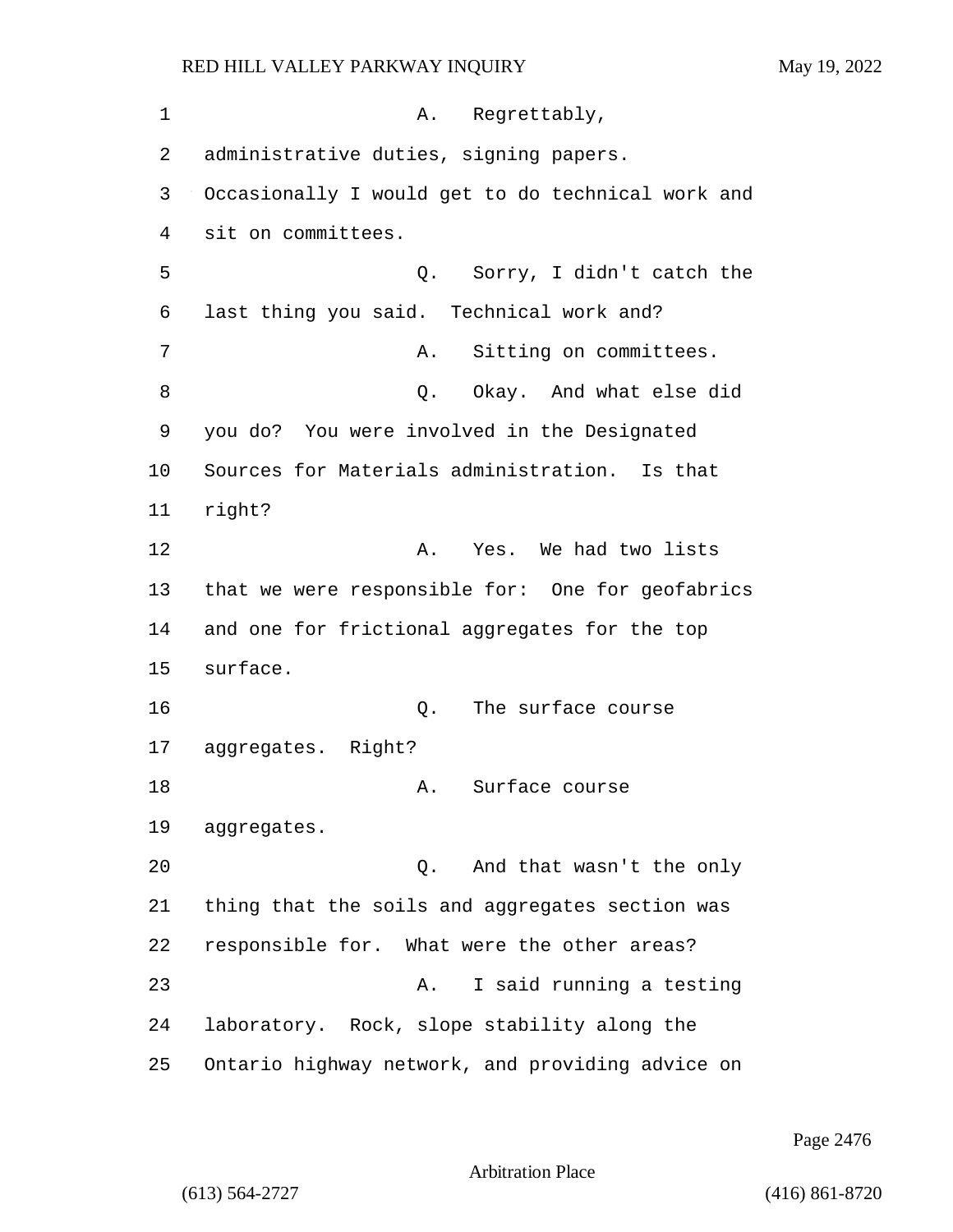| $\mathbf 1$ | stabilization and inspection of rock cuts, pretty    |
|-------------|------------------------------------------------------|
| 2           | much anything to do with aggregates.                 |
| 3           | Okay.<br>Q.                                          |
| 4           | And, plus, we tried to do<br>Α.                      |
| 5           | some research as well, although that wasn't our      |
| 6           | main focus.                                          |
| 7           | Okay. And if we could<br>Q.                          |
| 8           | then -- were you involved in the establishment of    |
| 9           | Designated Sources for Materials list as it          |
| 10          | related to aggregates and surface courses?           |
| 11          | Yes. That started in<br>Α.                           |
| 12          | around 1984.                                         |
| 13          | Okay. And could you give<br>Q.                       |
| 14          | us a short history on how that came about and came   |
| 15          | to be?                                               |
| 16          | Right. In about 1980, we<br>Α.                       |
| 17          | only had two sources of aggregate for surface        |
| 18          | course paving of roads in Southern Ontario.<br>In    |
| 19          | Northern Ontario, we used local materials that       |
| 20          | were composed of granites and nices and we didn't    |
| 21          | have a concern about pavement friction in that       |
| 22          | But in Southern Ontario, we had two sources<br>area. |
| 23          | of so-called trap rock and we wanted to increase     |
| 24          | the number of sources that were available, and so    |
| 25          | my job at that time, as the petrographer, was to     |

Page 2477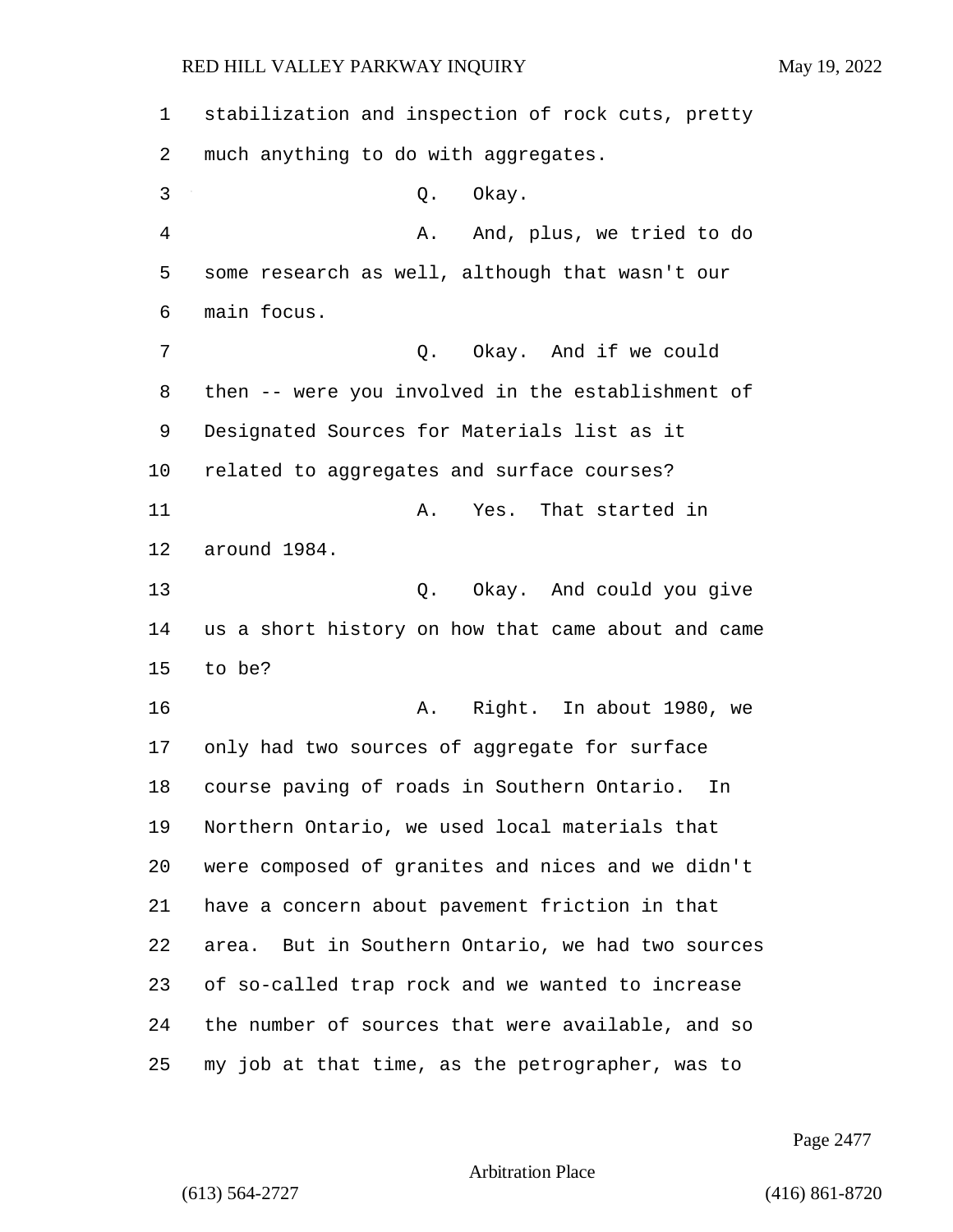| 1  | find new sources and find people who were          |
|----|----------------------------------------------------|
| 2  | interested in supplying this material and then     |
| 3  | setting up a system to test and evaluate this      |
| 4  | material before it went on the list.               |
| 5  | We were very successful in                         |
| 6  | Eastern Ontario with what is known as the          |
| 7  | dolomitic sandstone, and then we transferred our   |
| 8  | energies from Eastern Ontario to the north of      |
| 9  | Toronto area from Orillia northerly and we set out |
| 10 | a system that we thought was reasonable in         |
| 11 | approving these materials. Would you like me to    |
| 12 | describe that?                                     |
| 13 | Q. Yes, please. We've heard                        |
| 14 | evidence on it, but it would be good to get your   |
| 15 | perspective on it, given your length and your      |
| 16 | history with it.                                   |
| 17 | Okay. We adopted two<br>Α.                         |
| 18 | tests, laboratory tests, that are not normally     |
| 19 | done. One is something called the aggregate        |
| 20 | abrasion value test, which is a very old test      |
| 21 | originally developed for granite pavers. It's an   |
| 22 | English test or British test. And that measures    |
| 23 | the real resistance of the aggregate in the        |
| 24 | laboratory and simulates what happens on the road  |
| 25 | surface.                                           |

Page 2478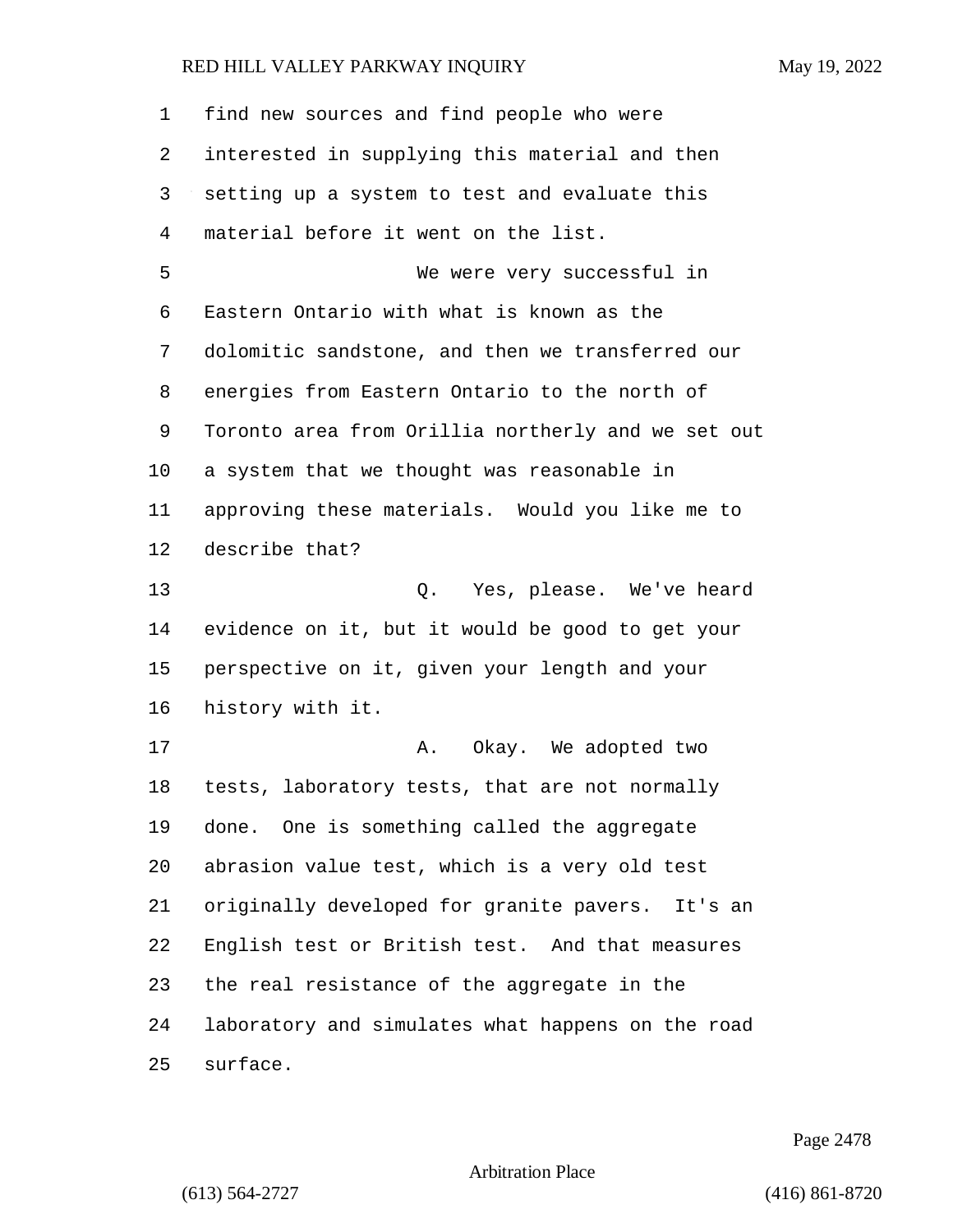| $\mathbf 1$ | The other test we adopted was                      |
|-------------|----------------------------------------------------|
| 2           | a polished stone value test and we had been        |
| 3           | playing around with this since the early 1970s,    |
| 4           | before I joined the Ministry, and there were some  |
| 5           | technical difficulties with it that weren't really |
| 6           | resolved until about the mid-1980s when British    |
| 7           | standards brought out a new version of the test,   |
| 8           | and then we were satisfied from that point on that |
| 9           | it was doing the right job in terms of predicting  |
| $10 \,$     | the likely microtexture or polished resistance of  |
| 11          | aggregates in the road surface. I can go into a    |
| 12          | long discussion about what was wrong with the      |
| 13          | earlier version of the test, but to summarize -- I |
| 14          | beg your pardon?                                   |
| 15          | A very brief one, if<br>Q.                         |
| 16          | you --                                             |
| 17          | Yes. When we first<br>Α.                           |
| 18          | started using the test, we found that it didn't    |
| 19          | properly separate the limestones, which we knew    |
| 20          | polished in the road surface, from the trap rocks. |
| 21          | We got very similar numbers, but we glanced down   |
| 22          | on trap rock and it wasn't working. And the        |
| 23          | reason it wasn't working was because of a rubber   |
| 24          | tire used in the test was grinding the surface     |
| 25          | rather than polishing the surface. With an         |

Page 2479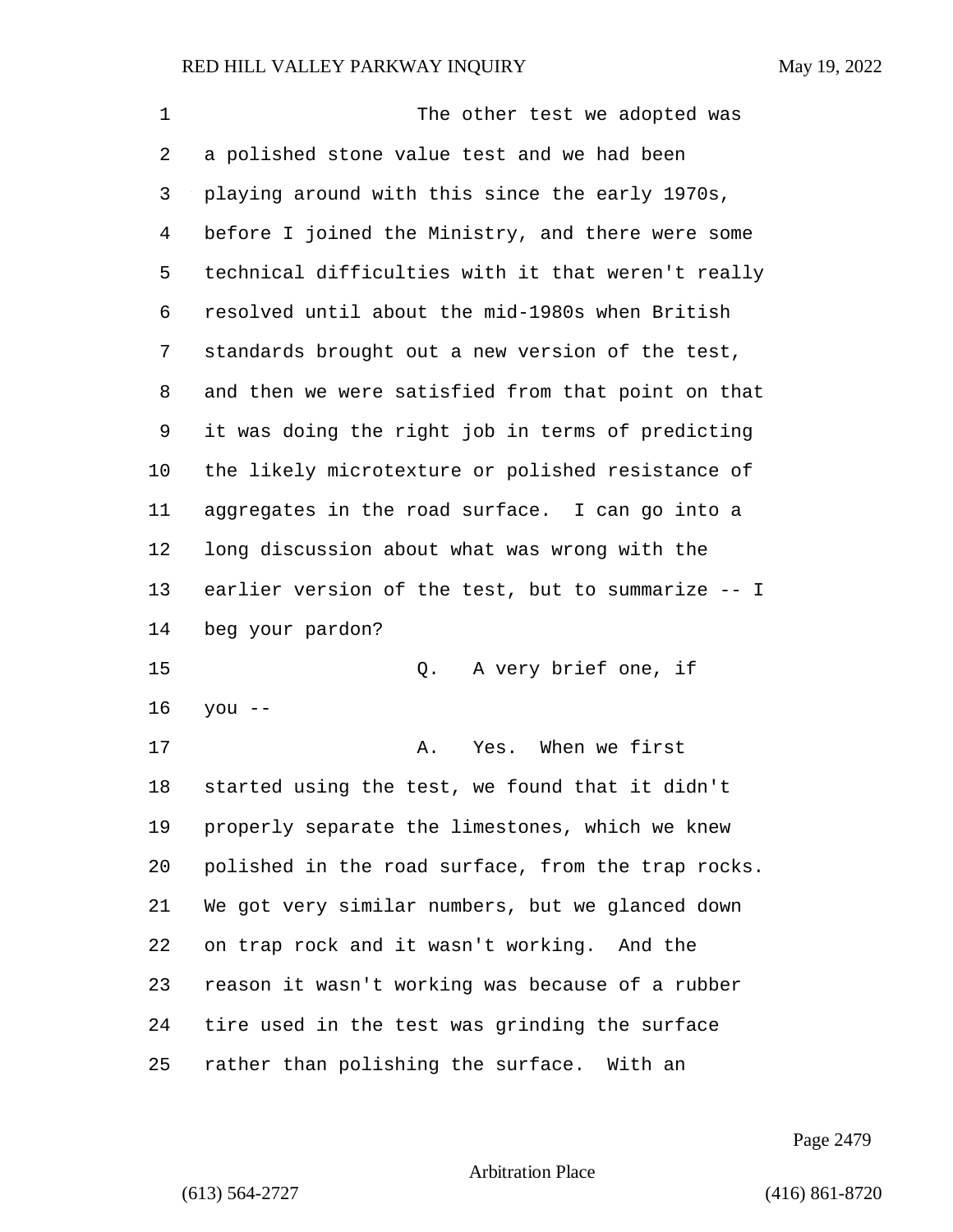introduction of a new tire or flat section in the mid-1980s, we started to get polishing of the limestones that we knew had poor field performance and better results with the so-called trap rocks. 5 Q. I see, okay. All right. And, in a bit, I want to just take you through the requirements of DSM inclusion, of which those two tests, as you just mentioned, that's part of the testing requirements that were part of the DSM application process. Is that right? 11 A. Yes, and in addition they had to meet other physical requirements, such as resistance to freezing and thawing. 14 Q. Right, okay. We'll come to the list of that, I think. But, as I understand, Bob Gorman reported to you up until the time you retired. Is that right? 18 A. That is correct. 19 Q. And was he, although as you were obviously the head responsible for overseeing the DSM as part of your duties, that he was the primary person responsible for managing it on a day-to-day basis. Is that fair? 24 A. Yes, I think so. He and are I worked pretty closely together on this

Page 2480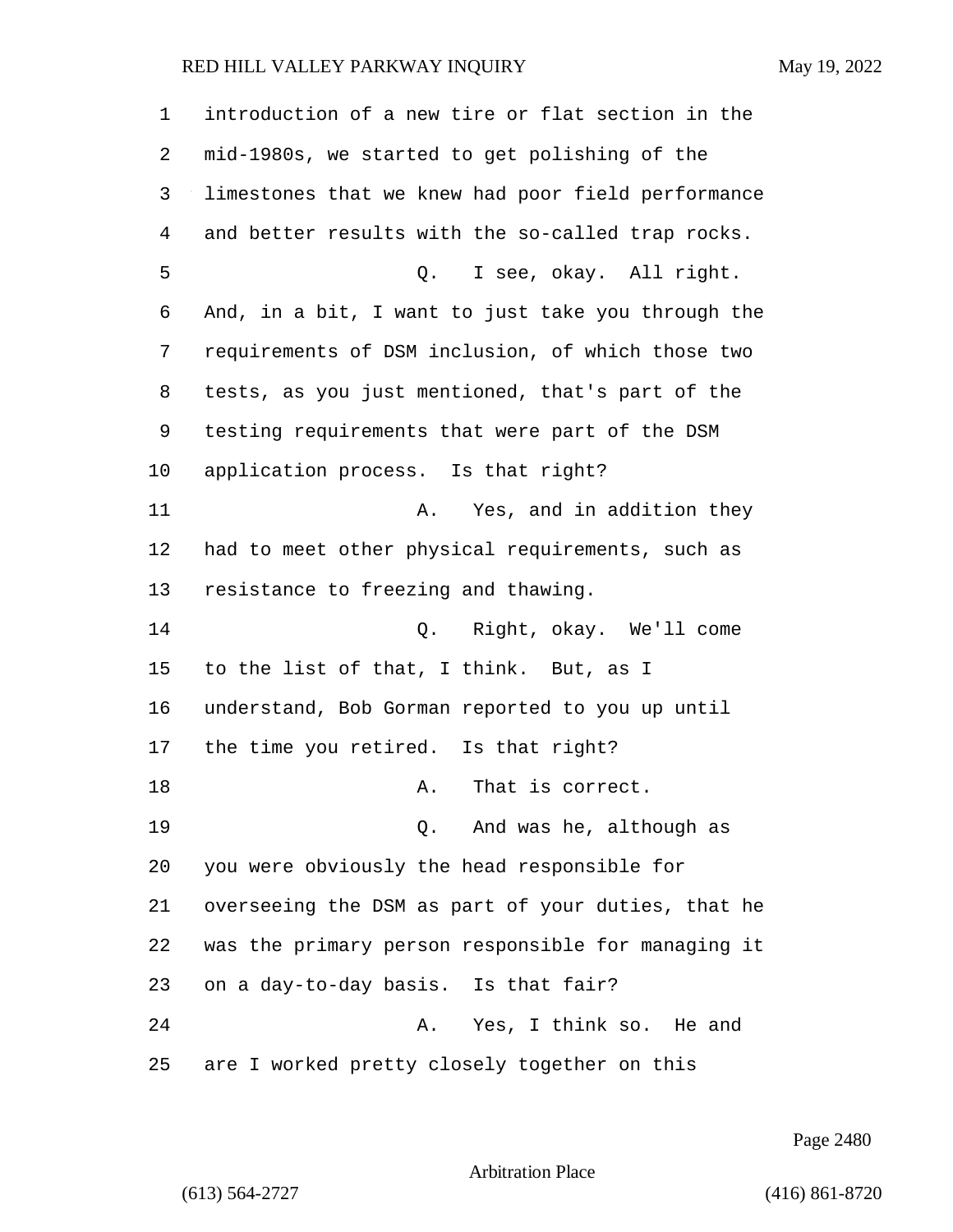particular topic.

2 Q. And so, what was his role? What sort of things did he do in relation to the DSM? 5 A. He would visit the quarries periodically that were supplying aggregates that were on the DSM, he would meet with people who had aggregate sources that were not on the DSM to see if they were interested in supplying or getting on to the DSM, he would manage, to the extent necessary, the setting up of physical test sections on highways, and he would prepare correspondence and generally did most of the legwork on that. He did a very good job. 15 Q. Okay. And just on preparing the letters, am I correct that, typically speaking, he would prepare letters to DSM applicants for signature by you. Is that right? 20 A. Yes, indeed. 21 Q. Okay. Then another person who worked with soils and aggregates, although not in the soils and aggregates section, was Frank Marciello who operated the lock-wheel skid tester. Is that right?

Page 2481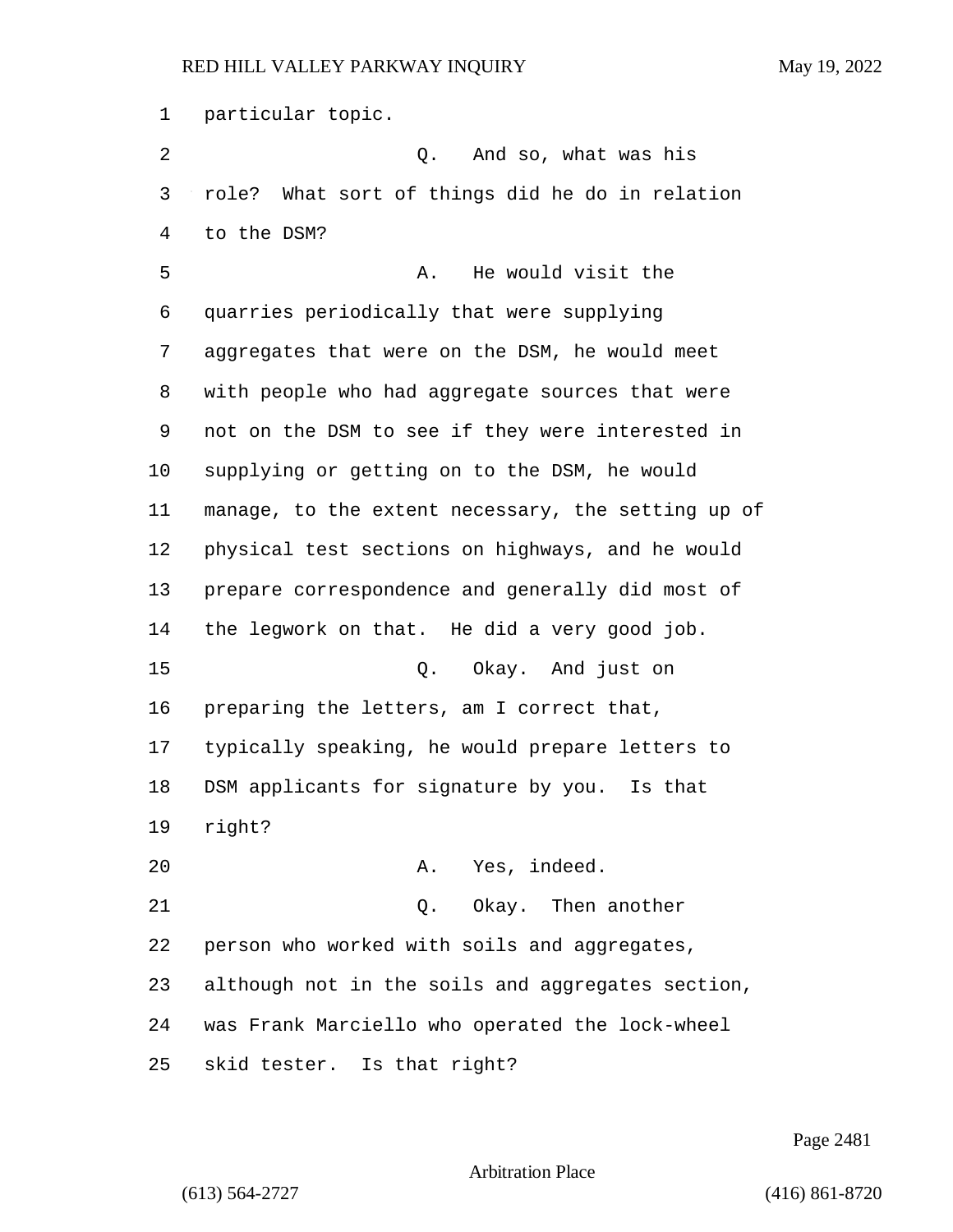| 1              | That's correct.<br>Α.                              |
|----------------|----------------------------------------------------|
| $\overline{2}$ | And we understand that he<br>Q.                    |
| 3              | reported to the head of pavements and foundations  |
| 4              | but did skid testing for soils and aggregates.     |
| 5              | Correct?                                           |
| 6              | And for others, of<br>Α.                           |
| 7              | course.                                            |
| 8              | Yes.<br>Q.                                         |
| 9              | It was a relatively small<br>Α.                    |
| 10             | part of his work.                                  |
| 11             | Q. Okay. And typically how                         |
| 12             | did those requests from soils and aggregates for   |
| 13             | DSM purposes happen in respect of skid testing?    |
| 14             | I don't actually<br>Α.                             |
| 15             | physically know. I imagine that we sent in         |
| 16             | requisitions or we went down to his office and had |
| 17             | a talk with him or sent him a memo or an e-mail or |
| 18             | whatever it was. That's how we would do that.      |
| 19             | Q. Okay. We expect and we                          |
| 20             | have heard that there was a memo that typically    |
| 21             | went out on an annual basis to the manager of      |
| 22             | pavements and foundations with a list of pavements |
| 23             | that soils and aggregates wanted to have tested.   |
| 24             | Does that sound right?                             |
| 25             | That was later on<br>Α.<br>Yes.                    |

Page 2482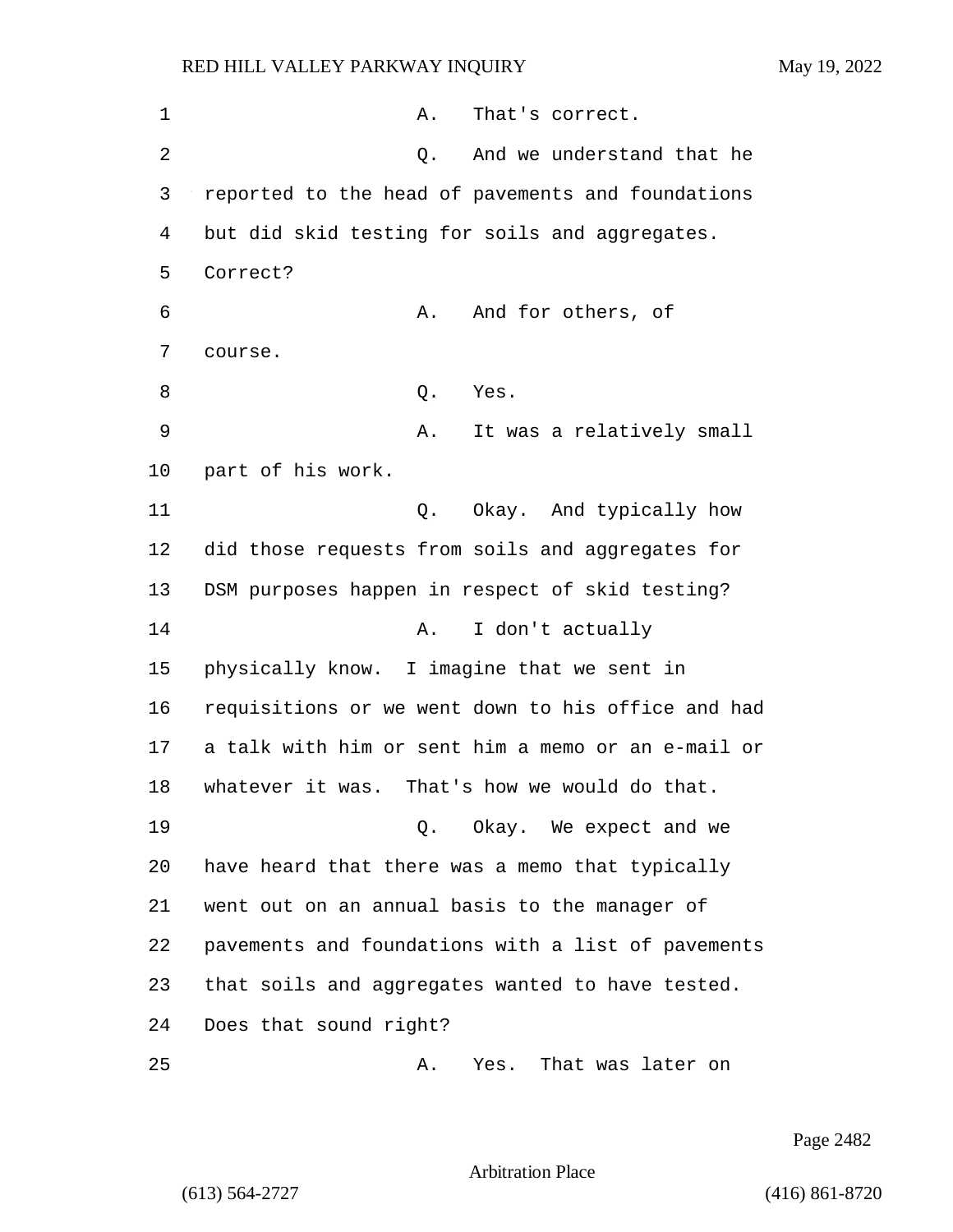| 1  | in the process. Pretty early on, we only had a     |
|----|----------------------------------------------------|
| 2  | very few sources and really only a very few test   |
| 3  | sections, but as we got more and more sources with |
| 4  | more and more test sections, then we needed to     |
| 5  | have to do some proper paperwork to keep track of  |
| 6  | what was going on.                                 |
| 7  | $Q.$ So, more $--$                                 |
| 8  | A. Prior to 2000, it wasn't                        |
| 9  | quite as formal as that.                           |
| 10 | Q. Okay. More of an                                |
| 11 | informal approach at that point, given the number  |
| 12 | of requests that were involved?                    |
| 13 | A. Right.                                          |
| 14 | Q. Okay. Now, if we could                          |
| 15 | go, Registrar, to overview document 4, image 8,    |
| 16 | please. Before I do anything with that,            |
| 17 | Commissioner, if we could make Mr. Rogers' CV an   |
| 18 | exhibit?                                           |
| 19 | JUSTICE WILTON-SIEGEL: Sure.                       |
| 20 | MR. LEWIS: That will be                            |
| 21 | Exhibit 50 and that, Registrar, is MT038699.       |
| 22 | THE REGISTRAR: Noted,                              |
| 23 | counsel. Thank you.                                |
| 24 | MR. LEWIS: Thank you.                              |
| 25 | EXHIBIT NO. 50: CV of                              |

Page 2483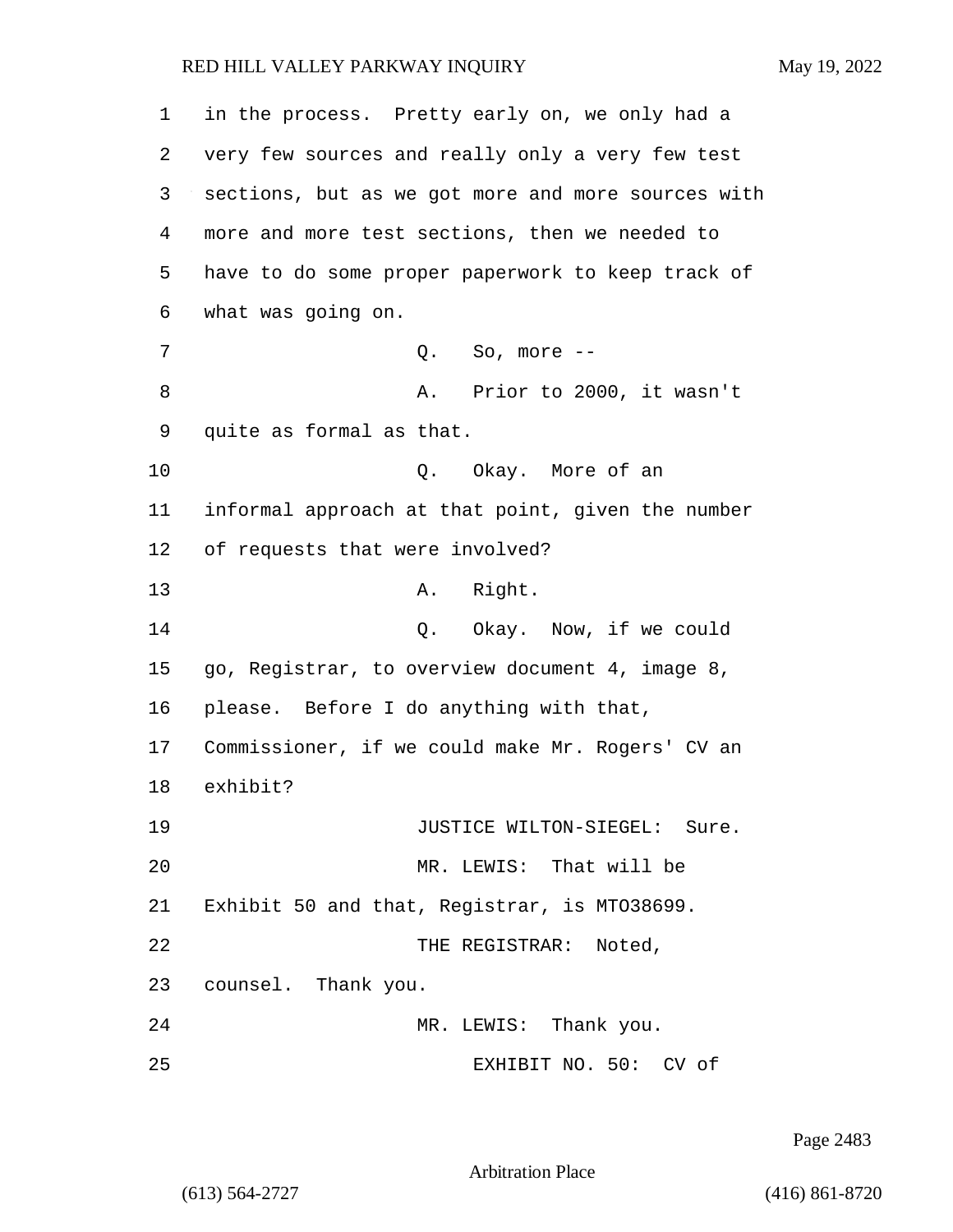| $\mathbf 1$ | Chris Rogers, MT038699.                           |
|-------------|---------------------------------------------------|
| 2           | BY MR. LEWIS:                                     |
| 3           | So this, Mr. Rogers, is<br>Q.                     |
| 4           | from what we call the overview document, which is |
| 5           | a document which has been made an exhibit which   |
| 6           | sets out documents and summarizes documents and   |
| 7           | excerpts from documents for the purpose of        |
| 8           | entering evidence in the inquiry, so from time to |
| 9           | time I'll take you a paragraph or two in this     |
| 10          | document, but if you need to go to the underlying |
| 11          | document that it's referring to, I'm happy to do  |
| 12          | that. I will be taking you to the underlying      |
| 13          | documents as well, but if you want to look at the |
| 14          | underlying document, please let me know when I'm  |
| 15          | just looking at the overview document.            |
| 16          | So, this paragraph 16 refers                      |
| 17          | to a July 2003 MTO publication by you and Bob     |
| 18          | Gorman, Becca Lane and --                         |
| 19          | Frank Marciello.<br>Α.                            |
| 20          | Yes, and Frank Marciello.<br>Q.                   |
| 21          | Sorry, thank you. Titled "Skid Resistant          |
| 22          | Aggregates in Ontario." And do you recall this    |
| 23          | article, this publication?                        |
| 24          | Very much so and it was<br>Α.                     |
| 25          | one of several places we had published this       |

Page 2484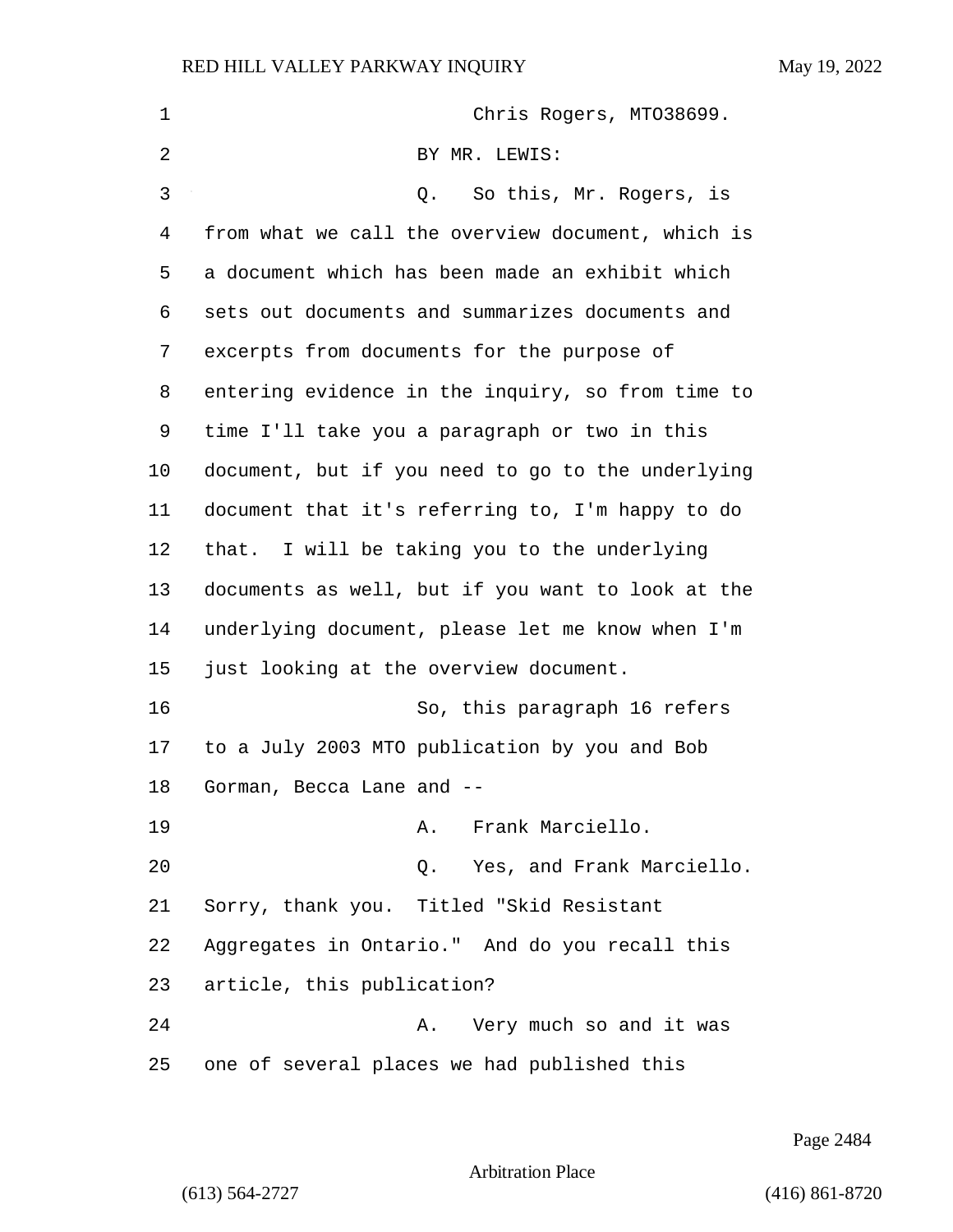information, starting -- 2 Q. Right. And there's another one that I'll come to, which is called "Pavement Surface Friction on Ontario Highways," from 2004, is another one. That's another one that you were just referring to? 7 A. Yes. 8 Q. Okay. But this publication, the July 2003 "Skid Resistant Aggregates in Ontario," just generally speaking, it sets out the approach to selecting aggregates with good frictional qualities, their sources and friction test methods. Is that a fair overall summary of it? 15 A. Yes, it is, and the intent was that it would educate people about this issue and we published this information in a number of different venues. 19 Q. Okay. And were you the primary author? You appear first. Were you the primary author? 22 A. That's conventional. The person who puts pen to paper usually puts their name first.

25 Q. And that was the case

Page 2485

Arbitration Place

(613) 564-2727 (416) 861-8720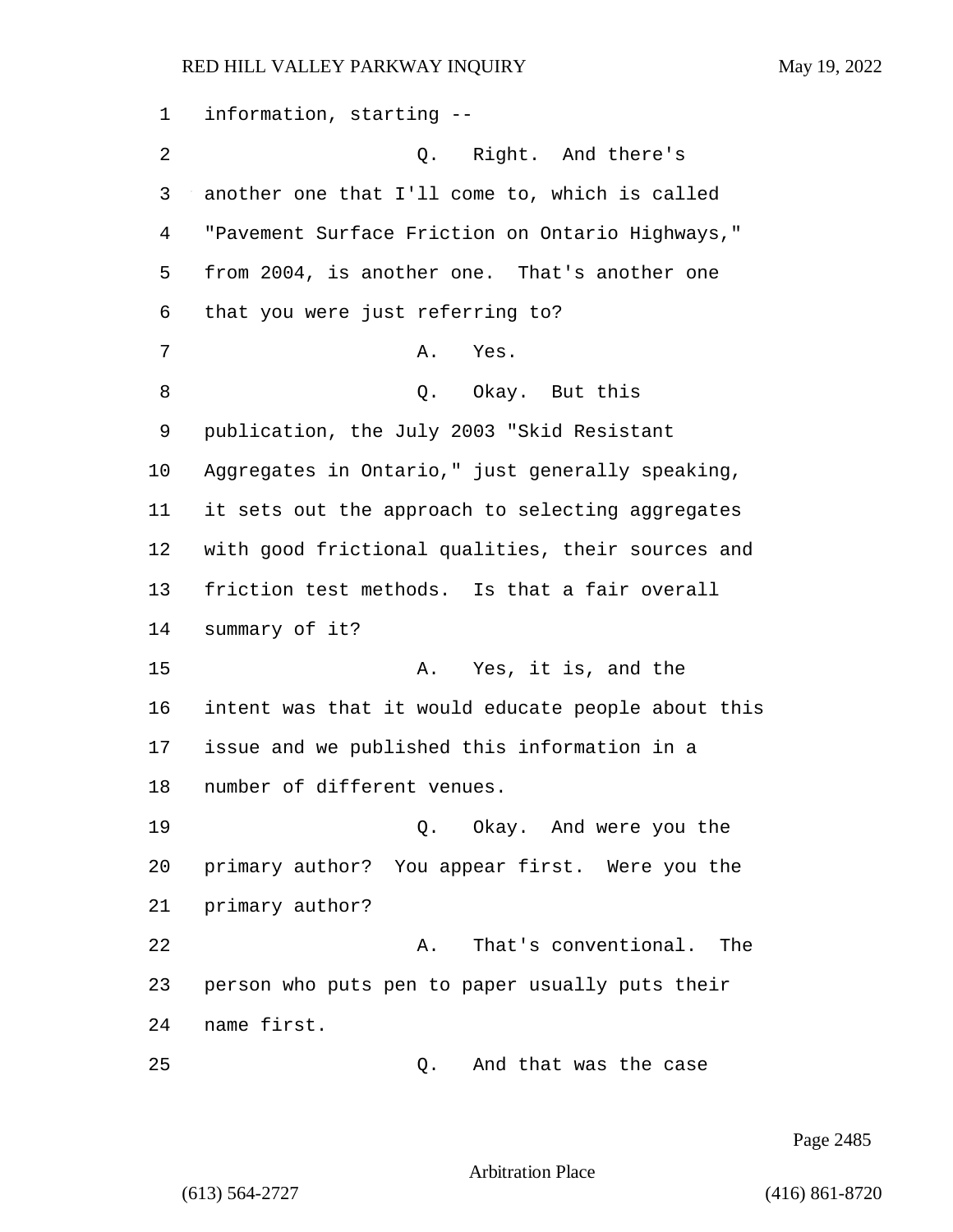1 here? 2 A. Yes, it is. 3 Q. Okay. And it's a history 4 as well of the activities over a period of time at 5 the MTO in soils and aggregates with respect to 6 aggregate selection. Is that fair? 7 A. Yes. It lays out the 8 philosophy and all the steps as it evolved. 9 Q. Okay. And if we could go 10 to, Registrar, MTO3580, this is the cover page of 11 the paper with the image of Ontario on it. 12 And if we go to image 2, which 13 is the abstract, and maybe if you could expand the 14 abstract, please. 15 A. I notice on this page, 16 Frank Marciello's name isn't there. 17 C. It is on the -- take that 18 down for a second, please. That's true. Yes, 19 this one -- I think the other one, you had 20 mentioned that. If you go back to the first page, 21 Registrar. Second page. You're right, I believe 22 his name is on the 2004 piece. One second. 23 A. You might go to the next 24 page, which is the real title page. 25 Q. Okay. Go to the next

Page 2486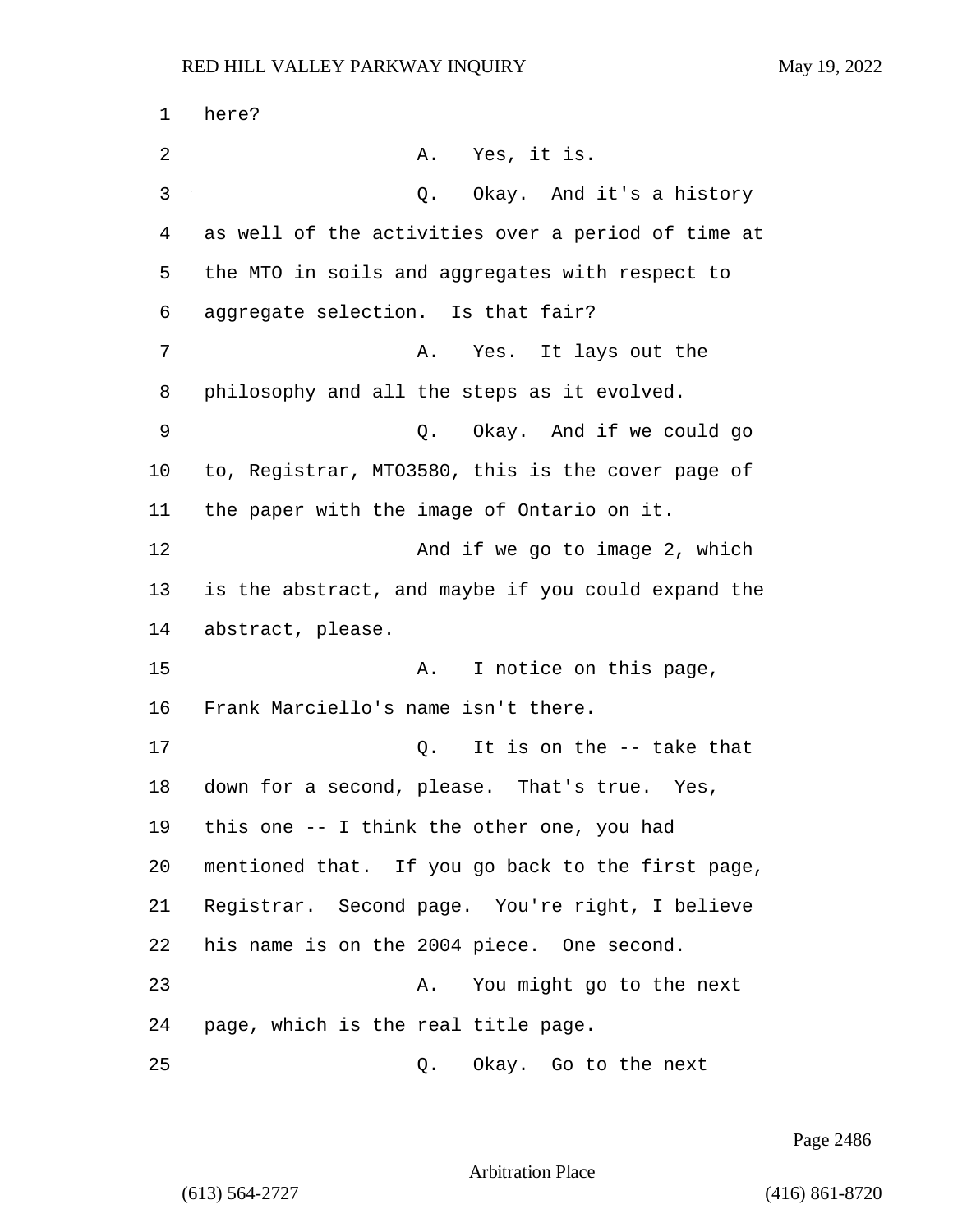1 page. 2 A. No, his name still isn't 3 there. 4 Q. Yes, just the three of 5 you. And that is what was indicated on the 6 overview document as well, just for clarity. 7 Okay. So, if we could go to 8 image 2 and expand the abstract. Just in the 9 first paragraph, referring to aggregates making up 10 about 95 percent of asphalt and concrete 11 pavements: 12 "As a result, the 13 physical properties of 14 **the aggregates have a** 15 areat influence on the 16 frictional properties of 17 the pavement." 18 And then there's a larger 19 explanation of that. When you speak of physical 20 properties in that, could you tell us specifically 21 what you're talking about? 22 A. As opposed to chemical 23 properties, I might add. 24 Q. Okay. 25 A. Which is a concern in

Page 2487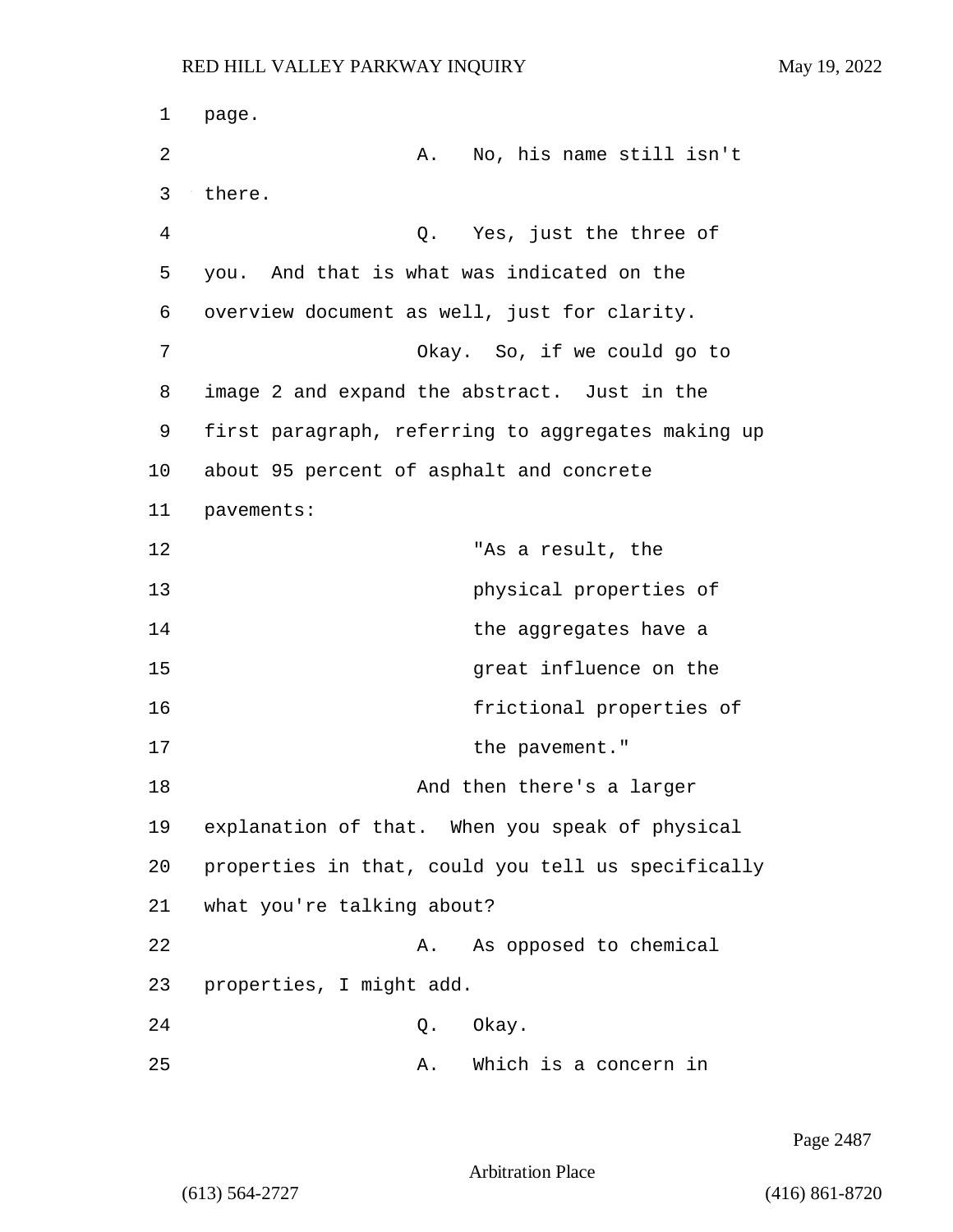| 1  | concrete aggregates. But in physical properties,   |
|----|----------------------------------------------------|
| 2  | we mean resistance to wear, to fracture, to        |
| 3  | freezing and thawing, we mean the shape of the     |
| 4  | aggregates, we also mean the gradation of the      |
| 5  | aggregates, we mean the absorption and density of  |
| 6  | the aggregates. Those are some of the physical     |
| 7  | properties that we consider. And also we consider  |
| 8  | the polished, polishing, properties, which are     |
| 9  | physical properties as well.                       |
| 10 | Q. Okay. And then you refer                        |
| 11 | to the polished stone value test as being          |
| 12 | measuring the ability of an aggregate to retain or |
| 13 | develop microtexture?                              |
| 14 | That is correct.<br>Α.                             |
| 15 | And then above that you<br>Q.                      |
| 16 | refer to the macrotexture and then the aggregate   |
| 17 | abrasion value test, which you already referred    |
| 18 | to?                                                |
| 19 | Exactly.<br>Α.                                     |
| 20 | Q. So, when you say wear as                        |
| 21 | distinct from polishing, could you just describe   |
| 22 | that?                                              |
| 23 | So, for instance, if you<br>Α.                     |
| 24 | take sand and you put it on the road surface and   |
| 25 | then you drive vehicles over it, you will get      |

Page 2488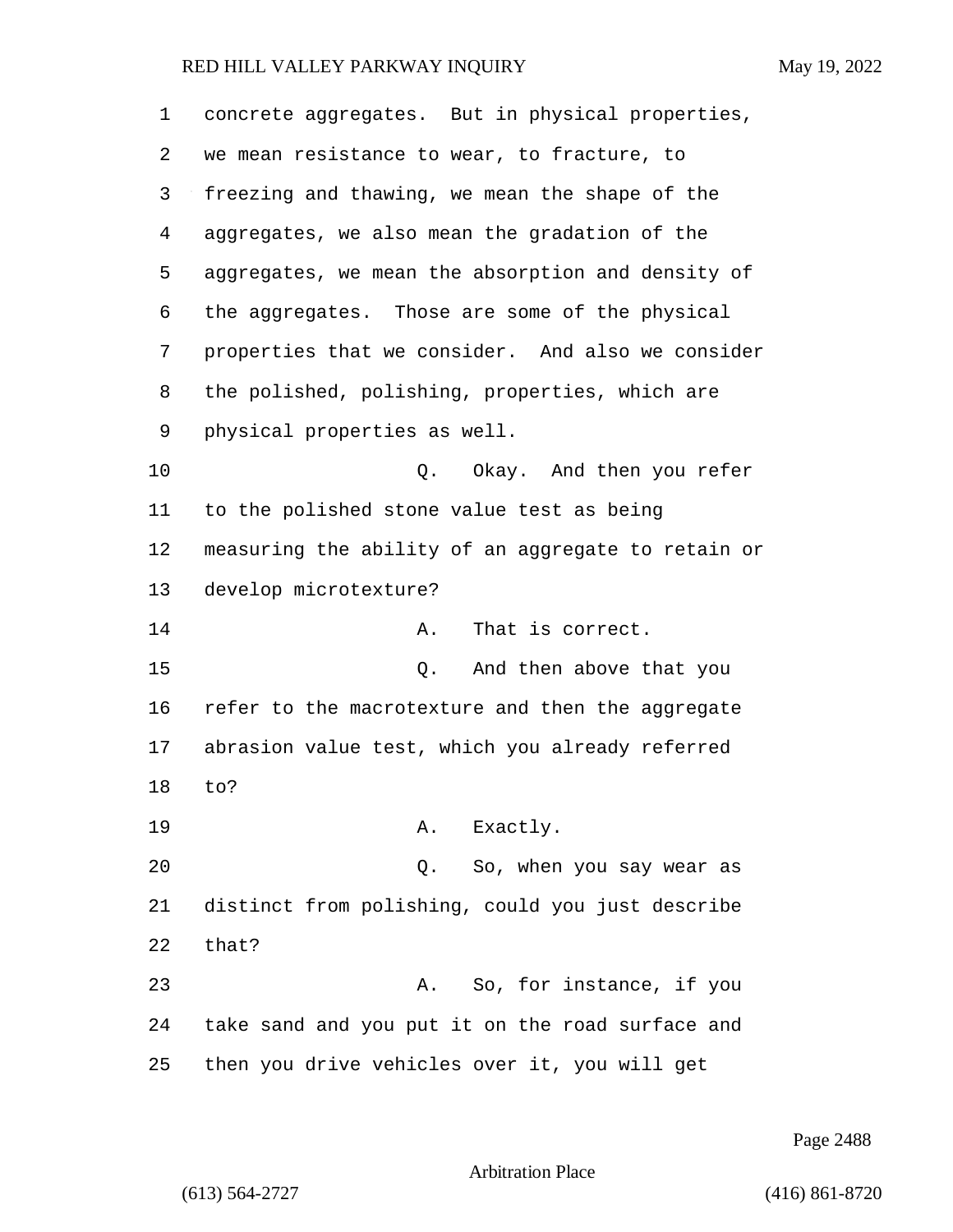| 1  | abrasion between the sand and the car or vehicle   |
|----|----------------------------------------------------|
| 2  | tire, which will slowly remove small particles     |
| 3  | from the aggregates in the road surface. So, when  |
| 4  | we talk about wear, we want to have an aggregate   |
| 5  | that will resist the abrasion created by the sand  |
| 6  | and the vehicle tire, to the extent possible.      |
| 7  | Okay. As distinct from<br>Q.                       |
| 8  | polishing?                                         |
| 9  | As distinct from<br>Α.                             |
| 10 | polishing.                                         |
| 11 | And then if we could go<br>Q.                      |
| 12 | to overview document 4, image 9. Actually, I       |
| 13 | guess it's 9 and 10, paragraph 19. And this        |
| 14 | refers, in paragraph 19, to the one that I         |
| 15 | mentioned a few minutes ago, a subsequent MTO      |
| 16 | paper dated April 28, 2004 titled "Pavement        |
| 17 | Surface Friction on Ontario Highways," and then it |
| 18 | sets out a number of items.                        |
| 19 | And this one is listed as you,                     |
| 20 | Mr. Gorman, Ms. Lane and Mr. Marciello as being    |
| 21 | the authors. Again, were you the primary author    |
| 22 | on this one?                                       |
| 23 | Yes, and I think this one<br>Α.                    |
| 24 | is a summary for an international conference where |
| 25 | we were limited to ten pages, and so it's a précis |

Page 2489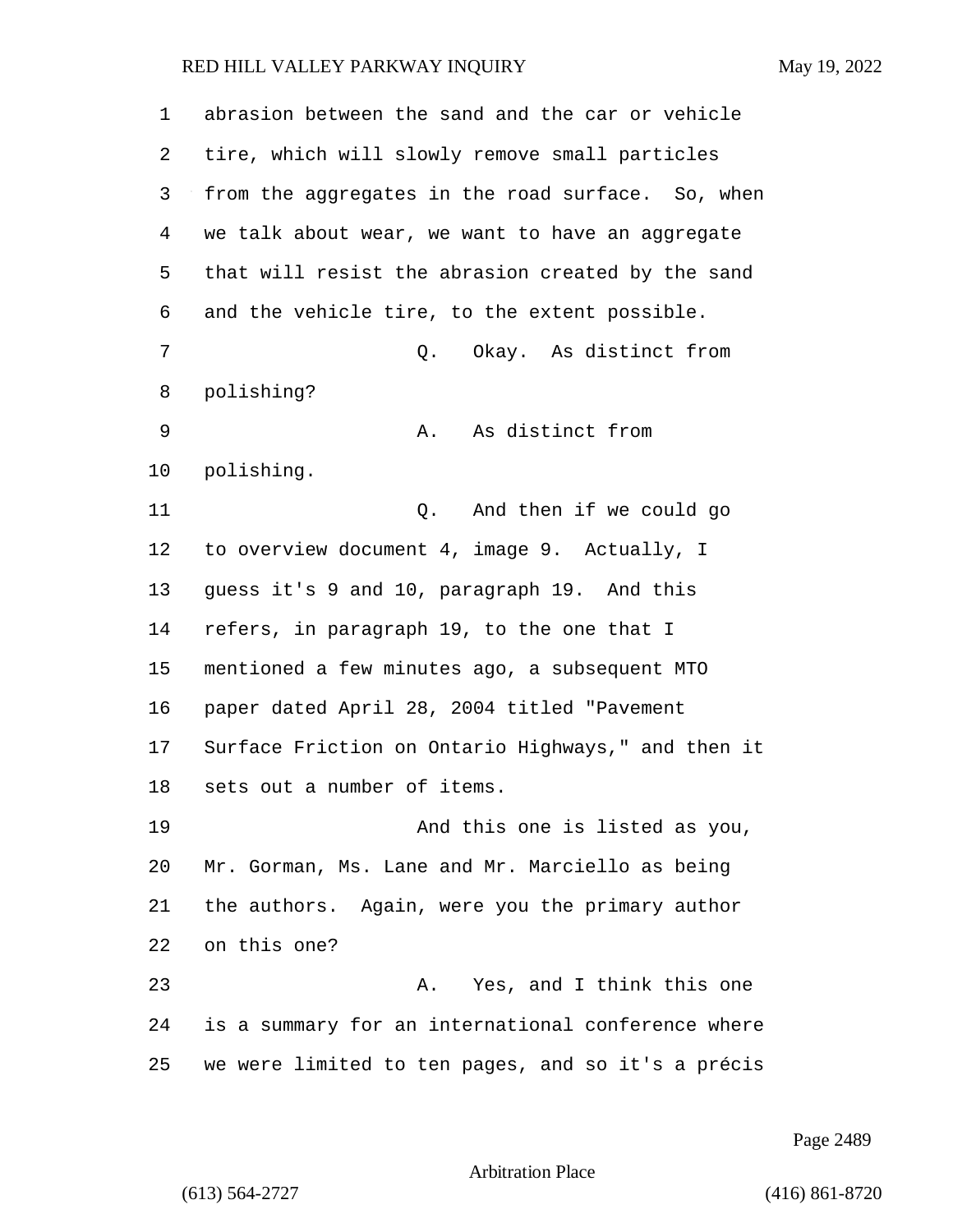1 of what's in the previous report. 2 Q. Was that at what's called 3 the SURF conference? 4 A. Yes, it was, and it was 5 held -- 6 Q. What's that short for? 7 A. I can't remember. It was 8 French initials. 9 Q. Okay. And if we could go 10 to the -- if we could expand the three paragraphs 11 in the middle of page 10. Thank you. 12 And, as I understand it, this 13 portion of the paper sets out, in summary form, 14 the various requirements that a quarry or an 15 aggregate provider must meet in order to be listed 16 on the DSM for surface course aggregates. Is that 17 correct? 18 A. That is correct. 19 Q. All right. And the first 20 thing is it indicates that the aggregate 21 processing operation is inspected and the bedrock 22 evaluated for quality and consistency, and it goes 23 on to a description about that. 24 Could you just describe that, 25 that process?

Page 2490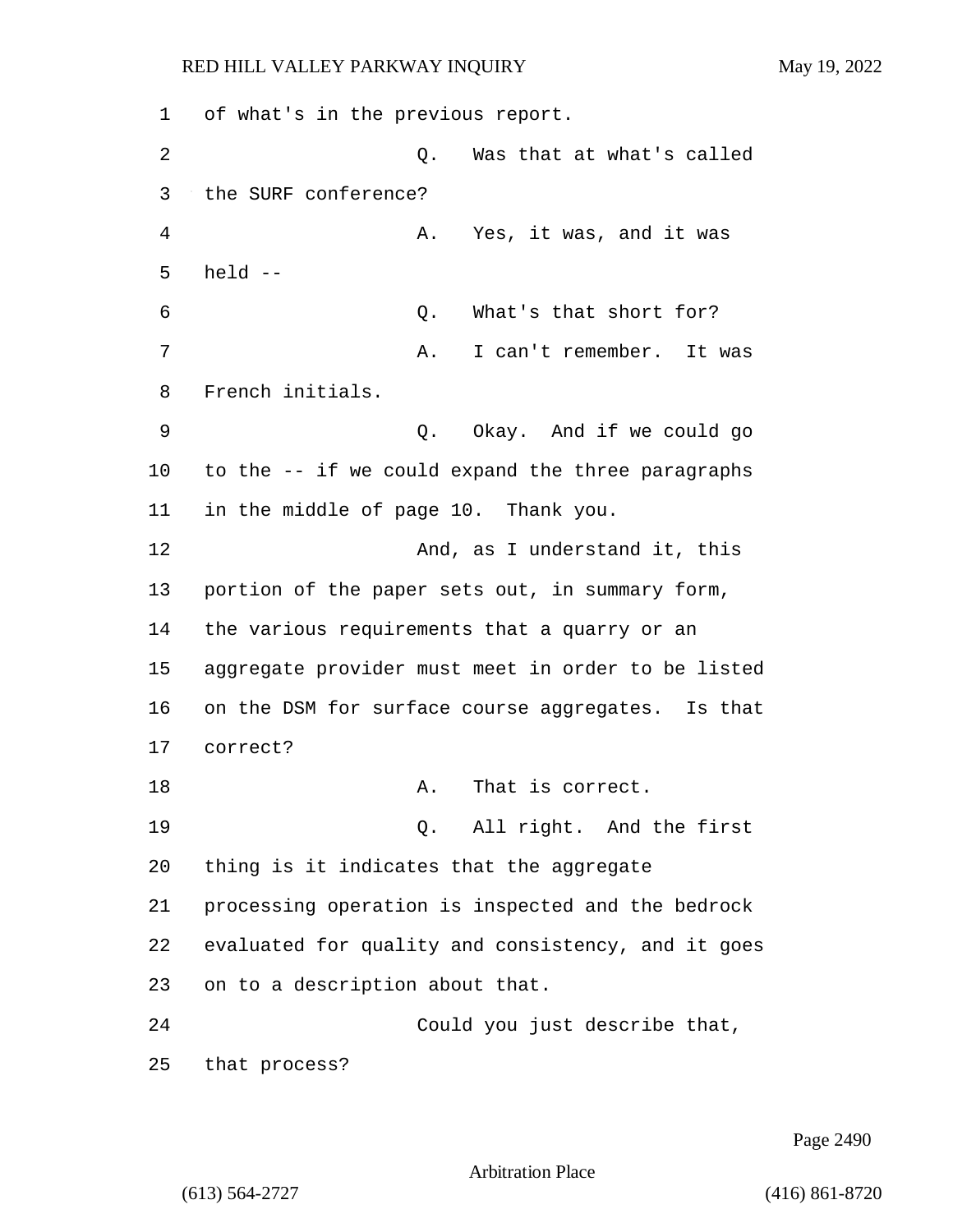| 1  | You mean the inspection?<br>Α.                     |
|----|----------------------------------------------------|
|    |                                                    |
| 2  | Q.<br>Yes.                                         |
| 3  | We would meet with the<br>Α.                       |
| 4  | quarry operator or proponent, if it wasn't open    |
| 5  | already, and we would have a discussion about the  |
| 6  | rock that was available at the surface that we     |
| 7  | could see in the quarry face and indicate to them  |
| 8  | and have a discussion with them about any areas or |
| 9  | any problems with the material that was available  |
| 10 | there and explain that we didn't want that         |
| 11 | material in the final product. And we wanted to    |
| 12 | make sure that they understood this property or    |
| 13 | that they were quarrying in the right area of the  |
| 14 | deposit, if it was a very large quarry.            |
| 15 | Q.<br>I see.                                       |
| 16 | Now, the quarrying plan<br>Α.                      |
| 17 | at that time I don't think was in writing. It was  |
| 18 | an understanding between us, Bob, myself, Becca in |
| 19 | some cases and the quarry owner.                   |
| 20 | And an understanding as<br>Q.                      |
| 21 | to what?                                           |
| 22 | An understanding as to<br>Α.                       |
| 23 | whereabouts in the quarry they should be           |
| 24 | extracting the desired rock.                       |
| 25 | I see. And that was<br>Q.                          |

Page 2491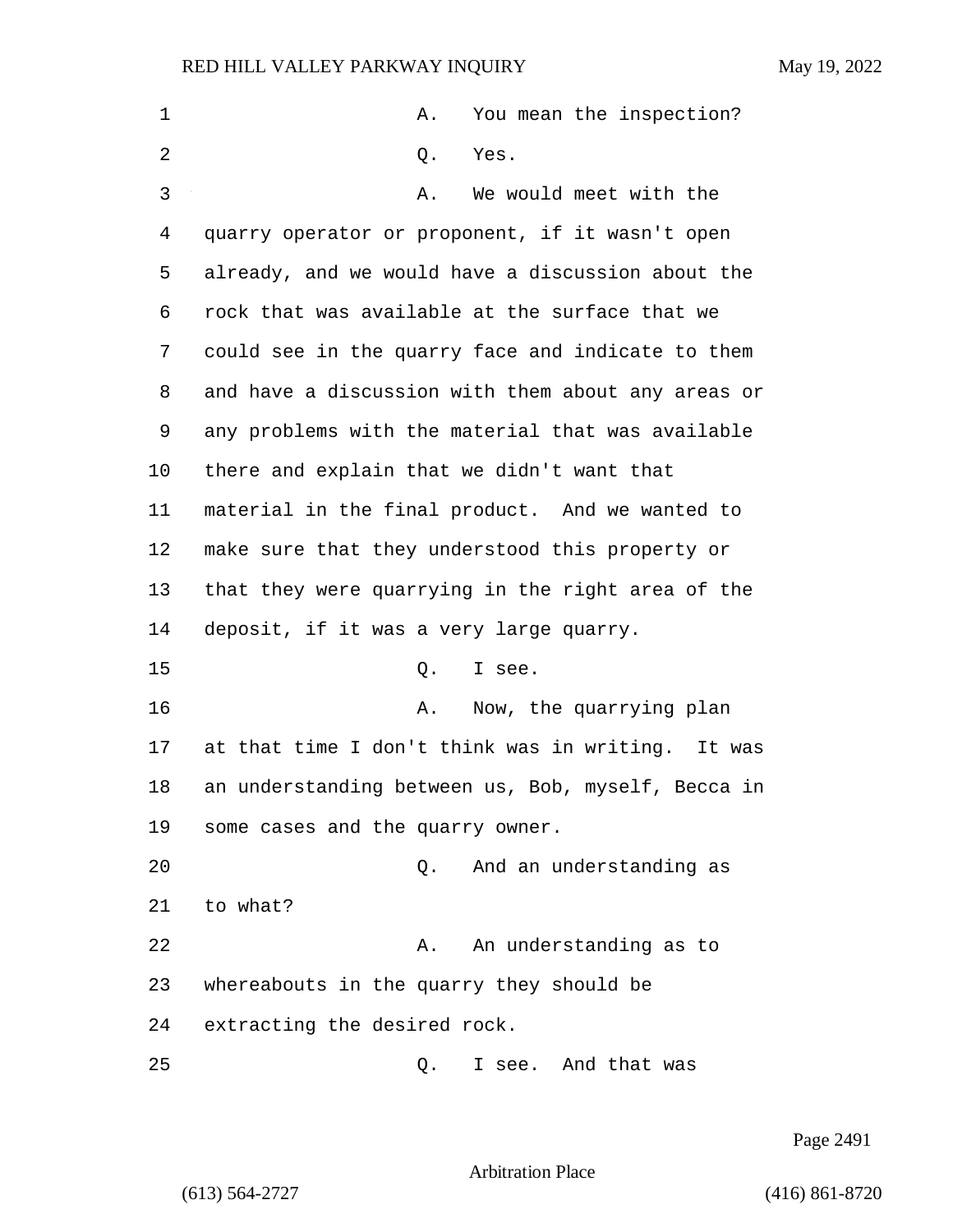based on -- above that it talks about, in general, satisfactory quarry sources containing rocks that are even grained, homogenous and consistent with uniform quality and consistent aggregate density? 5 A. Yes. 6 Q. That's what you're looking for, is the plan in order to get that. Is that right? 9 A. Yes. In many cases it wasn't a very hard thing to do, but occasionally we ran into quarry sources where there might be some undesirable material. 13 Q. Okay. And did you yourself make visits to quarries? 15 A. Oh, of course, yes. 16 Q. And did that include while you were the manager of soils and aggregates? 19 A. Yes. Well, Bob and I or others, we would go out periodically and look at these new potential sources or ones that were already approved. 23 Q. And then it refers to the polished stone value and aggregate abrasion value test that you have already described. And first

Page 2492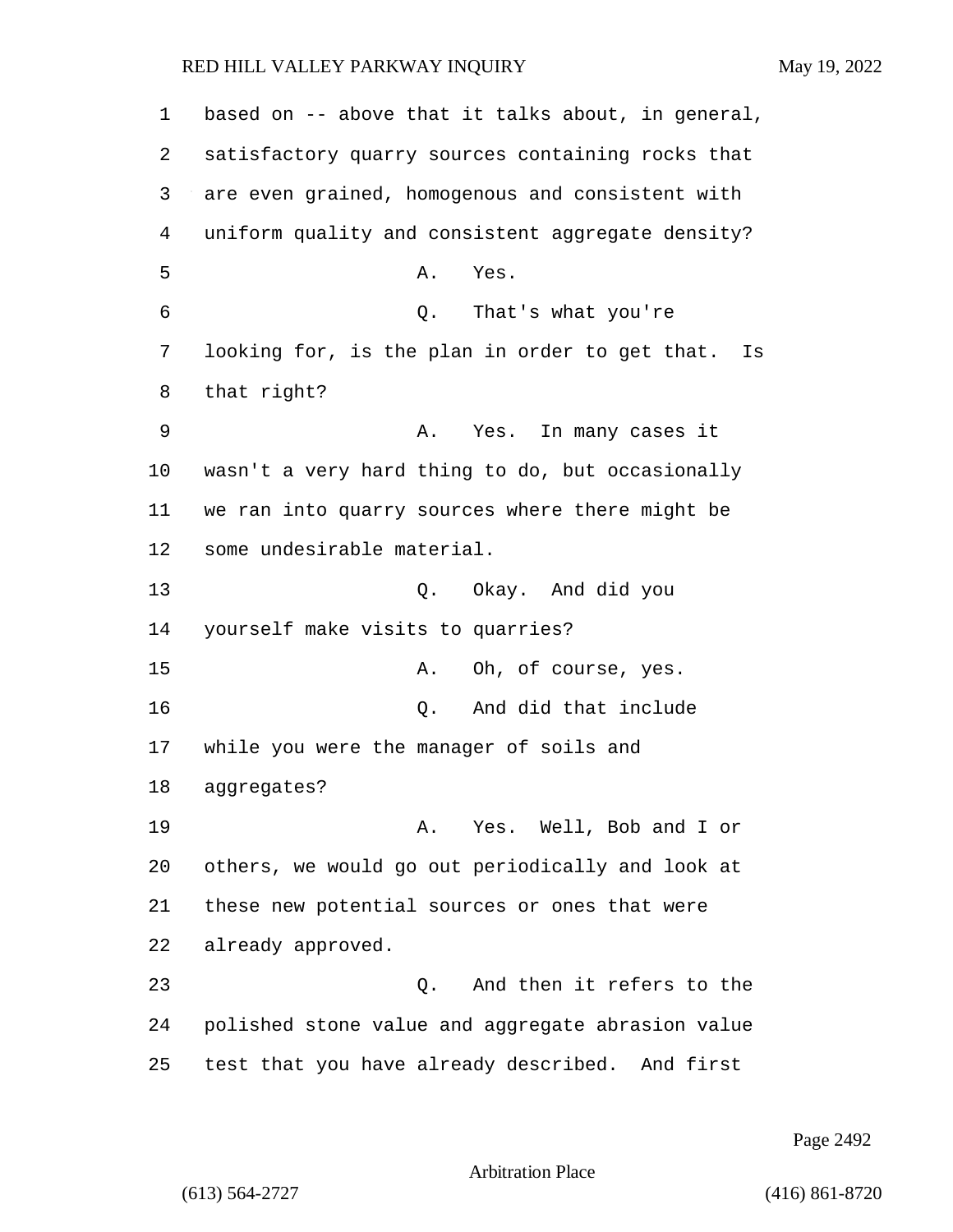| 1  | on the polished stone value, it says that the      |
|----|----------------------------------------------------|
| 2  | requirement is a minimum -- sorry, an average,     |
| 3  | minimum average polished stone value of 50 with no |
| 4  | value less than 48?                                |
| 5  | That is correct.<br>Α.                             |
| 6  | And where was that<br>Q.                           |
| 7  | threshold, those two thresholds, derived from?     |
| 8  | It was derived from the<br>Α.                      |
| 9  | availability of aggregates in Ontario and also the |
| 10 | polished stone value of the previously approved    |
| 11 | materials, which were the two trap rock sources    |
| 12 | that were available to us in the early 1980s that  |
| 13 | managed the meet a PSV of around 50 or above.      |
| 14 | We also knew that there were                       |
| 15 | some materials with numbers higher than 50,        |
| 16 | particularly in Eastern Ontario, but that was our  |
| 17 | minimum. And we had one source that wasn't able    |
| 18 | to maintain that minimum and we removed them from  |
| 19 | our approved list.                                 |
| 20 | And is that a high value,<br>Q.                    |
| 21 | 50? I don't know if that's the right way to put    |
| 22 | it, but you've described how it was derived.<br>Is |
| 23 | that a $-$                                         |
| 24 | It's not as high as you<br>Α.                      |
| 25 | would like. You would like much higher values,     |

Page 2493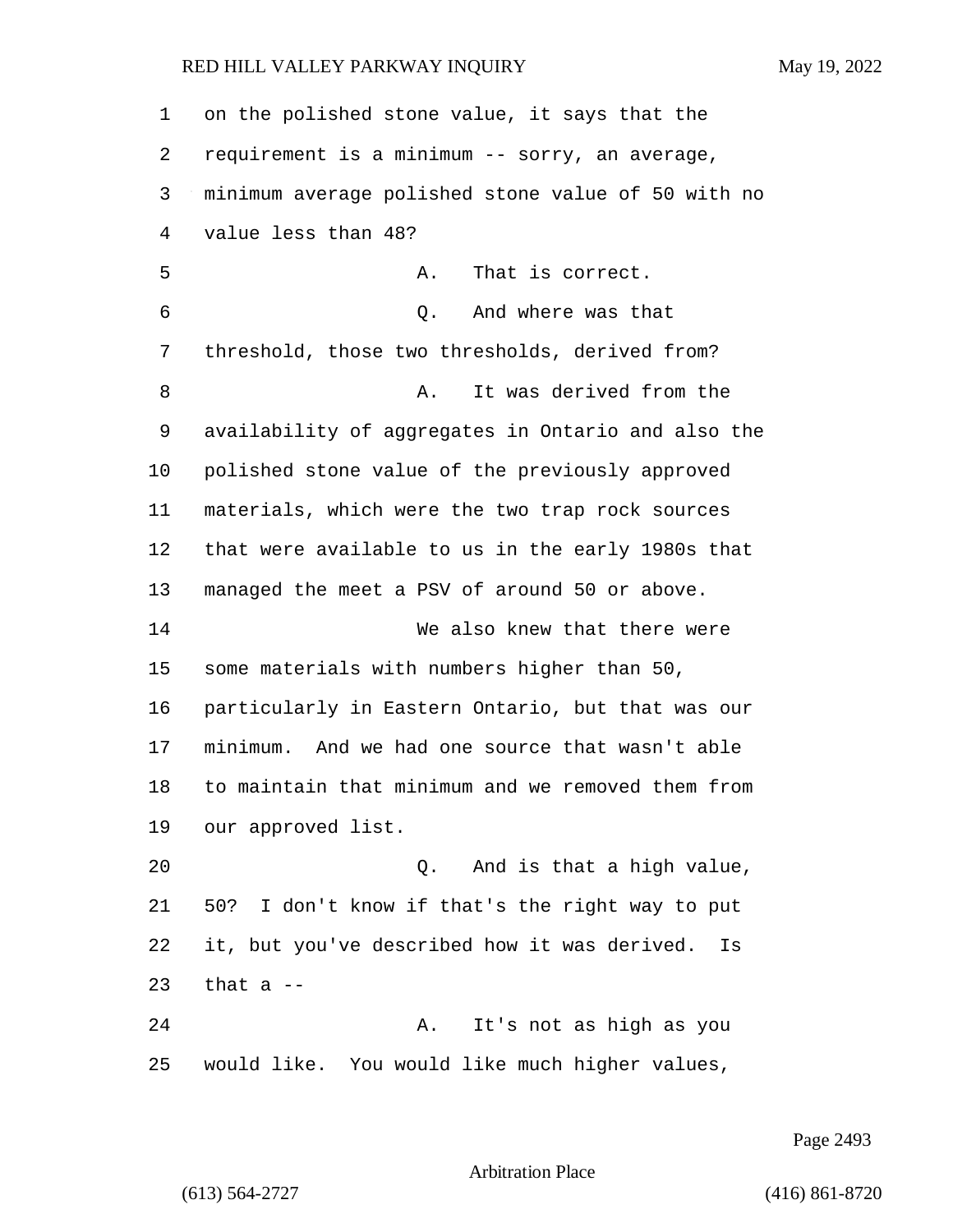| 1  | but you also have to look at what's available.       |
|----|------------------------------------------------------|
| 2  | Steel slag and some sandstones would give us         |
| 3  | numbers up around 60 and, from a polishing point     |
| 4  | of view, we would have preferred to use those, but   |
| 5  | they weren't always available and we were trying     |
| 6  | to find sources that were reasonably economic and    |
| 7  | close to the market area where we're planning on     |
| 8  | using them. So, to some extent, the value of 50      |
| 9  | is a compromise.                                     |
| 10 | I see. You referred to<br>Q.                         |
| 11 | the steel slag. Was there also an issue with         |
| 12 | durability for steel slag, that was a problem?<br>I. |
| 13 | think it's referred to in this paper.                |
| 14 | There was a durability<br>Α.                         |
| 15 | problem with steel slag pavements when they used a   |
| 16 | fine aggregate in combination with a coarse          |
| 17 | aggregate in the steel slag pavement, and that was   |
| 18 | partly a chemical problem.                           |
| 19 | The steel slag coarse                                |
| 20 | aggregate by itself, using a normal natural sand,    |
| 21 | behaved rather well and gave exceptional             |
| 22 | frictional values. But it became less and less       |
| 23 | available as time went on and I don't think we       |
| 24 | have time for a digression into that?                |
| 25 | I think you're<br>Q.<br>No.                          |

Page 2494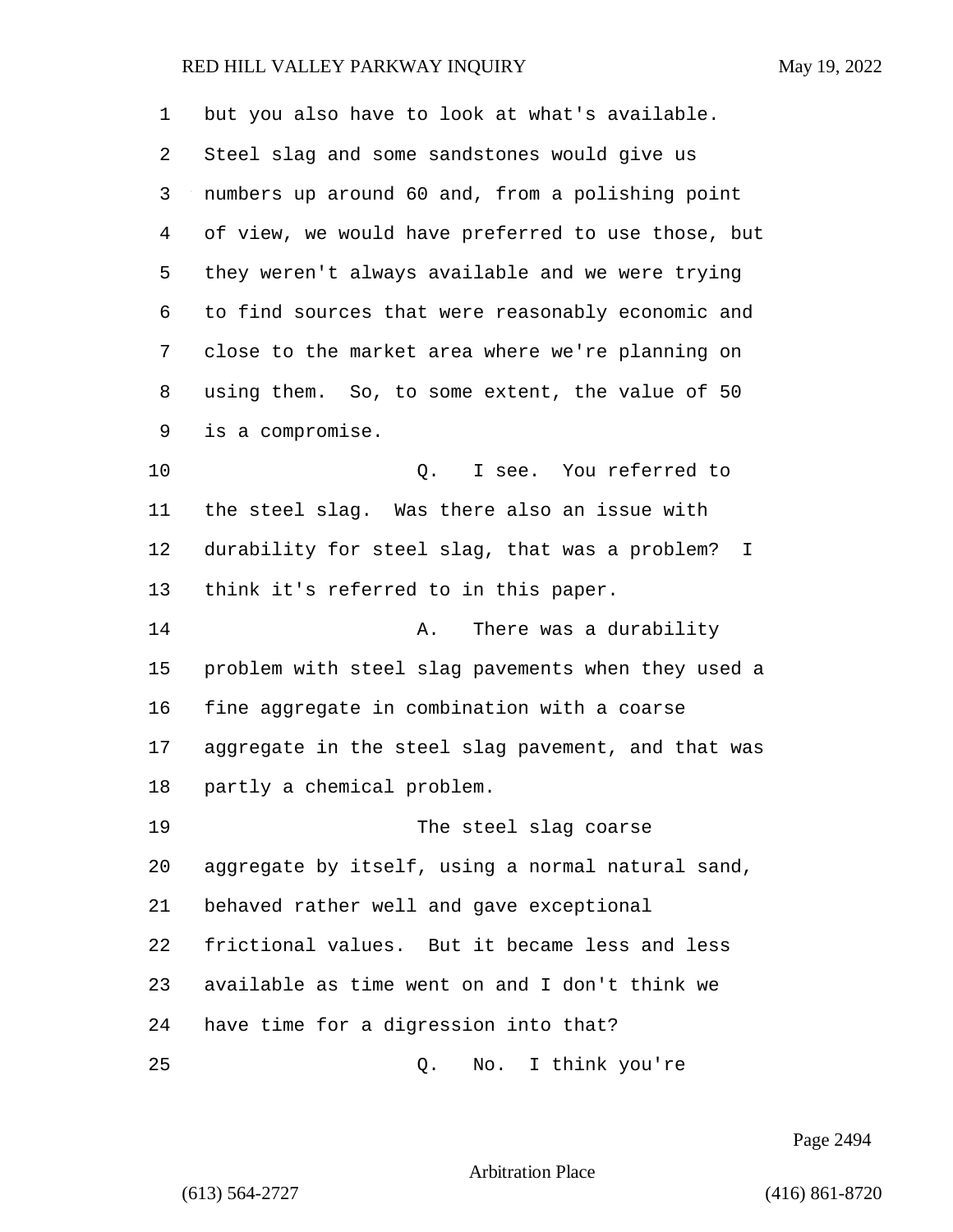correct. 2 A. I should point out one thing. An AV of 6 is -- a low value is good, a high value is not so good -- lower than the standards required in the United Kingdom. In United Kingdom, they use an AV value of 10. In other words, a somewhat softer aggregate. We were able, with our sources that were available to us, to reduce that to 6 and still get satisfactory supply. 11 Q. Right. So, a number of 5, an AV of 5, would pass your requirements but an AV of 7 would not? 14 A. That is correct. 15 Q. Okay. And, as I understand it, you correct me if I'm wrong, but just to stick for a moment with polished stone value, it's a predictive test. Right? It's telling you what the expected frictional qualities are in the future once polishing has occurred. Is that right? 22 A. Yes. It doesn't tell you what the friction will be of the pavement, though. That will depend on other characteristics in conjunction with the PSV.

Page 2495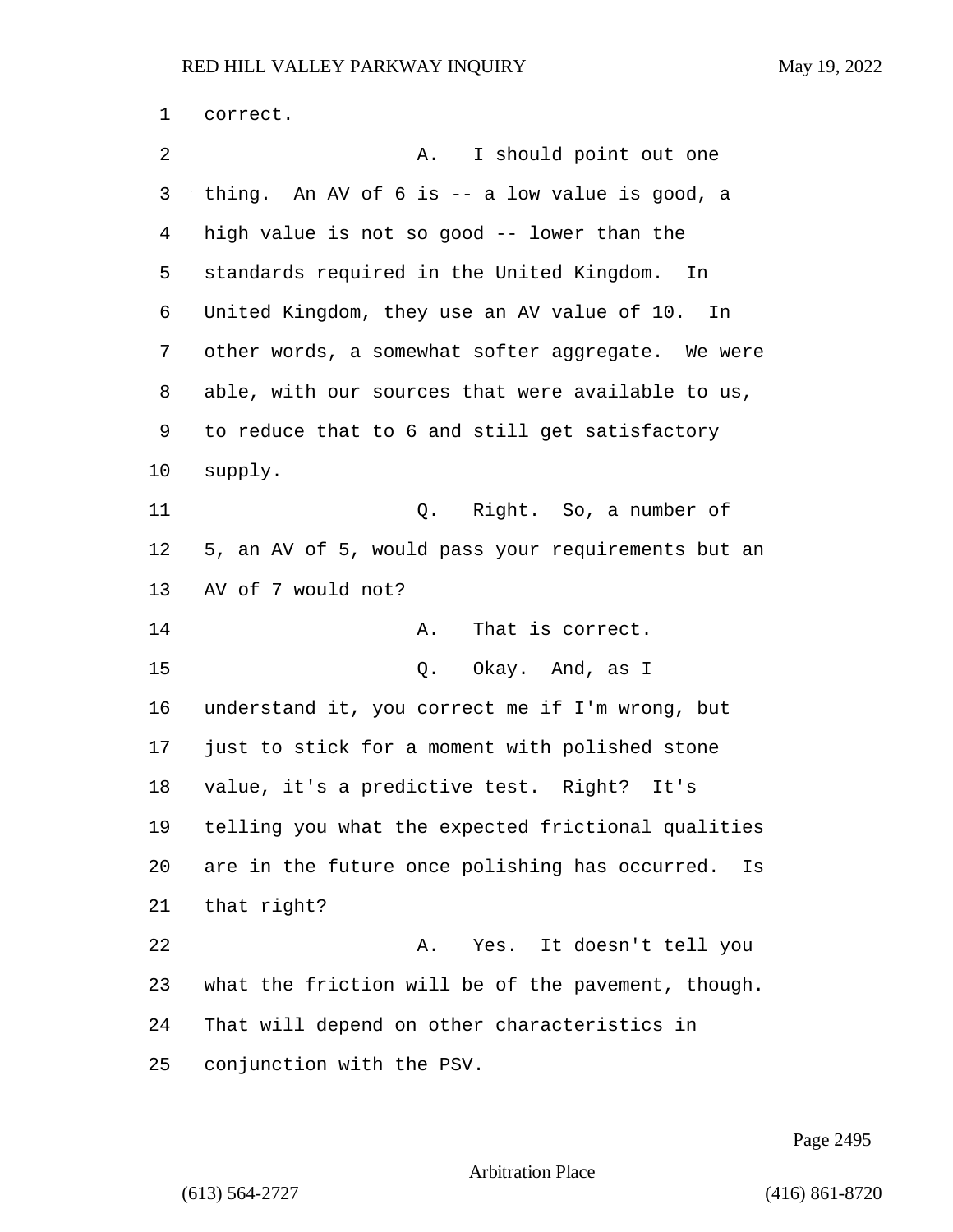1 0. Right. But it's predicting by the process of polishing the pavement to its -- sorry, the aggregate to its terminal polished state, I think I've seen it referred to? 6 A. Yes. 7 Q. About when it's maximally polished, what the polished stone value is at that point. Is that right? 10 A. Yeah, what the friction level is at that point. Yes. 12 0. At that point in time, okay. The next paragraph there refers to that MTO normally requires a 500-metre pavement test section using the new aggregate, that the aggregate producer is responsible for arranging construction of, and it is tested then, that pavement, with the brake-force trailer for two years for frictional characteristics before it will be considered for inclusion. 21 And then I understand, although it's not referred to here, that the normal practice was to have a control section as well. Is that right? 25 A. Yes. The control section

Page 2496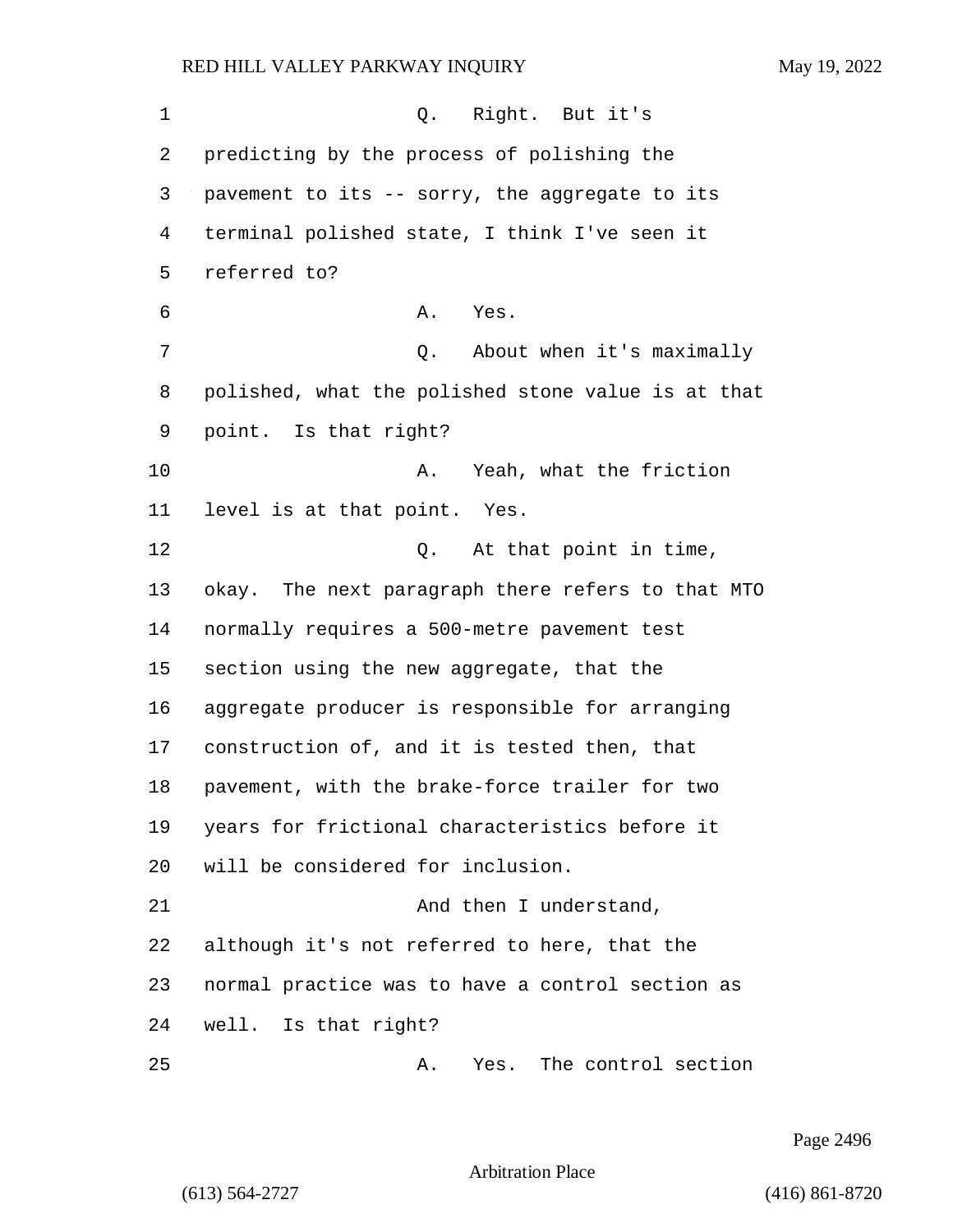would normally be the whole of the contract, so you might have a 10 kilometre section of pavement, 9.5 kilometres would be paved with an already approved aggregate and the contractor would negotiate to get a 500-metre test section inserted into the contract, into the pavement, and we left that up to the proponent to organize that, in most cases. 9 Q. And what's the purpose of

 having the control section and the -- the rest of the pavement and the skid testing on that and the new approval seeking aggregate section?

13 A. You're getting a direct comparison under identical climatic and vehicle travel conditions between the two aggregates, and so you want to ensure that the proposed new aggregate behaves at least as well or better than the existing already approved aggregate. It's a good way to do this.

20 Q. And would you typically, in those circumstances, be using the same surface course mix, whether it's, you know, HL1 or dense friction course? Would you typically be using the same mix but just with a different aggregate? 25 A. Yes, and the bituminous

Page 2497

Arbitration Place

(613) 564-2727 (416) 861-8720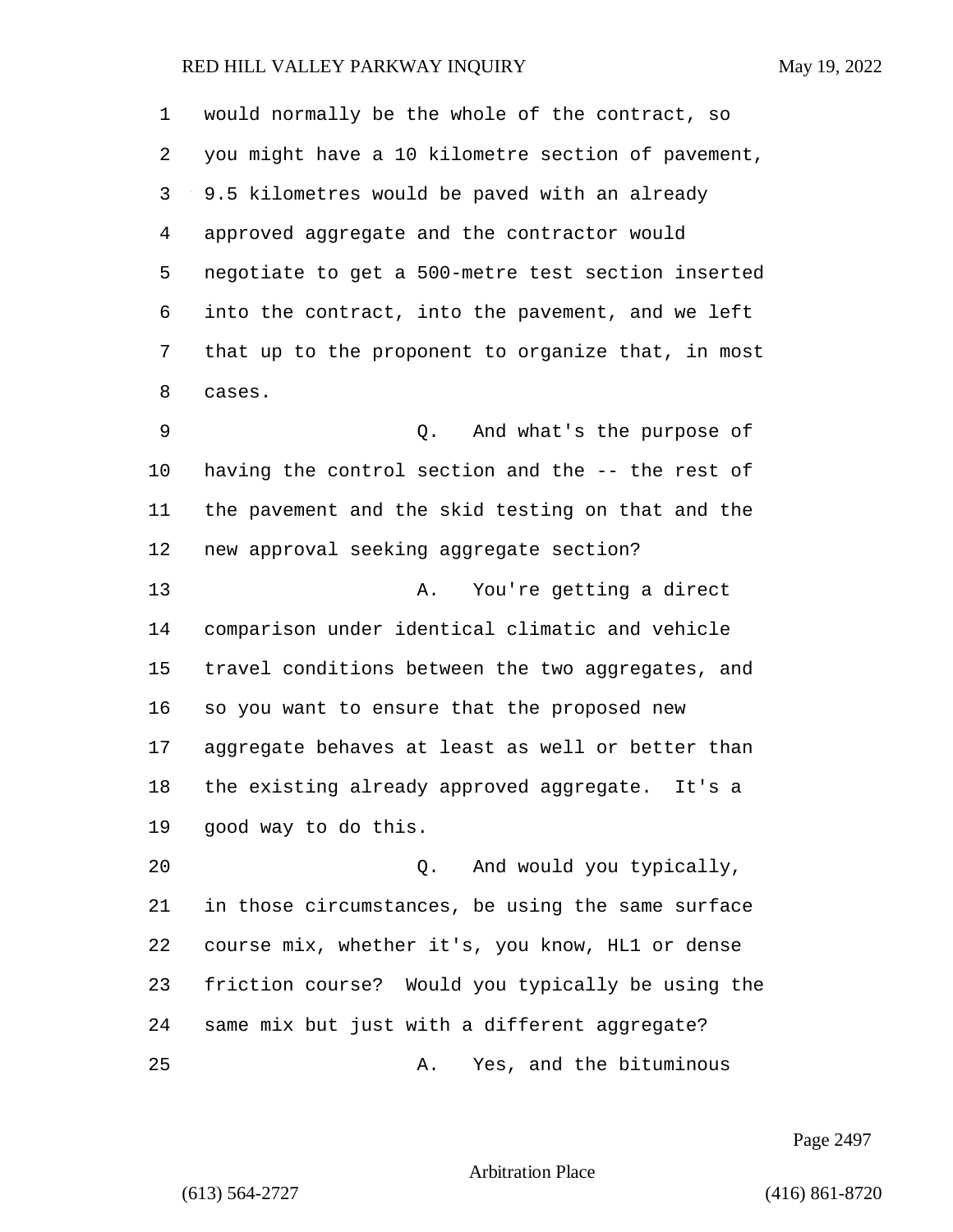section would approve and compare the two mixes that were going to be paved on that section of highway before it was put down. So, yes, we want similar stone content, similar fine aggregate and so on. 6 Q. And it says normally requires a 500-metre test section. Were there occasions -- this is written in 2004. Were there occasions when that was not the case, do you recall? 11 A. Yes. In Eastern Ontario where we had two quarries side by side producing sandstone, I seem to remember that we had -- the quarry next door is identical to the quarry across the fence line. You don't have to go through the pavement test section process. 17 Q. And then the skid testing, as we've heard, is typically conducted at the highway's posted speed. Right? 20 A. Always. 21 Q. Always, okay. 22 A. Always, I should say, in the context of what we're talking about here. 24 Q. Yes, I understand, for the purposes of testing for the DSM inclusion and

Page 2498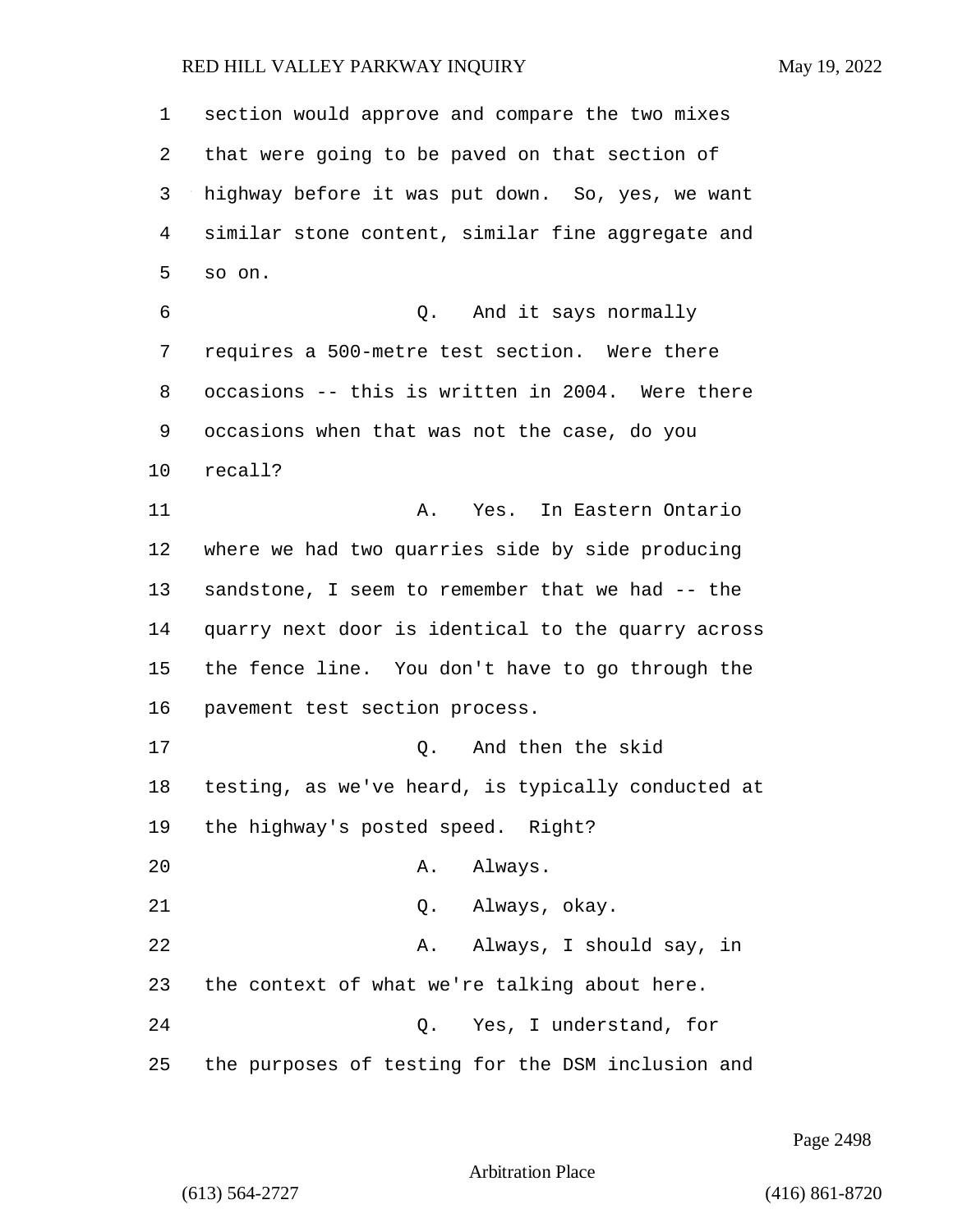| 1  | maintenance?                                       |
|----|----------------------------------------------------|
| 2  | Exactly.<br>Α.                                     |
| 3  | Okay. And although it<br>Q.                        |
| 4  | refers here to the polished stone value and AV     |
| 5  | specific requirements, as we've discussed, the AV  |
| 6  | 6.0 or less and 50 or more, average of 50 or more, |
| 7  | with no value less than 48 for polished stone      |
| 8  | value, there is no mention of a skid number or     |
| 9  | friction number against which the pavement will be |
| 10 | evaluated. Why is that?                            |
| 11 | It never occurred to me.<br>Α.                     |
| 12 | It was a comparison thing. We would hope always    |
| 13 | that we were getting good friction and I suppose   |
| 14 | we normally were.                                  |
| 15 | Although I do remember one                         |
| 16 | case where we had an aggregate that went into a    |
| 17 | test section and it didn't perform as well as the  |
| 18 | existing pavement, although they were paved at the |
| 19 | same time, and that aggregate then had to be put   |
| 20 | in another test section two years later, so it     |
| 21 | took them four or five years to get approval       |
| 22 | rather than two or two and a half years.           |
| 23 | Q. Okay. And so, if I                              |
| 24 | understood you correctly, it's because it's a      |
| 25 | comparative test to the control, to do better than |

Page 2499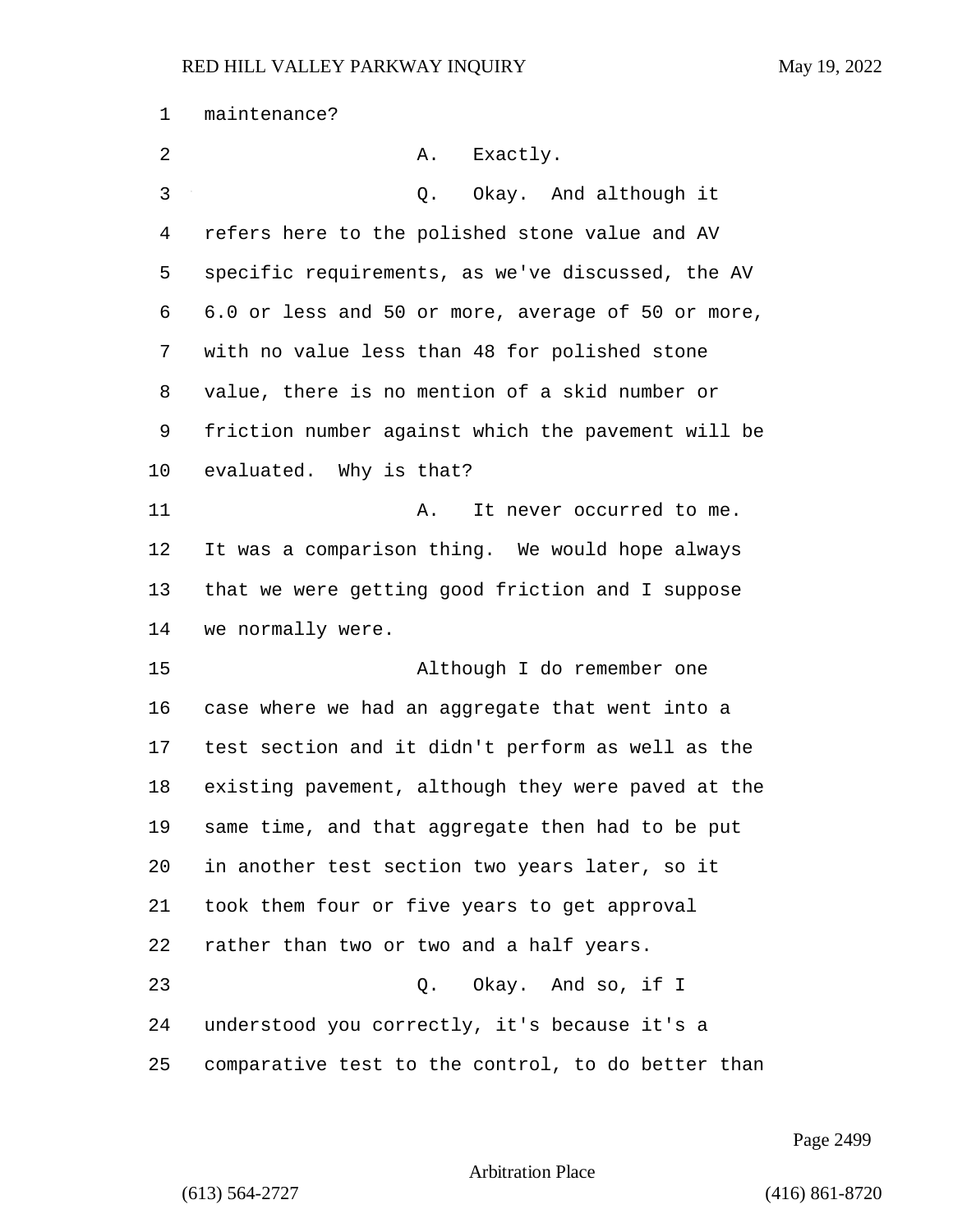| 1  | the control, which you've already expected will    |
|----|----------------------------------------------------|
| 2  | have good frictional qualities. Is that right?     |
| 3  | Exactly.<br>A.                                     |
| 4  | Okay. Then in the last<br>Q.                       |
| 5  | paragraph it refers to MTO staff visit each source |
| 6  | on a yearly basis and take samples for testing.    |
| 7  | And are those among the visits that you went on?   |
| 8  | I appreciate you wouldn't have gone to every       |
| 9  | annual visit, but did you go to those sometimes?   |
| 10 | Periodically, yes.<br>Α.                           |
| 11 | Okay. Even when you were<br>Q.                     |
| 12 | the manager?                                       |
| 13 | And I should point out we<br>Α.                    |
| 14 | didn't visit every source on a yearly basis.<br>We |
| 15 | only visited those sources, quarries, that were    |
| 16 | being used consistently. If it wasn't being used,  |
| 17 | we usually didn't inspect it.                      |
| 18 | Okay. And what's done at<br>Q.                     |
| 19 | those visits? It says take samples for testing.    |
| 20 | We take samples, we would<br>Α.                    |
| 21 | look at the quarry face, we would look to make     |
| 22 | sure they weren't contaminating the material by    |
| 23 | bringing in foreign material or material from part |
| 24 | of the quarry face that we didn't think was        |
| 25 | acceptable, and we would have a chat with the      |

Page 2500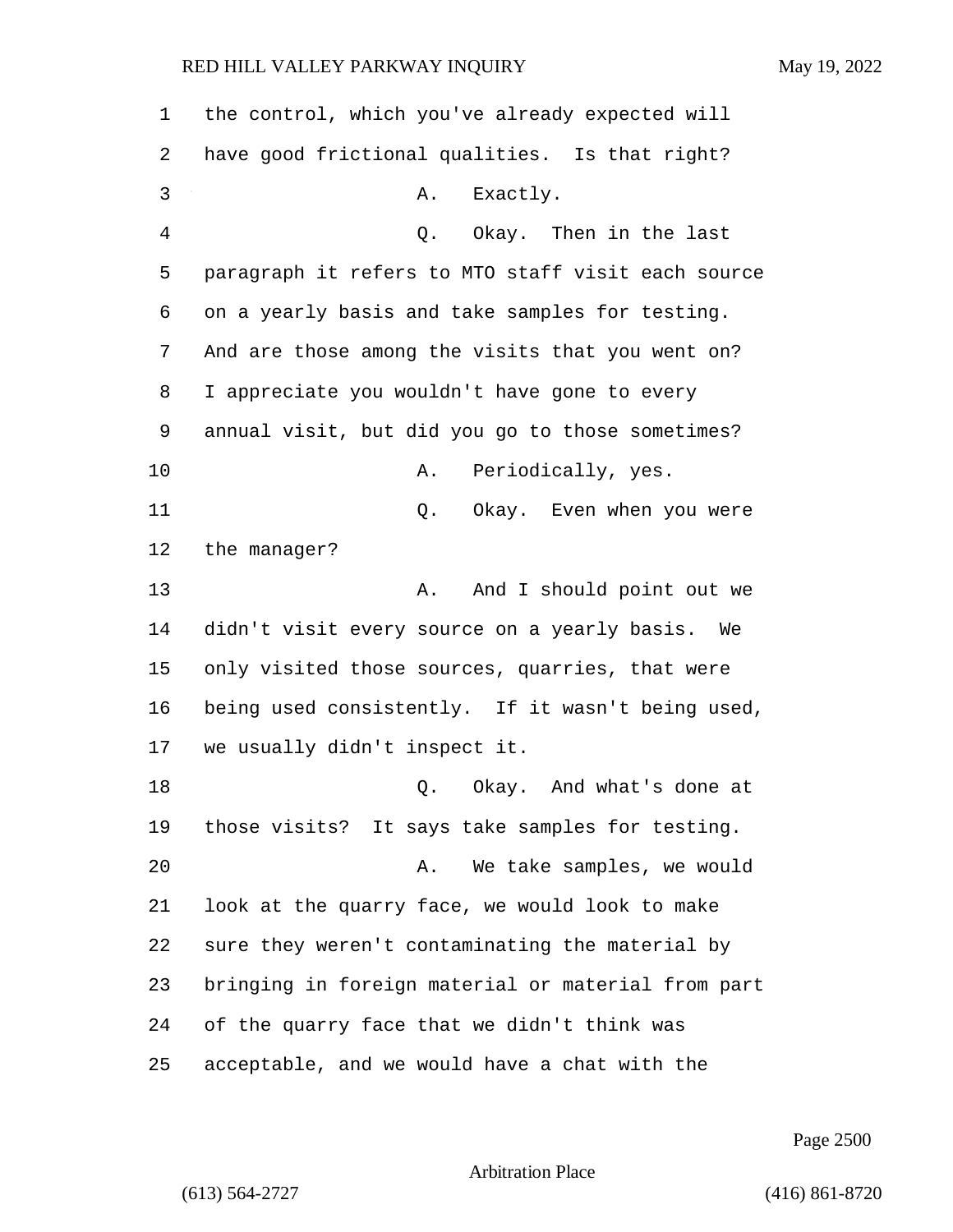quarry owner or operator to find out if they had encountered any problems of one kind or another. 3 Q. And so those, in a nutshell, are the requirements? 5 A. Yes. Very straightforward. 7 C. We can take that excerpt down, please, Registrar. 9 And then the next paragraph, if you could pull that up, please, refers to, in 1999 and 2000, that random testing was conducted on the frictional properties of pavements in Central and Northeastern Ontario and it goes on to talk about the average skid number was 43 with a range from 32 to 54, and then this is comparable to the range in SN found when specially selected aggregates are used on the more heavily travelled highways in Southern Ontario. Can you comment on that? 20 A. Yes. This is north of Huntsville or somewhere around there. We didn't require that the aggregates come from one of these designated sources. We used local sources owned by contractors or owned by the Ministry of Transportation and we used these for paving

Page 2501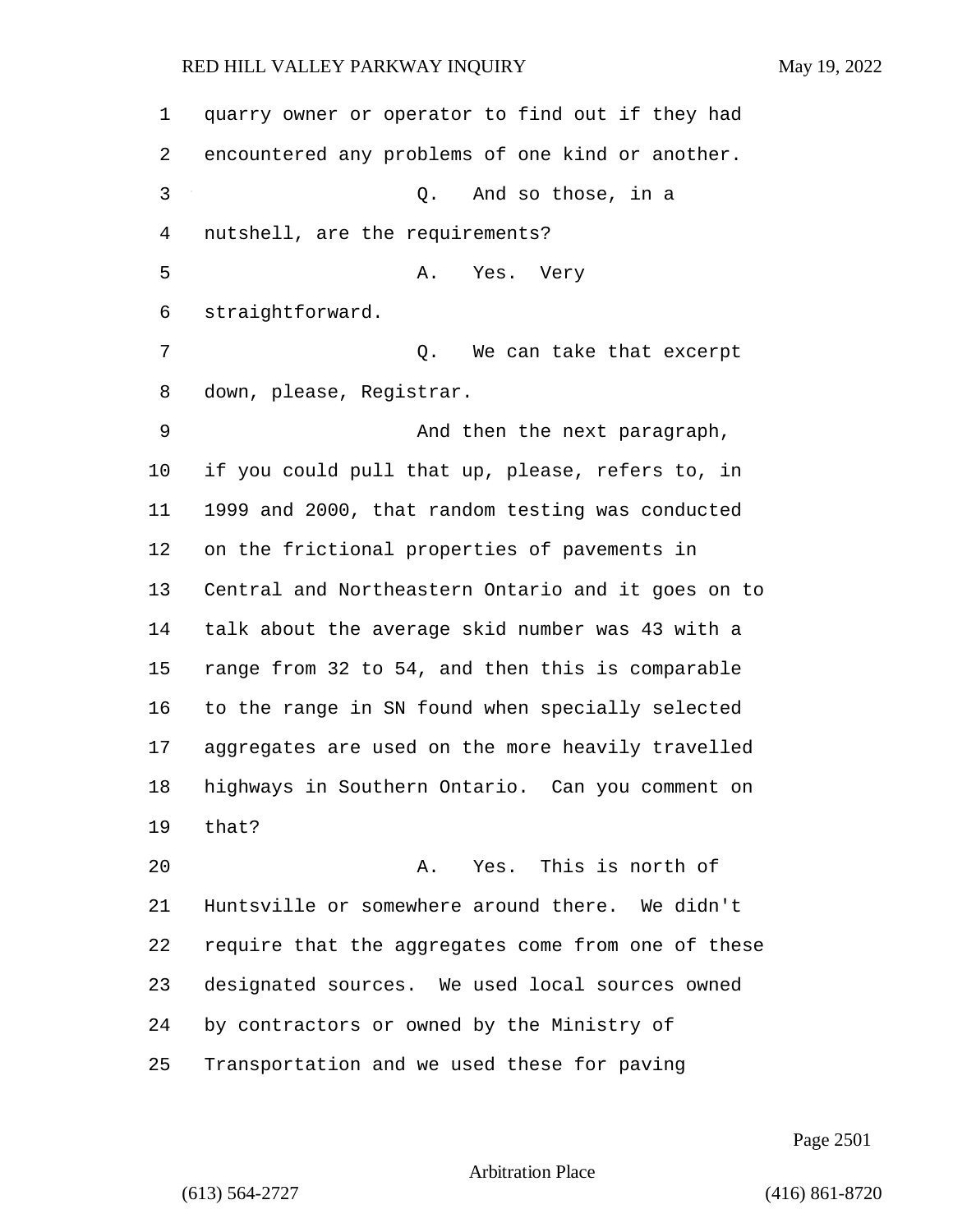| 1  | without doing polished stone value testing,       |
|----|---------------------------------------------------|
| 2  | although they had been tested for other physical  |
| 3  | properties, and we were usually satisfied that    |
| 4  | they were satisfactory aggregates from a pavement |
| 5  | friction, likely to be satisfactory, from a       |
| 6  | pavement friction point of view.                  |
| 7  | This was a check and there's a                    |
| 8  | graph in one of the papers showing the range of   |
| 9  | these numbers, that, in fact, we were getting     |
| 10 | pretty good friction in the north and, lo and     |
| 11 | behold, we were. That was very satisfactory.      |
| 12 | Q. Okay. A check on the                           |
| 13 | assumption that you had made about the --         |
| 14 | Yes. We knew we had good<br>Α.                    |
| 15 | friction, but this was some physical testing just |
| 16 | to do a check on that.                            |
| 17 | Okay. If we could take<br>Q.                      |
| 18 | that down, Registrar, and go to image 7 of        |
| 19 | overview document 4. And these paragraphs 12 to   |
| 20 | 14 briefly describe the DSM and aggregate sources |
| 21 | and paragraph 12 and 13 talk about the DSM        |
| 22 | criteria for approval. It's actually all three    |
| 23 | paragraphs. Sorry, Registrar, 12, 13 and 14.      |
| 24 | There we go. Thank you.                           |
| 25 | So, the "DSM Materials                            |

Page 2502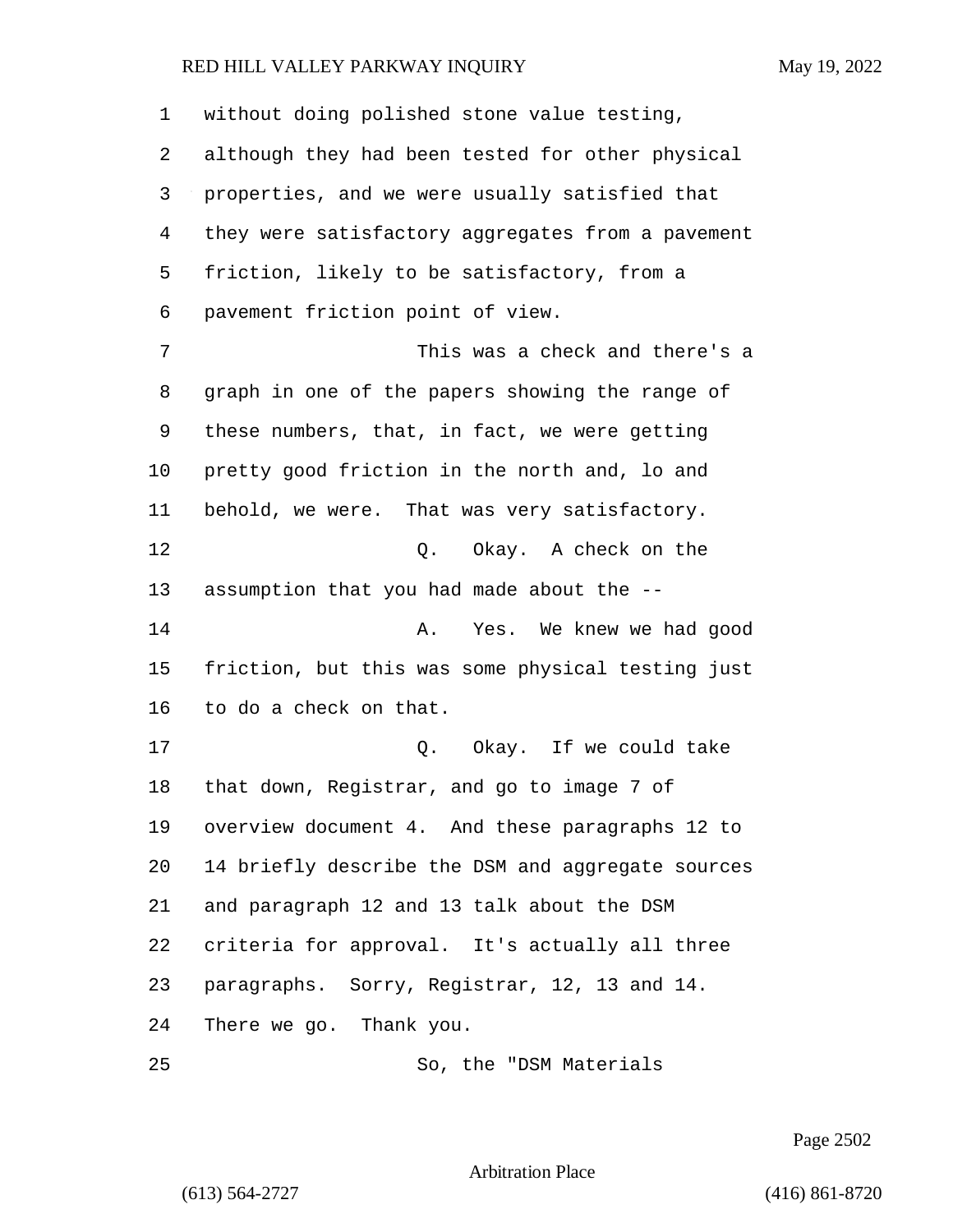Engineering Criteria for Approval" dated June 4, 2003, am I correct this is the formal document setting out the criteria that we were just looking at for approval? 5 A. I don't have it in front of me, but yes, that's the -- 7 O. We can look at it. 8 A. Okay. And we had criteria before that, but at some point someone decided to put them all together in one book so you could find them more easily. 12 O. Okay. So, just to unpack, this is the formal document setting out the criteria that were previously applied but hadn't been assembled, as you said, in one formal place. Is that right? 17 A. Well, yes. It included all the other DSM sources as well. 19 Q. Right, so it's not just about aggregates for surface courses; it's all the stuff on the DSM. Is that right? 22 A. Right. 23 Q. Okay. And if we could go, then, to MTO4472, which is the document. There's the overall. There's the date, June 4,

Page 2503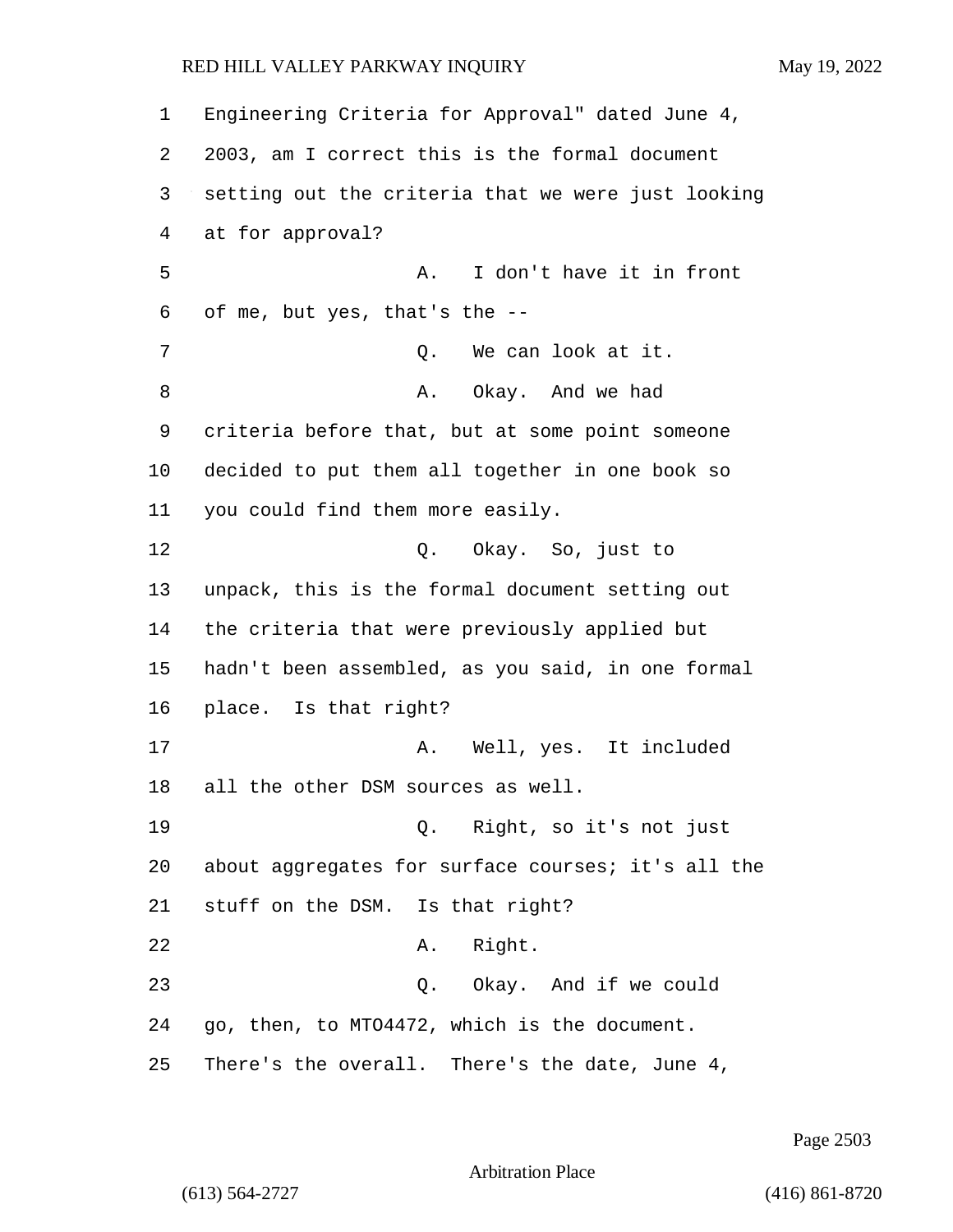| 1  | 2003. It's quite a long document, 73 pages.        |
|----|----------------------------------------------------|
| 2  | If we could go to image 20,                        |
| 3  | and this is the section on the surface courses     |
| 4  | that we were talking about. Correct?               |
| 5  | That is correct.<br>Α.                             |
| 6  | That's DSM 3.05.25. And<br>Q.                      |
| 7  | it sets out, this time in bullet points, the       |
| 8  | criteria, but somewhere in there -- could you pull |
| 9  | up the next image as well, Registrar. Yes. So,     |
| 10 | am I correct, first of all, that those bullet      |
| 11 | points set out the criteria that we were talking   |
| 12 | about previously?                                  |
| 13 | Quick look, yes.<br>Α.                             |
| 14 | And the one addition, it<br>Q.                     |
| 15 | appears to me, to be the last bullet, which is the |
| 16 | payment requirement. There's a fee for the         |
| 17 | application. Is that right?                        |
| 18 | That is correct.<br>Α.                             |
| 19 | Okay.<br>Q.                                        |
| 20 | And there's one other<br>Α.                        |
| 21 | thing that we hadn't previously mentioned. The     |
| 22 | quarry would have to put up a thousand tonne       |
| 23 | stockpile to show they could make aggregate of the |
| 24 | right physical properties and shape and so on.     |
| 25 | That's the fourth bullet point down from the       |

Page 2504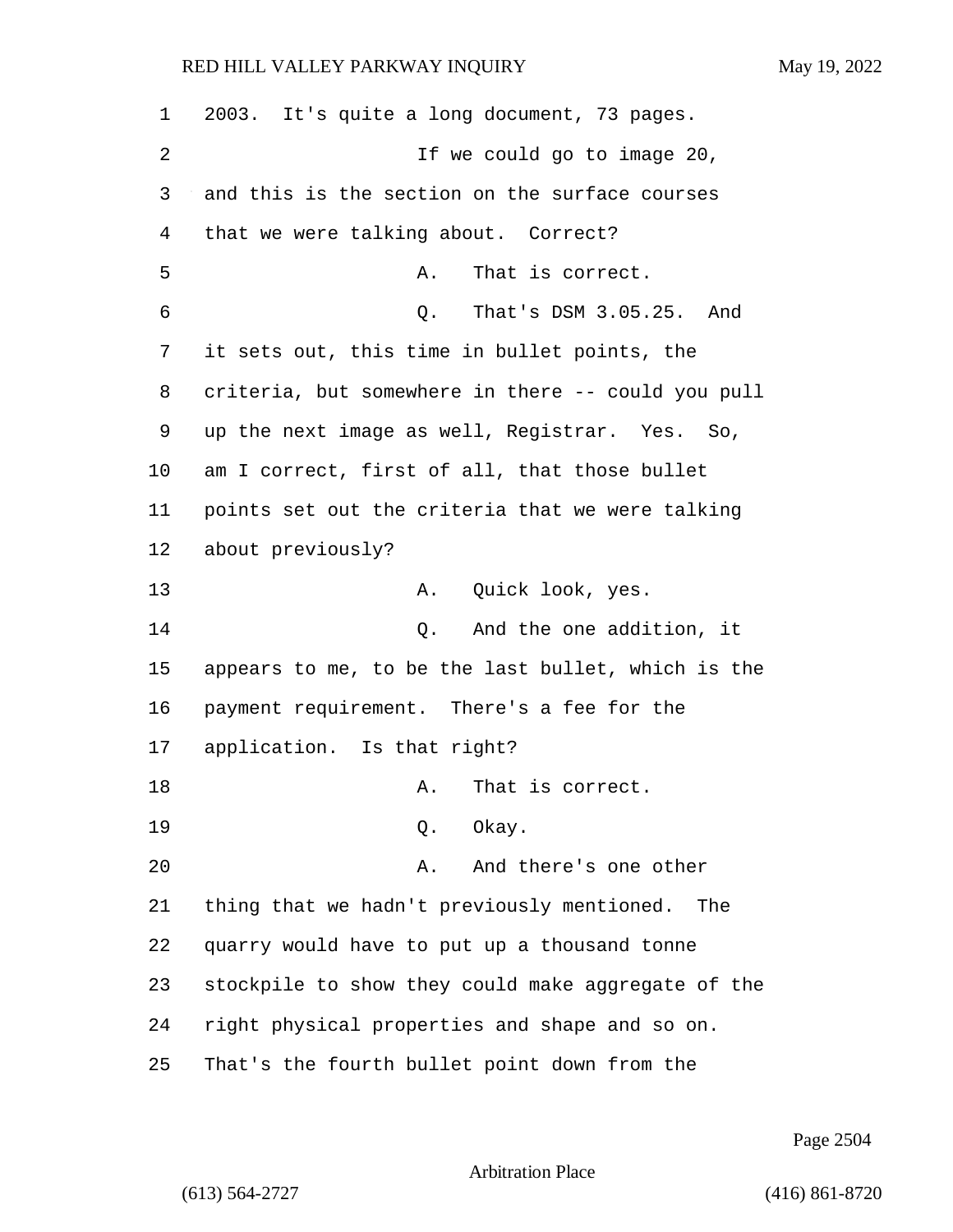beginning. 2 Q. The fourth one. Right. And that's what the samples would be? 4 A. That would be the sample that you would then do polished stone value and aggregate abrasion value testing. And that stockpile would probably be enough to build the test section. 9 Q. Okay. You can take that down, Registrar. So, we've heard evidence from a few people about the MTO's use of the friction number or skid number, characterize it either way, and the value of 30 being used. 14 Can you describe your perspective on the MTO's use of that number, up to obviously the point of your retirement, in particular within soils and aggregates but also generally? 19 A. Well, I'm not sure that it was in the context of soils and aggregates. It was in the context of the highway system itself. 22 Q. Okay. 23 A. Our experience was that as you got friction numbers significantly lower than 30, your reports of vehicles skidding,

Page 2505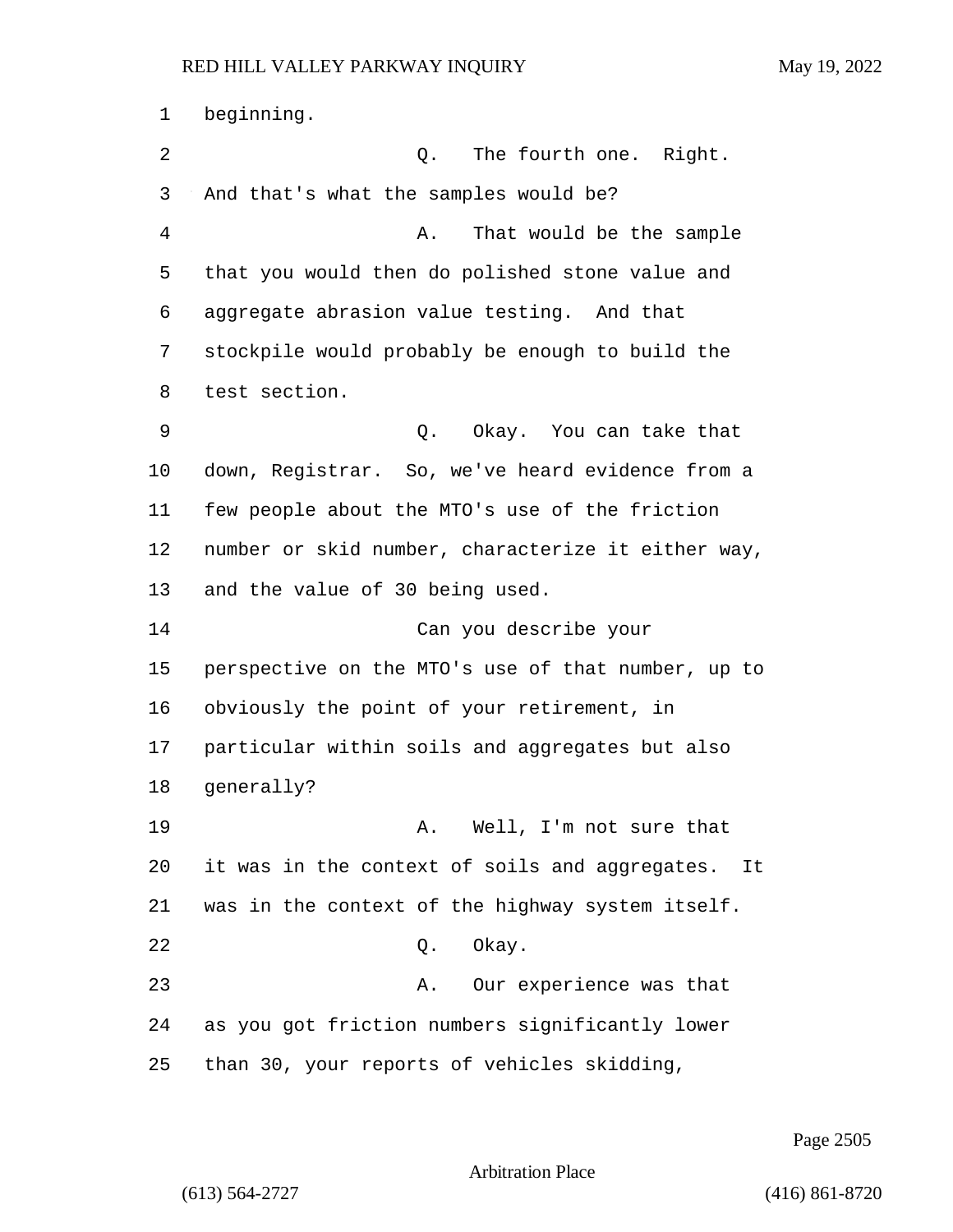leaving the highway, bad collisions, would tend to increase. As you got numbers higher than 30, you got less and less of those kinds of complaints and you hope none. It's largely related to stopping distance, because the stopping distance, when you put on your brakes, depends on, amongst other things, the frictional properties of the road surface. 9 So, somewhere -- oh, and I should also point out that it's not a linear relationship. There's a curve and it varies at the square of the speed of the vehicle and stuff like that. 14 So, values more than 30, you

 get a relatively short stopping distance and even if you go up to a friction value of 50, although you get continued decrease in stopping distance, it's not a dramatic change. But when you get values of around 30 and it depends on your vehicle speed, the difference in stopping distance can vary quite dramatically depending on what the so-called friction number is of the highway, to the point that, in winter conditions of course, you have values well below 20 and we all know about stopping distance on ice and snow covered

Page 2506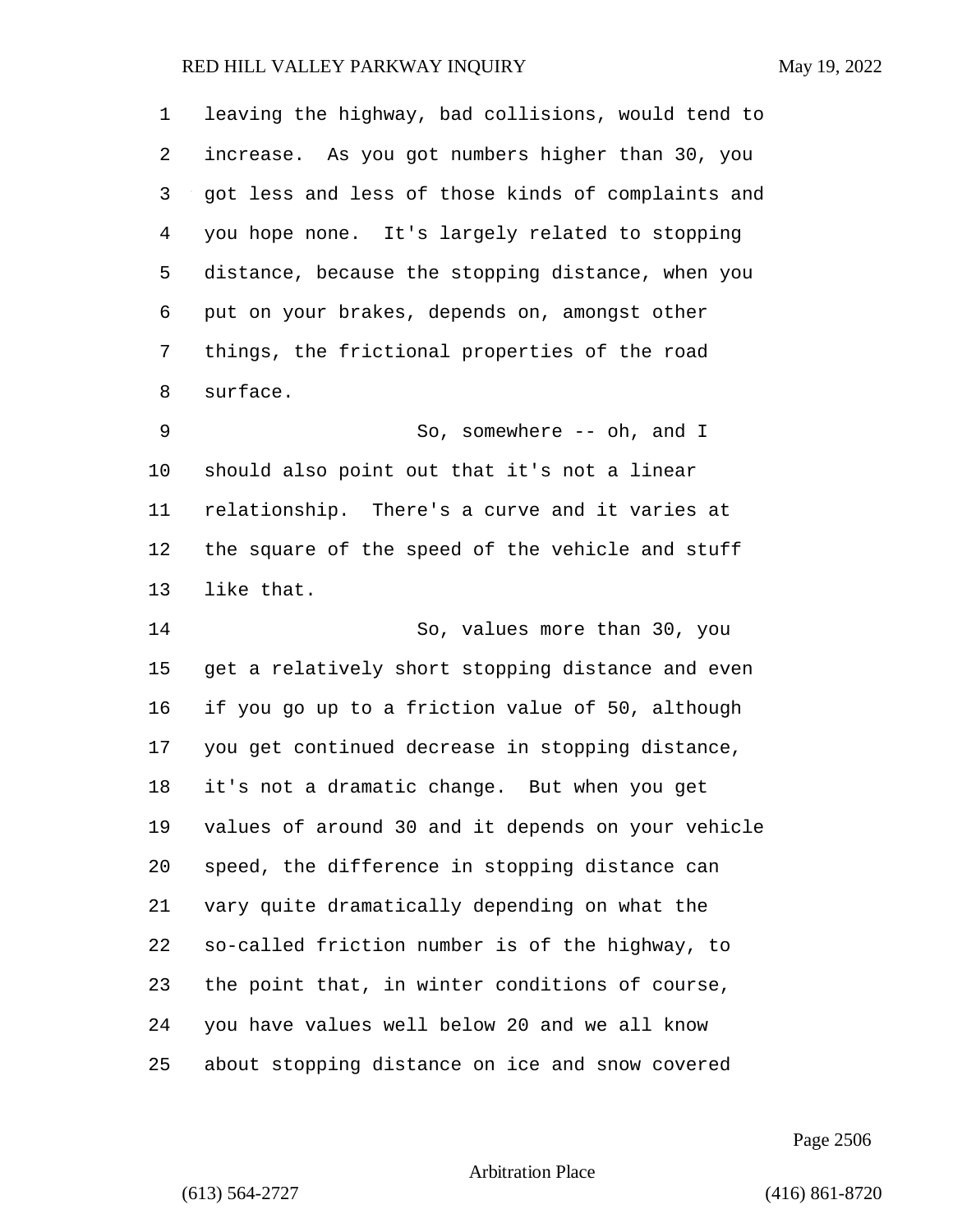roads. 2 Did I answer your question? 3 Q. I think so. We've also heard that there was no published standard about the use of FN30. You would agree with that? 6 A. No, absolutely not. And the reason being, in part, the issue of winter conditions. 9 Q. Sorry, I just want to be clear. No, absolutely not, there was no published standard? 12 A. Well, there's the paper by Kamel and Gartshore where they're picking a number of 30, but there was no -- we wouldn't do that because you often get pavements that were less than 30 and particularly in the winter. As you go to Northern Ontario, we've got snow and ice-covered roads for many months of the year with values well below 30. 20 Q. Right. Well, if there's ice on it or snow, you're certainly going to have lower frictional values, but that isn't what you were measuring it at. Right? On snow and ice? 24 A. You wouldn't attempt to remove the snow and ice on these roads. We would

Page 2507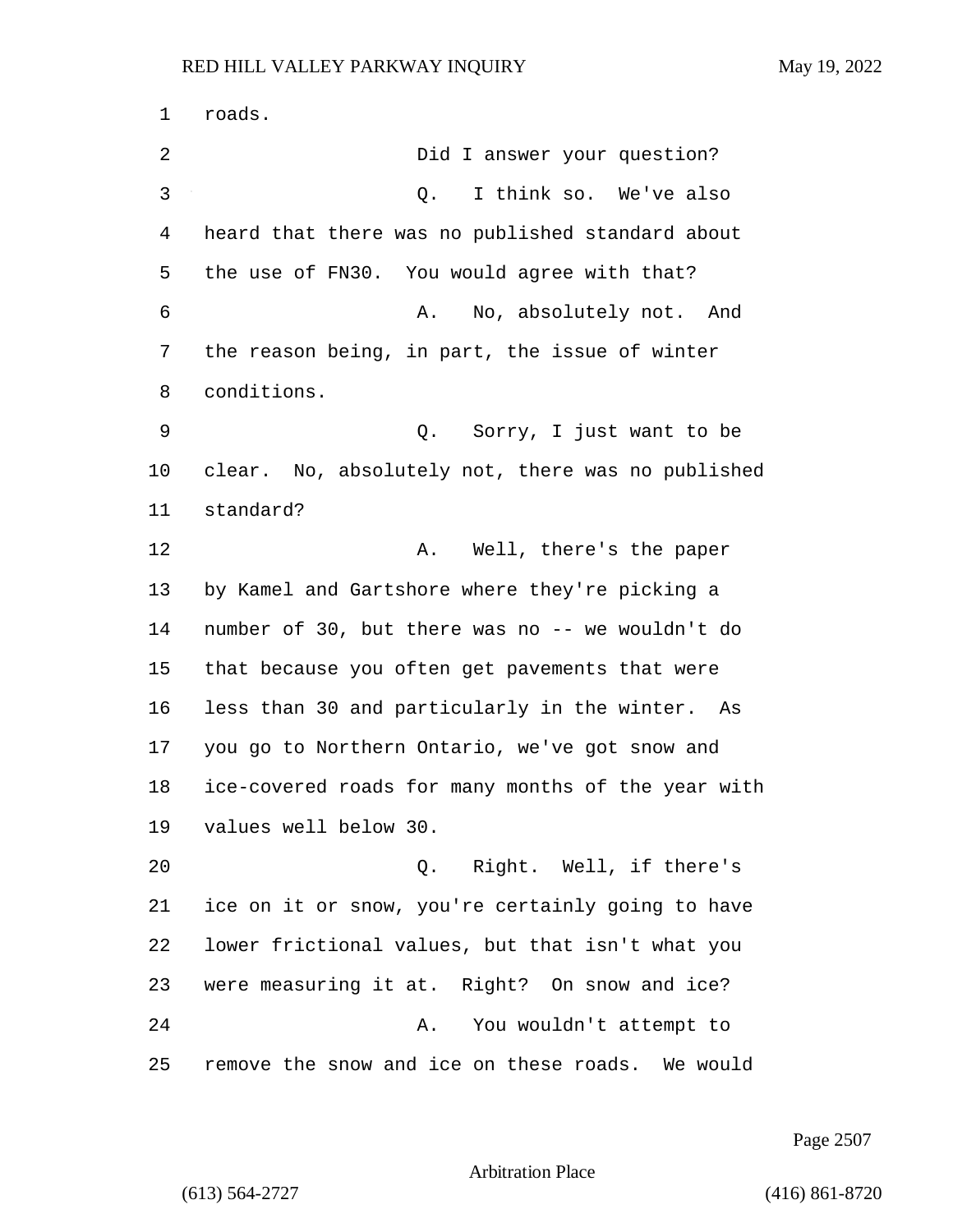| $\mathbf{1}$ | leave it there. Now, they're not high-volume       |
|--------------|----------------------------------------------------|
| 2            | roads. We're not talking the 401 here.             |
| 3            | Q. Sorry, just give me one                         |
| 4            | moment. You mentioned the Kamel and Gartshore      |
| 5            | paper, and that is referred to in the 2004         |
| 6            | publication that we looked at, "Pavement Surface   |
| 7            | Friction on Ontario Highways," the one that had    |
| 8            | you, Mr. Gorman, Ms. Lane and Mr. Marciello on it. |
| 9            | If we could go to image 8 in                       |
| 10           | OD4. And at paragraph 17 at the bottom there,      |
| 11           | you'll see there's a reference with the footnote   |
| 12           | there that, in your paper, the 2004 paper, that    |
| 13           | the Kamel and Gartshore paper is referenced.       |
| 14           | That's the one you were talking about?             |
| 15           | Yes, it is, although --<br>Α.                      |
| 16           | yes. Yes, that was published at ASTM and also as   |
| 17           | a research report by the research branch.          |
| 18           | Q. Okay. And you cite it in                        |
| 19           | your paper. Were you familiar with it at the       |
| 20           | time, back in 1982, with that paper?               |
| 21           | Yes. Yes, of course.<br>Α.                         |
| 22           | $Q.$ Okay. And $-$                                 |
| 23           | I started in the pavement<br>Α.                    |
| 24           | friction business from about 1977.                 |
| 25           | Okay. So, if we could go<br>Q.                     |

Page 2508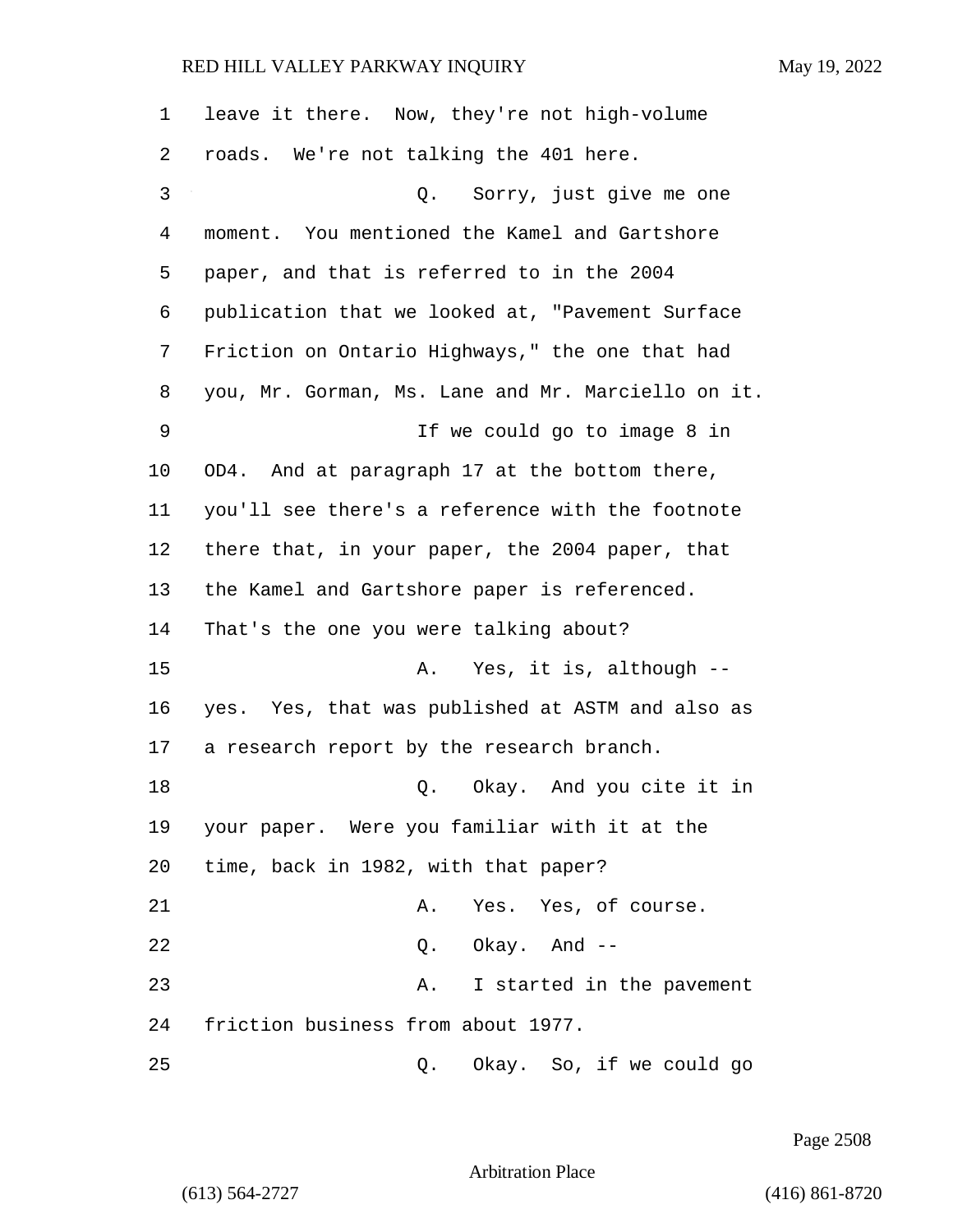| 1  | to RHV610. And this is the paper?                  |
|----|----------------------------------------------------|
| 2  | This is the paper.<br>Α.                           |
| 3  | Okay. If we could go<br>Q.                         |
| 4  | to -- it's the Ontario Wet Pavement Accident       |
| 5  | Reduction Program. Could we go to image 5. And     |
| 6  | the second paragraph from the bottom there that    |
| 7  | starts "pavement skid resistance," if you could    |
| 8  | expand that. Yes, there.                           |
| 9  | I just want to make sure about                     |
| 10 | what you were referring to earlier. It talks       |
| 11 | about the brake-force trailer and it refers to the |
| 12 | tentative guidelines shown in table 1 are used for |
| 13 | this purpose, being evaluating the difference      |
| 14 | between desirable and existing friction levels.    |
| 15 | Is that what you were referring to?                |
| 16 | Without looking at<br>Α.                           |
| 17 | table $1 -$                                        |
| 18 | I'm taking you there.<br>If<br>Q.                  |
| 19 | we could go to image 8 and that's at the top       |
| 20 | there, table 1. So, this is the tentative          |
| 21 | guidelines you were talking about?                 |
| 22 | Yes, I think so. It's<br>Α.                        |
| 23 | titled "Tentative Guidelines."                     |
| 24 | Q. I mean, what were these?                        |
| 25 | It's been around. It was in this paper in 1982     |

Page 2509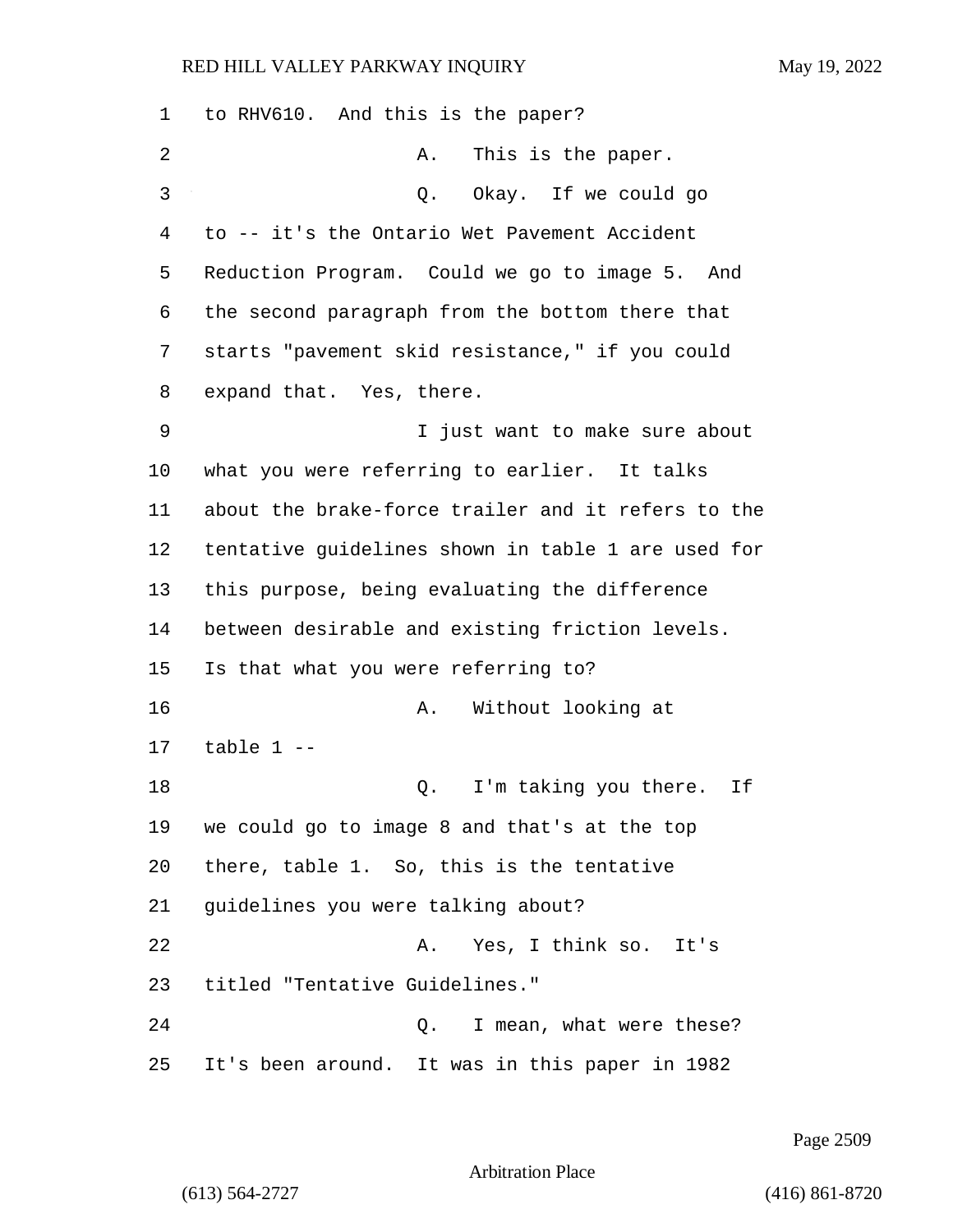| 1      | and we've heard a number of people talk about FN30 |
|--------|----------------------------------------------------|
| 2      | as being -- framed it in many ways -- a guideline  |
| 3      | or a threshold or a desirable level. There's a     |
| 4      | number of ways in which it's described. And the    |
| 5      | numbers here are similar to that. We talk about    |
| 6      | freeways and main highways. It says at 100         |
| 7      | kilometres an hour, good is greater or equal to    |
| 8      | 31, and then borderline, 25 to 30, and low, under  |
| 9      | 25.                                                |
| 10     | These tentative guidelines,                        |
| 11     | did they reflect the practice at the time of the   |
| 12     | MTO or did they inform a practice going forward or |
| 13     | both? You were there at the time and you were      |
| 14     | familiar with it. Perhaps you could give us your   |
| 15     | insight into that?                                 |
| 16     | Yes. Let's look at the<br>Α.                       |
| 17     | low values. We had a section of highway in Parry   |
| $18\,$ | Sound at that time or just prior to this where we  |
| 19     | had values well under 25. It had been paved by     |
| 20     | mistake with a limestone aggregate from Michigan   |
| 21     | that had been brought in by boat and the aggregate |
| 22     | polished and it had pretty low resistance to       |
| 23     | abrasion, so we had neither microtexture nor       |
| 24     | macrotexture and there were a significant number   |
| 25     | of wet weather collisions and I remember going out |

Page 2510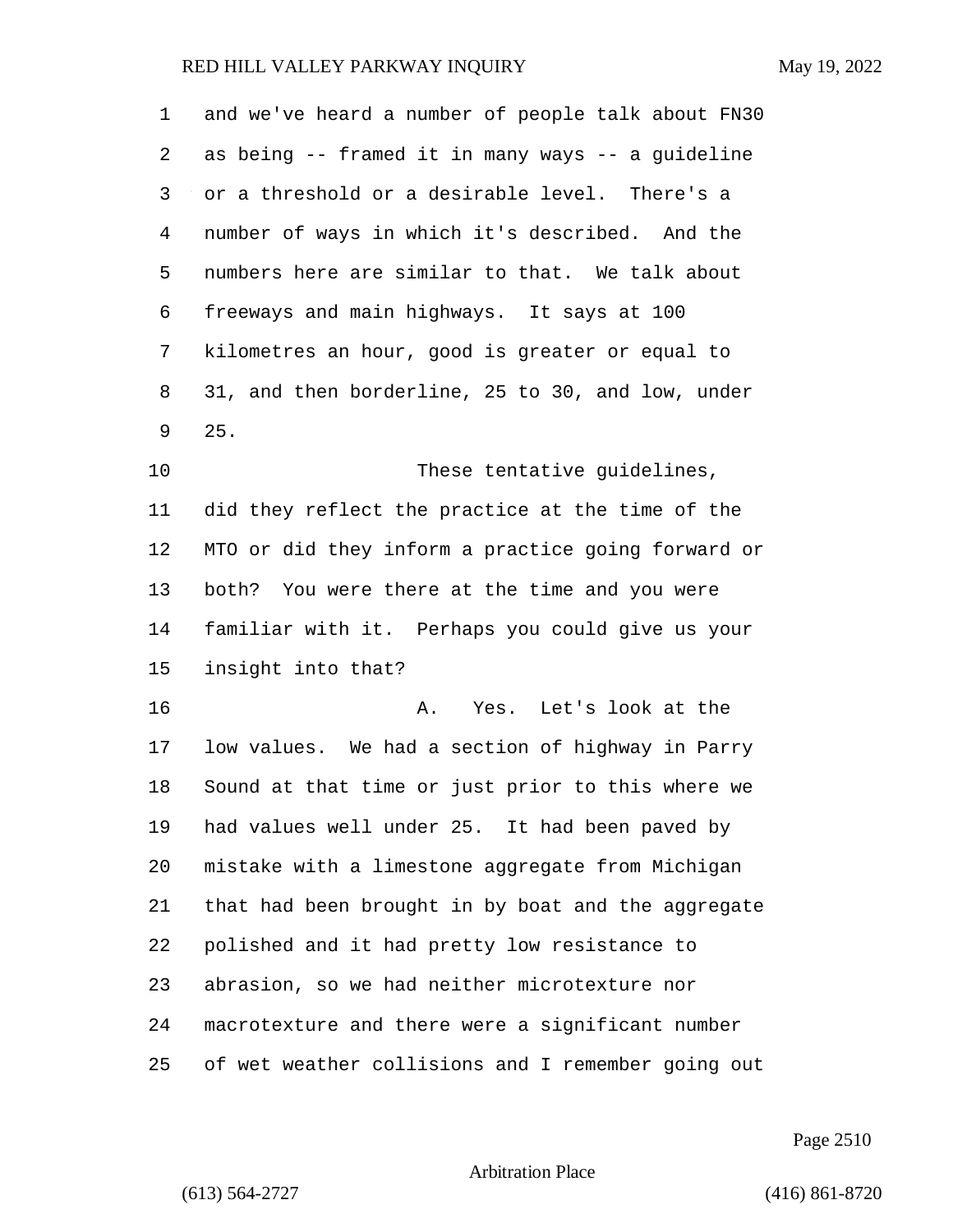and looking at this pavement and concluding why it had such low values. 3 And we wanted to repave it, but we didn't have enough money in the budget, because it was quite a long section of highway. It was Old Highway 69. And it took a number of years to find the money to repave it, and those were values that were less than 25. And that was unsatisfactory, at least in that context in terms of the traffic volumes on Highway 69. 11 So, yeah, you certainly didn't want values on a high-traffic-volume highway lower or much lower than 25. That's what it is for borderline. 15 And good of 31, personally I always like to see numbers in the 40s or 50s. 17 Q. Fair about what you would like to see, but these are framed as tentative guidelines, so can you tell us, you know, did this inform MTO practice at all or -- 21 A. No. 22 Q. -- was it just reflecting what was done or something else? 24 A. Nabil Kamel retired shortly after this paper was published and he went

Page 2511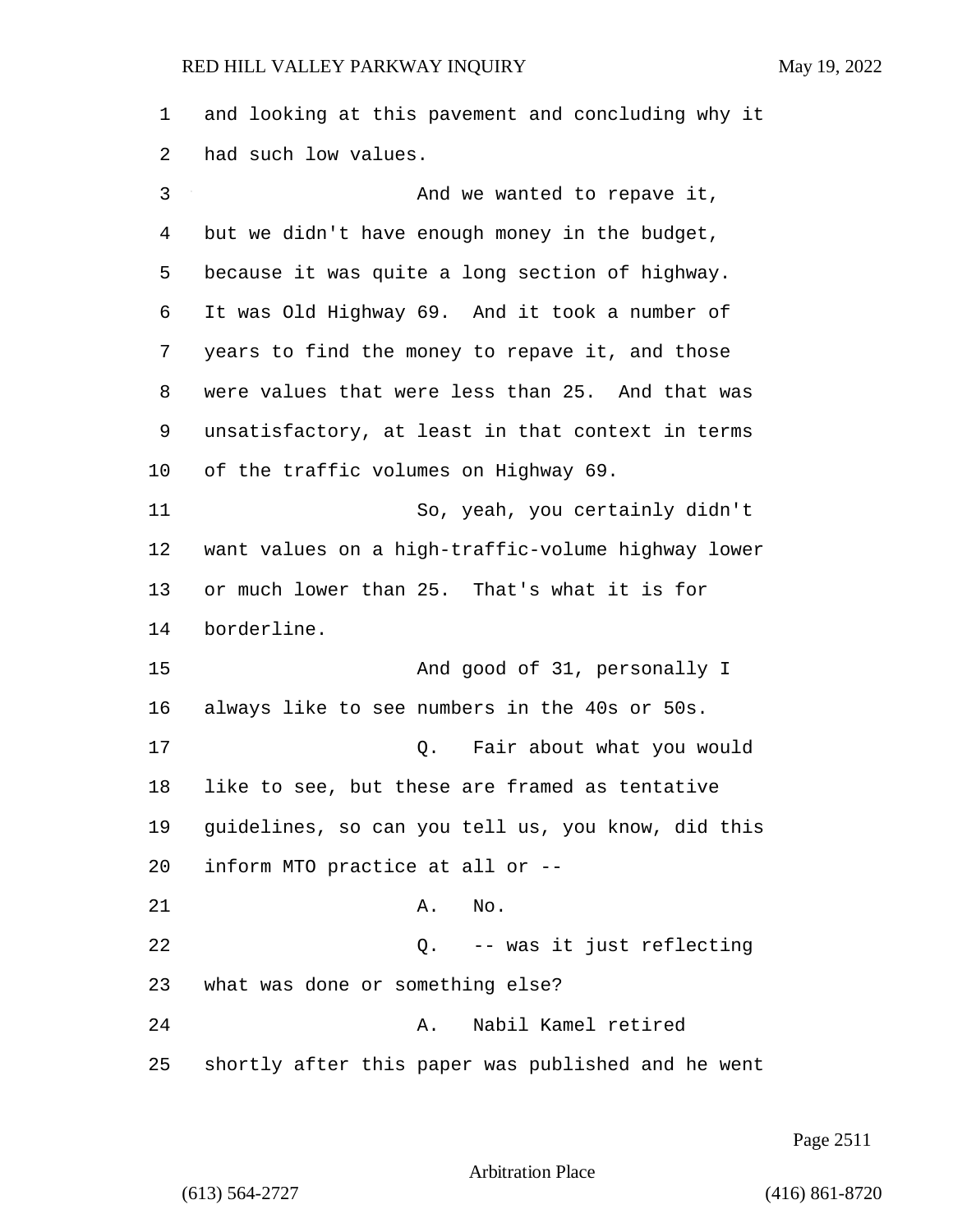| 1       | to work, I think, for Gulf Oil. And when he left,  |
|---------|----------------------------------------------------|
| 2       | they didn't replace him in the research division,  |
| 3       | and so his endeavours here were, to a large        |
| 4       | extent, lost or forgotten.                         |
| 5       | But nevertheless, I remembered                     |
| 6       | them and those numbers for the 100 kilometre per   |
| 7       | hour speed limit were certainly ones that have     |
| 8       | stuck in my mind over the years.                   |
| 9       | And if you would,<br>$\circ$ .                     |
| $10 \,$ | Registrar, take that down and go to overview       |
| 11      | document 4, image 11. Actually, 11 and 12.         |
| 12      | And it's a November 4, 2004                        |
| 13      | presentation slide deck by Guy Cautillo within the |
| 14      | MTO and it's a, sort of, description summary of    |
| 15      | MTO's practices, including with evaluating new     |
| 16      | aggregates and so forth.                           |
| 17      | And on the second page there,                      |
| 18      | image 12, under "MTO Practice Wet Pavement         |
| 19      | Conditions," in the last -- actually, you can      |
| 20      | highlight the whole thing. Thank you. The last     |
| 21      | paragraph there seems to reflect what you were     |
| 22      | just saying. It says:                              |
| 23      | "1980? Systematic                                  |
| 24      | procedures for                                     |
| 25      | identification and                                 |

Page 2512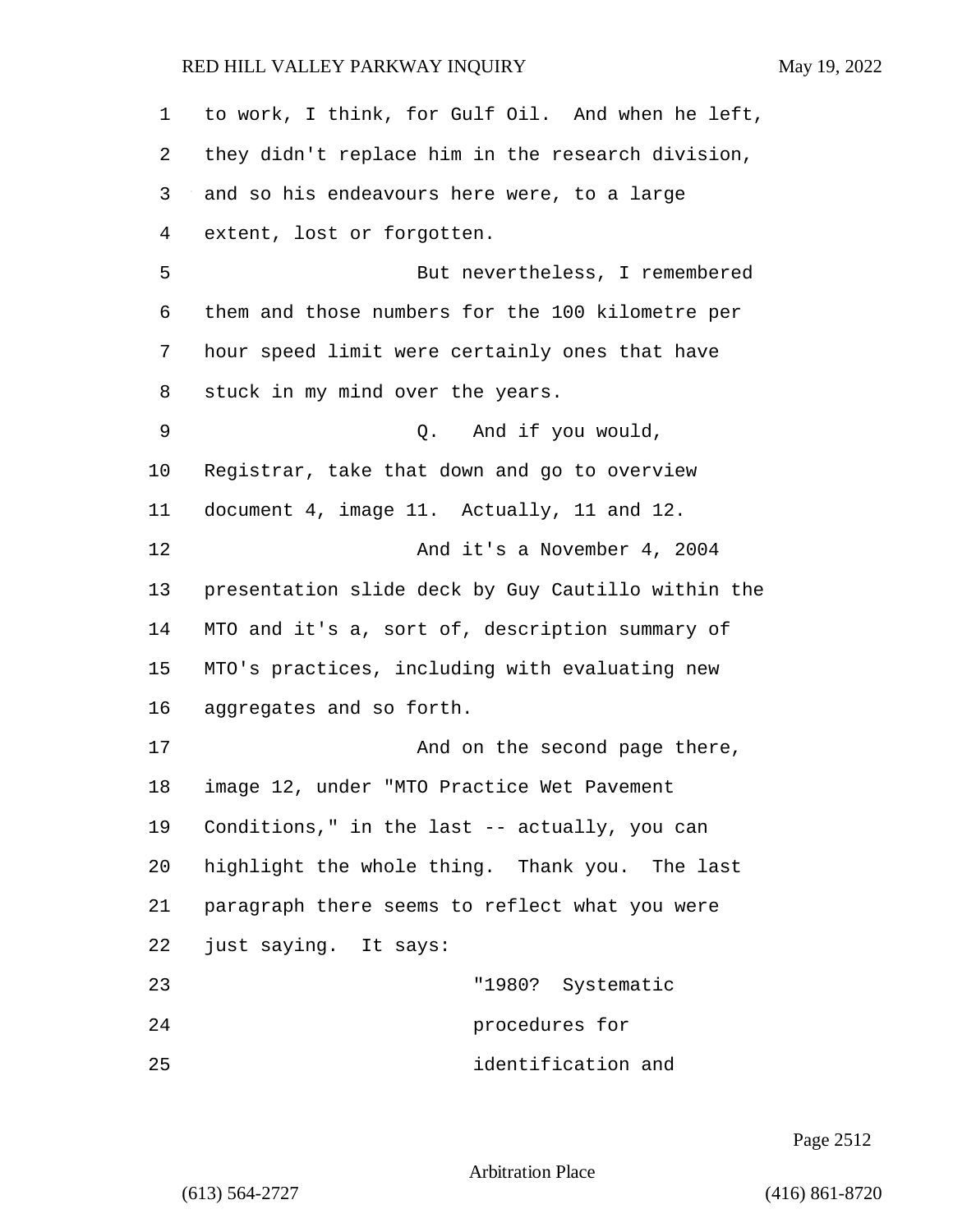| 1  | treatment of highway                               |
|----|----------------------------------------------------|
| 2  | locations with high rates                          |
| 3  | of wet pavement                                    |
| 4  | collisions were abandoned                          |
| 5  | after N. Kamel left MTO."                          |
| 6  | Is that sort of along the                          |
| 7  | lines of what you were talking about?              |
| 8  | Yes, except we still had<br>Α.                     |
| 9  | or had in each region pavement evaluation officers |
| 10 | and they each would be responsible for a certain   |
| 11 | part of their region and it was their job to       |
| 12 | periodically go out and look at these pavements    |
| 13 | and also to monitor issues such as collisions or   |
| 14 | excessive collisions.                              |
| 15 | So, although the endeavours of                     |
| 16 | Nabil Kamel weren't formally followed by the       |
| 17 | research group, nonetheless, the Ministry was      |
| 18 | monitoring and keeping an eye on all of the        |
| 19 | pavements under the jurisdiction of the Ministry   |
| 20 | of Transportation.                                 |
| 21 | Okay.<br>Q.                                        |
| 22 | Typically we have two<br>A.                        |
| 23 | officers in each region --                         |
| 24 | And I think we've heard<br>Q.                      |
| 25 | that requests from the regions for, among other    |

Page 2513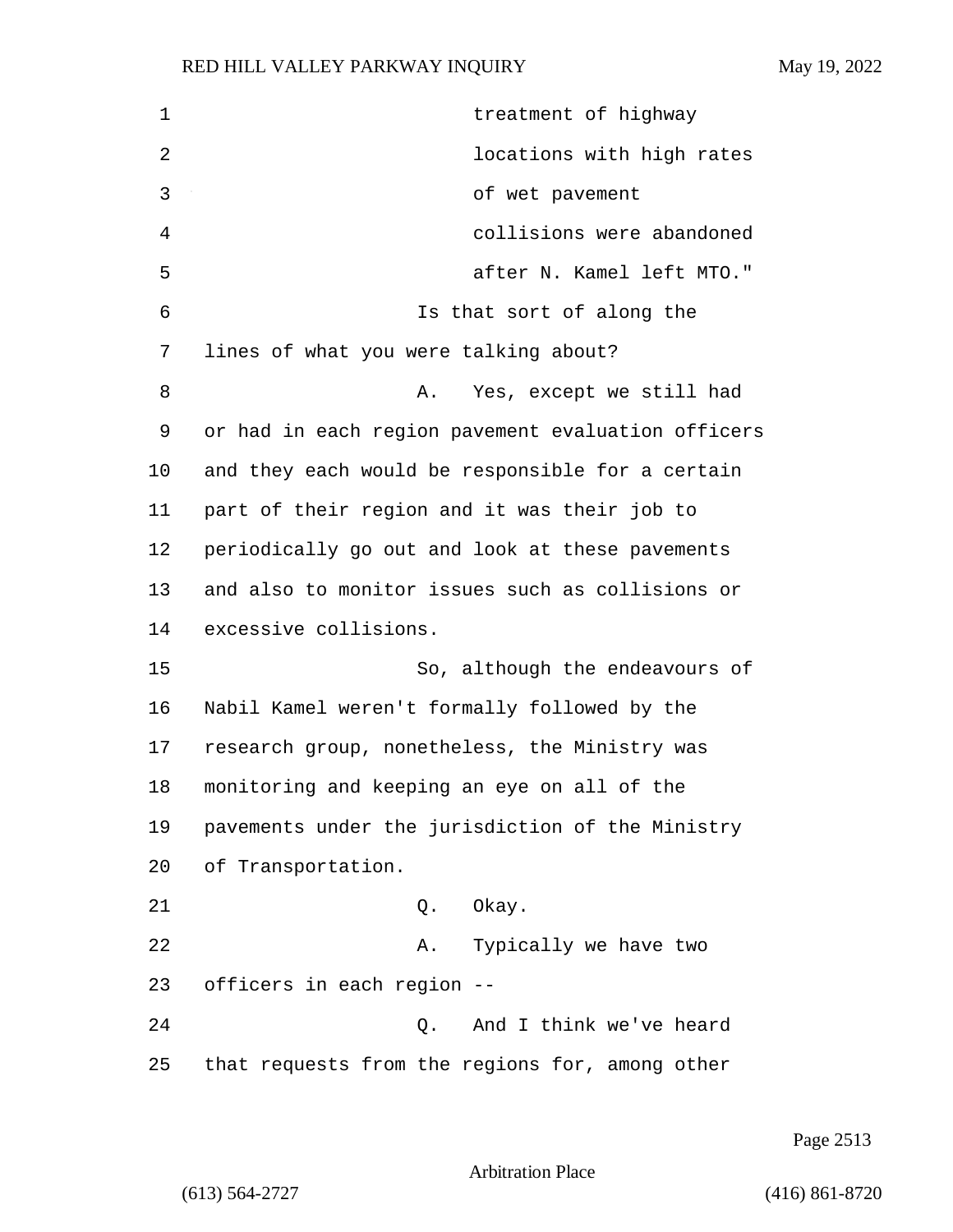| 1  | things, skid testing would be made from the        |
|----|----------------------------------------------------|
| 2  | regions if they had identified issues that they    |
| 3  | wanted looked into?                                |
| 4  | A. Exactly.                                        |
| 5  | Q. Okay. That's what you're                        |
| 6  | talking about, that type of thing. All right.      |
| 7  | Now, we already heard quite a                      |
| 8  | bit -- you can take that down, please,             |
| 9  | Registrar -- about the SMA early age friction      |
| 10 | issue, so I don't want to go into too much detail  |
| 11 | about it, but as I understand it, you were on the  |
| 12 | SMA task group, the joint SMA task group, convened |
| 13 | by the MTO with industry to investigate and        |
| 14 | resolve it. Is that correct?                       |
| 15 | To try to resolve it,<br>Α.                        |
| 16 | yes.                                               |
| 17 | Q. Okay. And you were on                           |
| 18 | the task group from the beginning when it was      |
| 19 | formed in January 2006, is that right, until your  |
| 20 | retirement?                                        |
| 21 | That is correct, but you<br>Α.                     |
| 22 | should be aware that there was a prior committee   |
| 23 | to 2006, which was an internal MTO committee that  |
| 24 | had been formed as part of the geotechnical        |
| 25 | committee in 2005, which was of course triggered   |

Page 2514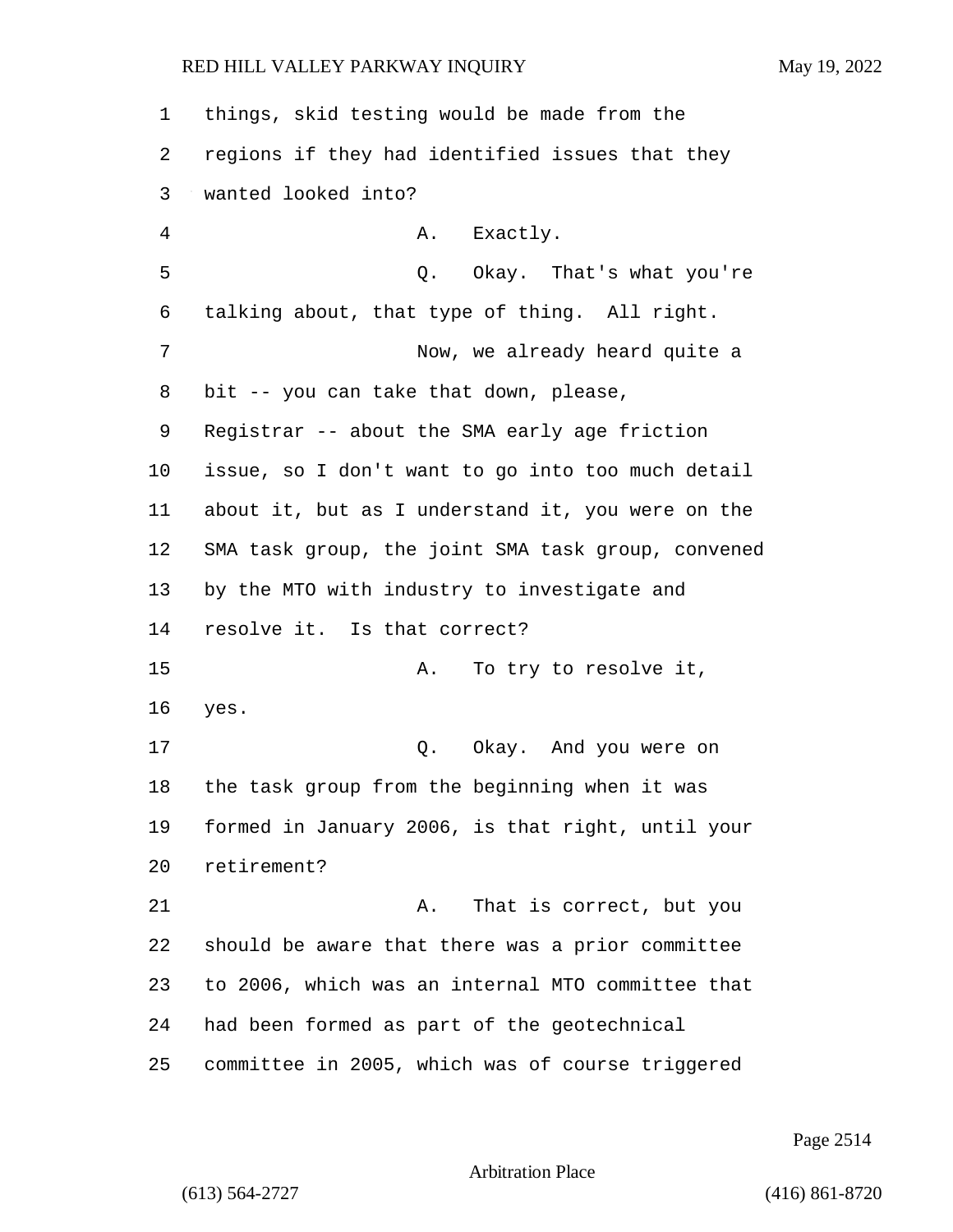by the meeting in 2004 where we first learned in detail about some of the problems with SMA friction. 4 Q. Right. So, internally in the MTO after learning about the issue potentially in 2004, internally it was being dealt with by a committee and then the joint industry committee? 8 a. We realized that we had to get industry involved in this. It was essential. 11 Q. Right. Was that at the same conference, the SURF conference, the 2004 paper you referred to? 14 A. Yes. 15 Q. Same conference? 16 A. Yes. And this is important to understand this. There was a very dramatic paper by an engineer or a series of engineers from the Netherlands who were experimenting with stone mastic asphalt and they were able to produce dramatic skids on freshly paved stone mastic asphalt where they locked the wheels on a vehicle and the friction developed would melt the liquid asphalt or melt the asphalt where it would become a liquid and lubricate the

Page 2515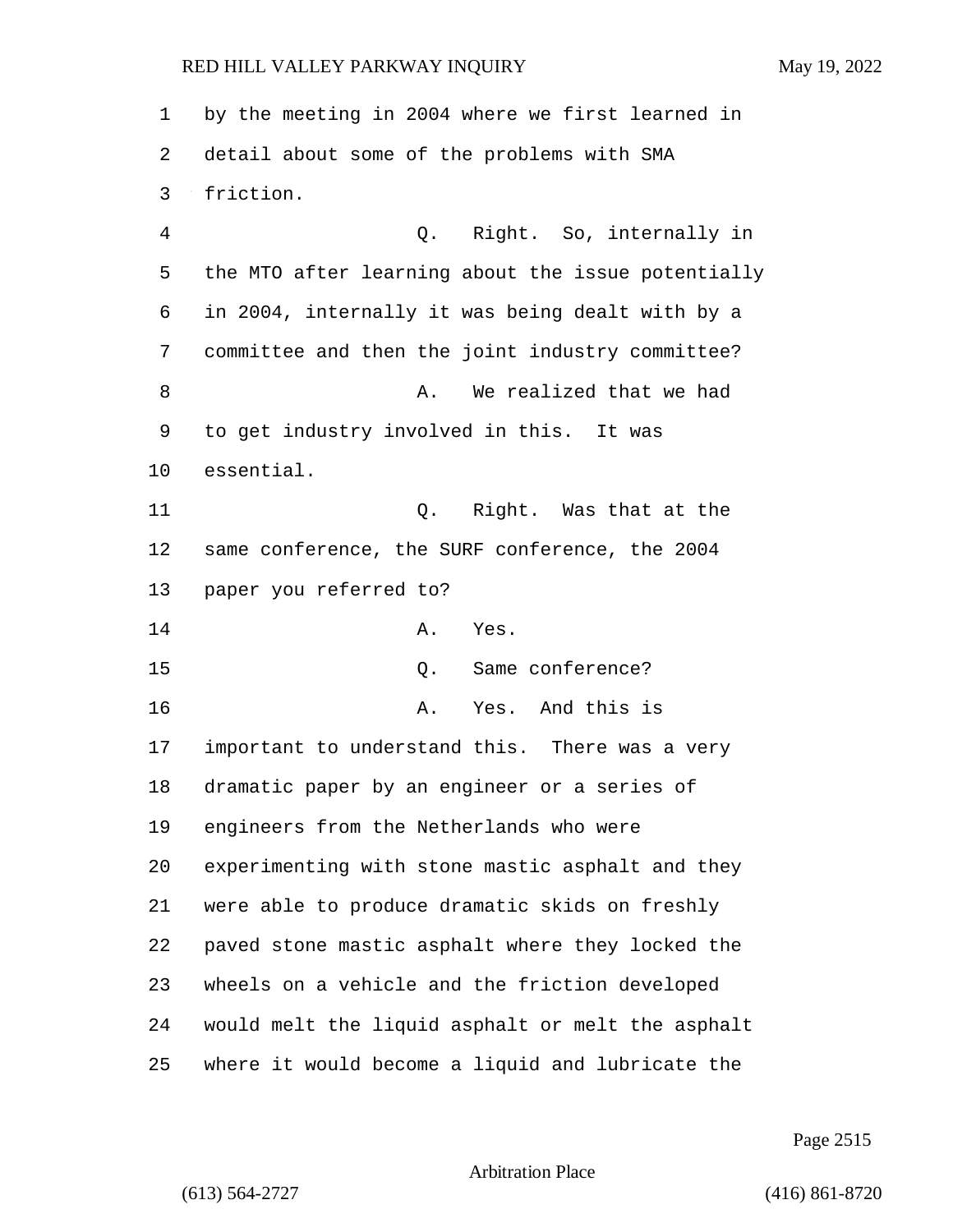sliding of the vehicle on the freshly paved road. This was pretty dramatic stuff and we weren't happy to hear about that. 4 Q. I see. And that's  $5$  what  $-$ 6 A. You can read their paper. It's there. 8 Q. I don't know -- I know that MTO was going to produce the SURF conference materials. I don't know if those have yet been ingested into the database, but if they haven't, they will be. 13 A. I've passed, I think, some of the more critical papers on. 15 MS. MCIVOR: Mr. Lewis, I believe that they're now in the database, that they were in one of the more recent releases. 18 MR. LEWIS: Thank you. 19 BY MR. LEWIS: 20 Q. Did you have a sense, during your involvement with the task group in 2006 and 2007, we know that there was -- the pause was implemented by the MTO on SMA use in November of 2007. But prior to that, in 2006 up to the pause being implemented, did you have a sense of

Page 2516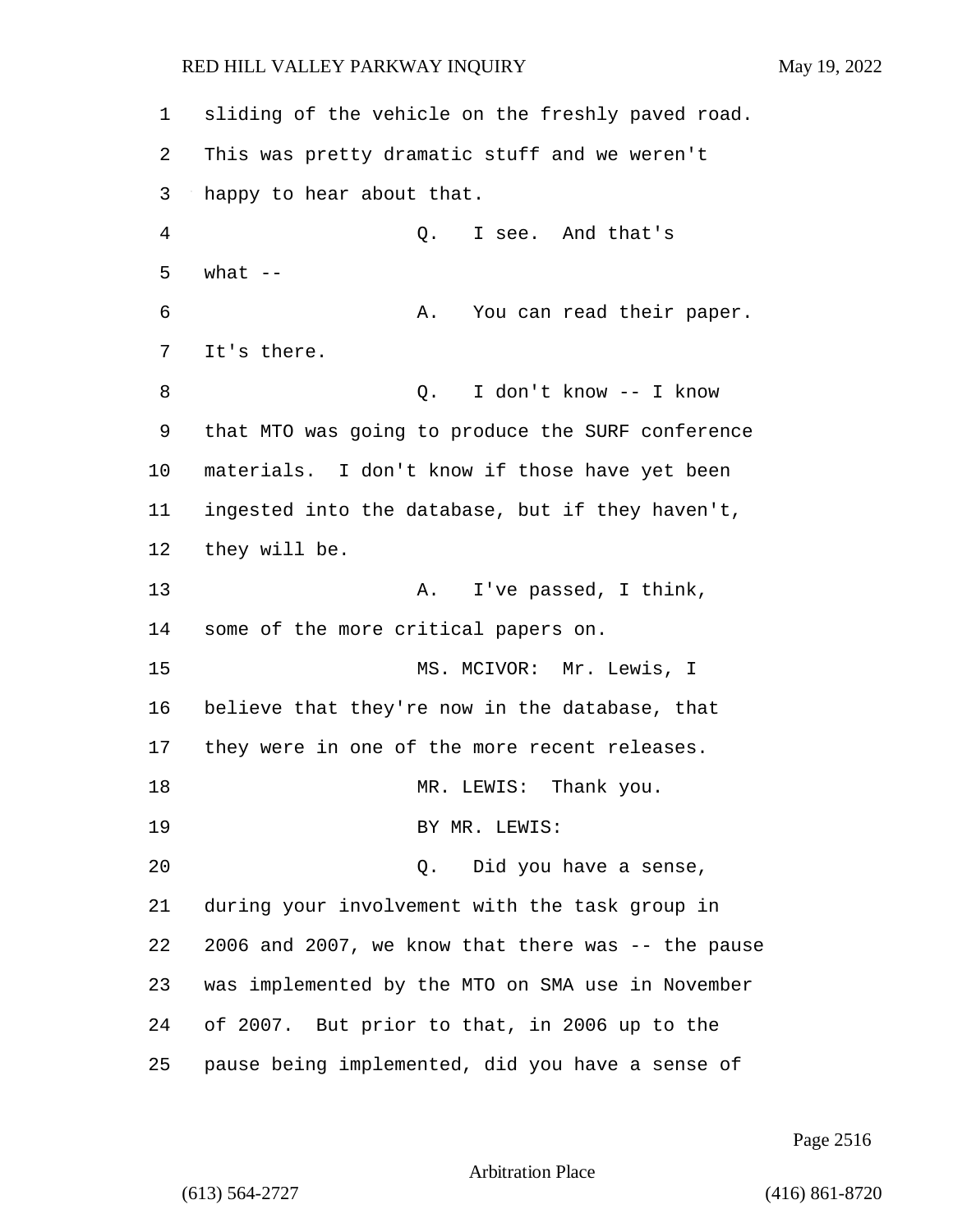| 1              | how well the issue of early low age SMA friction   |
|----------------|----------------------------------------------------|
| 2              | was known in the industry in Ontario outside of    |
| 3              | the MTO and the joint task group?                  |
| $\overline{4}$ | Well, the whole purpose<br>Α.                      |
| 5              | of the joint task group was to bring in the        |
| 6              | industry, which was they would in turn inform      |
| 7              | their members, so we had someone from the Ontario  |
| 8              | Road Builders', someone from the Hot Mix Producers |
| 9              | and someone from the testing industry and I think  |
| 10             | one other person from industry. So, yes, the       |
| 11             | whole intent was that they would go back to their  |
| 12             | members and tell them what was going on.           |
| 13             | Q. Okay. But it wasn't                             |
| 14             | emanating from the MTO, but you're saying the      |
| 15             | expectation was that the industry members would    |
| 16             | disseminate it --                                  |
| 17             | Which is why we invited<br>Α.                      |
| 18             | them, to try and solve this problem.               |
| 19             | Q. Okay. And then jumping                          |
| 20             | forward in time -- actually, not necessarily in    |
| 21             | time, but Dennis Billings, he was a member of the  |
| 22             | MTO task group. Do you recall that? On the MTO     |
| 23             | side.                                              |
| 24             | Yes, he was, because he<br>Α.                      |
| 25             | had a couple of real problem SMA pavements.        |

Page 2517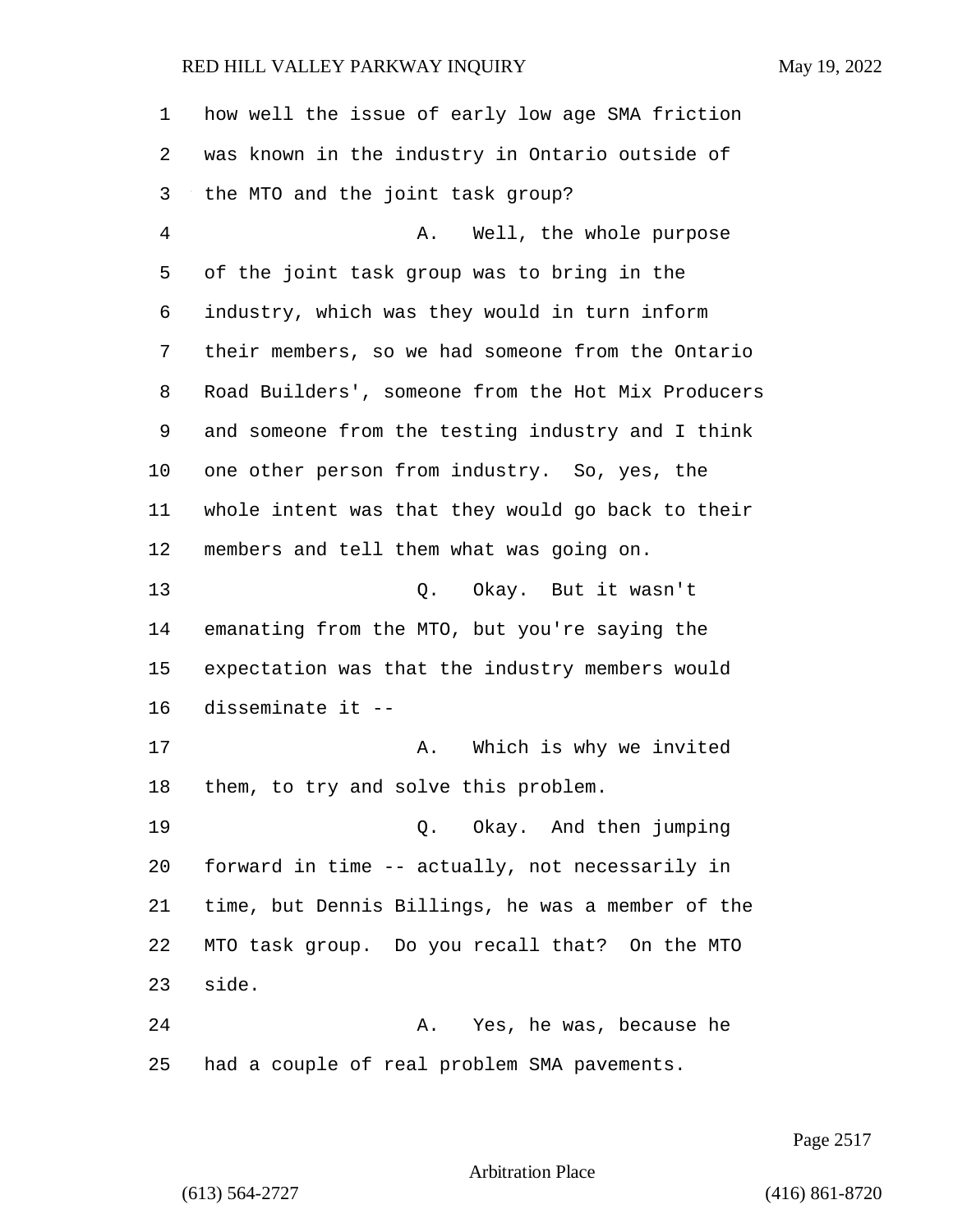| 1  | And he was in the<br>Q.                            |
|----|----------------------------------------------------|
| 2  | geotechnical --                                    |
| 3  | Head of geotechnical.<br>Α.                        |
| 4  | In the central region?<br>Q.                       |
| 5  | Central region, yes.<br>Α.                         |
| 6  | Okay. And we'll get to<br>Q.                       |
| 7  | the specific Red Hill Valley Parkway results in a  |
| 8  | bit, but do you recall if you had discussions      |
| 9  | about the Red Hill Valley Parkway skid testing     |
| 10 | results from October 2007 or that it was an SMA    |
| 11 | pavement with Mr. Billings? Do you recall that?    |
| 12 | No, I don't. Yes, I<br>Α.                          |
| 13 | mean, we probably had discussions, but I don't     |
| 14 | remember the discussions. Yes, no, he had this     |
| 15 | serious problem on the 404 southbound where he had |
| 16 | a high-occupancy-vehicle lane that went through a  |
| 17 | tunnel that was paved with SMA and he refused to   |
| 18 | open this to traffic because of the low friction   |
| 19 | that he had until we had investigated and done     |
| 20 | something about it. I think it was diamond ground  |
| 21 | in the end before --                               |
| 22 | Diamond ground?<br>Q.                              |
| 23 | Yes, I think so.<br>Α.                             |
| 24 | And do you specifically<br>Q.                      |
| 25 | recall if there was discussion on the task group   |

Page 2518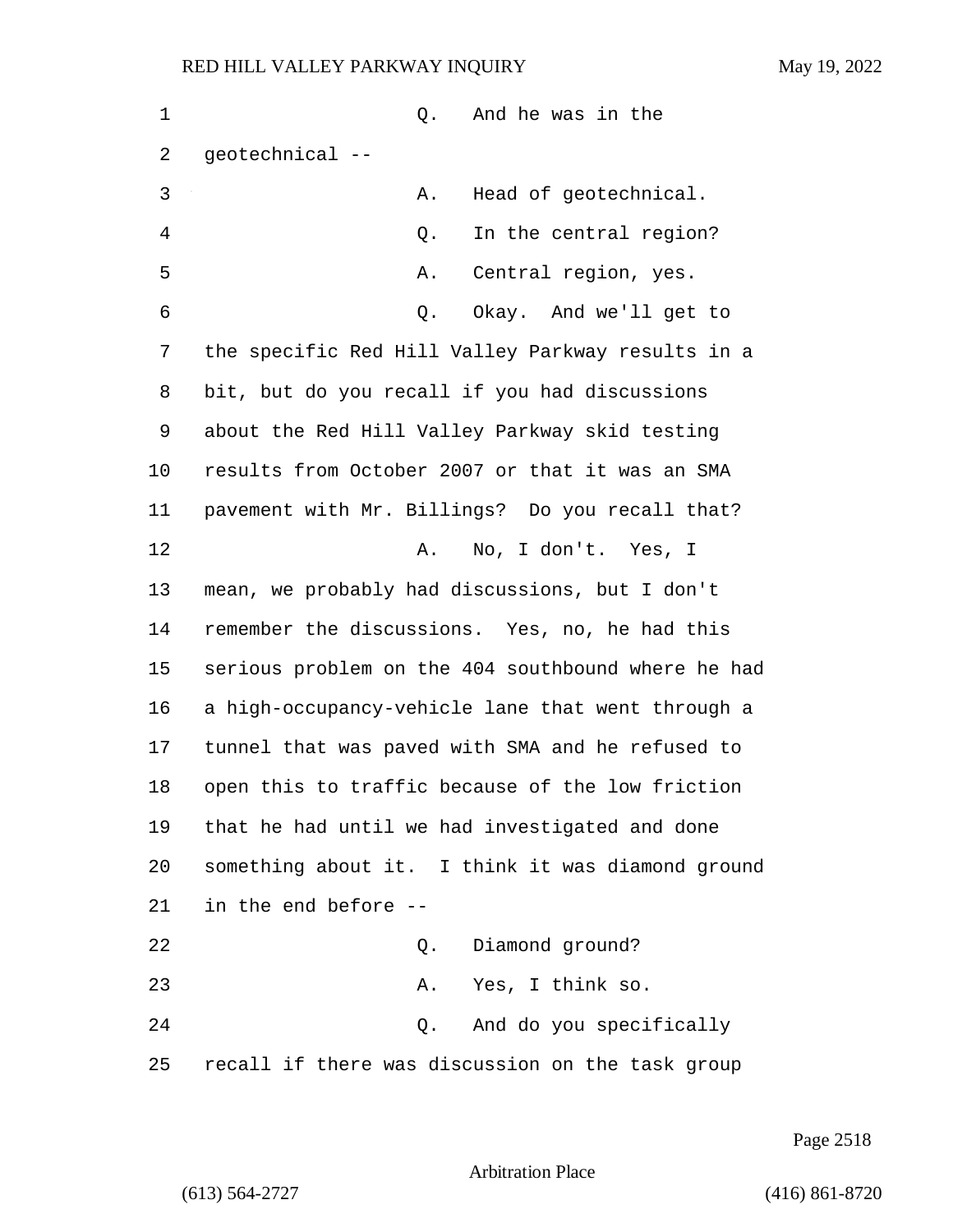1 more generally about the Red Hill Valley Parkway 2 skid test results? 3 A. No. I very much doubt 4 that we discussed this at all. 5 Q. Okay. Well, if I can 6 then summarize, you don't recall but you probably 7 had a discussion with Mr. Billings about it. You 8 don't think that you had a discussion with the 9 task group as a larger entity about it. Is that 10 fair? 11 A. I might -- it's 12 conceivable that I might have had a conversation 13 with Dennis Billings about it, but I certainly 14 wouldn't say it was probable or anything like 15 that. 16 Q. Okay. But not with the 17 larger joint task group. Is that fair? 18 A. Not as far as I remember. 19 You would have to look at the minutes of the 20 meetings -- 21 C. It's not in the minutes. 22 A. Then I doubt that it 23 became a serious point of discussion. 24 Q. Okay. And from his role, 25 am I correct that Mr. Billings did not have any

Page 2519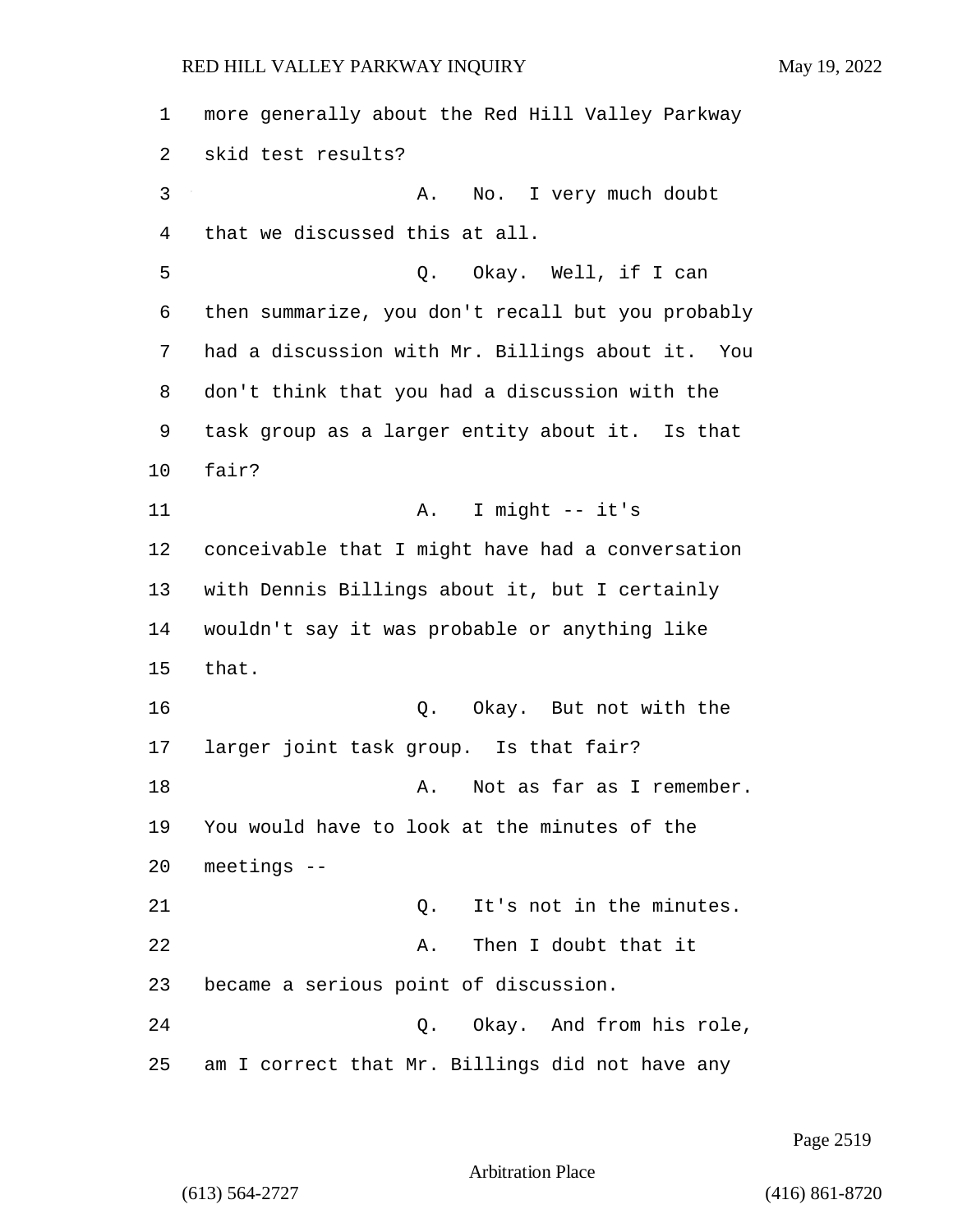role with respect to the DSM or DSM applications? Is that right? 3 A. Yes, he did have a role. I remember that he set up two test sections in a contract near Port Perry where he was advocating for the use of two local granite quarries, and rather than having the proponent set up the test sections, he actually built this into his paving contract, in that there were two areas that were designated, and he had arranged for that. So, he was working cooperatively with the quarry producers as well -- 13 Q. Okay. **A.** Dennis is an aggregate guy. He knew a lot about this kind of stuff. 16 Q. Okay. Do you recall when that was approximately? Are we talking in the 1980s, the 1990s, the aughts? 19 A. No. This would be in the late 1990s or early 2000s because I know the test sections only disappeared a year or two ago, so we would have had close to 20 years out of them. 23 Q. Okay, so the early '00s, you think? 25 A. In that order of

Page 2520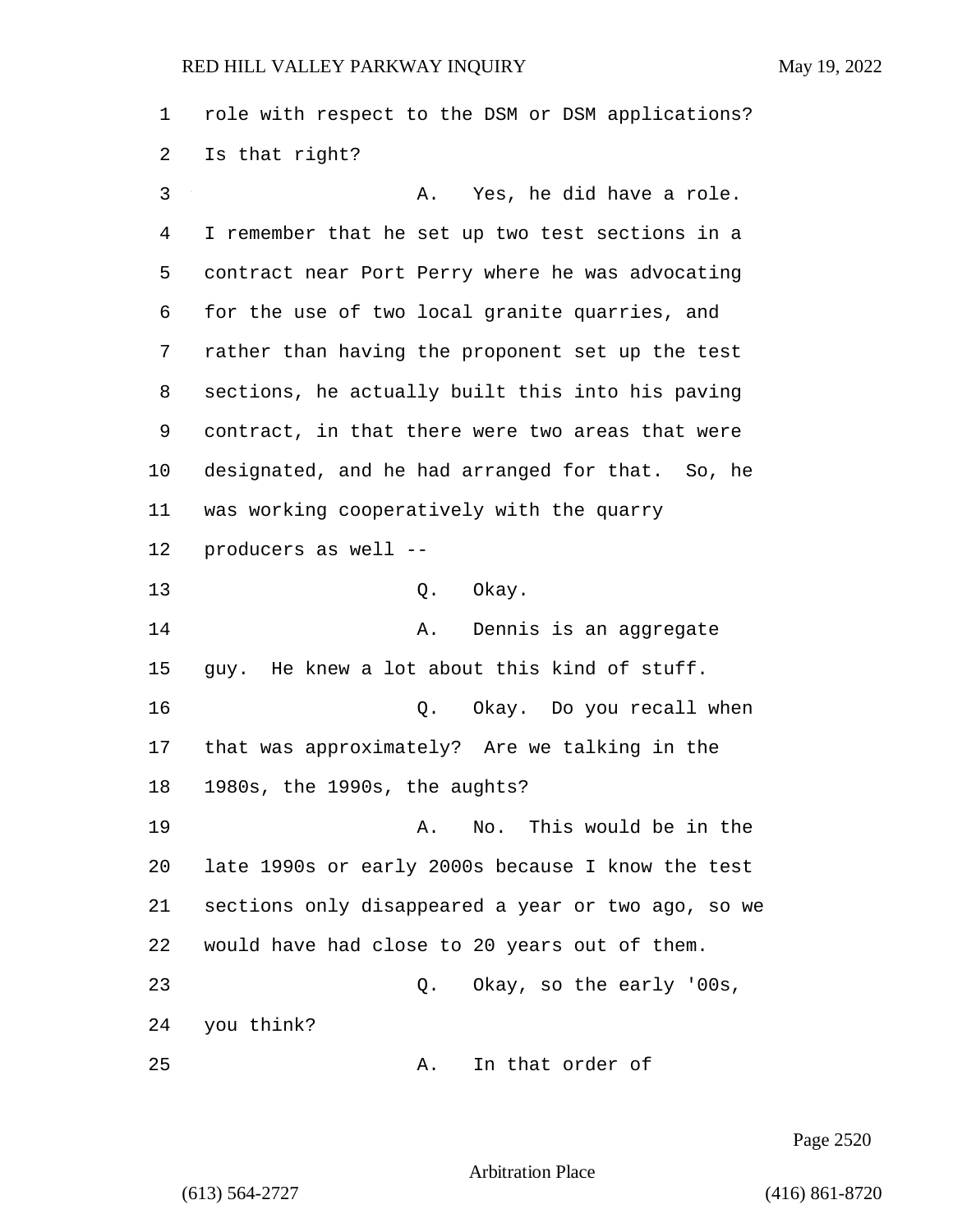magnitude, but it certainly wasn't mid-1990s or earlier. 3 Q. Okay. And the pause on SMA, as I mentioned, it was imposed in early November 2007, and you were still on the joint task force. You retired in April 2008, so you were still there at the time. And do you recall what the precipitating factor was leading to the pause? 10 A. It was the accumulation of what we thought were unsatisfactory friction numbers on freshly paved highways and an inability to correct it. I had done some research in laboratory with our staff to see if we could apply sand to the freshly paved stone mastic asphalt surface and if we could embed this sand into the fresh asphalt before -- during the rolling process. And we had some success, but we didn't think it was going to work because we didn't have coated sand. The sand grains hadn't been coated with asphalt. 22 Subsequently, a couple years later of course, they decided to go with the coated sand, but we did some early work and we thought this might be easy and cheap. We'll try

Page 2521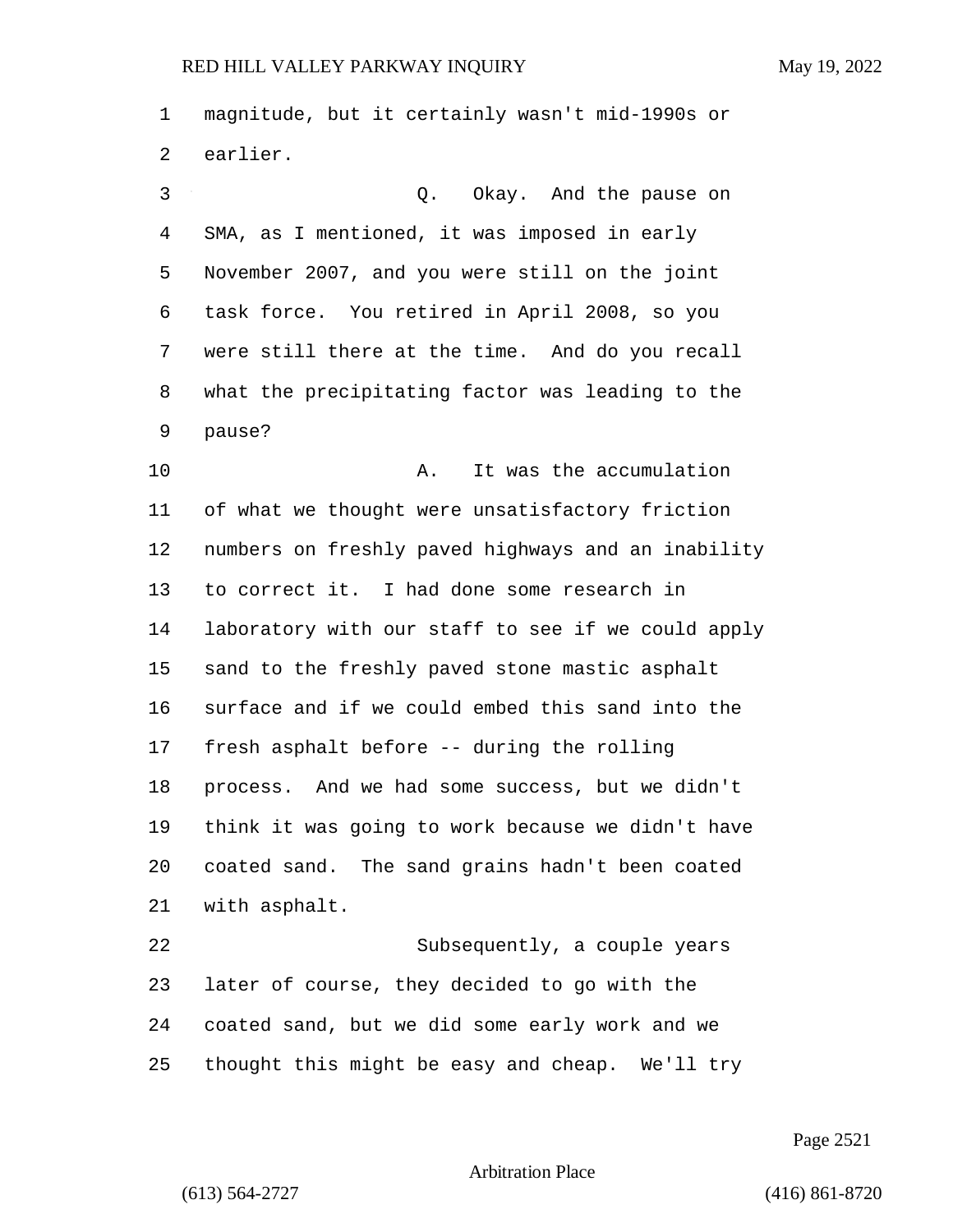| 1  | and do this without coating the sand and without   |
|----|----------------------------------------------------|
| 2  | necessarily using special equipment. But in the    |
| 3  | end, they had to bring SMA back in, but they had   |
| 4  | to go that route by putting sand on the freshly    |
| 5  | paved surface to try and correct the problem --    |
| 6  | Q.<br>That was not $-$ sorry, I                    |
| 7  | interrupted you. Go ahead.                         |
| 8  | The problem imposed by<br>Α.                       |
| 9  | the thick asphalt cement film. Yes, this was       |
| 10 | after.                                             |
| 11 | Q. Right. So, you're saying                        |
| 12 | before you left, one of the things you were trying |
| 13 | was the embedded sand --                           |
| 14 | We knew that that was<br>Α.                        |
| 15 | going to be the solution and we were trying to     |
| 16 | find a cheap way of doing it.                      |
| 17 | Okay. And there was,<br>Q.                         |
| 18 | shortly before the pause was implemented, a        |
| 19 | placement of SMA on the 401 near Woodstock, which  |
| 20 | had very low results. I'm going to just take you   |
| 21 | to it. Image 71 in overview document 4, please,    |
| 22 | Registrar. Yes, so 71 and 72, please.              |
| 23 | And this is on November 5,                         |
| 24 | 2007. Kai Tam sent an e-mail to a number of MTO    |
| 25 | employees, which included you, and it's referring  |

Page 2522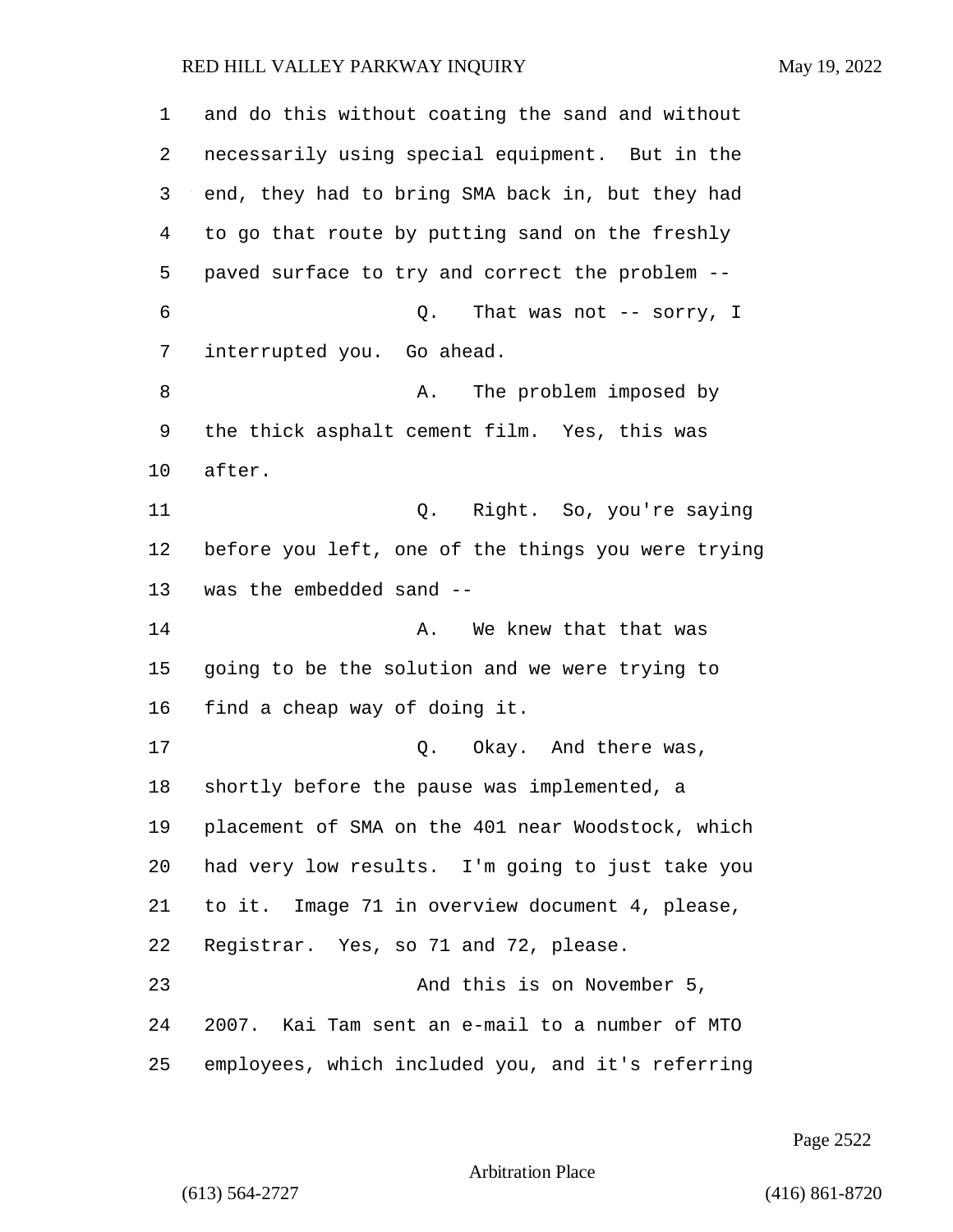| 1  | to a southwest region contract, 2005-3030, and     |
|----|----------------------------------------------------|
| 2  | this was on the 401 and it was using, in part,     |
| 3  | Aecon Marmora trap rock which had quite low early  |
| 4  | friction results. Do you recall that?              |
| 5  | Vaguely. I was aware of<br>Α.                      |
| 6  | it. I would have a comment.                        |
| 7  | Q.<br>Sure.                                        |
| 8  | This goes or this relates<br>Α.                    |
| 9  | to behavioural expectation. The highway sections   |
| 10 | or pavement sections on either side of this        |
| 11 | contract were a year or more old. They had         |
| 12 | well-developed pavement friction with a good       |
| 13 | aggregate. I don't think they were SMA. And the    |
| 14 | friction numbers would be substantially higher     |
| 15 | than 23.                                           |
| 16 | So, you've got someone driving                     |
| 17 | down the highway in wet weather and they're used   |
| 18 | to a certain amount of friction on the pavement.   |
| 19 | They can feel it through their steering wheel or   |
| 20 | with their brakes, and then unexpectedly they hit  |
| 21 | something with a relatively low and very low       |
| 22 | average friction number and there's the            |
| 23 | possibility of catastrophe. And I always, in the   |
| 24 | back of my mind, was always thinking about what it |
| 25 | would look like if a school bus was involved.      |

Page 2523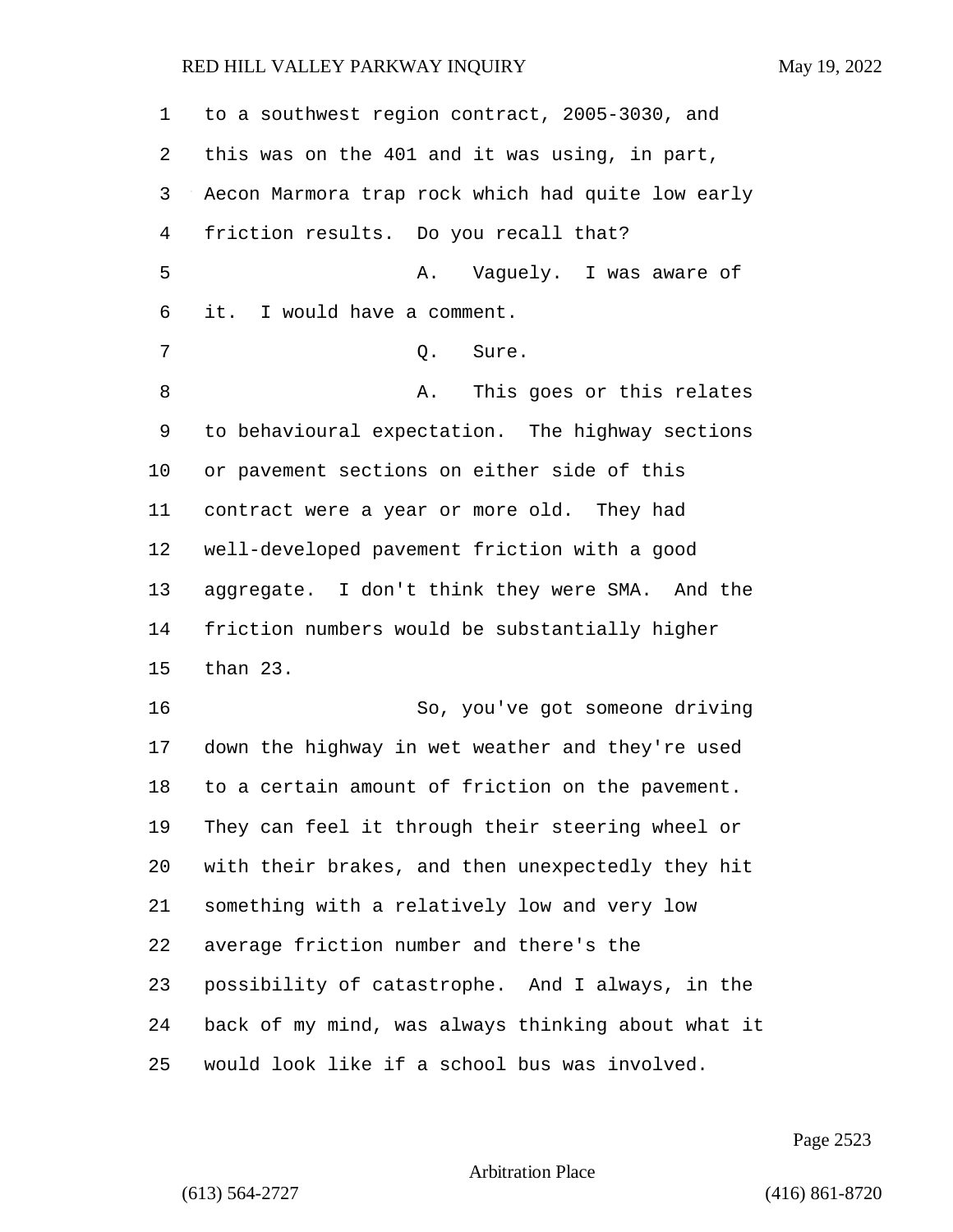| 1  | Q. Certainly. And so it was                        |
|----|----------------------------------------------------|
| 2  | cause for concern, these low values, I take it?    |
| 3  | Absolutely.<br>Α.                                  |
| 4  | Q. Right. And when you talk                        |
| 5  | about driver expectations, if I understand you     |
| 6  | correctly, you're saying that it's the issue of    |
| 7  | going from an adequate or high friction pavement   |
| 8  | as a driver onto a low friction pavement, and if   |
| 9  | the driver is used to the reactions or the effect  |
| 10 | on their driving and braking on the higher         |
| 11 | friction area, then it can cause problems when it  |
| 12 | changes abruptly. Is that what you're speaking     |
| 13 | of?                                                |
| 14 | Exactly. We all know how<br>Α.                     |
| 15 | to drive on icy roads in the winter after the      |
| 16 | first snowfall, but initially we don't and we have |
| 17 | to relearn that every year and we've got a similar |
| 18 | or analogous situation here.                       |
| 19 | And we've heard quite a<br>Q.                      |
| 20 | bit about the issue of performance specifications  |
| 21 | relating to friction in warranty contracts and the |
| 22 | debate that went on for a number of years about    |
| 23 | that, that went on after your time, after you      |
| 24 | retired but had certainly begun while you were     |
| 25 | And do you recall that issue?<br>there.            |

Page 2524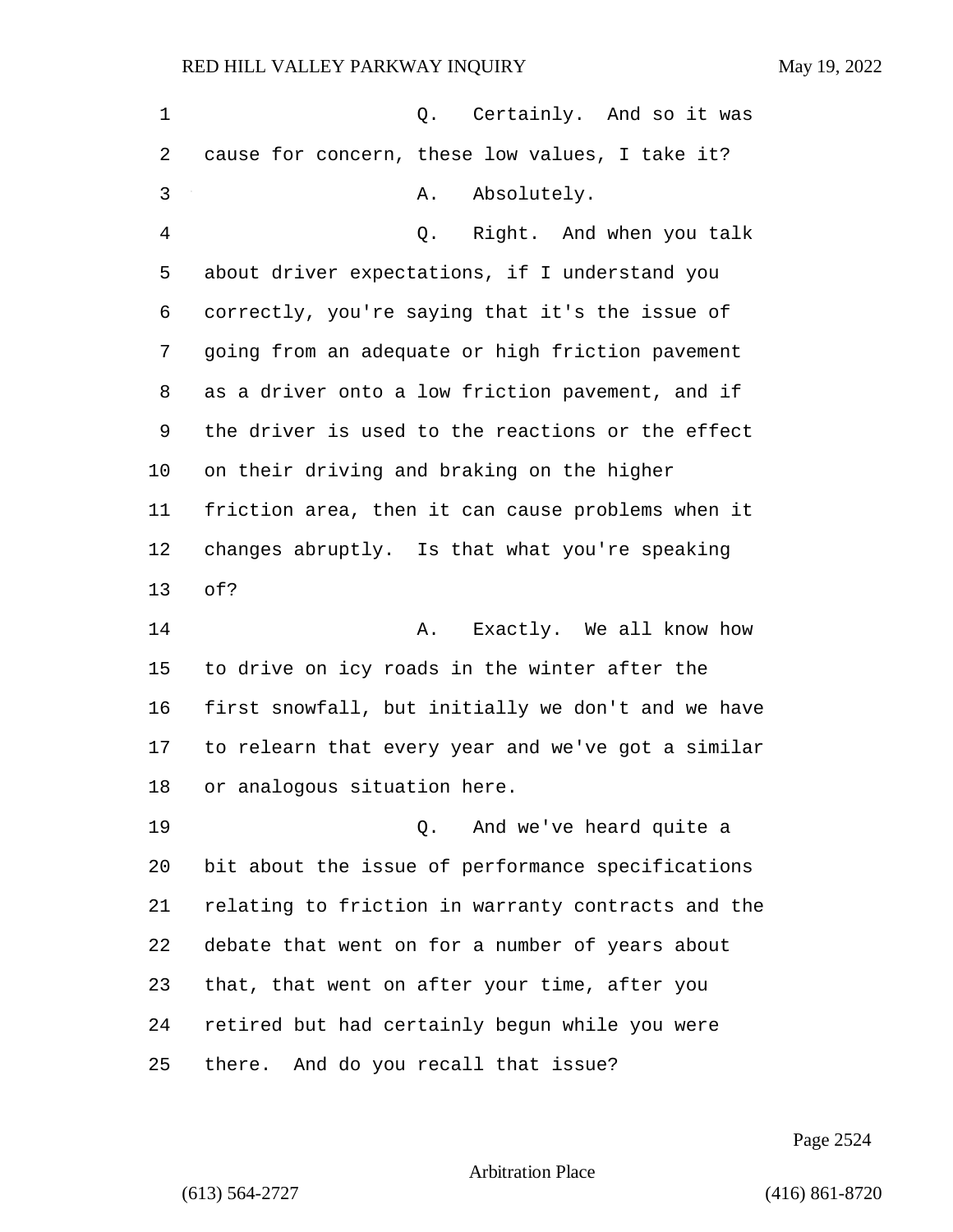| 1  | Absolutely.<br>Α.                                  |
|----|----------------------------------------------------|
| 2  | Okay. And could you just<br>Q.                     |
| 3  | give us your perspective on that issue and on      |
| 4  | specifying the minimum friction numbers or failure |
| 5  | numbers for friction in a contract as distinct     |
| 6  | from the DSM pre-qualified aggregate approach to   |
| 7  | friction management that you have been describing? |
| 8  | I and my colleagues<br>Α.                          |
| 9  | thought, or many of my colleagues thought, it was  |
| 10 | a silly idea. We're in a low bid situation.<br>The |
| 11 | guy with the lowest number gets the contract.      |
| 12 | There is nothing to properly ensure, other than    |
| 13 | some sort of future threat that you didn't meet    |
| 14 | the specification, that they provide an aggregate  |
| 15 | that's likely to give adequate pavement friction.  |
| 16 | And the period of warranty for                     |
| 17 | this, as it was discussed, is somewhere between    |
| 18 | three years and seven years. We want our           |
| 19 | pavements to be getting good friction for 20 years |
| 20 | or more. So, the DSM levelled, from a bidding      |
| 21 | point of view, levelled the playing field.<br>The  |
| 22 | only way you would make some money or get the job  |
| 23 | was by providing materials that were not on the    |
| 24 | DSM and there weren't many materials in Southern   |
| 25 | Ontario that were going to give good pavement      |

Page 2525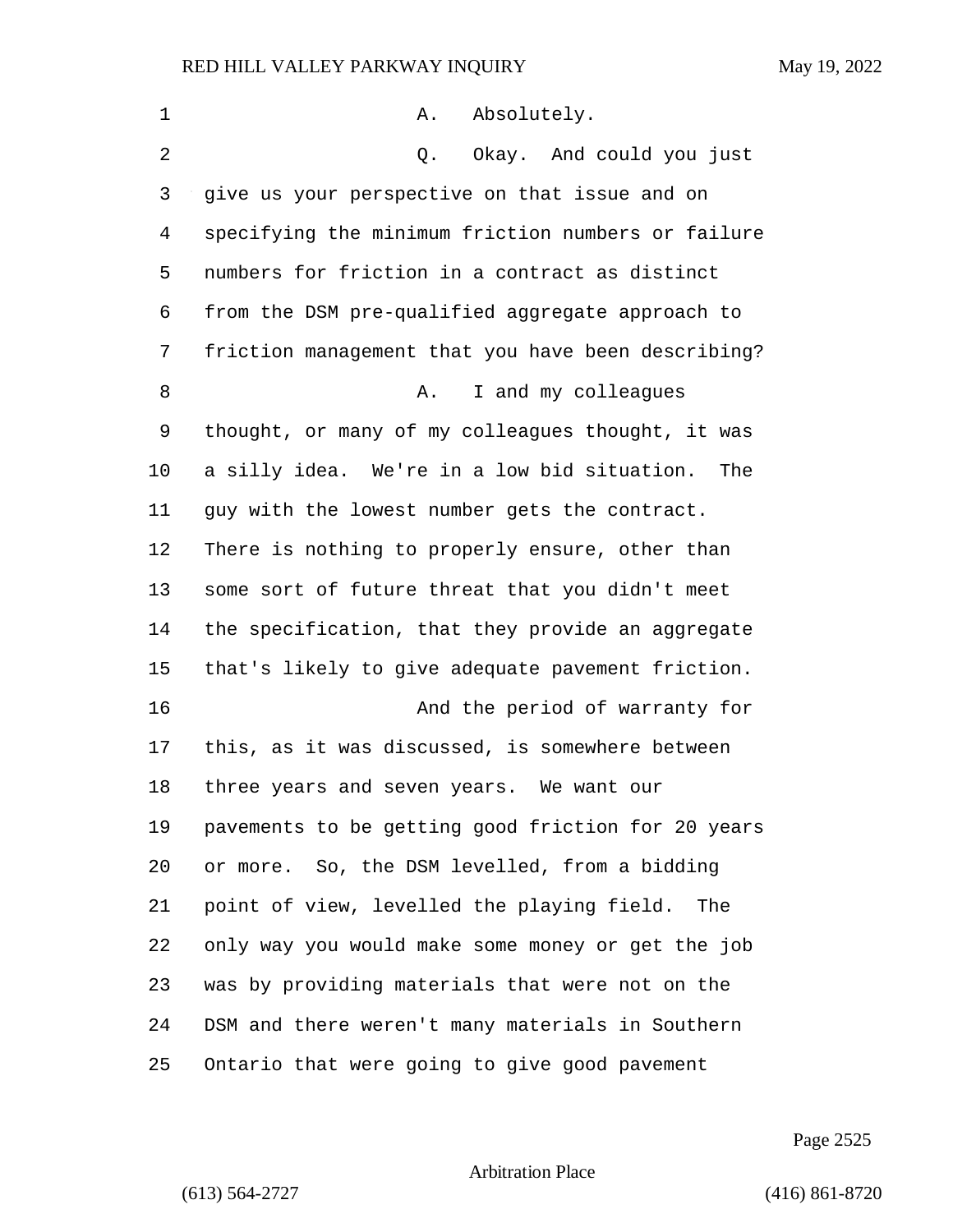friction that weren't on the DSM. 2 Does that cover it as far  $3 \text{ as } -$ 4 Q. Well, yeah. I think so. I take it it's not surprising, as the person who was an architect of the DSM as you described and as a petrographer by education and practice, that you would have that perspective. Is that fair? And your experience at the time. 10 A. I'm not sure. I think this is a contracting issue and public safety issue. We don't want pavements out there that, after three years, start polishing. We, the Ministry, has a duty to ensure that the pavements give satisfactory friction for the whole of their lives. 17 Q. Right. And your perspective was that the contractual approach to that, using a limited-time warranty, wasn't going to satisfy those purposes? 21 A. It could, but there were risks and we would have to manage those risks in some appropriate way that might be more onerous than using the DSM. 25 Q. Right. Presumably

Page 2526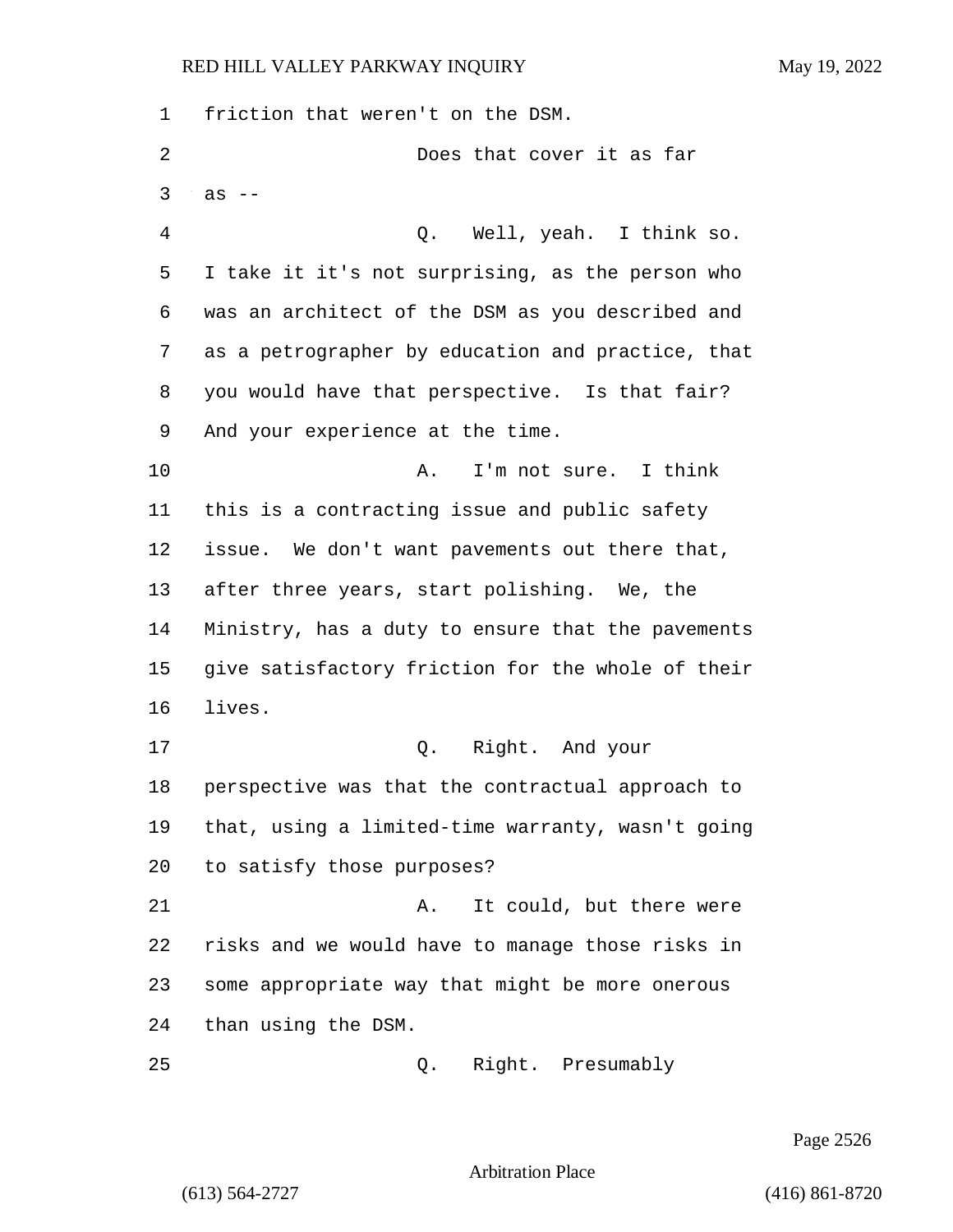| $\mathbf 1$    | through ongoing monitoring, that sort of thing?    |
|----------------|----------------------------------------------------|
| $\overline{2}$ | Absolutely, yeah. You've<br>Α.                     |
| 3              | got it.                                            |
| $\overline{4}$ | Q. Okay. If we could go to                         |
| 5              | image 47 in OD4, so this is an e-mail that --      |
| 6              | actually, maybe we can expand 102 and 103, please. |
| 7              | On August 1, 2007, Chris Raymond sent an e-mail to |
| 8              | Becca Lane, Kai Tam and you setting out a          |
| 9              | conversation that he had had the prior day -- we   |
| 10             | know that's a typo in the first line; it was on    |
| 11             | July 31 -- that he had with Ludomir Uzarowski of   |
| 12             | Golder about the enquiry he made about having      |
| 13             | heard a rumour about SMA pavements and low early   |
| 14             | friction and not allowing Ontario Trap Rock in SMA |
| 15             | and, sorry, that Mr. Raymond informed them that    |
| 16             | they had early life friction concerns and then     |
| 17             | further discussion about what the aggregates that  |
| 18             | were used in the Red Hill creek expressway.        |
| 19             | Do you recall this e-mail?                         |
| 20             | I must have, because I've<br>Α.                    |
| 21             | responded to it.                                   |
| 22             | Right. I know you<br>Q.                            |
| 23             | responded --                                       |
| 24             | I haven't read it<br>Α.                            |
| 25             | recently.                                          |

Page 2527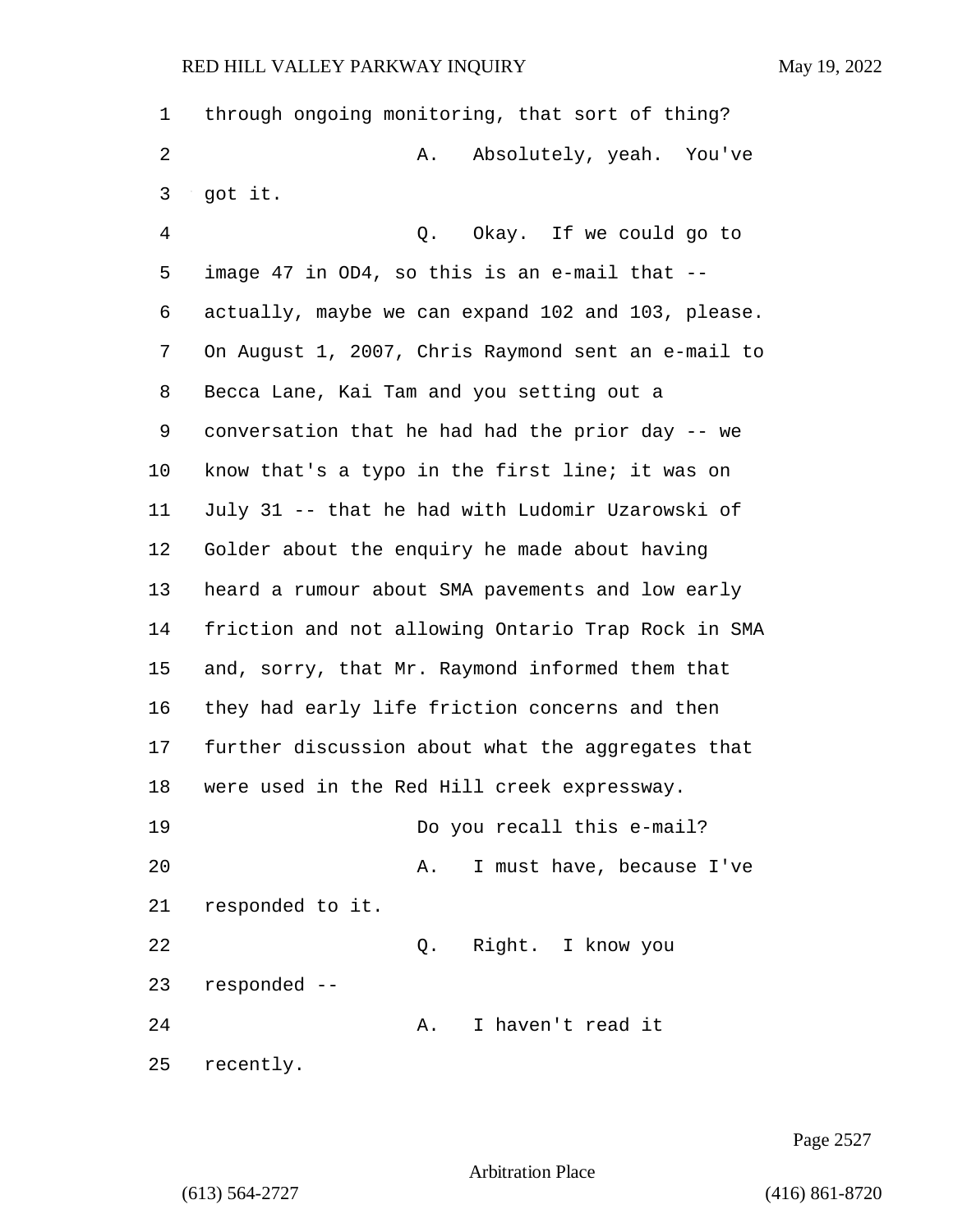1 0. You received it. Do you 2 have any independent recollection of the 3 communications around this or is it just as you 4 read it? 5 A. No, no, no. 6 Q. Okay. 7 A. Not the case. The 8 problem is, of course, we've been looking at this 9 stuff off and on for the last year, so it's hard 10 to tell if it was a year ago or ten years ago. 11 C. Fair enough. And near 12 the end, the second last paragraph, sorry, the 13 second last sentence, Mr. Raymond writes: 14 "Ludomir indicated he was 15 going to follow up with 16 Chris Rogers regarding 17 the background of this 18 source." 19 And do you recall if 20 Dr. Uzarowski contacted you? 21 A. I can't remember, and 22 there's no note in my diary, although that isn't 23 infallible. 24 Q. Right. Okay. And, 25 sorry, on that point, meaning you checked your

Page 2528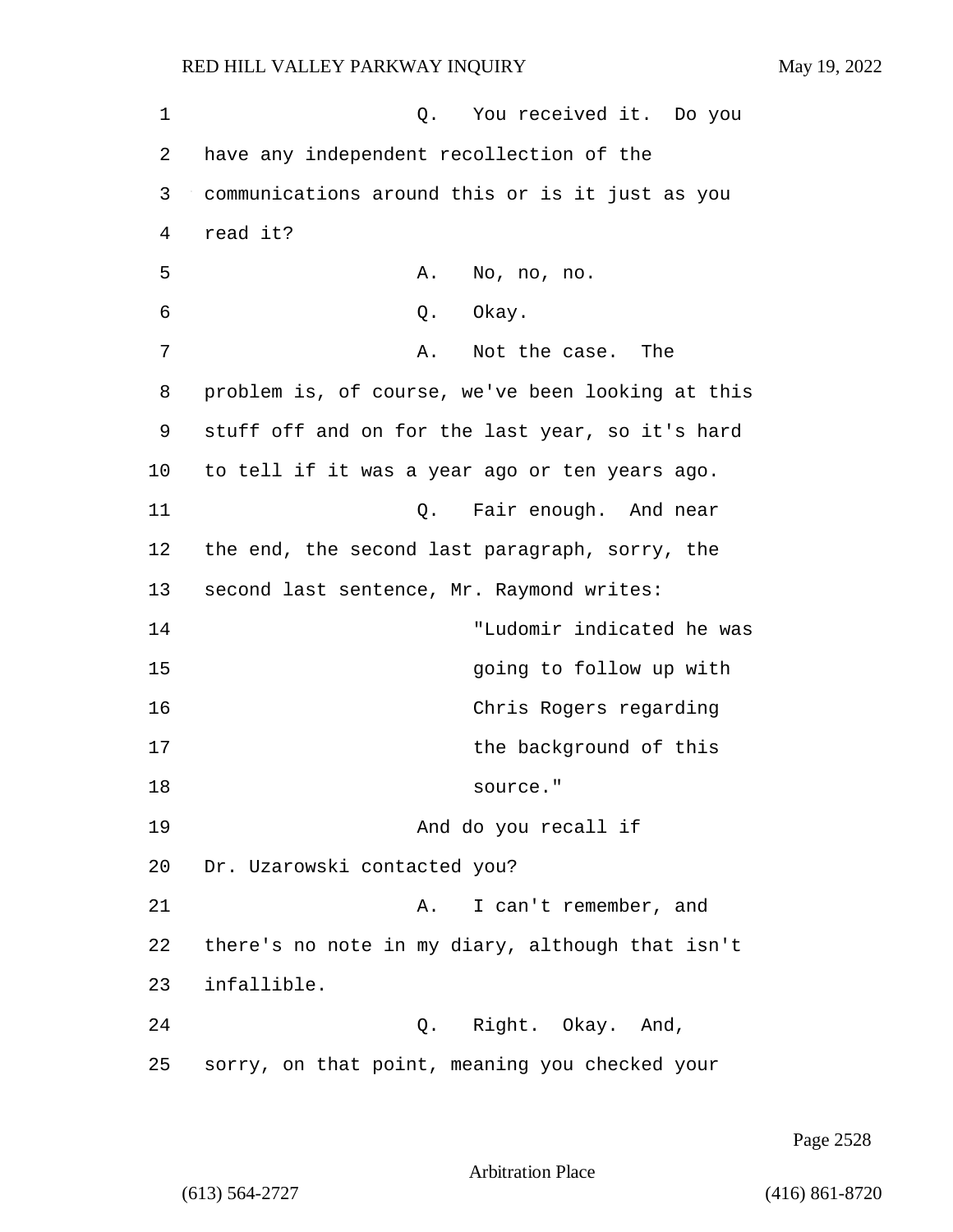diary from that time period. There's nothing in it that would reflect a conversation with him, but you did not always reflect every conversation that you had. Is that fair? 5 A. That is correct. 6 Q. Okay. And would you have called Dr. Uzarowski arising out of this or would you just have waited for him to call? 9 A. Would I have called him? 10 Q. Yes. 11 A. After -- no, I don't think so. It was too late anyway. He had this aggregate in the hot mix plant and they were paving the next Monday. 15 Q. Right. Well, in fact, they were doing it the next day. On August 1 is when they started, but you wouldn't have known that at the time from this e-mail? 19 A. I don't know. 20 Q. Well, it doesn't state it in this e-mail, is why I -- 22 A. No, I know it doesn't, but I may have been aware that they were at some point going to pave. But I think I knew that they had probably brought in this source from Quebec

Page 2529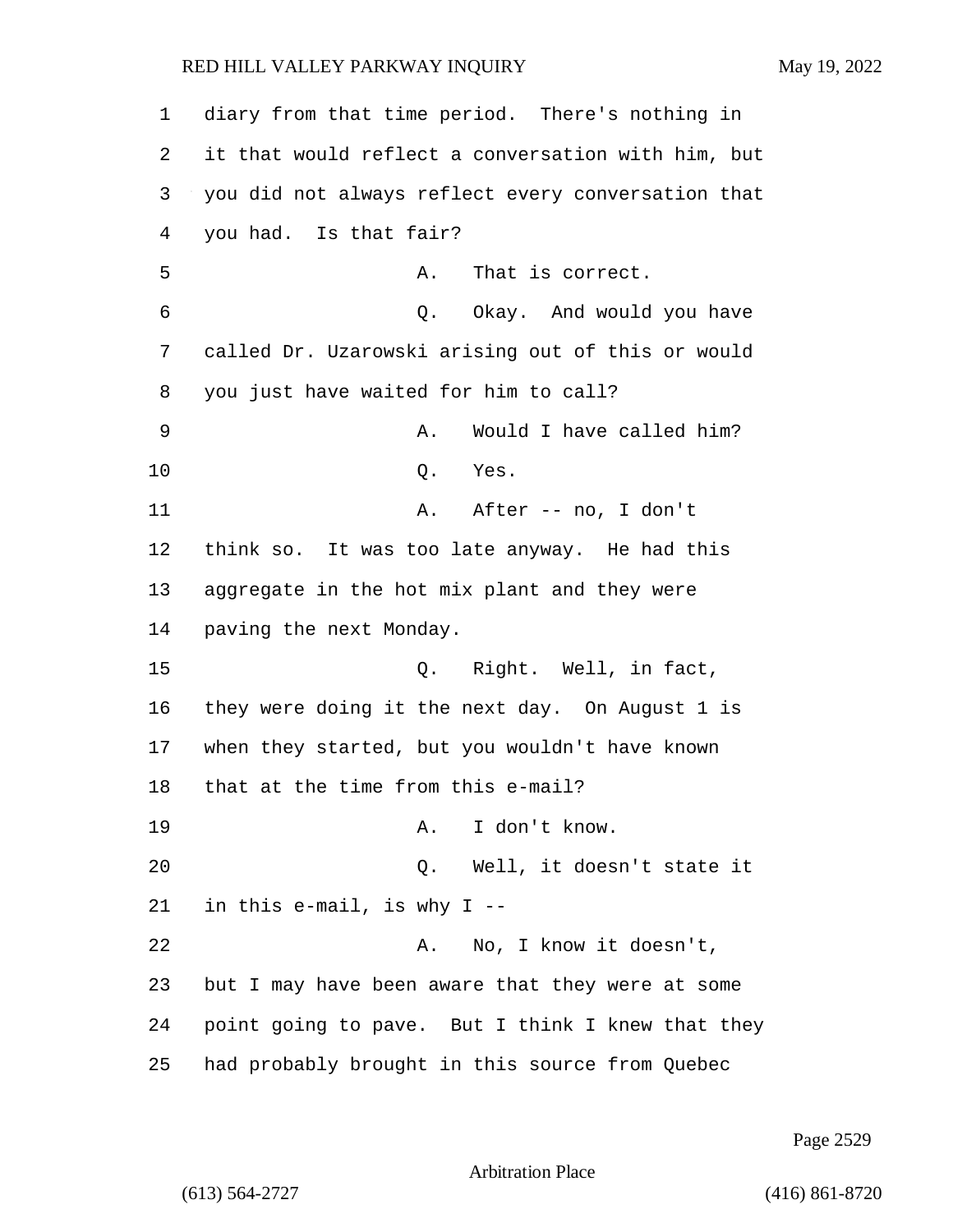1 and it was in the stockpile. 2 Q. Do you mean that you 3 think you knew that at the time or it's what you 4 were inferring from this e-mail? 5 A. Today, you know, however 6 many years later, it's impossible to recollect 7 accurately. 8 a. C. Okay. And was this the 9 first that you were aware of the use of Demix 10 Aggregates on the Red Hill Valley Parkway? 11 A. Yes, I think so. 12 Q. And then in the next 13 paragraph, 103, you responded that same morning 14 stating: 15 "What the City of 16 Hamilton does is not our 17 concern, provided we are 18 not putting in money." 19 And what did you mean by that? 20 A. I didn't think that the 21 Ministry of Transportation should be involved in 22 the doings of the City of Hamilton unless we had 23 put in some money to pay or support paying for the 24 highway. If we had put money in, then what we 25 used to call the municipal subsidy rule would kick

Page 2530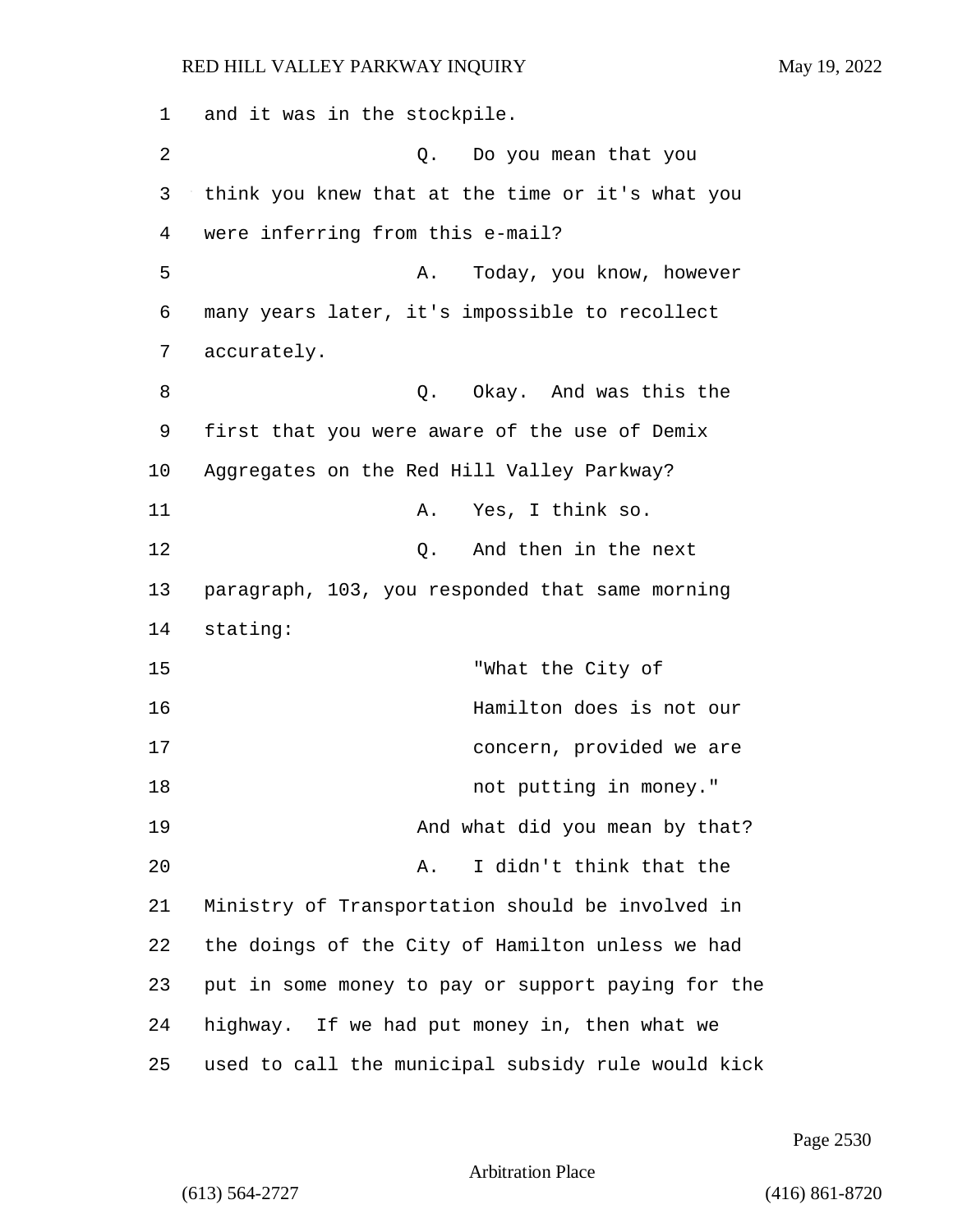| 1  | in, or in that past anyway, where you were         |
|----|----------------------------------------------------|
| 2  | required to use materials from the DSM. But I had  |
| 3  | no knowledge that anyone had given the City of     |
| 4  | Hamilton money on this highway, but that's why I   |
| 5  | put in that qualifying note.                       |
| 6  | Q.<br>Okay. Because you --                         |
| 7  | We had enough problems<br>Α.                       |
| 8  | with our own highways without having to worry      |
| 9  | about what the City of Hamilton was doing.         |
| 10 | I take it, though, you<br>Q.                       |
| 11 | didn't have knowledge at the time that the         |
| 12 | province had previously committed money to it?     |
| 13 | No. Actually, as I found<br>Α.                     |
| 14 | out very recently, it came as a shock and a        |
| 15 | surprise. Well, not a surprise. It came as a       |
| 16 | shock.                                             |
| 17 | Okay. Now, the province<br>Q.                      |
| 18 | had simply made its last payment in the prior year |
| 19 | to it and we understand was not -- I mean, it was  |
| 20 | still a municipal project. So, knowing that, does  |
| 21 | that change your response?                         |
| 22 | No. They had the money<br>Α.                       |
| 23 | in the bank to pay for the paving, presumably.     |
| 24 | And, having received<br>Q.                         |
| 25 | Mr. Raymond's e-mail, did you form a view at the   |

Page 2531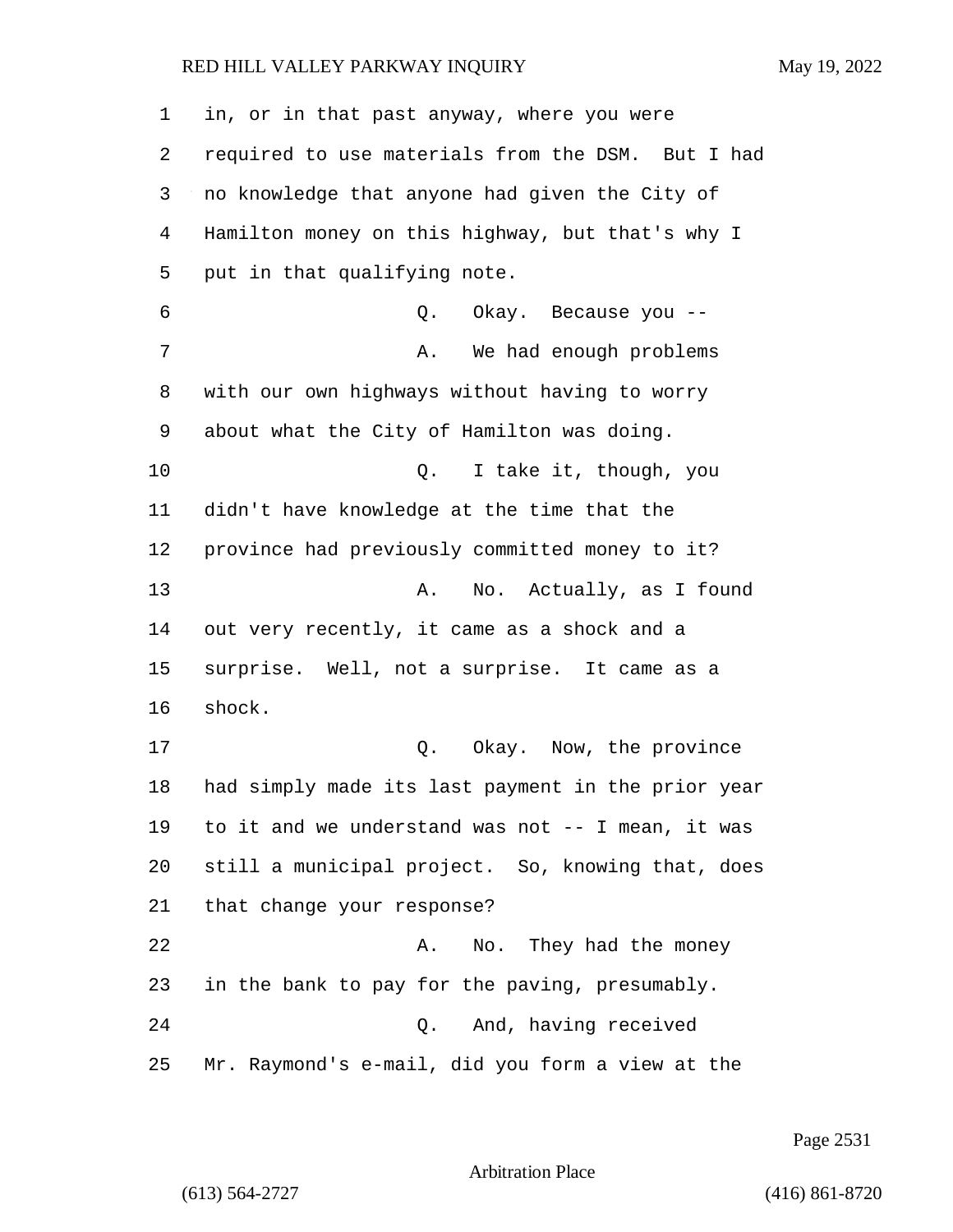| 1  | time with respect to the issue of use of Demix     |
|----|----------------------------------------------------|
| 2  | Varennes aggregate in the surface course?          |
| 3  | Yes. I either looked it<br>Α.                      |
| 4  | up at the time or I knew, and I can't remember     |
| 5  | which it was, that we had tested this aggregate    |
| 6  | previously, in the early 1990s, for polished stone |
| 7  | value, I think, and would have at the time         |
| 8  | obtained a value of 45. And I would have had,      |
| 9  | although I can't remember if I looked at it,       |
| 10 | samples of that material still sitting in our      |
| 11 | laboratory in our display case where we stored     |
| 12 | this stuff as a future reference.                  |
| 13 | Q. Okay. So, around and                            |
| 14 | about that time, you either checked or you         |
| 15 | remembered it?                                     |
| 16 | Yes. I never visited the<br>Α.                     |
| 17 | quarry. Never visited the quarry.                  |
| 18 | Q. Okay. We'll get to that                         |
| 19 | because when Demix later, Dufferin, Demix, later   |
| 20 | applied for inclusion on the DSM, there's a        |
| 21 | reference in your responding letters, we'll see,   |
| 22 | to the 1992 polished stone value test results.     |
| 23 | But do you recall what the                         |
| 24 | purpose was for the testing way back in 1992?      |
| 25 | No, but I can speculate.<br>Α.                     |

Page 2532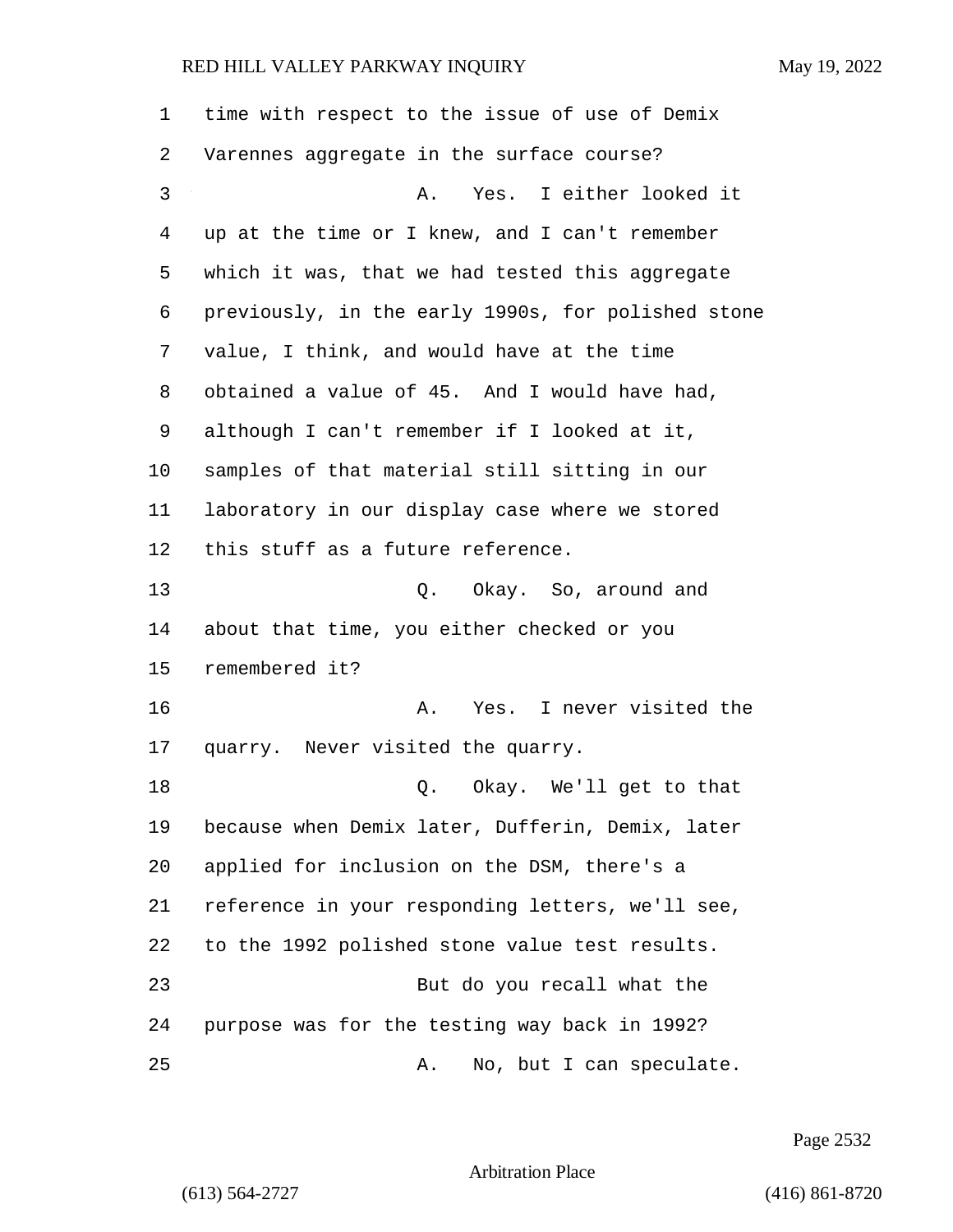| 1  | Okay.<br>Q.                                          |
|----|------------------------------------------------------|
| 2  | Do you want me to<br>Α.                              |
| 3  | speculate?                                           |
| 4  | Q.<br>Sure.                                          |
| 5  | That Demix had applied to<br>Α.                      |
| 6  | us to go on to the DSM or enquired about getting     |
| 7  | on the DSM. The quarry is close to the water and     |
| 8  | could be put in barges relatively easily and         |
| 9  | shipped on the Lawrence system; therefore, it        |
| 10 | might be a candidate as an aggregate to be used in   |
| 11 | parts of Ontario.                                    |
| 12 | Q. Okay. So, you don't                               |
| 13 | have -- sorry, go ahead.                             |
| 14 | My guess is that I said,<br>Α.                       |
| 15 | don't make a formal application. Send me a bag of    |
| 16 | your material and I'll test it and see if it's       |
| 17 | worth continuing with the application, save you      |
| 18 | some money and time and stuff like that.<br>And then |
| 19 | I would have tested it and then I would have         |
| 20 | communicated back the test results to them and       |
| 21 | they made no further application.                    |
| 22 | Now, did I communicate in                            |
| 23 | writing or by phone? I think I would probably        |
| 24 | have done it by writing.                             |
| 25 | Well, we don't have any<br>Q.                        |

Page 2533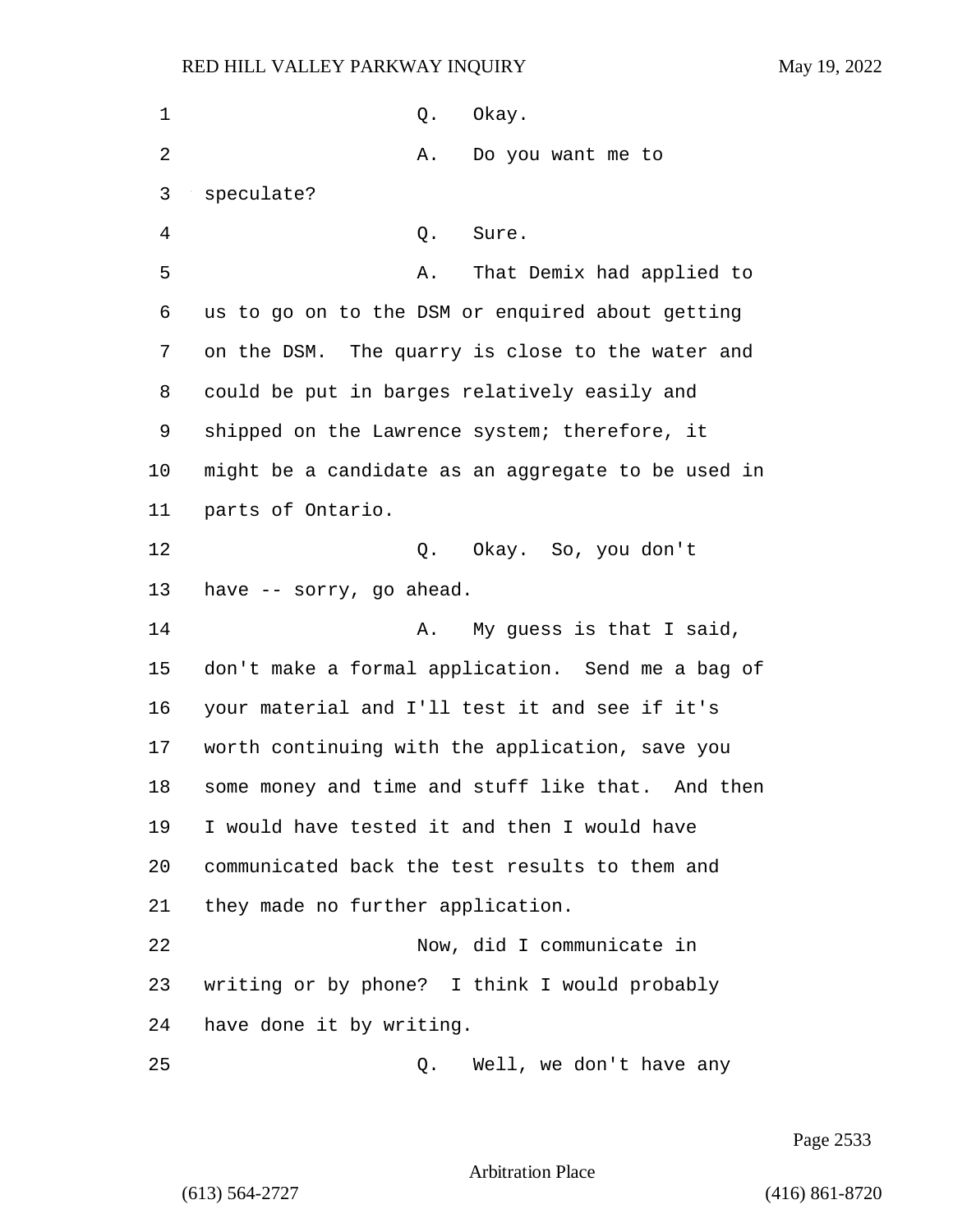| 1  | particular record of that, but you're saying that  |
|----|----------------------------------------------------|
| 2  | you don't have actually a specific recollection    |
| 3  | and I just want to be clear, though, that that's   |
| 4  | what you speculate based upon perhaps your         |
| 5  | practices at the time how it would have occurred?  |
| 6  | That is exactly how it<br>Α.                       |
| 7  | would have occurred. We did this fairly            |
| 8  | frequently.                                        |
| 9  | Q.<br>Sort of an informal                          |
| 10 | application, sort of run by --                     |
| 11 | We didn't want to put<br>Α.                        |
| 12 | someone through the whole business if there was no |
| 13 | chance or no hope of subsequently being approved.  |
| 14 | And we had an interest in this because we were     |
| 15 | trying to increase the number of sources on our    |
| 16 | DSM list.                                          |
| 17 | Q. Okay. And did it occur                          |
| 18 | to you at the time to advise Dr. Uzarowski or the  |
| 19 | City of Hamilton about that?                       |
| 20 | No. My sample was from<br>A.                       |
| 21 | 1992. This was in 2007. Who knows what happens     |
| 22 | within that quarry?                                |
| 23 | And with the passage of<br>Q.                      |
| 24 | $time$ $--$                                        |
| 25 | Now, if he had phoned me,<br>Α.                    |

Page 2534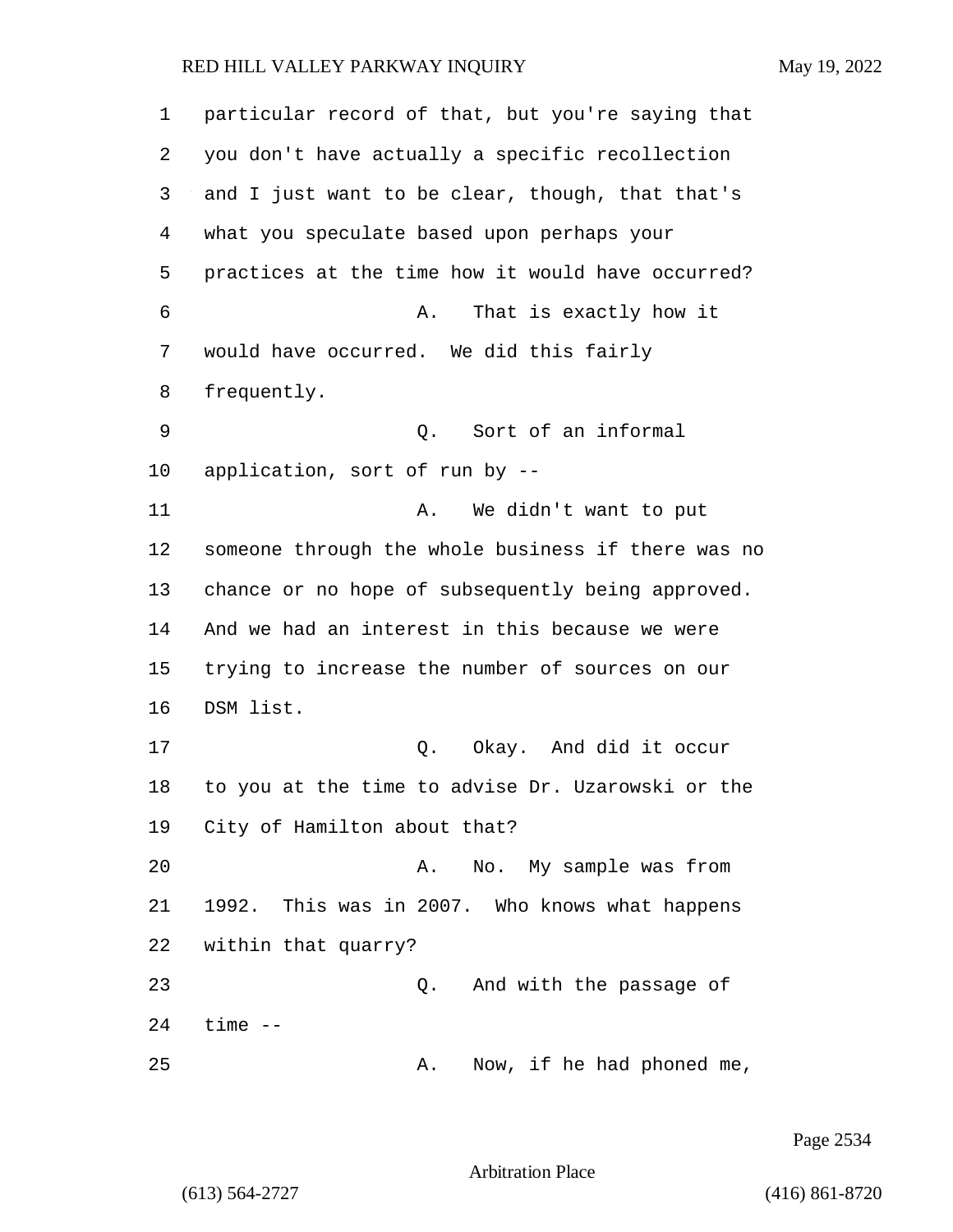| 1  | I would have discussed it with him, consistent    |
|----|---------------------------------------------------|
| 2  | with revealing information from Demix to a        |
| 3  | consultant, but I would have assumed that he      |
| 4  | was -- had the permission of Dufferin to discuss  |
| 5  | that kind of information.                         |
| 6  | Q.<br>Okay. Well, he was                          |
| 7  | actually a consultant for the contract            |
| 8  | administrator hired by the City at that time,     |
| 9  | $SO$ --                                           |
| 10 | Right, so we would have<br>Α.                     |
| 11 | had to have had a discussion about whether he had |
| 12 | permission to see the Demix data.                 |
| 13 | But, as you said, you<br>Q.                       |
| 14 | don't recall having and you don't have any notes  |
| 15 | of any discussion with Dr. Uzarowski about it, in |
| 16 | any event?                                        |
| 17 | None.<br>Α.                                       |
| 18 | Okay. Your comment,<br>Q.                         |
| 19 | though, that it's from 1992 and the passage of    |
| 20 | time, what can happen with a quarry over the      |
| 21 | passage of time? We're talking about a distance   |
| 22 | of 15 years at that point.                        |
| 23 | The rock may well have<br>Α.                      |
| 24 | not changed, but the rock or aggregate was being  |
| 25 | taken from a different part or level in the       |

Page 2535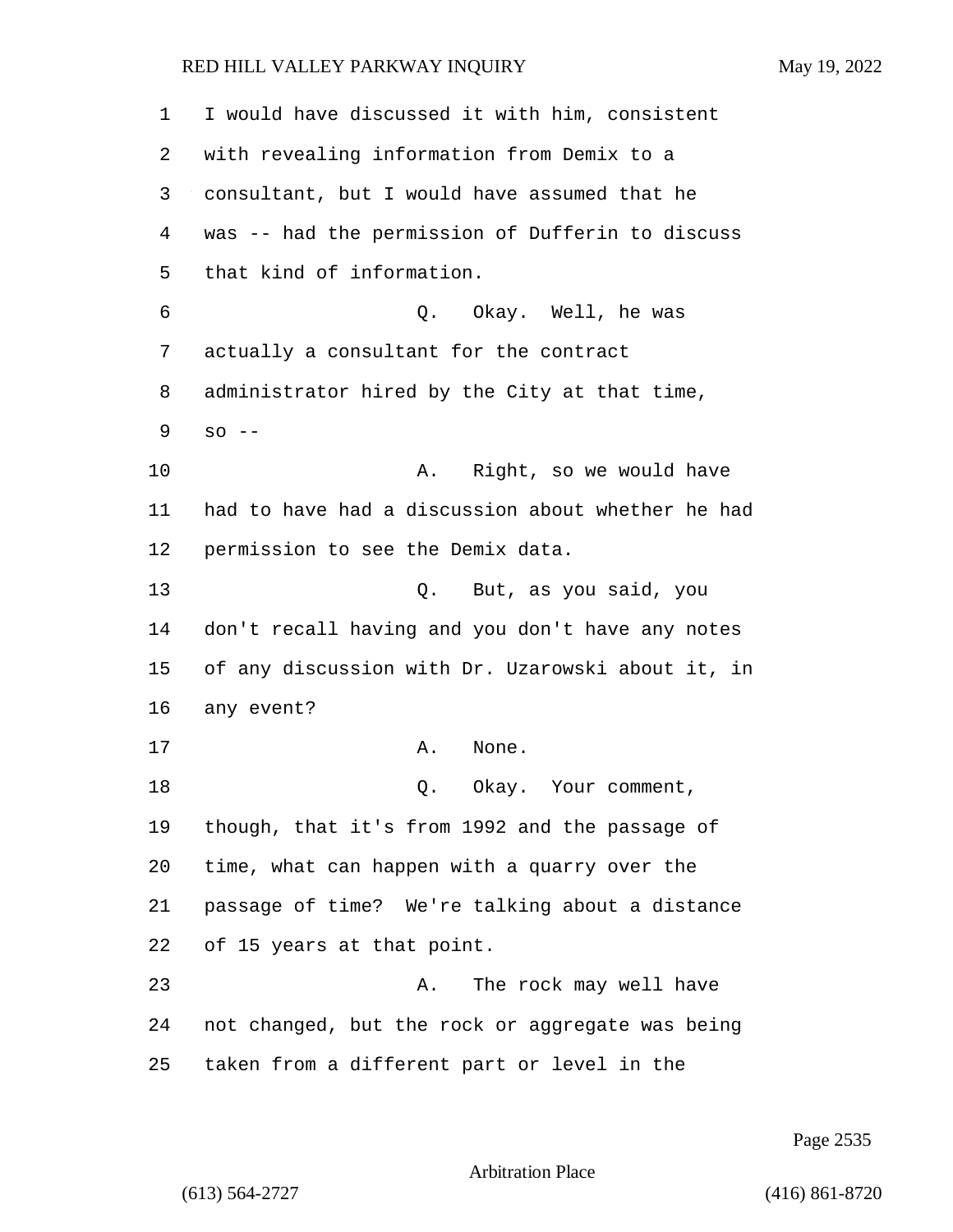quarry. Within a quarry, you can often get a variety of different rock types and, over a long period of time, those are quite likely to change or the material being supplied is likely to change. 6 Q. So, you advised just now of the specific concern, given the prior results, about using Demix Aggregates, but did you have a more general concern about it being a non-DSM aggregate or no? 11 A. Yes. I think I thought that the City of Hamilton was taking a risk in using a non-DSM source, for whatever gain, I have no idea. 15 Q. Although presumably you would have been aware that there would be test requirements to determine the suitability of an aggregate outside of the prequalification of the DSM. Is that fair? 20 A. Well, they certainly weren't going to do PSV or AAV testing, which would be, from a frictional point of view, the critical tests to do. 24 Q. To your knowledge? 25 A. To my knowledge what?

Page 2536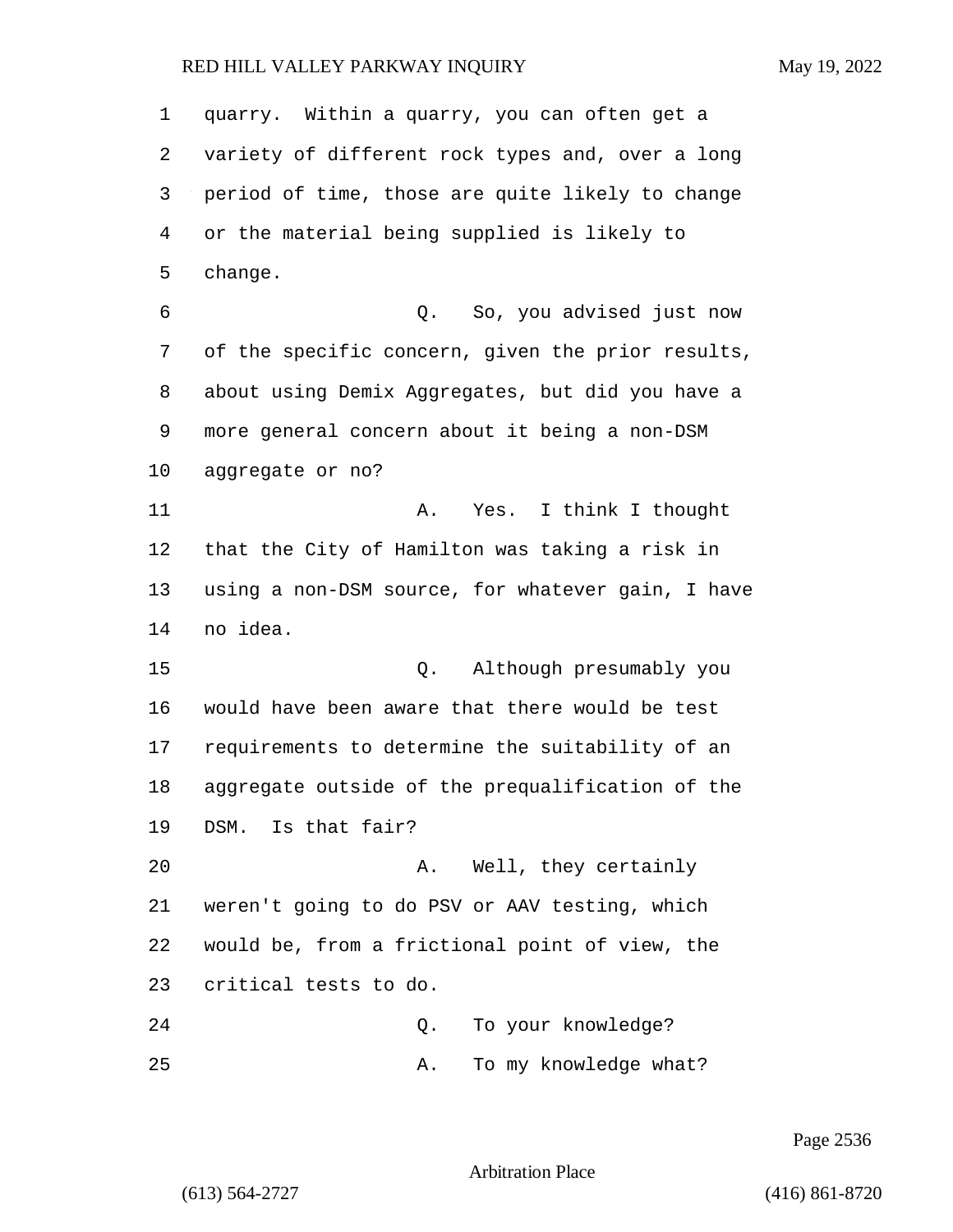| 1              | Well, you don't actually<br>Q.                     |
|----------------|----------------------------------------------------|
| 2              | know what the particular contractual requirements  |
| 3              | were or what tests were performed. Is that fair?   |
| $\overline{4}$ | Α.<br>No, I have no idea.                          |
| 5              | Okay.<br>Q.                                        |
| 6              | But since I had the only<br>Α.                     |
| 7              | PSV and AAV equipment in Canada and they hadn't    |
| 8              | knocked on the door, I thought it unlikely that    |
| 9              | that testing had been done.                        |
| 10             | At that time was that the<br>Q.                    |
| 11             | case, those were the only ones in Canada?          |
| 12             | Pretty much, so yes.<br>Α.                         |
| 13             | Q. Well, they were the only                        |
| 14             | machines in Canada or --                           |
| 15             | The only ones I knew of.<br>Α.                     |
| 16             | There used to be a polished stone value test       |
| 17             | equipment at the Technical University of Nova      |
| 18             | Scotia in the '60s and '70s, but I think it had    |
| 19             | fallen out of disuse and I was the only person     |
| 20             | with the equipment for the AAV testing that I knew |
| 21             | of.                                                |
| 22             | Right. Again, I want to<br>Q.                      |
| 23             | be clear. When you say they're the only one        |
| 24             | Canada, it's that you were aware of?               |
| 25             | Right, but I knew most of<br>Α.                    |

Page 2537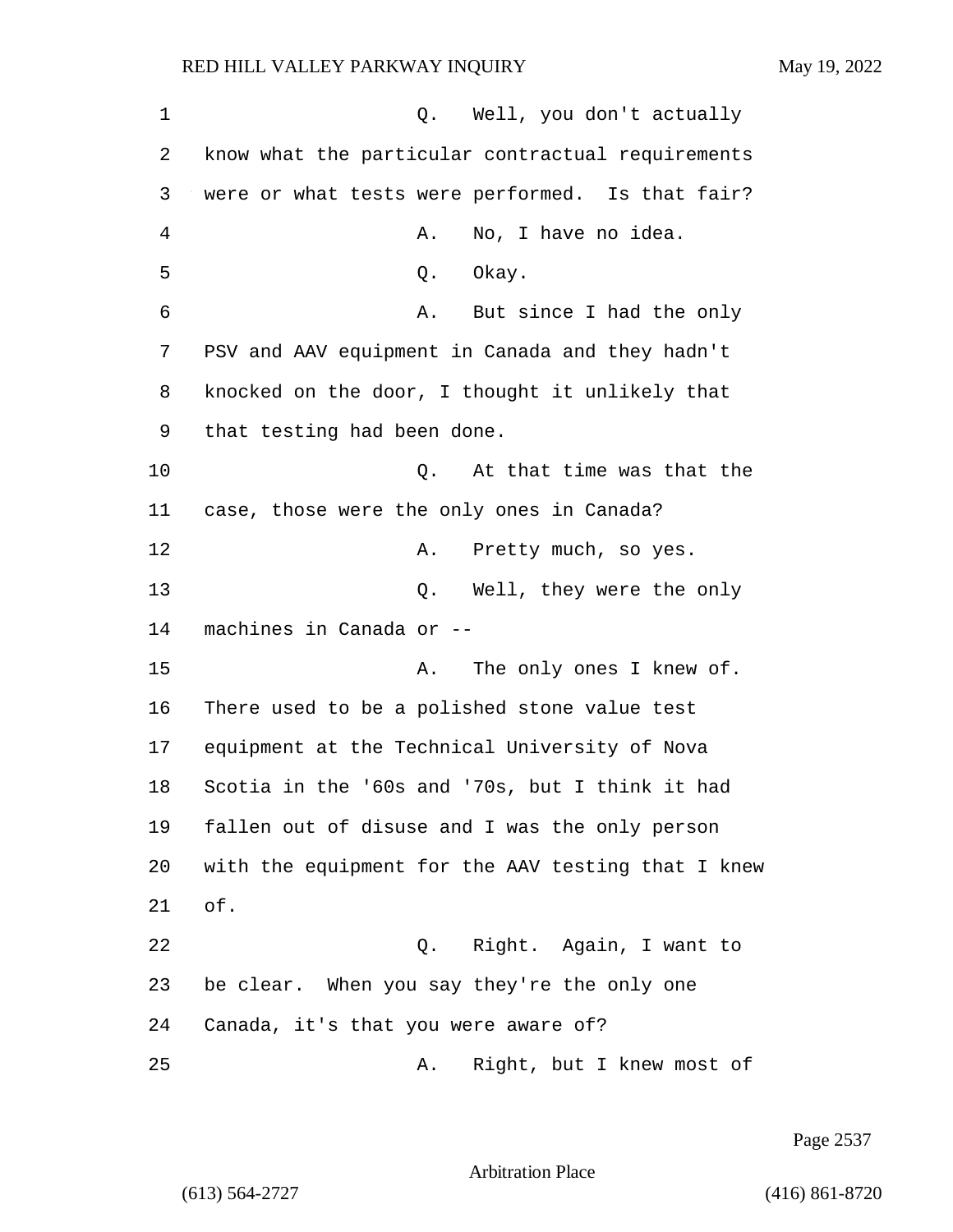| 1              | the people in the other highway departments,       |
|----------------|----------------------------------------------------|
| 2              | provincial highway departments, and I would have   |
| 3              | probably heard if such equipment was around.       |
| $\overline{4}$ | Just bear with me for a<br>Q.                      |
| 5              | moment. If we could go to overview document 4,     |
| 6              | image 78, please. Yes, thank you, 78 and 79.       |
| 7              | So, jumping forward now to                         |
| 8              | December 7, 2007, Paul Janicas of Dufferin         |
| 9              | e-mailed you about applying to place Demix         |
| 10             | Varennes aggregates on the DSM and you'll see, if  |
| 11             | you could expand the e-mail, please, he indicates: |
| 12             | "The aggregate has                                 |
| 13             | already been used in                               |
| 14             | Ontario. It was placed                             |
| 15             | on the City of Hamilton                            |
| 16             | Red Hill creek expressway                          |
| 17             | in the form of SP 12.5,                            |
| 18             | FC2 and SP 12.5 SMA.                               |
| 19             | Please advise us of the                            |
| 20             | next step in this                                  |
| 21             | process."                                          |
| 22             | And did you, at this point,                        |
| 23             | understand or reflect back and recognize that this |
| 24             | was the same aggregate that you had been           |
| 25             | communicated about previously by Mr. Raymond?      |

Page 2538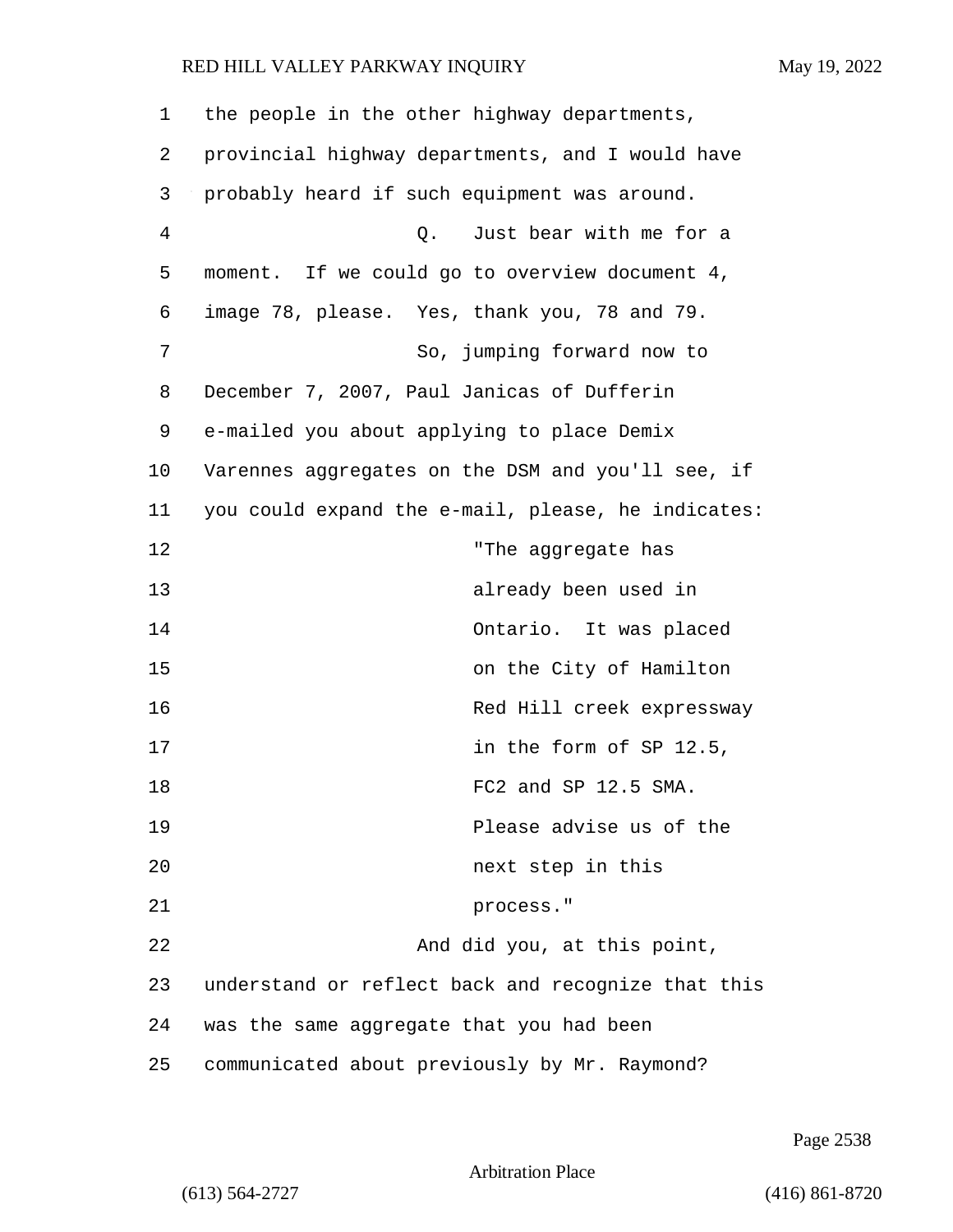| $\mathbf 1$ | Yes, indeed.<br>Α.                                |
|-------------|---------------------------------------------------|
| 2           | And then if you could<br>Q.                       |
| 3           | take that down, please. If we could go to MT039.  |
| 4           | And so, in the bottom there, we see the e-mail we |
| 5           | just discussed in the overview document,          |
| 6           | December 7, 2007, from Mr. Janicas to you. And    |
| 7           | then at the top, you flip that over to Bob Gorman |
| 8           | and Judy Pretty within the MTO:                   |
| 9           | "Bob, can you also                                |
| 10          | prepare a draft response                          |
| 11          | to these people as well?"                         |
| 12          | Was that the normal course? I                     |
| 13          | asked you earlier about whether Mr. Gorman would  |
| 14          | typically prepare a letter, responses, with       |
| 15          | respect to the DSM. Was this just the normal      |
| 16          | course of the process when a DSM application was  |
| 17          | received?                                         |
| 18          | Yes, this would be the<br>Α.                      |
| 19          | normal thing to do. And it was pretty much a form |
| 20          | letter in reply anyway.                           |
| 21          | Form letter, so the<br>Q.                         |
| 22          | responses were pretty much form letters,          |
| 23          | presumably with specific detail tailored to the   |
| 24          | particular instance but there was a form that was |
| 25          | followed generally?                               |

Page 2539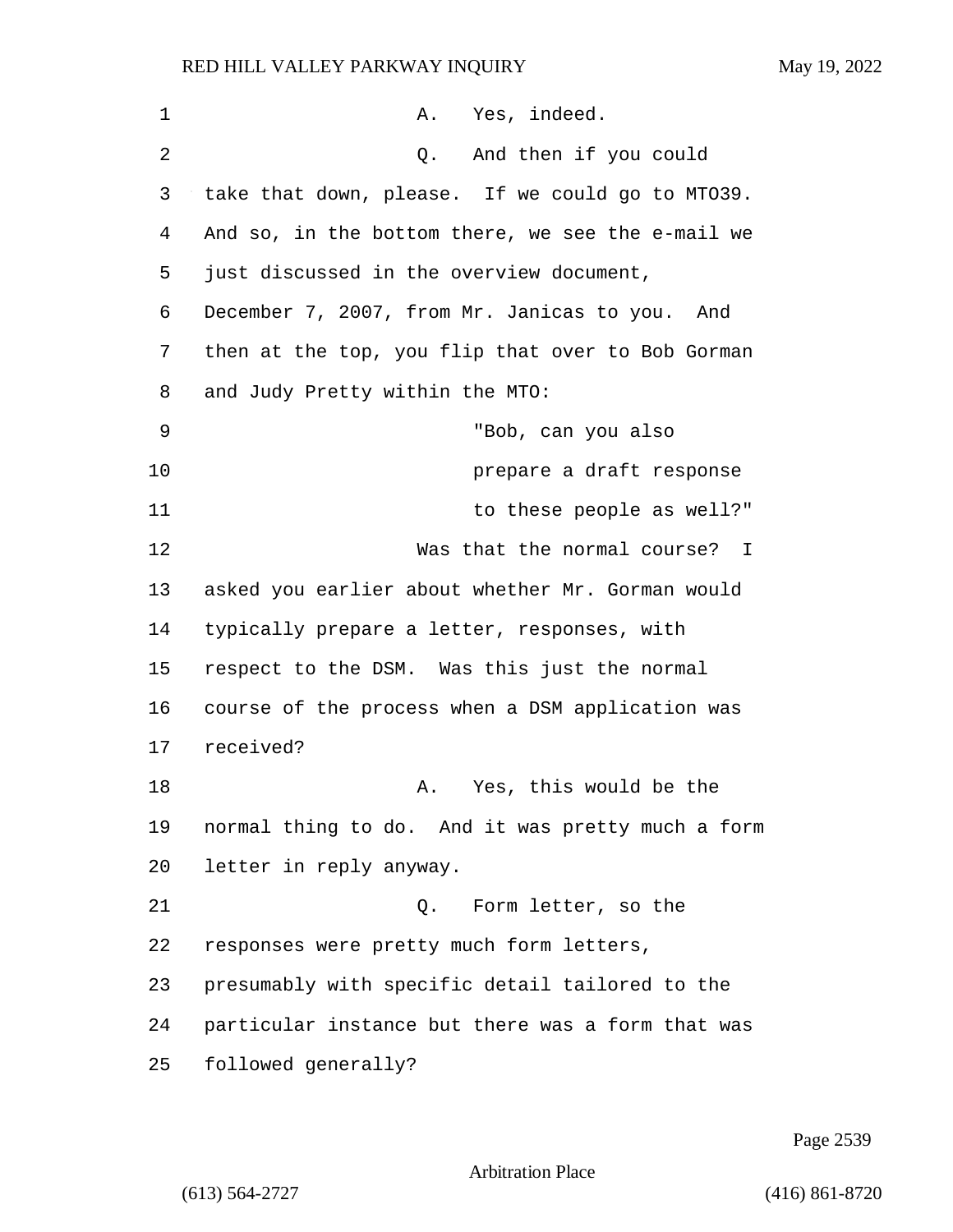1 A. There was a style of letter that we would use and he would have used the previous one as a guide. 4 Q. Okay. All right. And then if we could take that down, please, and go to -- image 70 is already there, I apologize. Image 79 and 80. 8 And so, in paragraph 180, you'll see that a few days later, on December 11, I guess it's one day later at this point, December 11, 2007, Frank Marciello e-mailed the Red Hill Valley Parkway October 16, 2007 friction test results to you and Mr. Gorman with the subject line "Friction Results on Demix Aggregates and SMA in Hamilton." 16 And how did this come about? Did you already know that the skid testing had been conducted? 19 A. Yes, I think so. 20 Q. And do you know how you would have been aware? 22 A. I would have probably have heard of that from being on the SMA task force or joint committee. 25 Q. Okay. And, again, you

Page 2540

Arbitration Place

(613) 564-2727 (416) 861-8720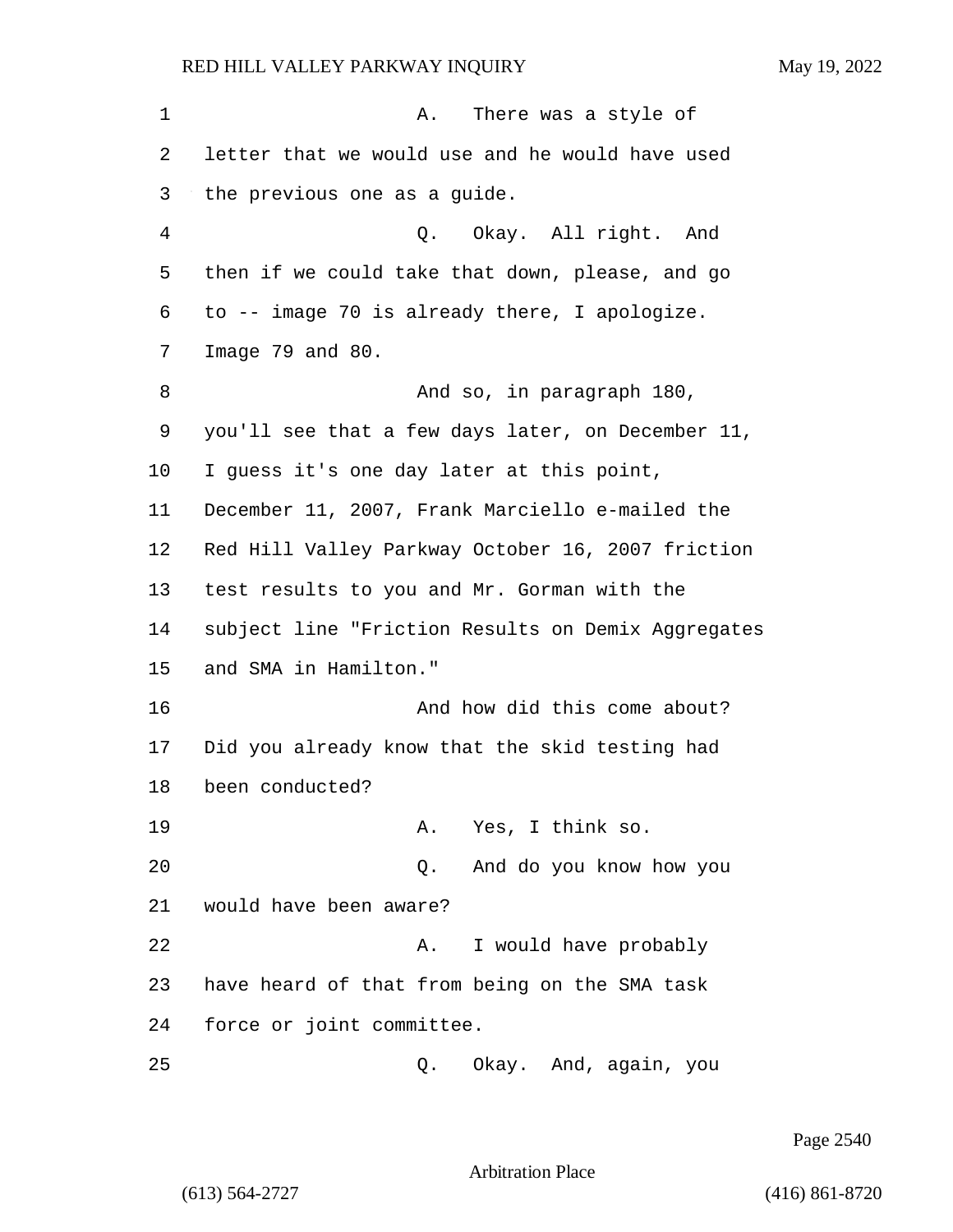don't have a specific recollection of it, but probably -- 3 A. Not at all, but I think both Bob and I were aware that Frank had gone out there and tested it. 6 Q. Okay. Could you also have heard about it from Mr. Marciello? Were you in the same office? 9 A. We were not in the same office, but on the same floor not very many yards away from each other. 12 O. Okay, so you might have heard it from him as well? 14 A. He may well have told us. 15 Q. Okay. And so would you, then, have requested this from him, knowing that he had done this? 18 A. Well, certainly in this situation I may have asked him for it, but we may have had it prior to that but I don't know. 21 Q. We'll look at these results, but over the course of your career, how many -- can you estimate sort of an order of magnitude how many skid test results you had reviewed and interpreted in the course of your

Page 2541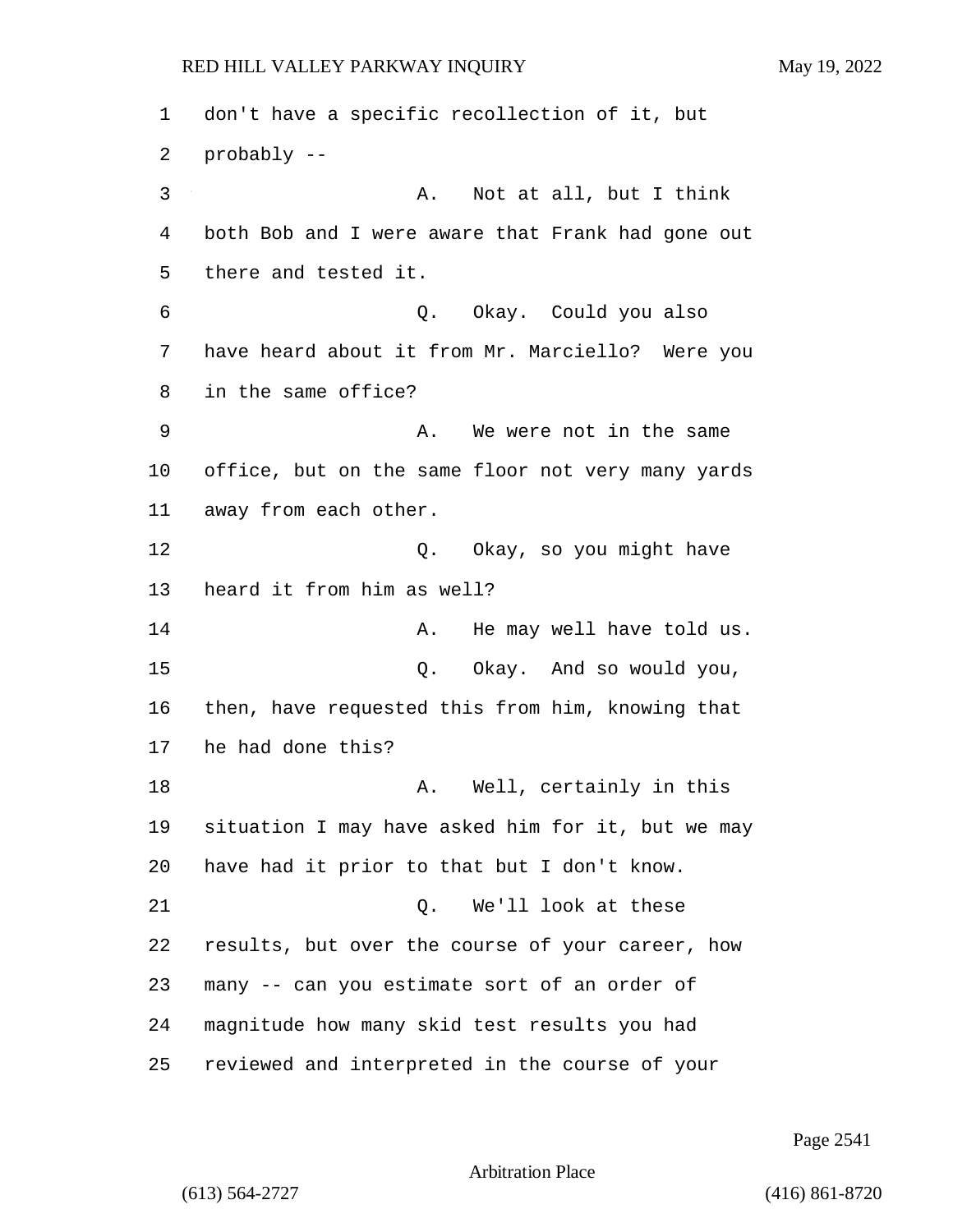1 duties? 2 A. Hundreds. 3 Q. Sorry, hundreds? 4 A. Hundreds, at one time or 5 another. 6 Q. Not at the same time but 7 over time? 8 A. Yeah. Over 32 years, you 9 get to look at a lot of data. 10 Q. Right. And if we could 11 go to overview document 4, paragraph 60 or, sorry, 12 image 60 and 61, I think. 61 and 62. And if you 13 could expand both of those, please. 14 And these are the detailed 15 results. Would you have reviewed those at the 16 time, after receiving them from Mr. Marciello? 17 A. Yes, I would have. I 18 did. 19 Q. You did, okay. And do 20 you recall what you thought about them at the 21 time? 22 A. Yes. My thought was that 23 for an SMA, they looked very good, compared to the 24 data we had been getting out on the 401. But I 25 did note and I think there was some -- well, I had

Page 2542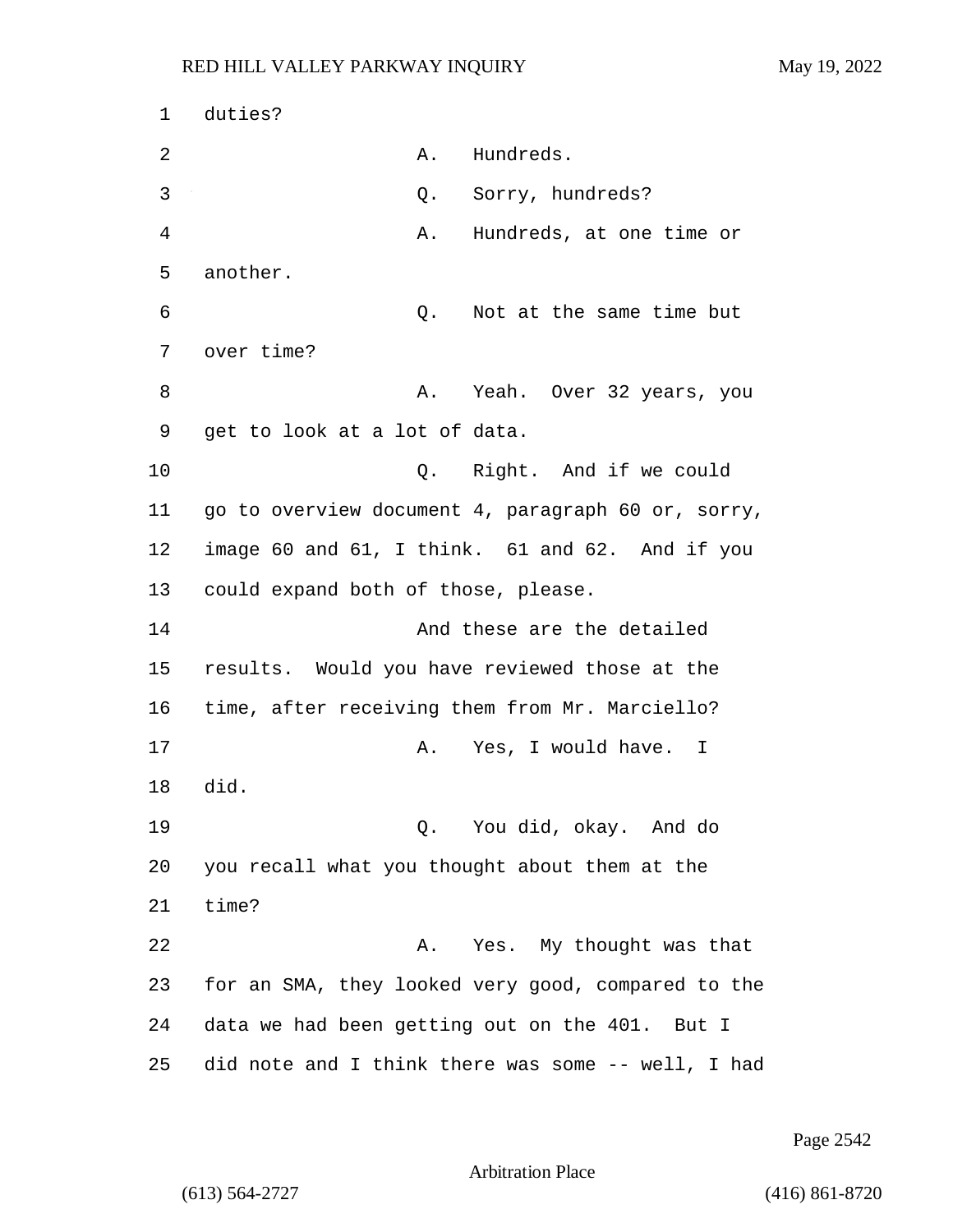a chat with Frank that we were getting a couple of low values underneath highway structures, Queenston Road, 28.1, a couple other places there, 28.7, Barton Street. 5 Frank and I had seen this phenomenon on previous SMAs, I think on the 400 or 404, and we had found the same thing, that under highway structures, overhead structures, the friction number was a little bit lower than the general run and we speculated, both Frank and I, that this was due to the asphalt cement still being on the surface of the SMA when it was exposed to sunlight. This was, in this case, before traffic on it or significant traffic on it. But we noticed that we found the same thing, that you needed sunlight to remove part of the asphalt film from the asphalt concrete surface, in this case, SMA surface. 19 So, that accounts for the slightly lower numbers you get there. So, as a general rule, mentally I would remove those numbers from there and calculate my average without those numbers, just to get a feel for what the overall friction number was, knowing that of

course in a little while, the asphalt cement would

Page 2543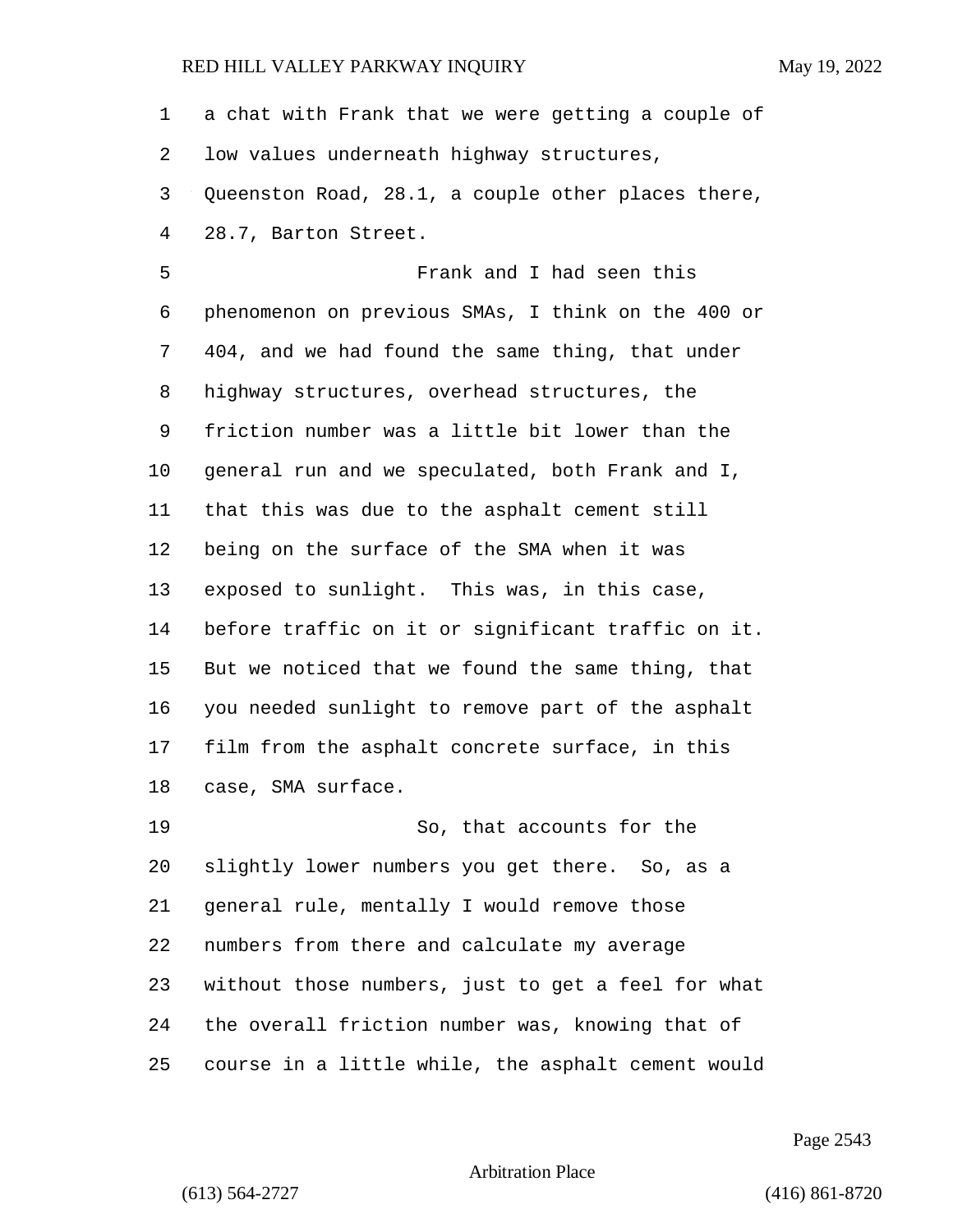| 1  | be removed from under those structures and the     |
|----|----------------------------------------------------|
| 2  | friction numbers would bump up.                    |
| 3  | Q. And based on your                               |
| 4  | experience with the SMA task group and as you've   |
| 5  | described?                                         |
| 6  | A. Yes. So, you got an                             |
| 7  | average friction number of 34 and 34.              |
| 8  | Q. Right. All right. And                           |
| 9  | just to go ahead and look at the e-mail that you   |
| 10 | were, I think, referring to, from Frank Marciello, |
| 11 | if we look at image 81, please. Sorry, just give   |
| 12 | me one moment. I just need to check something.     |
| 13 | I'm just looking for one document.                 |
| 14 | Okay. So, if we could go                           |
| 15 | to -- I have located it. Okay. If we could go to   |
| 16 | MT03818, and so I think this is what you were      |
| 17 | referring to earlier. On December 11, we see       |
| 18 | Mr. Marciello's e-mail to you and Mr. Gorman,      |
| 19 | which attached the results from the friction       |
| 20 | testing. On December 13, you write back:           |
| 21 | "Thanks, interesting to                            |
| 22 | see the low friction                               |
| 23 | areas. I wonder why rich                           |
| 24 | $spots --$                                         |
| 25 | Rich spots being what?                             |

Page 2544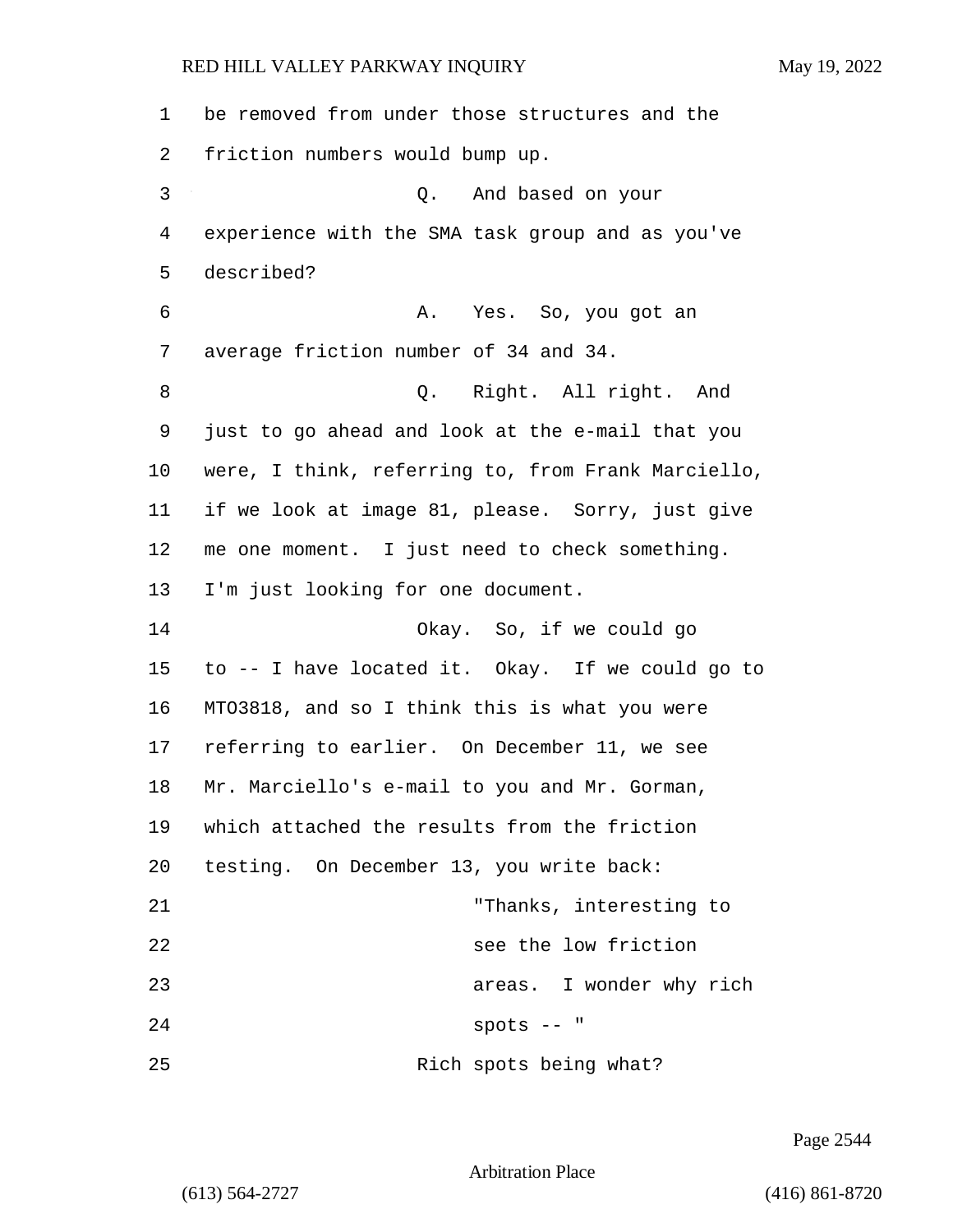| $\mathbf 1$ | Slightly higher amounts<br>Α.                     |
|-------------|---------------------------------------------------|
| 2           | of liquid asphalt cement on the surface of the    |
| 3           | pavement.                                         |
| 4           | Q. All right. And then                            |
| 5           | Frank responds on December 17:                    |
| 6           | "I can only assume the                            |
| 7           | lower friction spots are                          |
| 8           | underneath structures."                           |
| 9           | Is that what you were                             |
| 10          | referring to before?                              |
| 11          | That would coincide with<br>Α.                    |
| 12          | our previous experience. You had asked me about   |
| 13          | where I had gotten information about the testing  |
| 14          | of the SMA on the Red Hill. I saw in the previous |
| 15          | thing we had up that Becca Lane had e-mailed us   |
| 16          | this data in October 2007, out of interest.       |
| 17          | Okay.<br>Q.                                       |
| 18          | So, we received it<br>Α.                          |
| 19          | earlier than December. We received it in October. |
| 20          | I had received it in October and Kai Tam had      |
| 21          | received it.                                      |
| 22          | One moment.<br>Q.                                 |
| 23          | But it's a small matter.<br>Α.                    |
| 24          | I'm not sure that that's<br>Q.                    |
| 25          | the case. You're talking about in the overview    |

Page 2545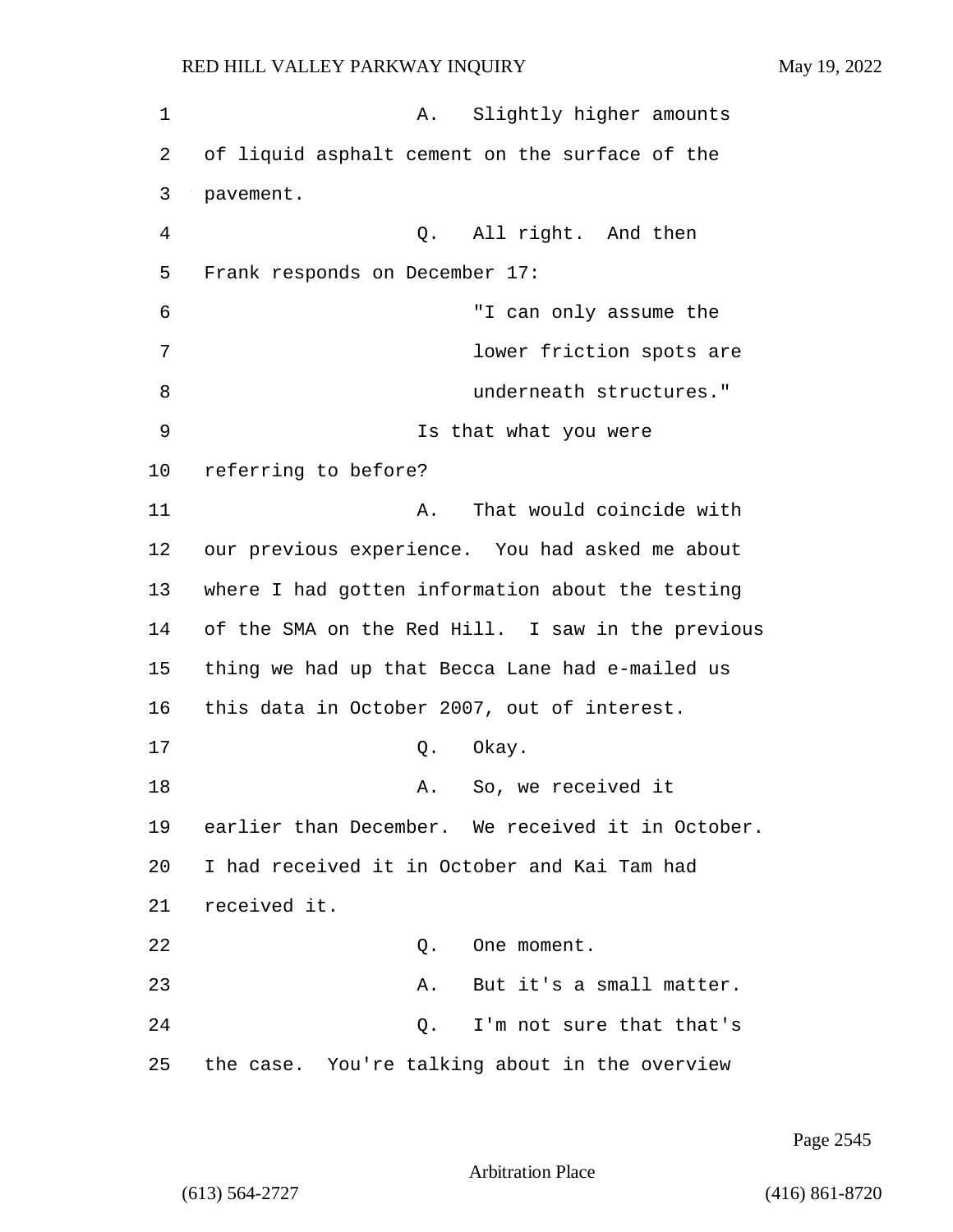| $\mathbf 1$    | document?                                |                                                    |
|----------------|------------------------------------------|----------------------------------------------------|
| $\overline{2}$ |                                          | A. Yes, the previous page we                       |
| 3              | had up.                                  |                                                    |
| 4              | Q.                                       | Hold on.                                           |
| 5              | Α.                                       | It was on the higher                               |
| 6              | line. I think it was page 81.            |                                                    |
| 7              | Q.                                       | Yes, on the right. So,                             |
| 8              | if we could go to image 81.              |                                                    |
| 9              | Α.                                       | Look at 187.                                       |
| 10             | Q.                                       | Yes.                                               |
| 11             |                                          | A. Sorry, 186.                                     |
| 12             |                                          | Q. 186. Ms. Lane, this                             |
| 13             |                                          | is -- yeah. 186 is actually not back in October.   |
| 14             | I'm going to go to the document itself.  |                                                    |
| 15             | Α.                                       | Okay. My mistake.                                  |
| 16             |                                          | Q. That's okay. Sorry.<br>Ιf                       |
| 17             | we go to MT02946, please. And this is on |                                                    |
| 18             |                                          | December 13, Ms. Lane sent to you, Dennis Billings |
| 19             | and Kai Tam:                             |                                                    |
| 20             |                                          | "I'm not sure if you                               |
| 21             |                                          | received this data from                            |
| 22             |                                          | the SMA placed on the Red                          |
| 23             |                                          | Hill creek parkway in                              |
| 24             |                                          | Hamilton. Friction was                             |
| 25             |                                          | measured at 90 kilometres                          |

Page 2546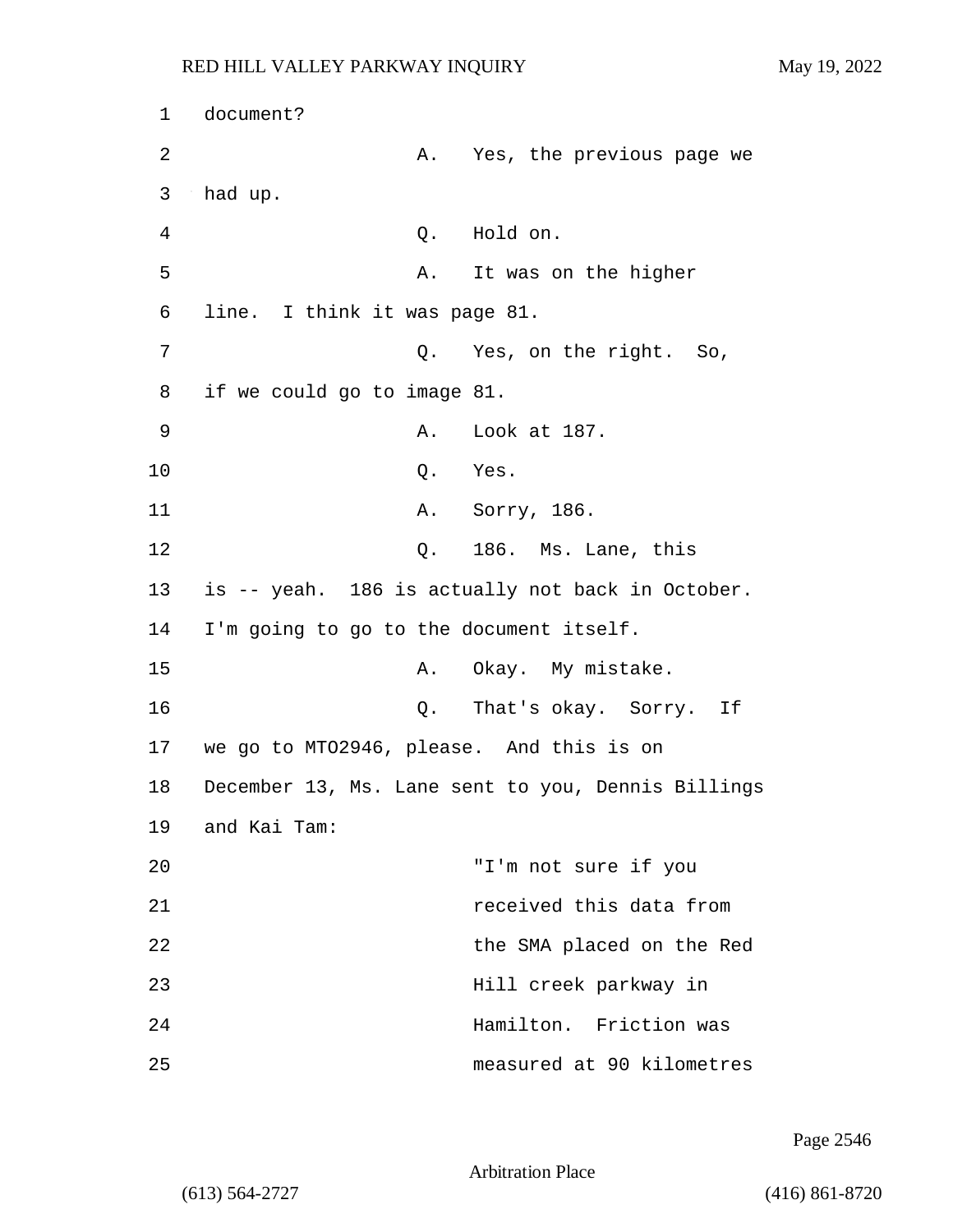1 an hour prior to 2 opening." 3 But that's December 13. I appreciate that paragraph was referring back to the October 16 testing, but that's what you were just looking at? 7 A. Yes. So, this is clearly how we got the information, if we didn't get some prior information from Frank. 10 JUSTICE WILTON-SIEGEL: Mr. Lewis, I notice that we are about 25 past 11:00. There's a matter that I have to attend to very quickly. I wonder if this might be an appropriate time to take our 15-minute break? 15 MR. LEWIS: Yes, that would work. Thank you. Could we make it 20? **JUSTICE WILTON-SIEGEL:**  20 minutes? 19 MR. LEWIS: I would appreciate 20 that. 21 JUSTICE WILTON-SIEGEL: So, we'll return, then, at a quarter to 12:00. We'll stand adjourned until that time. --- Recess taken at 11:25 a.m. --- Upon resuming at 11:47 a.m.

Page 2547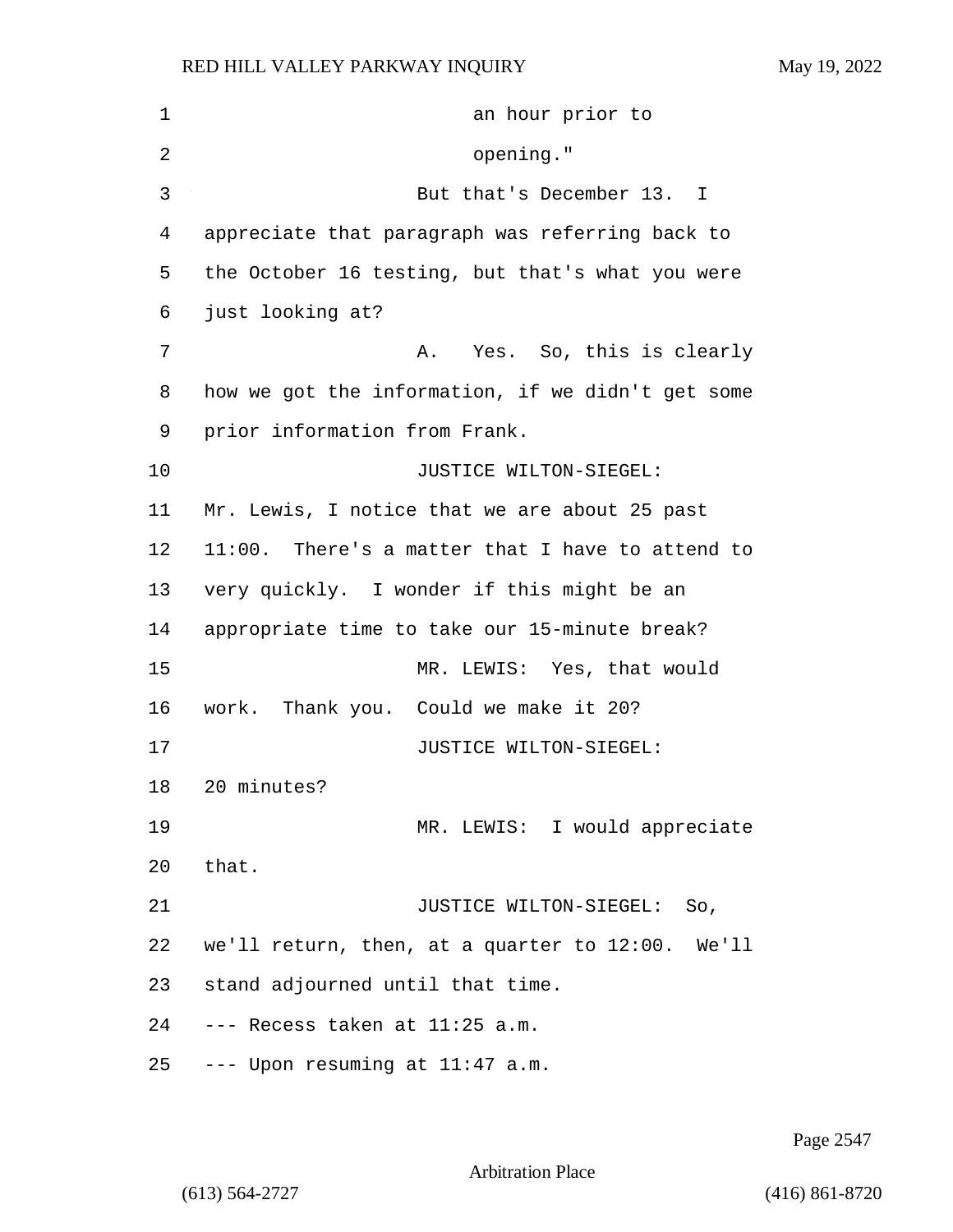1 MR. LEWIS: We're back. May I 2 proceed, Commissioner? 3 JUSTICE WILTON-SIEGEL: Please 4 proceed. 5 MR. LEWIS: Thank you. 6 BY MR. LEWIS: 7 Q. Before the break you were 8 talking about the issue of the sub-30 results from 9 the October 16, 2007 Red Hill skid testing having 10 been noted as being below structures and you 11 talked about, on a previous placement, that that 12 had been an issue. 13 Am I correct there wasn't any 14 further study or research on that issue? 15 A. As far as I was 16 concerned, we weren't going to do anything more. 17 Q. Sorry, as far as you were 18 concerned what? 19 A. We weren't going to do 20 anything more on the Red Hill, other than what 21 subsequently happened. 22 Q. I know. Sorry, what I 23 meant was, generally, about correlation between 24 being under structures on SMA, that sort of thing? 25 A. No. That is a hypothesis

Page 2548

Arbitration Place

(613) 564-2727 (416) 861-8720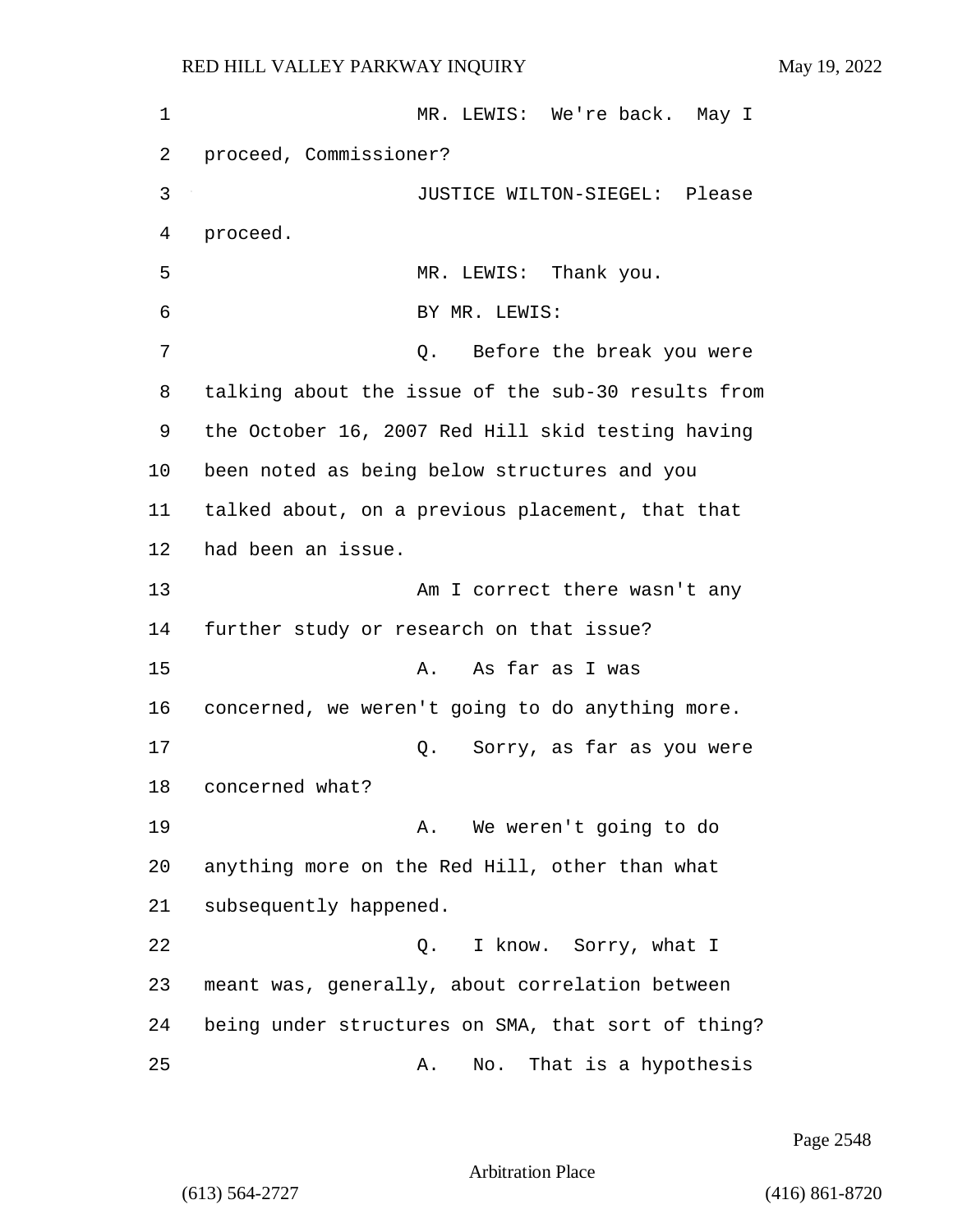and highly likely to be correct. 2 Q. Sorry, I heard it's a hypothesis? 4 A. I think a hypothesis is highly likely to be correct. 6 Q. Okay. And earlier you mentioned what you called the municipal subsidy rule, which required, then, use of the DSM. Could you elaborate on that? 10 A. Yes. This was an agreement, a long-standing agreement, prior to the Harris regime whereby there was an agreement between the chief engineer of Ministry of Transportation and the municipal affairs association where, if you wanted a subsidy, and most municipalities got a subsidy of some kind, you were required to follow the -- I'm not sure the MTO's specifications, but certainly the OPSS specifications for municipal use and also to use sources from the DSM. And this could be, you know, fence wire, you had a use a source from the DSM. 23 Q. Okay, but I think you mentioned prior to the Harris years. You're talking prior to 1995. Is that right?

Page 2549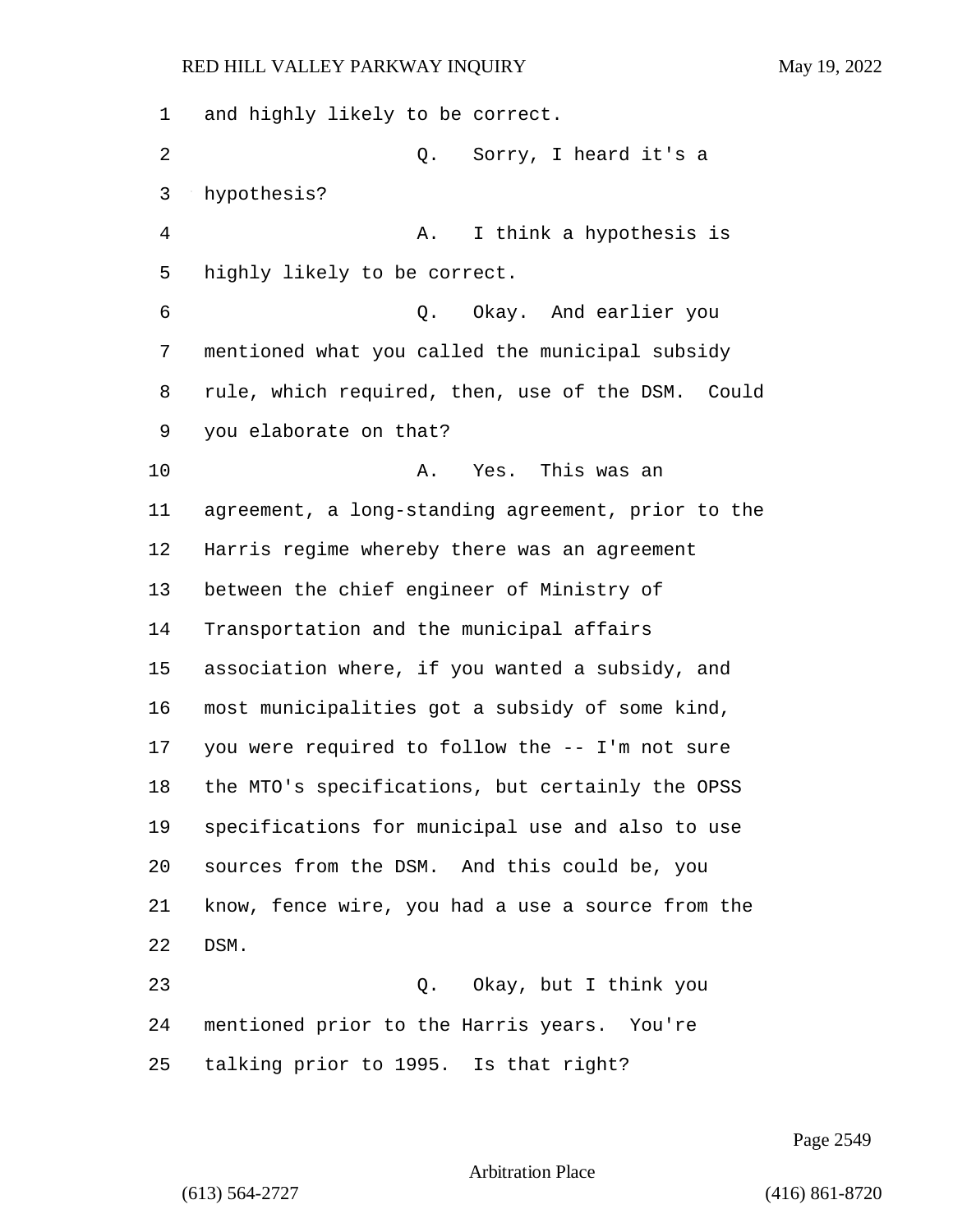| 1  | We did away or the<br>Α.                             |
|----|------------------------------------------------------|
| 2  | Ministry of Transportation did away with municipal   |
| 3  | subsidies fairly early in the Harris period and my   |
| 4  | view or my knowledge was that no one else was        |
| 5  | going to get subsidies, so I was surprised to hear   |
| 6  | that Hamilton had got some funding for the Red       |
| 7  | Hill.                                                |
| 8  | Q. Well, it was an older                             |
| 9  | project. The project stretched over a number of      |
| 10 | years, but -- is your understanding that that        |
| 11 | rule, as you called it, no longer applied?           |
| 12 | I have no knowledge, but<br>Α.                       |
| 13 | I thought it no longer applied.                      |
| 14 | Q. Okay. Thank you. And                              |
| 15 | you spoke of, of course, the polished stone value    |
| 16 | test and the AAV test that the MTO performed.<br>And |
| 17 | are you also familiar with Micro-Deval and LA        |
| 18 | abrasion tests?                                      |
| 19 | Very much so.<br>Α.                                  |
| 20 | And --<br>Q.                                         |
| 21 | I wrote a lot of papers<br>Α.                        |
| 22 | on the Micro-Deval test.                             |
| 23 | Q. Okay. And what about the                          |
| 24 | LA abrasion test?                                    |
| 25 | Not so many papers<br>Α.                             |

Page 2550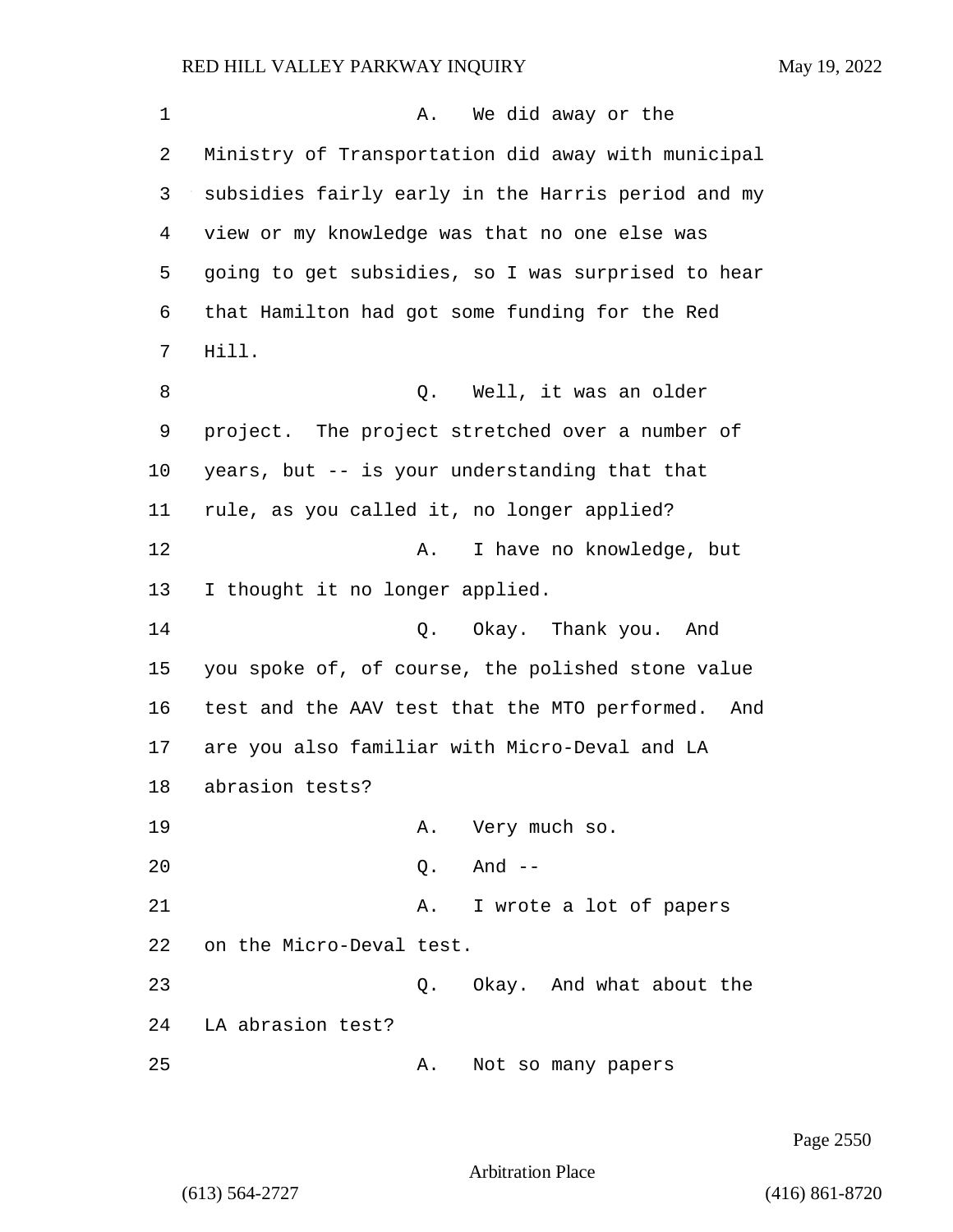| 1  | because it's not such an interesting test.         |
|----|----------------------------------------------------|
| 2  | Okay. How do they relate<br>Q.                     |
| 3  | or did they measure the same things or different   |
| 4  | things than polished stone value and AAV?          |
| 5  | None of those tests<br>Α.                          |
| 6  | related to PSV. The Los Angeles abrasion and       |
| 7  | impact test, to give it its formal name, is really |
| 8  | not an abrasion test at all. It's an impact test   |
| 9  | and it was developed in Los Angeles, California in |
| 10 | the 1920s when they noticed breakdown of gravel    |
| 11 | under steel rollers and they found that this was a |
| 12 | test that simulated, to some extent, that          |
| 13 | breakdown they were observing.                     |
| 14 | It then subsequently found its                     |
| 15 | way into North American standards and has been     |
| 16 | largely used. Unfortunately, it's not a useful     |
| 17 | test in the majority of cases at all. It           |
| 18 | doesn't -- very rarely is your aggregate exposed   |
| 19 | to impact, except in the case of railroad ballast, |
| 20 | and there's no abrasion or very little abrasion    |
| 21 | involved in the process.                           |
| 22 | So, I have spent a good part                       |
| 23 | of my career trying to get it dropped from         |
| 24 | standards and replaced with a real wet abrasion    |
| 25 | test, which is the Micro-Deval abrasion test,      |

Page 2551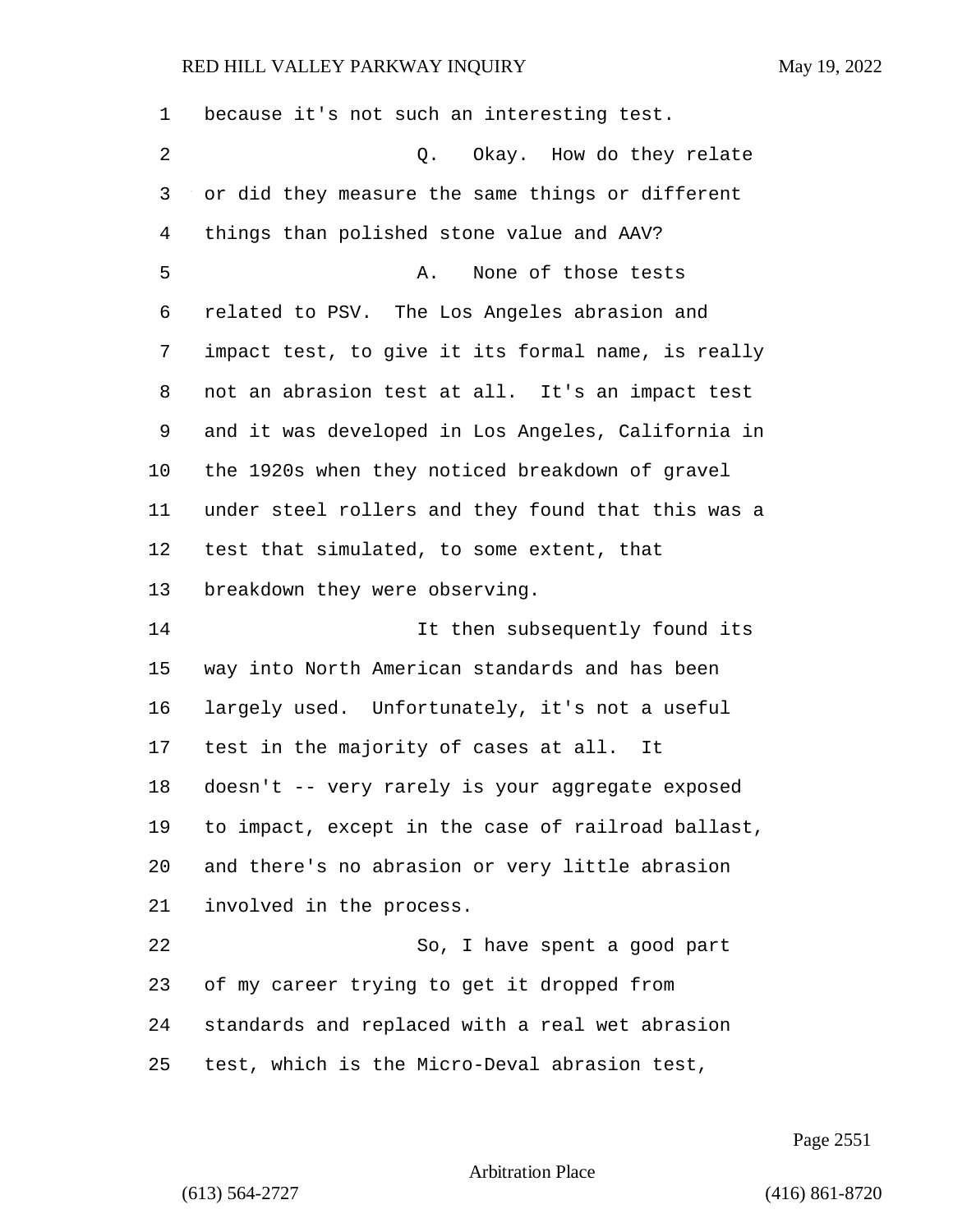| 1  | which is a test developed in France in the late    |
|----|----------------------------------------------------|
| 2  | 1960s. We used slightly different equipment in     |
| 3  | North America and we've introduced this into MTO   |
| 4  | standards, provincial standards, Canadian          |
| 5  | standards for concrete aggregates and into         |
| 6  | American through standards through AASHTO and      |
| 7  | ASTL.                                              |
| 8  | Right. And the<br>Q.                               |
| 9  | Micro-Deval test, as you said, it's a real wet     |
| 10 | abrasion test, so is it similar in that sense to   |
| 11 | the AAV?                                           |
| 12 | The AAV is done dry. At<br>Α.                      |
| 13 | really low values, there's a relationship between  |
| 14 | AAV and Micro-Deval. There's a graph of this in    |
| 15 | one of the papers showing the relationship. At     |
| 16 | higher values, the Micro-Deval, it loses track on  |
| 17 | the AAV, so it's not as good as the AAV at         |
| 18 | predicting wear in the road surface.               |
| 19 | And in respect of the<br>$\circ$ .                 |
| 20 | polished stone value and the AAV, I don't          |
| 21 | understand you as saying that good results for     |
| 22 | those are guarantees of good friction on a         |
| 23 | pavement. Is that fair?                            |
| 24 | They're good indicators<br>Α.                      |
| 25 | that you're likely to get satisfactory friction on |

Page 2552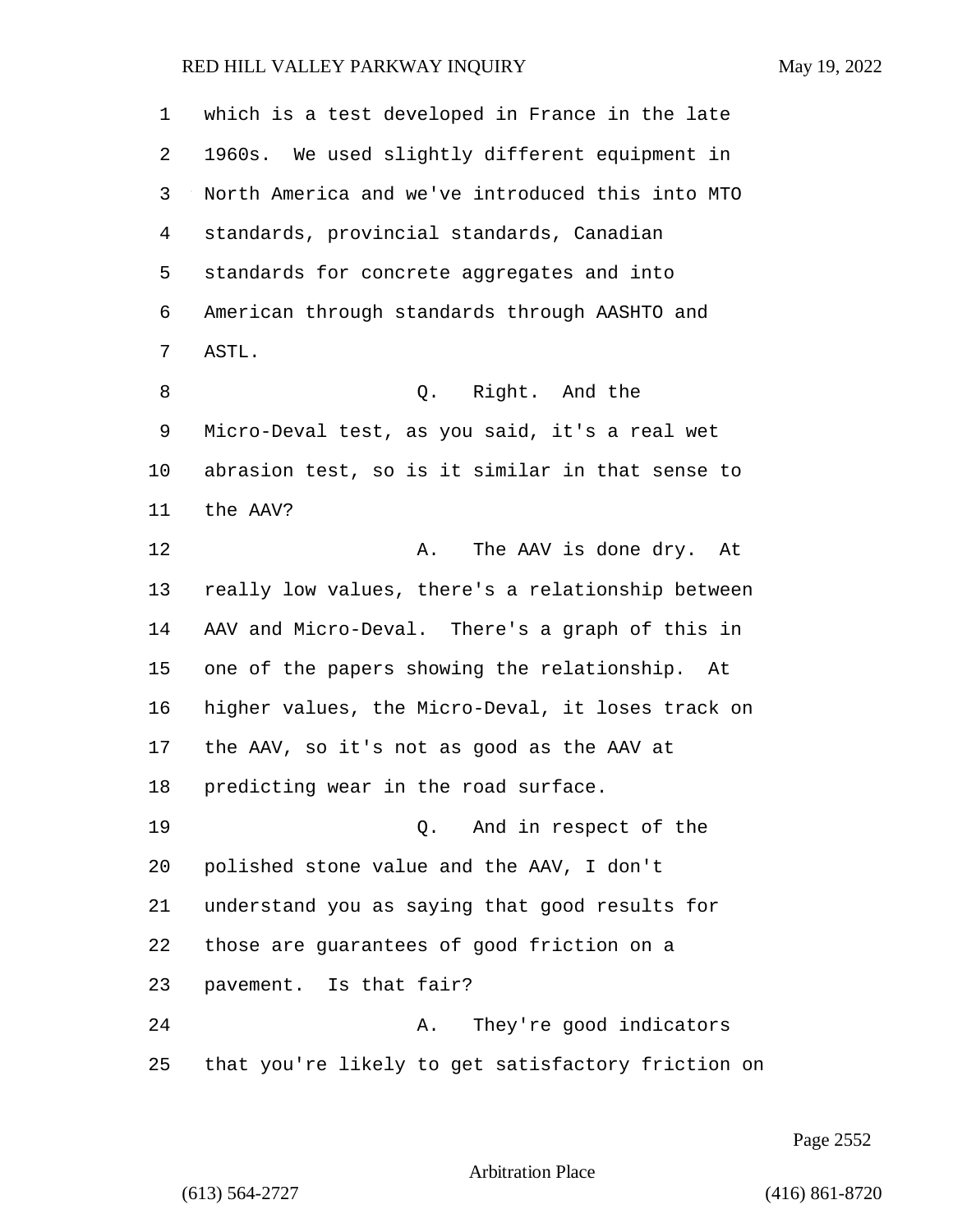the pavement. 2 Q. Okay. And under what circumstances can you wind up with poor friction, even if you have aggregates with good PSV and AAV results? **6** A. Well, if the asphalt mix design is indirect and you get asphalt flushing, then you're not going to get a good relationship, obviously. I haven't found many cases where the PSV didn't predict, to some extent, the friction we would get out on the road surface. 12 There's one exception to that and it's highlighted in the paper, which is when we get into very hard aggregates, like quartz, and there, the PSV tends to underestimate the likely behaviour of the aggregate in terms of its friction out on the road surface. And they found a similar relationship in the United Kingdom and they did experiments there, full-scale experiments. 21 Q. Are you talking about the paper being the "Skid Resistant Aggregates in Ontario" paper from 2008? 24 A. Yes. If you look at those papers, there's a whole commentary on it and

Page 2553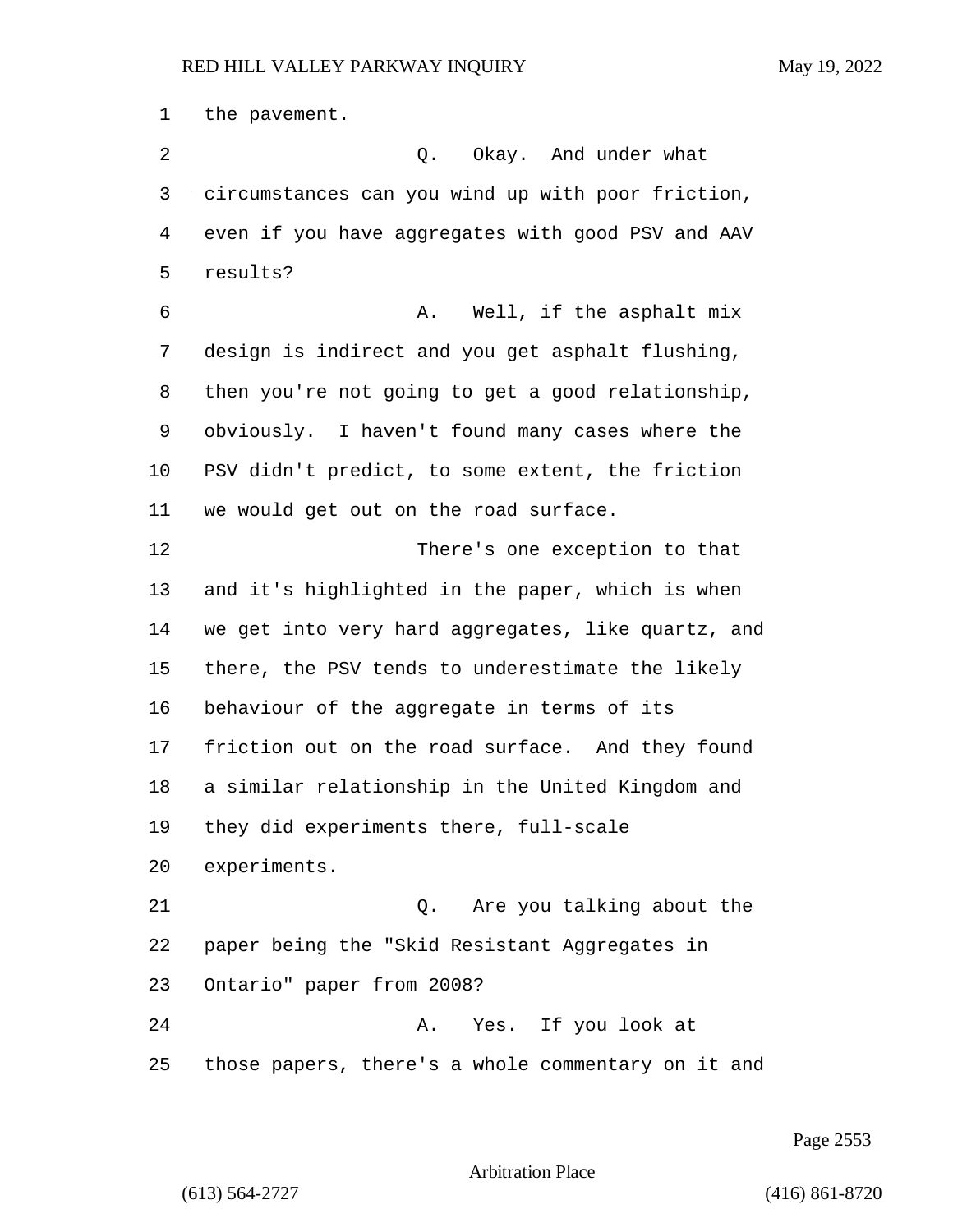1 also there's a graph showing the relationship 2 between aggregate abrasion value and Micro-Deval 3 abrasion. 4 Q. A slightly different 5 topic. Did you share the Red Hill October 16, 6 2007 test results outside of the MTO at any time? 7 A. No. I can't imagine why 8 I would. 9 Q. Okay. Well, potentially 10 at least to the SMA task group, but you indicated 11 that you did not generally to the task group 12 outside of the MTO? 13 A. I have no recollection. 14 You would have to look in the minutes of the task 15 group -- 16 Q. And as I said, it's not 17 in the minutes. I wanted to clarify -- 18 A. Then I have no 19 recollection of bringing it, but it may well have 20 come up in discussion. 21 Q. Okay. 22 A. But I don't think we 23 would have physically tabled Frank Marciello's 24 test data. 25 Q. All right. If we go to

Page 2554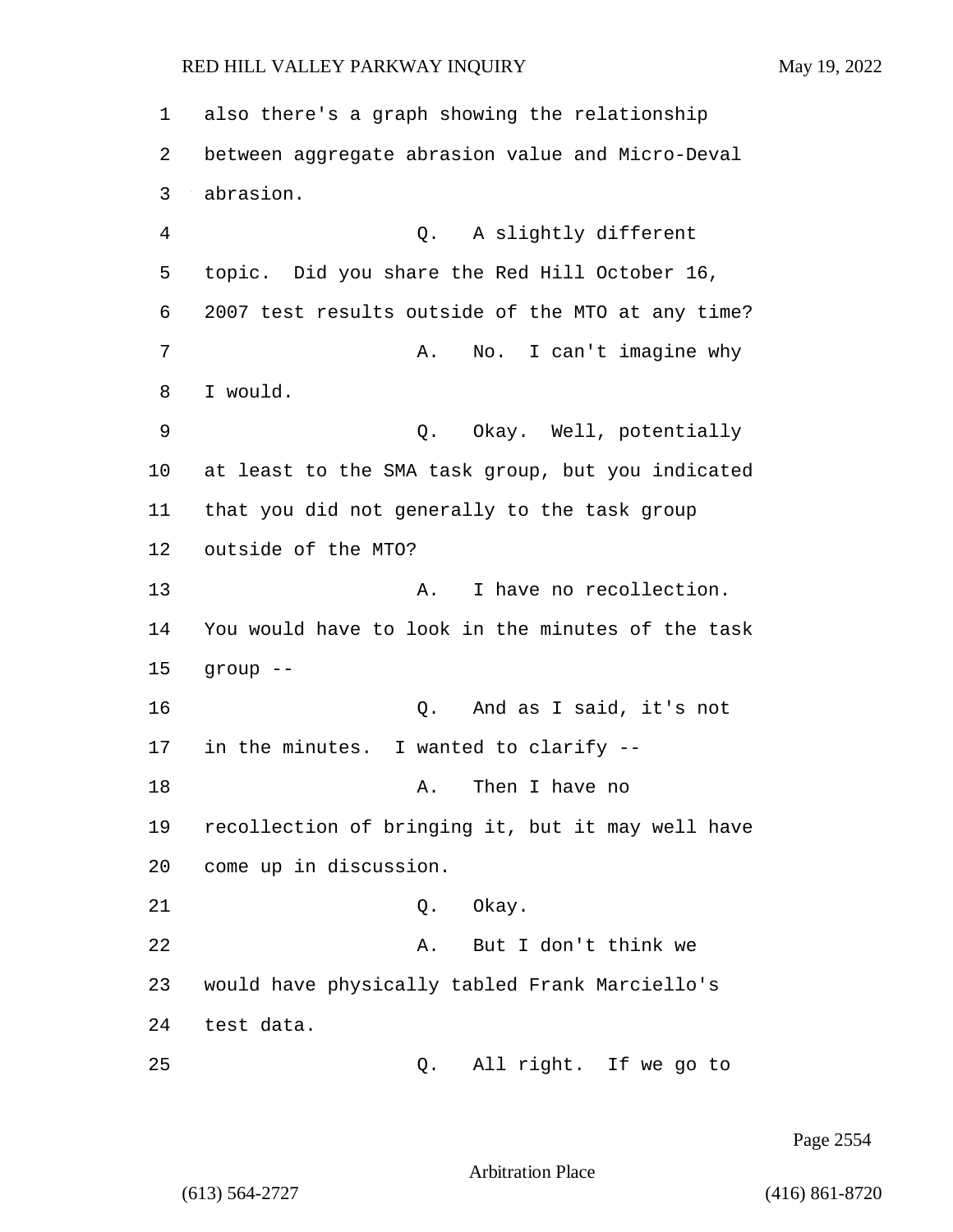| $\mathbf 1$ | overview document 4, image 79, please. 79 and 80,  |
|-------------|----------------------------------------------------|
| 2           | please. And so, on December 13, 2007, you wrote    |
| 3           | back, you sent a letter back, to Demix, Dufferin,  |
| 4           | respecting their request to have the Varennes      |
| 5           | Quarry aggregate included on the DSM list and we   |
| 6           | can see the text of the letter there.              |
| 7           | Am I correct --                                    |
| 8           | Which letter? Which<br>Α.                          |
| 9           | paragraph are we talking about?                    |
| 10          | It's 182 that straddles<br>Q.                      |
| 11          | the two images.                                    |
| 12          | Okay. Yes, I can read<br>Α.                        |
| 13          | that fine.                                         |
| 14          | My apologies. Am I<br>Q.                           |
| 15          | correct that Mr. Gorman would have written this    |
| 16          | letter for your review and signature, that he      |
| 17          | would have taken the initial cut at it?            |
| 18          | He would have taken the<br>Α.                      |
| 19          | initial cut and I may, because of the previous     |
| 20          | testing we had done, I may have added that         |
| 21          | paragraph there, about the quarry aggregate.       |
| 22          | Q. Right. You're talking                           |
| 23          | about the bottom paragraph on the first image that |
| 24          | goes on to the top about:                          |
| 25          | "We are somewhat familiar                          |

Page 2555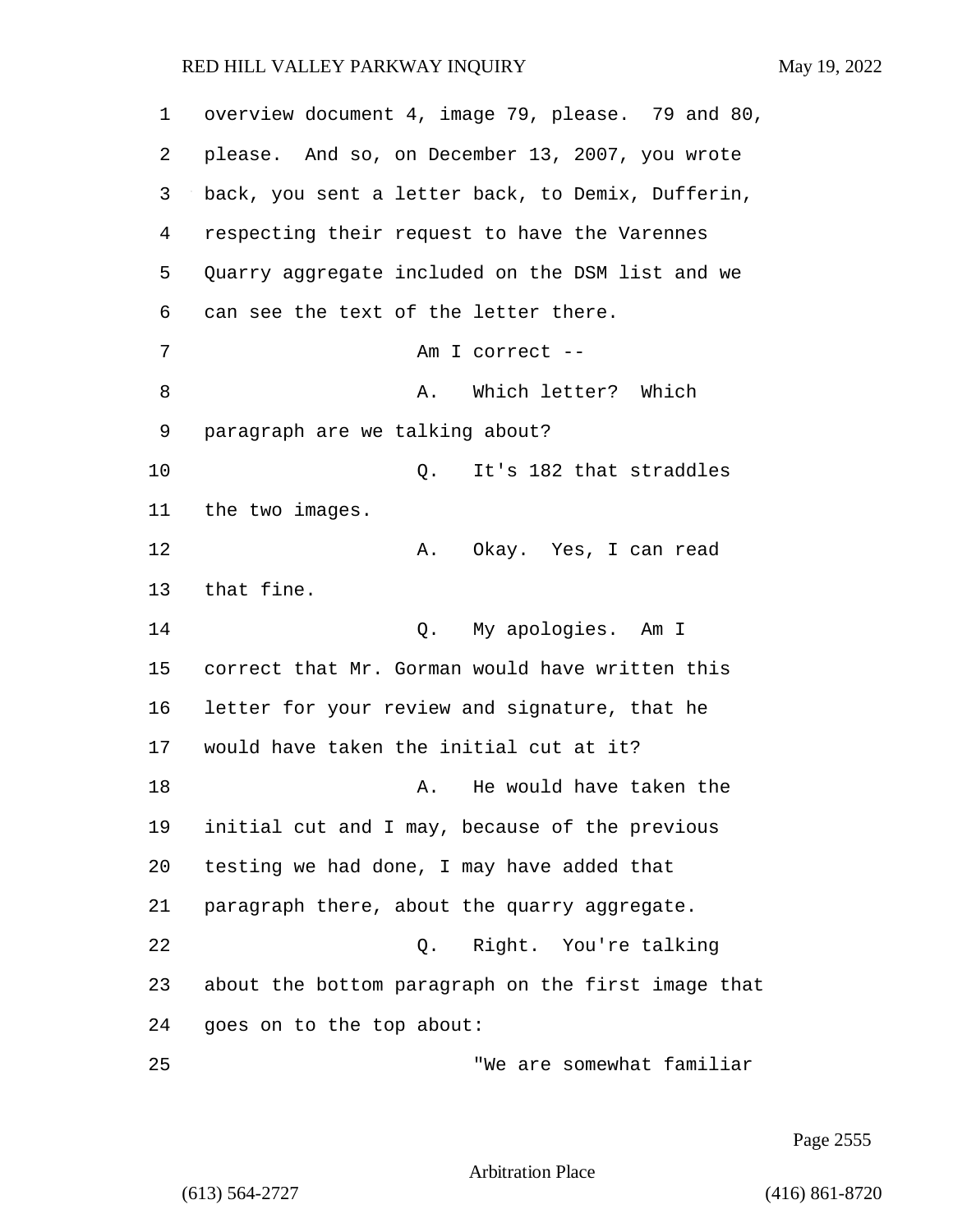1 with the rock from your 2 quarry." 3 A. Yes, all of that stuff 4 and the following paragraph. 5 Q. Right. The part about: 6 "I note your quarry 7 aggregate was recently 8 used on Hamilton's Red 9 Hill Valley Parkway"? 10 A. Yes. Bob and I wrote 11 this together, as the formal letter would show 12 you. 13 C. And then it attaches a 14 map and a copy of the report entitled "Skid 15 Resistant Aggregates in Ontario." That's the same 16 paper we were talking about. Is that right? 17 A. That's correct, and this 18 is for their information, if they so choose, to 19 read up and find out what's going on. 20 Q. And in the letter at the 21 top of the second image -- actually, the end of 22 the first image, it says: 23 "The test results are 24 generally acceptable. 25 The only exception -- "

Page 2556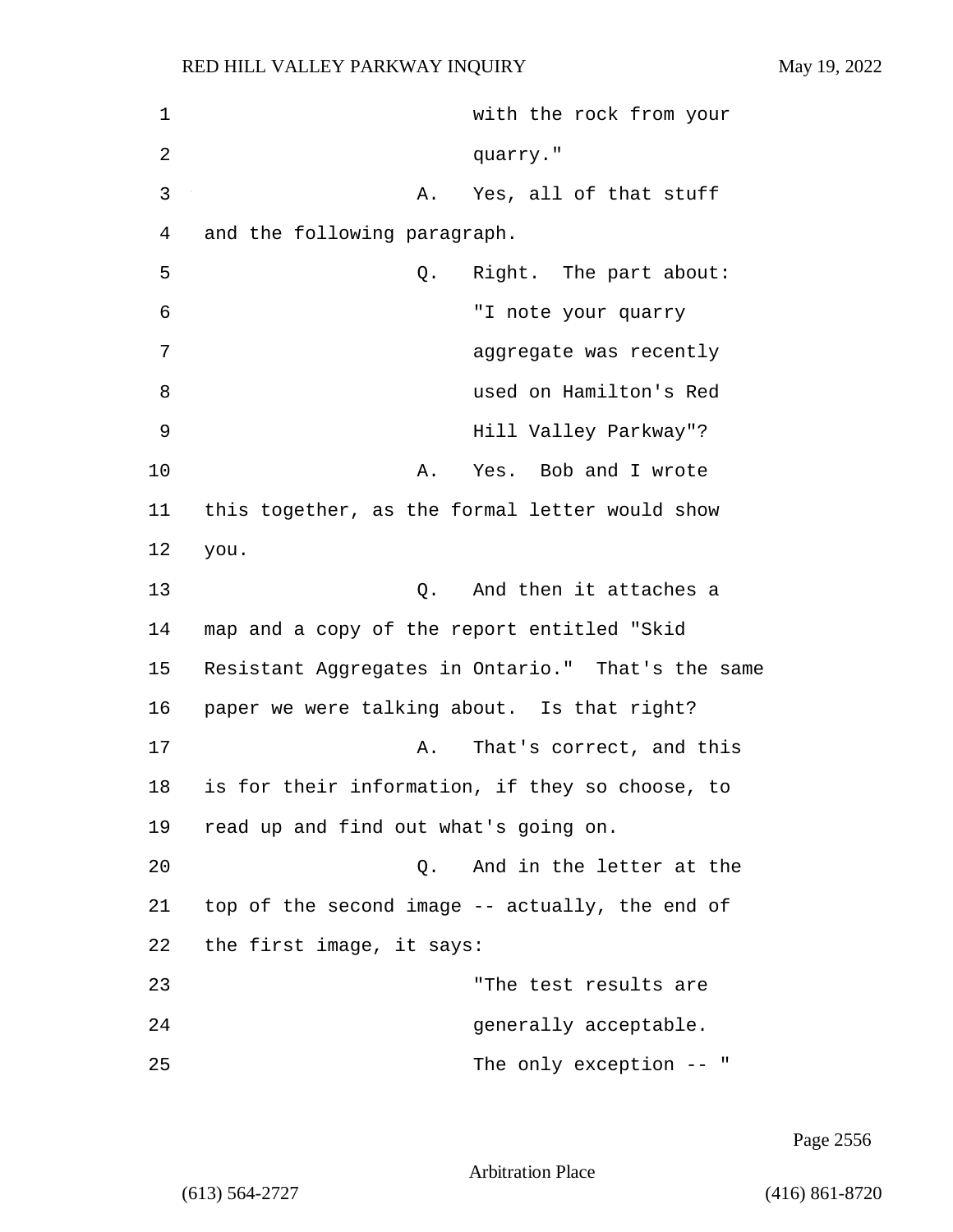1 And this is from 1992, those 2 test results: 3 "The test results are 4 generally acceptable. 5 The only exception is the 6 polished stone value 7 (PSV) test results, which 8 did not meet our 9 Ministry's criteria." 10 And so, what was your 11 intention going forward? Number one, why were you 12 providing the previous results, and then what was 13 your intention moving forward with this? 14 A. Well, they owned the test 15 results in the sense that it was on their 16 material. I thought it would be useful 17 information to them and they might think about 18 that as they moved forward. 19 Q. Okay. And if we could 20 put two documents side by side, this is MTO42 and 21 MTO43. This is just the letter itself on the 22 left-hand side that we just were quoting from. 23 And then on the right is the attached table 1 24 that's referred to, the laboratory test data. And 25 I see it's got a number on the upper right there

Page 2557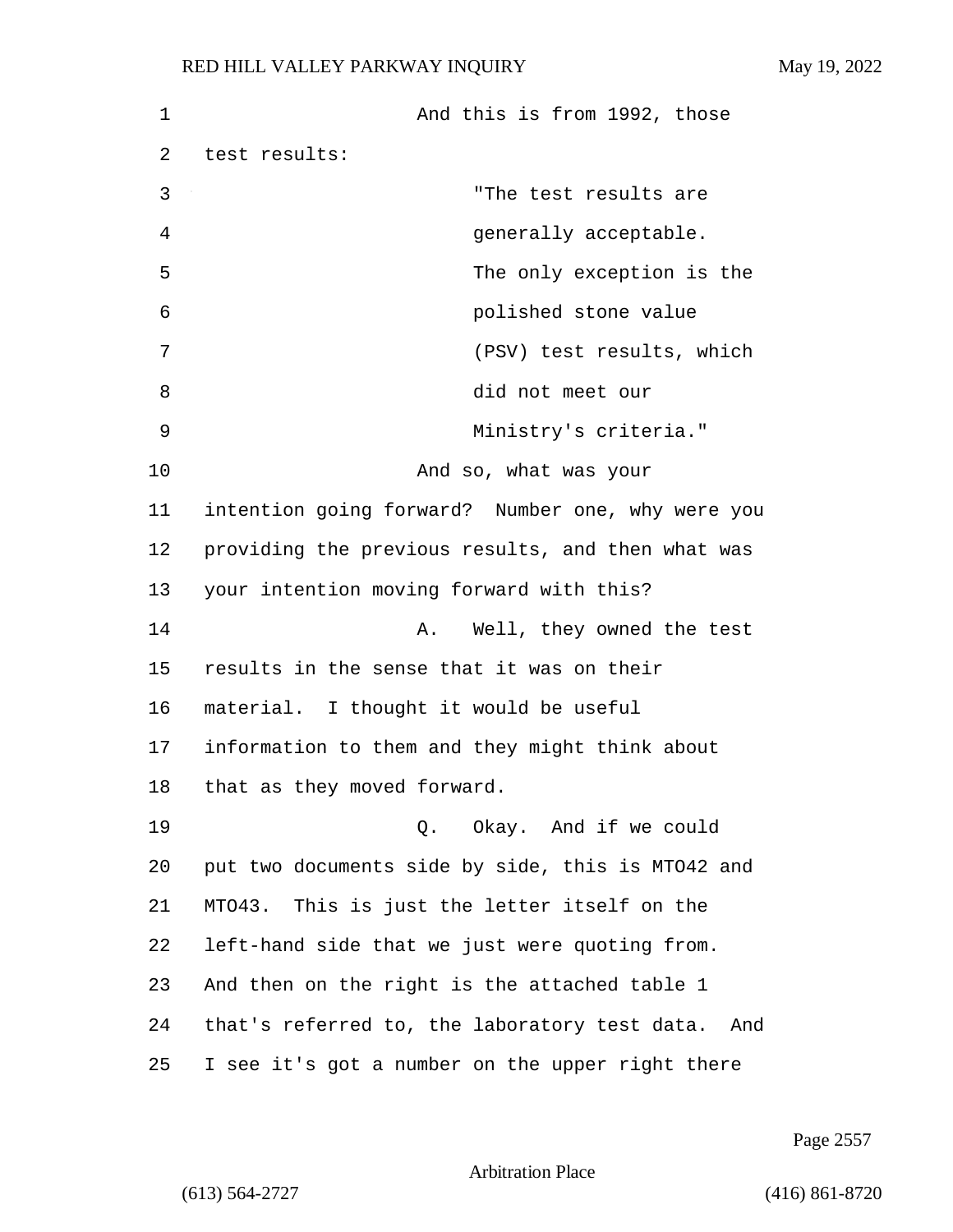| $\mathbf 1$ | just above the test results, 92-B-40015. What      |
|-------------|----------------------------------------------------|
| 2           | does that tell you?                                |
| 3           | 92 is the year, B is<br>Α.                         |
| 4           | testing done in the Downsview or central           |
| 5           | laboratory, because we had four other laboratories |
| 6           | operating, doing testing around the province, and  |
| 7           | 40015, I think 40000 series samples were ones sent |
| 8           | in under my signature, so that was my 15th sample  |
| 9           | that I had submitted that year.                    |
| 10          | And then the results<br>Q.                         |
| 11          | themselves, there's a large number of them and we  |
| 12          | can see one of them does have the LA abrasion test |
| 13          | in there, as the fourth one down?                  |
| 14          | Yes. That shows that<br>Α.                         |
| 15          | it's a very strong impact resistant aggregate.     |
| 16          | And polished stone value<br>Q.                     |
| 17          | of 45, which you had -- now that's the value that  |
| 18          | you said would not have been acceptable. Is that   |
| 19          | right?                                             |
| 20          | Not acceptable to us. I<br>Α.                      |
| 21          | note the aggregate abrasion value is very good,    |
| 22          | and that, along with the Micro-Deval abrasion of   |
| 23          | 3.5, tells me that it's very wear resistant        |
| 24          | aggregate, so if there's nothing on the road, it's |
| 25          | going to behave quite well and give you, we hope,  |

Page 2558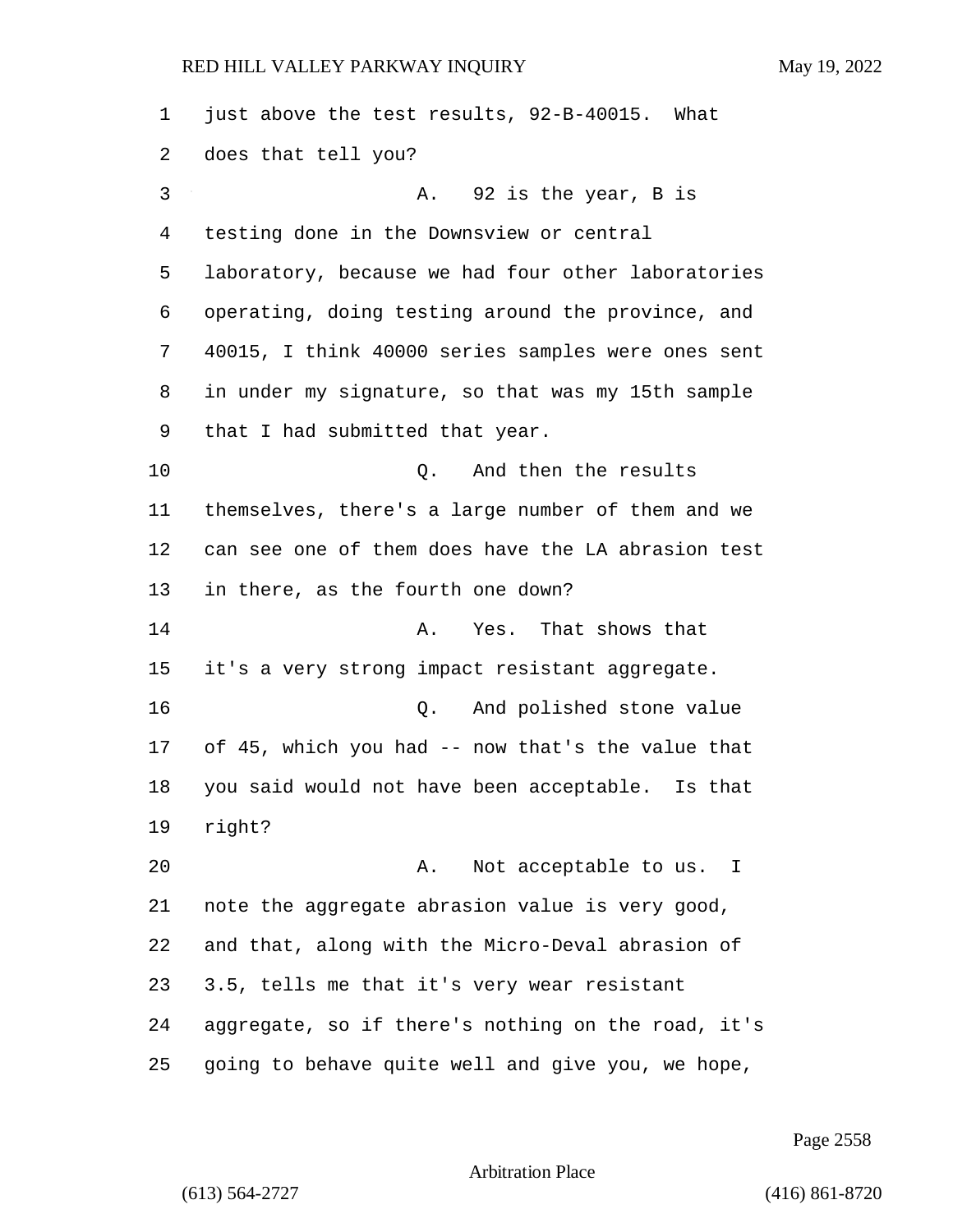| 1  | sharp edges and be resistant to wear and abrasion. |
|----|----------------------------------------------------|
| 2  | Q. Okay. So, yes, the AAV,                         |
| 3  | as you said, it's the lower value is better?       |
| 4  | Yes. And Micro-Deval,<br>Α.                        |
| 5  | certainly exceptionally low.                       |
| 6  | And who was conducting<br>Q.                       |
| 7  | those tests? These are all done internally at the  |
| 8  | MTO. Is that right?                                |
| 9  | Yes. In the soils and<br>Α.                        |
| 10 | aggregates section, we had about four or five      |
| 11 | laboratories and different laboratories who        |
| 12 | conduct different tests. And then they would all   |
| 13 | be assembled together in the format that you see   |
| 14 | here.                                              |
| 15 | Q. Okay. And then it gives,                        |
| 16 | at the bottom, the rock type description?          |
| 17 | Α.<br>Yep.                                         |
| 18 | Which is --<br>Q.                                  |
| 19 | A. A cyanite. A feature of                         |
| 20 | cyanites is that they don't contain quartz and     |
| 21 | usually you like to have a little bit of quartz in |
| 22 | your aggregate because it's the hardest commonly   |
| 23 | natural mineral you're going to encounter. The     |
| 24 | absence of quartz from a polishing point of view   |
| 25 | is a downer, meaning not so desirable, so this is  |

Page 2559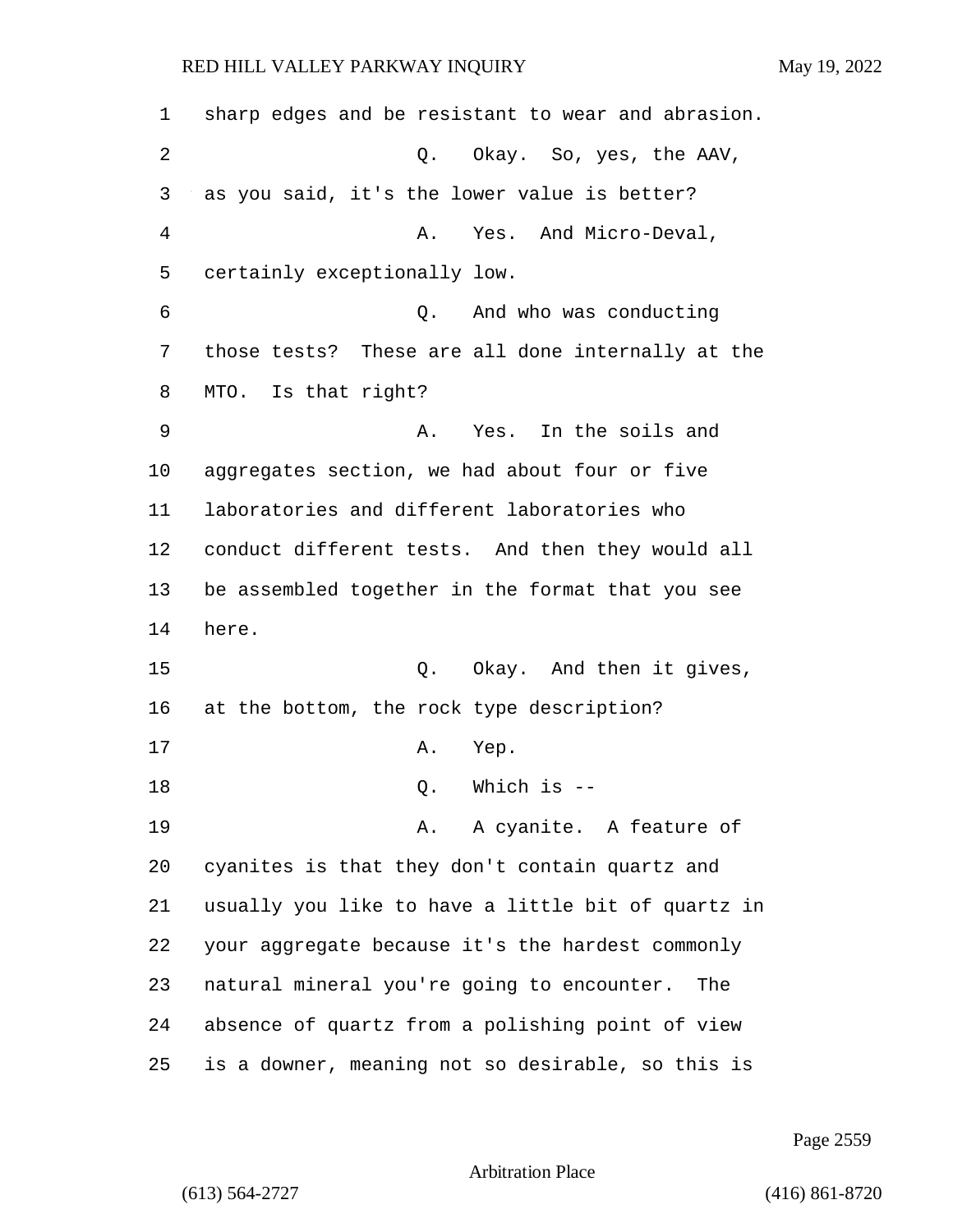a material that I would intuitively expect might be one that might be more likely to polish. 3 Q. And that's what the polished stone value test is evaluating? 5 A. Exactly. We find our best friction with aggregates is where we have an aggregate that contains a mixture of soft minerals and much harder minerals, which is why the dolomitic sandstones of Eastern Ontario are so superior compared to most other aggregates available in the province. 12 O. And even though, as you've indicated, that the polished stone value test did not meet the Ministry's criteria, as you pointed out, you're considering the application afresh. Is that correct? 17 A. Well, this was testing done, you know, 15 years earlier. 19 Q. Right. 20 A. Of course we would consider it, meaning we wouldn't automatically tell them no based on 15-year old data. 23 Q. Right. And in the letter in the third paragraph on the left, you indicate that:

Page 2560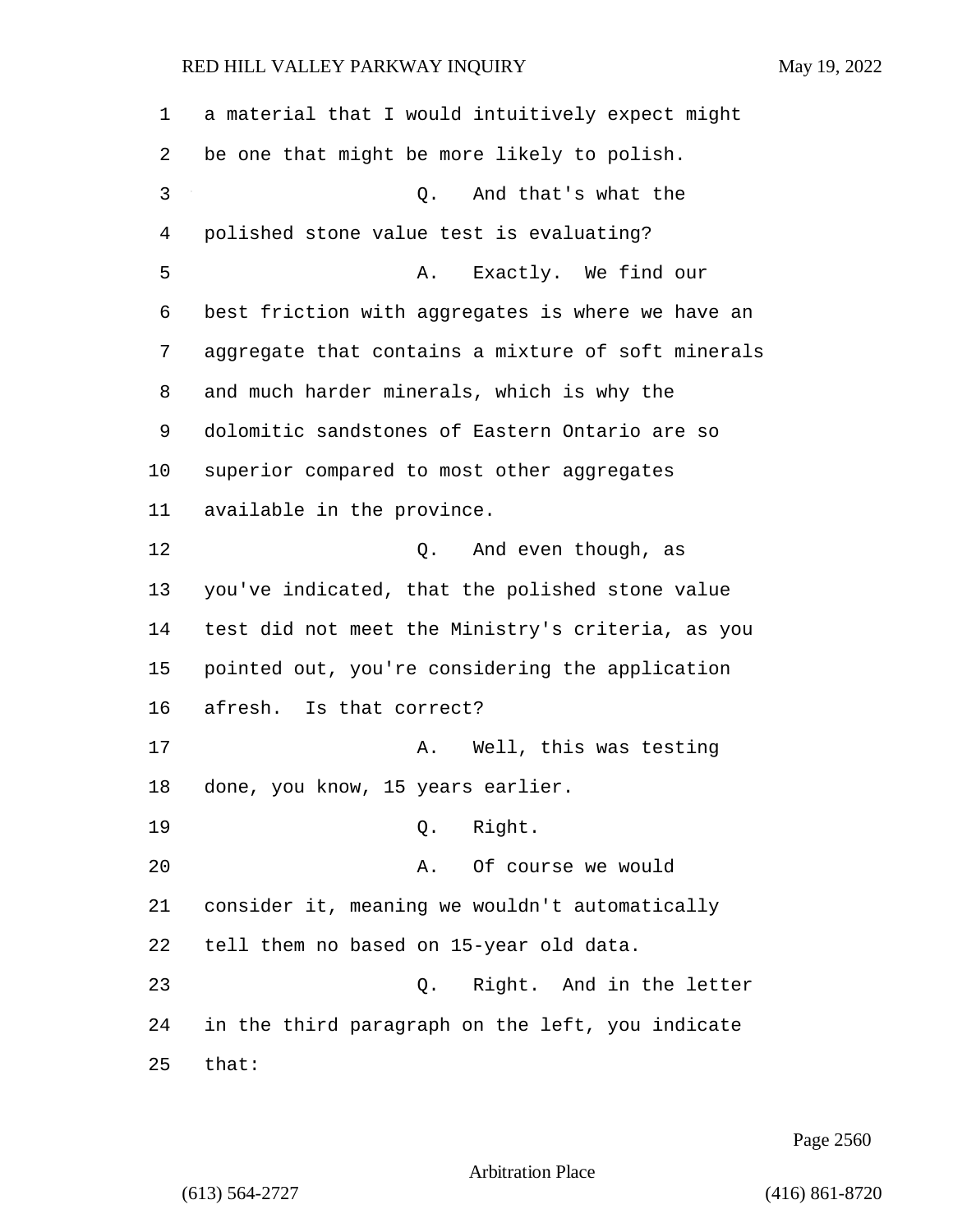1 "The quarried aggregate 2 was recently used on 3 Hamilton's Red Hill 4 Valley Parkway. We plan 5 to monitor the 6 performance of your 7 aggregate in the 8 expressway." 9 What's that a reference to? 10 Is that the skid testing that's going to take 11 place? 12 A. Yes. Well, a visual 13 examination, I think, and probably in due course 14 skid testing with a brake-force trailer. 15 Q. Wouldn't that definitely 16 follow, based on the -- 17 A. Well, it certainly would. 18 The problem was that we didn't have a control 19 section, so any testing that we did would be of 20 relatively limited value. 21 Q. Okay. For DSM purposes, 22 because there's no control section? 23 A. Yes. Yeah. The absence 24 of a control section is a bit of a problem. And 25 also it's an SMA rather than a dense friction

Page 2561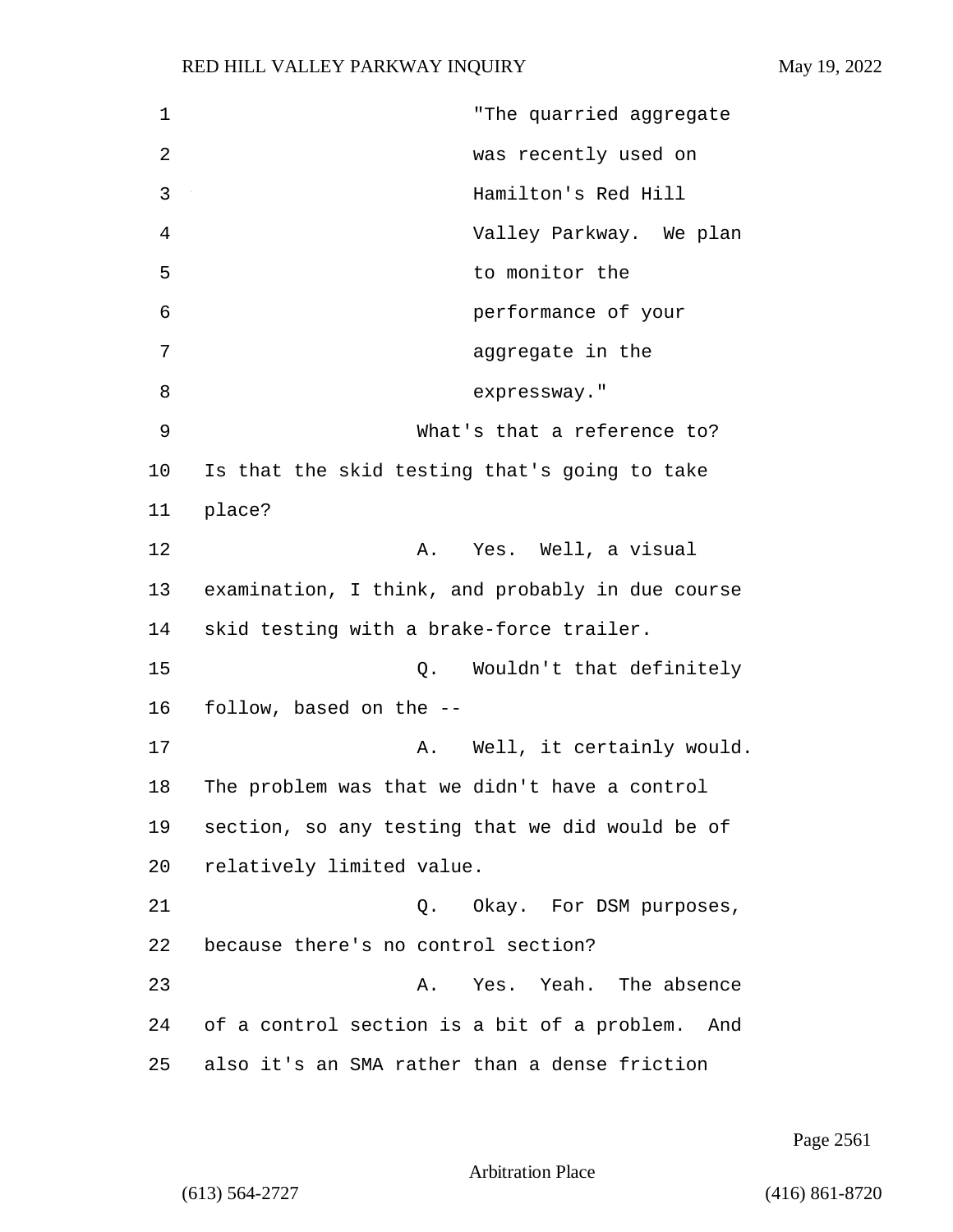| 1  | course or FC2. And SMAs give you a different       |
|----|----------------------------------------------------|
| 2  | texture than you get with the other pavement       |
| 3  | types.                                             |
| 4  | Okay. But since you<br>Q.                          |
| 5  | don't have a control section and you're saying you |
| 6  | planned to monitor the Red Hill, there's no        |
| 7  | alternate plan, so the decision appears to have    |
| 8  | been made that that's what's going to happen.      |
| 9  | It's going to be the $-$ -                         |
| 10 | Α.<br>No.                                          |
| 11 | Is that not true?<br>Q.                            |
| 12 | No, not at all, because<br>Α.                      |
| 13 | the next step, bottom paragraph, is to visit the   |
| 14 | quarry, take a sample and do fresh testing.        |
| 15 | Back to table 1, though, it                        |
| 16 | tells me that that was a pretty complete set of    |
| 17 | tests we did on this aggregate from Demix and we   |
| 18 | would have forwarded that data to them in 1992.    |
| 19 | It wasn't just doing a polished stone value test.  |
| 20 | We did the AAV test.                               |
| 21 | So, it may have been that                          |
| 22 | there was an application of some kind at that time |
| 23 | and if it was going to be anywhere, it would be in |
| 24 | the same correspondence file or one very close to  |
| 25 | it.                                                |

Page 2562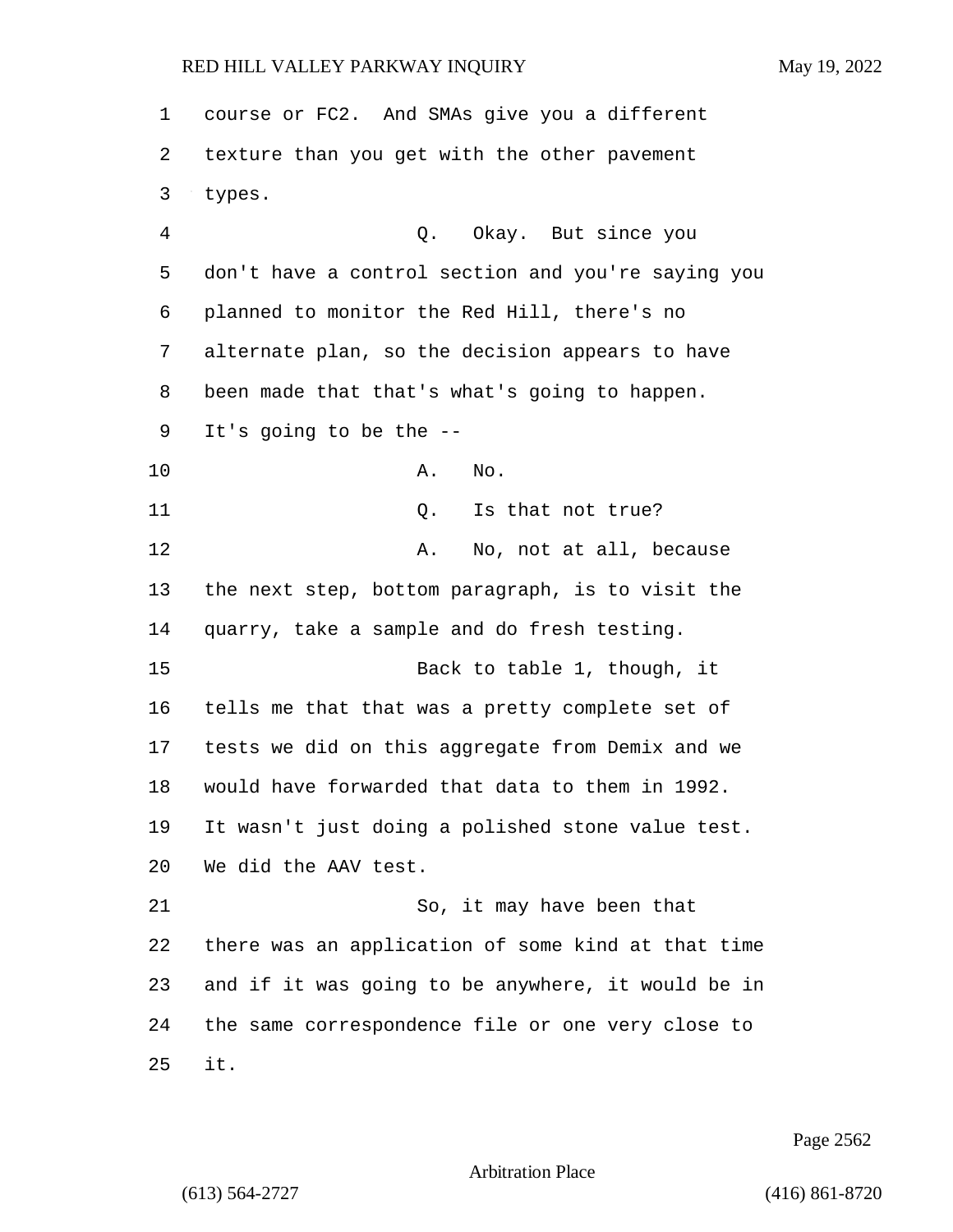| 1              | Well, we haven't $-$<br>Q.                         |
|----------------|----------------------------------------------------|
| $\overline{2}$ | I understand no one has<br>Α.                      |
| 3              | found it.                                          |
| 4              | We certainly have not --<br>Q.                     |
| 5              | That's understandable.<br>Α.                       |
| 6              | You mean given the<br>Q.                           |
| 7              | passage of time?                                   |
| 8              | Well, unfortunately, they<br>Α.                    |
| 9              | recently moved laboratories and I suspect that     |
| 10             | during the move, some of this stuff will have been |
| 11             | thrown away or discarded or sent to archives and   |
| 12             | can't easily be found again. But there would have  |
| 13             | been a letter to Demix almost certainly at that    |
| 14             | time.                                              |
| 15             | Okay. But coming back,<br>Q.                       |
| 16             | then, to the issue of a test strip and a control   |
| 17             | strip, you're quite right. You indicate that it    |
| 18             | says there's going to be a quarry visit and so     |
| 19             | forth, but that will be the next step, but         |
| 20             | nonetheless the typical approach it to do the skid |
| 21             | testing for a period of two years.                 |
| 22             | So, is that $-$ - you know,                        |
| 23             | there's no reference here to doing another test    |
| 24             | strip on an existing road or anything like that,   |
| 25             | so is it not, at this point, just contemplated     |

Page 2563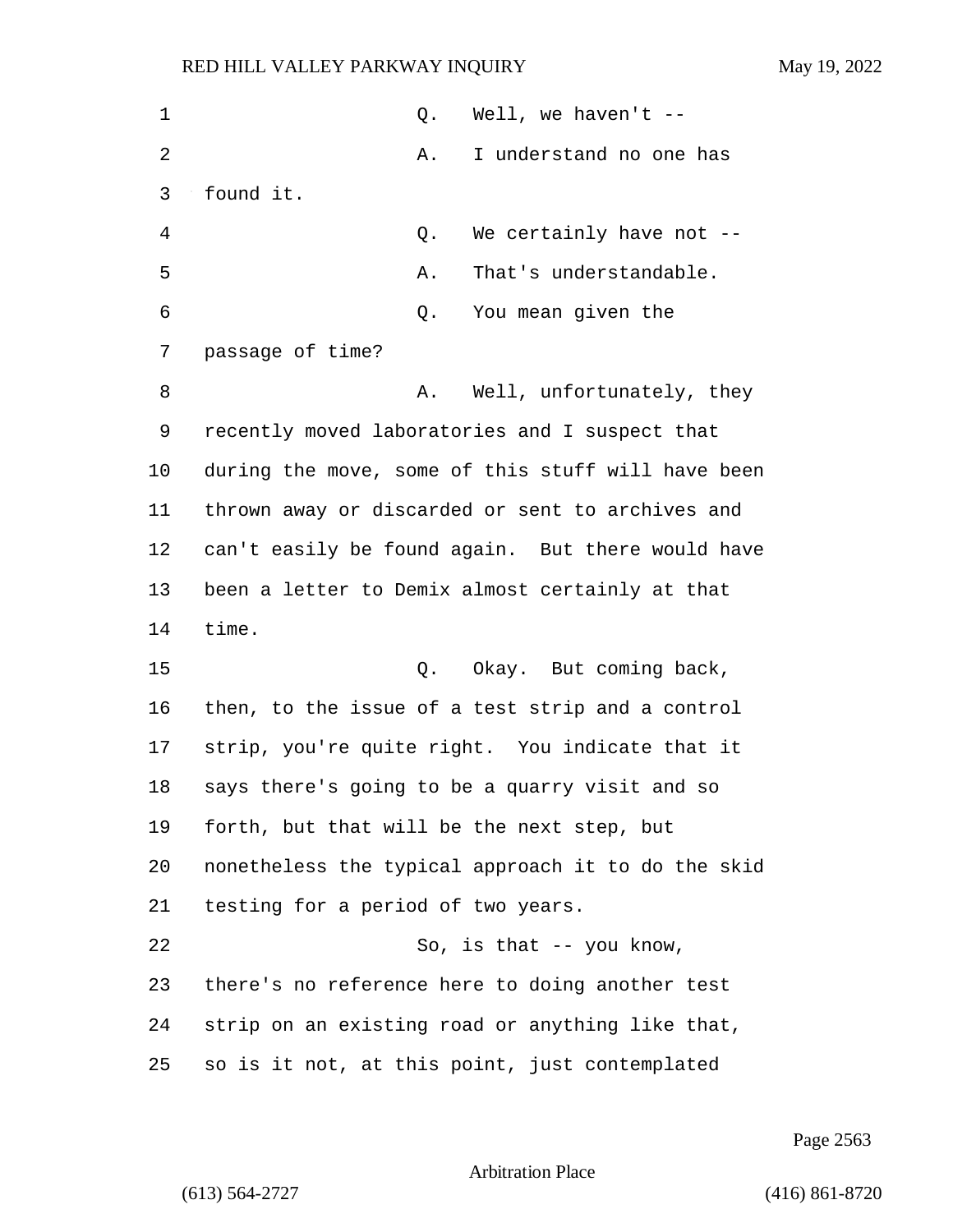| 1  | that the monitoring via the skid testing is going |
|----|---------------------------------------------------|
| 2  | to be done on the Red Hill?                       |
| 3  | I think that in, you<br>Α.                        |
| 4  | know, December 13, which is only a few days after |
| 5  | they had submitted their initial letter, we were  |
| 6  | deferring this until April 2008. So, for          |
| 7  | instance, if the polished stone value that we     |
| 8  | obtained on fresh samples taken in the summer of  |
| 9  | 2008 were not satisfactory, we wouldn't have      |
| 10 | proceeded.                                        |
| 11 | Q. Right. Okay. Am I                              |
| 12 | correct you don't have a specific recollection of |
| 13 | that, but that's what you think is likely, or do  |
| 14 | you have a specific recollection --               |
| 15 | That's what the<br>Α.<br>No.                      |
| 16 | process would have been. If the polished stone    |
| 17 | value hadn't been 50 or above, the whole thing    |
| 18 | would have been dropped.                          |
| 19 | Q. Okay. And this letter                          |
| 20 | doesn't specifically refer to the application     |
| 21 | being for SMA. It does say it's an approval of    |
| 22 | your Varennes Quarry -- this is in the re:line -- |
| 23 | for SP 12.5 FC1 course and SP 12.5 FC2 course and |
| 24 | fine aggregates. Does that mean that it's only    |
| 25 | being evaluated for use in those type of mix?     |

Page 2564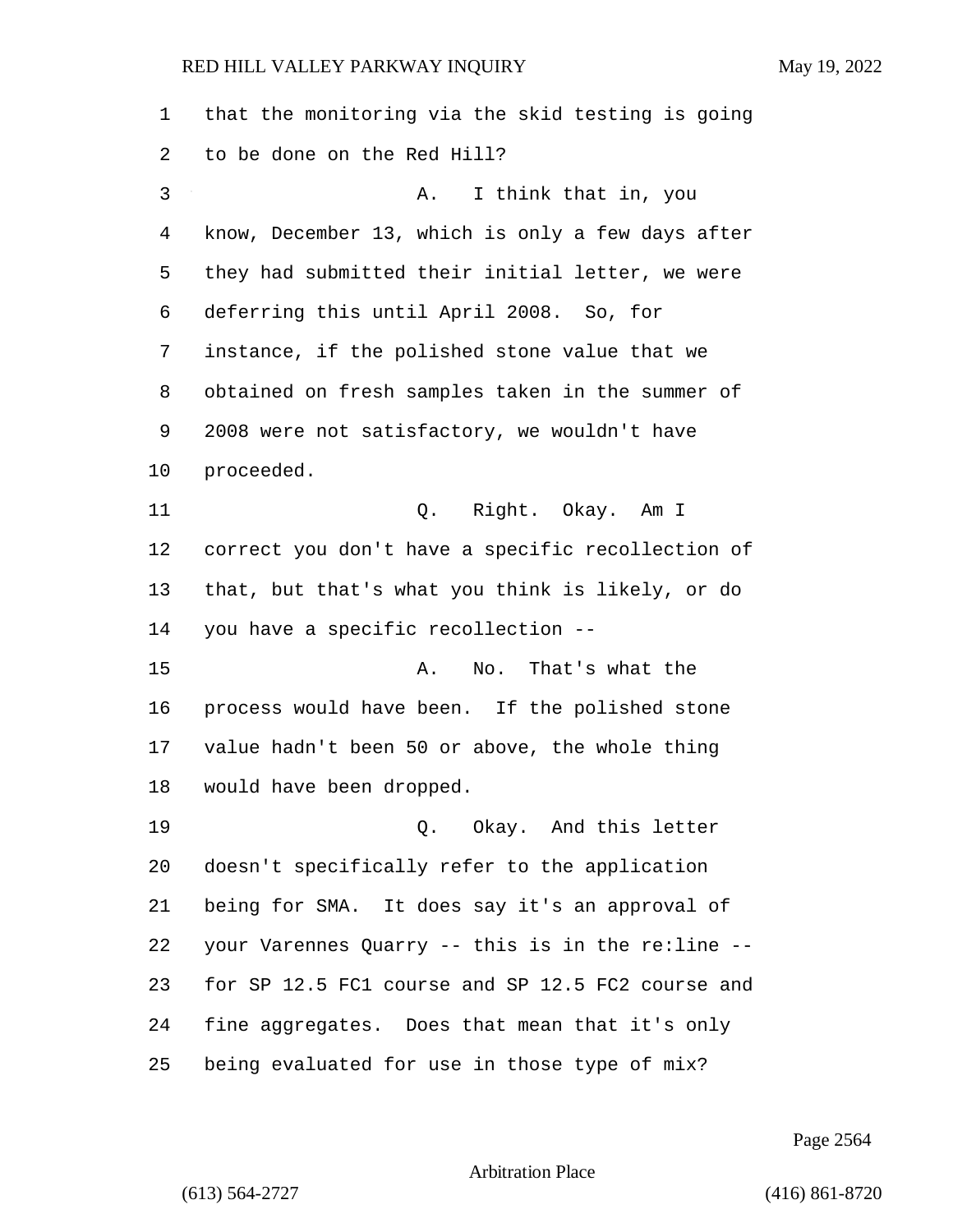| 1  | Well, no. Obviously,<br>Α.                         |
|----|----------------------------------------------------|
| 2  | given the specific situation we were in, it would  |
| 3  | also be evaluated for stone mastic asphalt, but we |
| 4  | didn't have a formal list. I think at that time    |
| 5  | we had a list of aggregates that we thought were   |
| 6  | acceptable for SMA, and that was a contract        |
| 7  | specific by special provision in each individual   |
| 8  | contract.                                          |
| 9  | Right. At that point in<br>Q.                      |
| 10 | time?                                              |
| 11 | Right. Yes. And SMA is<br>Α.                       |
| 12 | a relatively specialized mix, so our major concern |
| 13 | would be for the FC1 and FC2.                      |
| 14 | Q. Okay. And then you                              |
| 15 | retired within four months, I guess, of this, a    |
| 16 | little over that, in April 2008. To your           |
| 17 | knowledge, up to the date of your retirement, did  |
| 18 | the MTO inform Hamilton or Golder of the Dufferin  |
| 19 | Demix application or that the Red Hill was being   |
| 20 | evaluated to assess the aggregate quality in       |
| 21 | relation to the DSM?                               |
| 22 | No, not at all. I very<br>Α.                       |
| 23 | much doubt that we would have informed anyone.     |
| 24 | Q. Okay. And was that a                            |
| 25 | typical procedure or lack of procedure, as the     |

Page 2565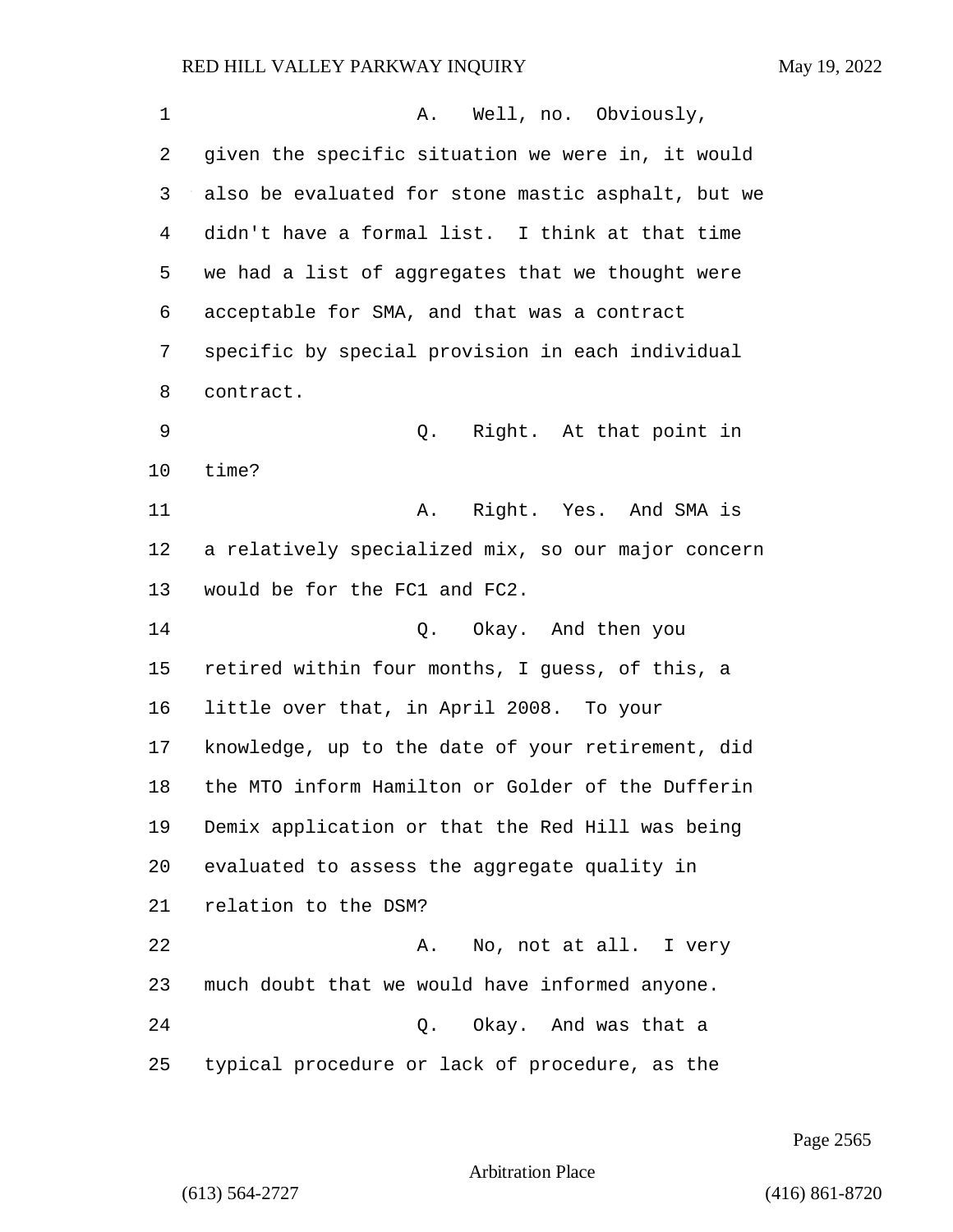1 case may be? 2 A. I think it would be best 3 described as lack of procedure. We wouldn't 4 normally do that and certainly not in any formal 5 way. We wouldn't be writing a letter to anyone. 6 Q. Typically, who did the 7 soils and aggregates section deal with for an 8 application? Was it the applicant? 9 A. Yes, it would have to be 10 the applicant. 11 Q. And anyone else? 12 A. Well, we would deal with 13 the regions -- 14 Q. Sorry, I mean external to 15 the MTO. 16 A. No. 17 Q. All right. And did you 18 consider notifying Hamilton about the application 19 or the assessment or the monitoring that would be 20 done? 21 A. Well, it's not clear to 22 me that we say we planned to monitor the 23 performance of your aggregate in the expressway. 24 As I said, that could be a visual observation. It 25 didn't necessarily require friction testing at

Page 2566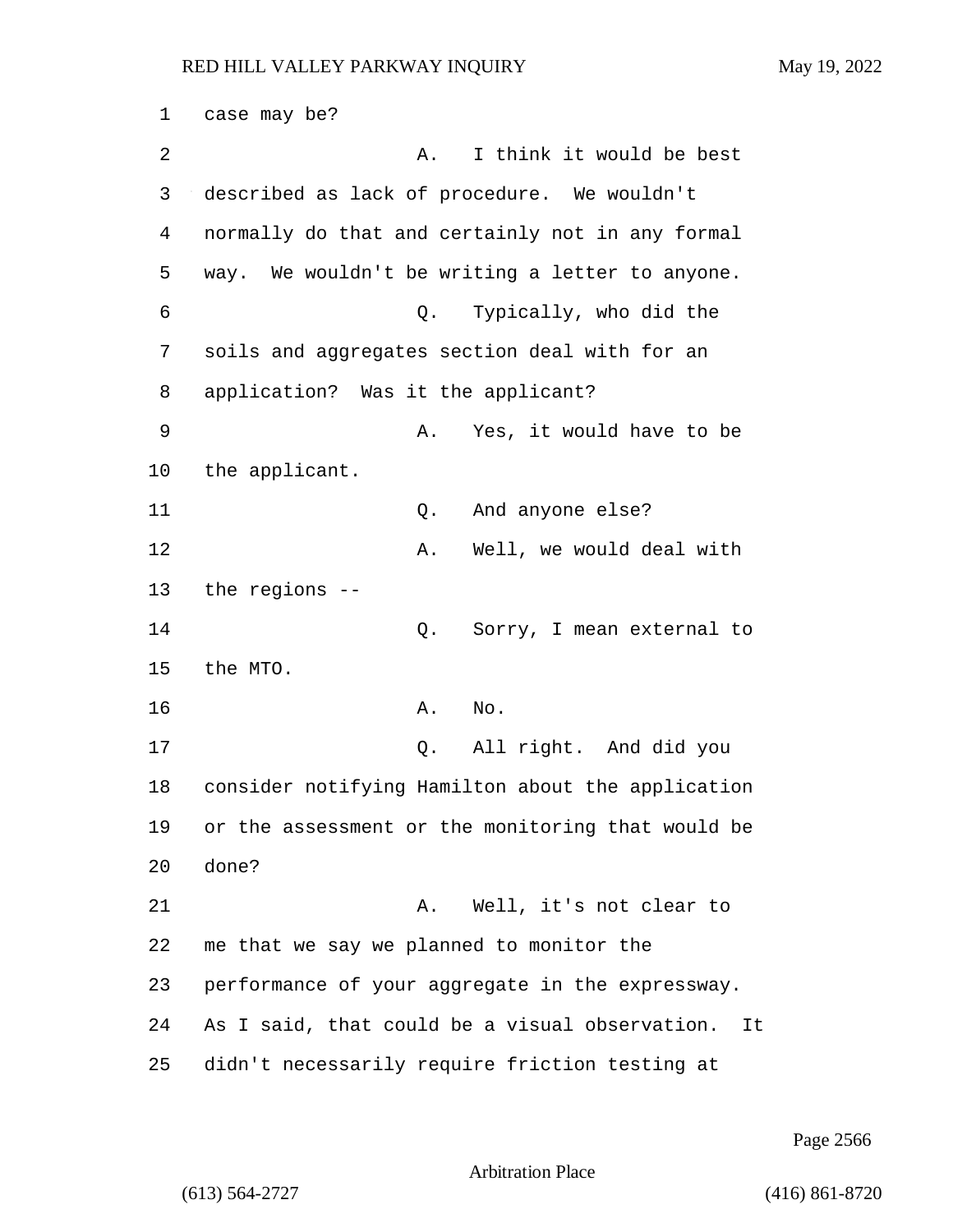that point in time. So, no, we wouldn't tell Hamilton about that. It's a public highway. 3 Q. Right. If you knew at the time that there was going to be skid testing for sure conducted on it, would you have notified Hamilton? 7 A. I don't know, because I wasn't there. I had retired by then. 9 Q. Okay. 10 A. As far as I can recollect. 12 C. Yes. You had left by the time the skid testing actually took place. 14 A. We might have put our plan together for skid testing for that year in April or March, but I was busy cleaning out my office, so I wouldn't have paid too much attention 18 to that. 19 Q. And did you, at any time subsequent to your retirement, contact anyone in the media, the press, regarding friction testing on the Red Hill? 23 A. No, not at all. It wouldn't occur to me. As far as I was concerned, you know, the initial results -- now, albeit

Page 2567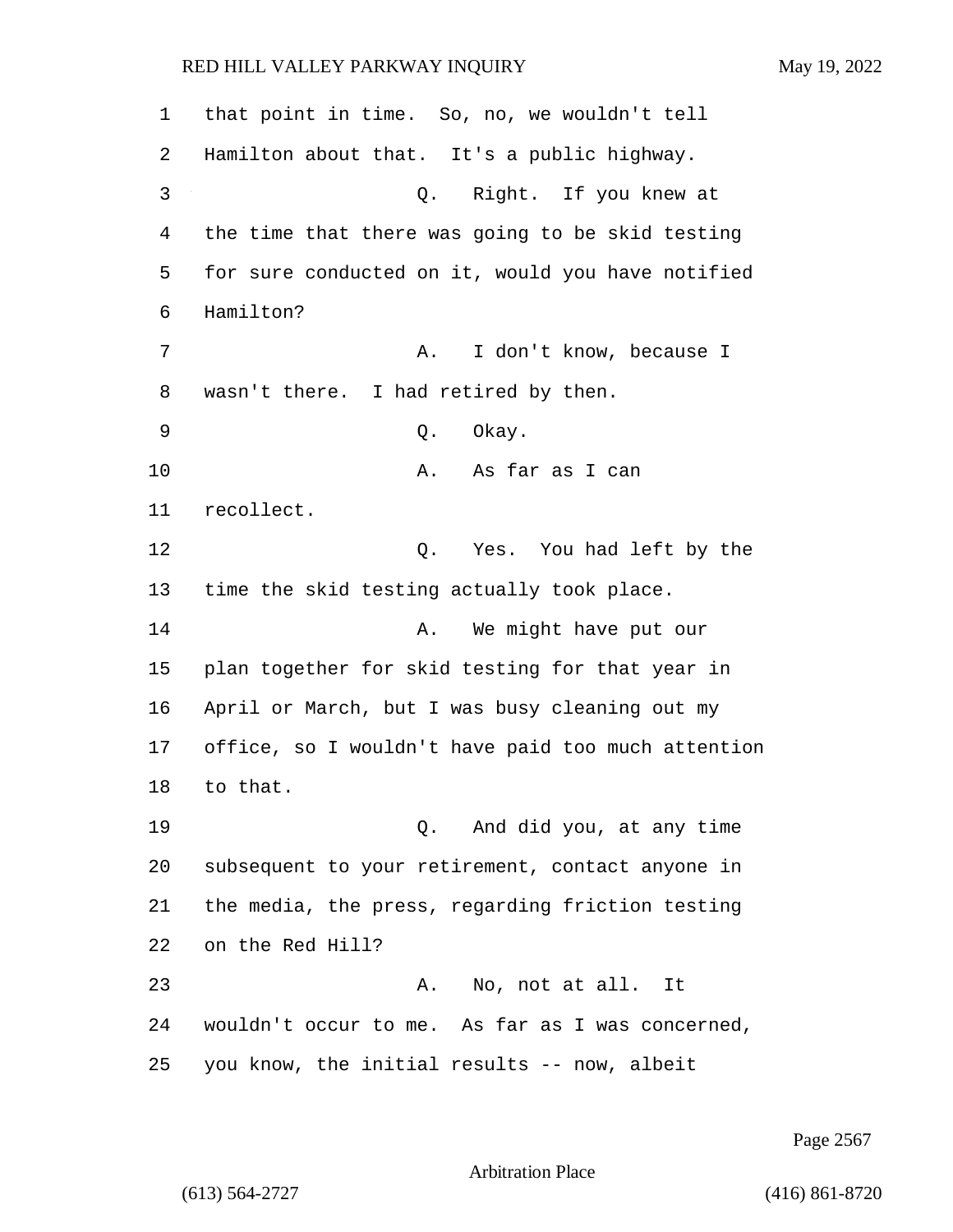1 before traffic was on it -- were quite good. 2 Q. To be clear, in the 3 context of it being an early age SMA timing. 4 Right? 5 A. Exactly. It was only 6 going to get better with traffic on it. 7 Q. All right. And the MTO 8 skid tester, there's a seasonal aspect to its 9 operation. Is that right. It wasn't operated in 10 the winter. Right? 11 A. It was not operated in 12 the winter. 13 Q. Right. And apart from 14 the winter and concerns with ice and snow, testing 15 on that, is the friction number obtained by the 16 skid tester affected by the season in which the 17 testing is done? 18 A. Yes. Seasonal variation 19 in friction measurements, at least with the 20 brake-force trailer, is a well-known phenomenon. 21 We tend to get higher numbers early in the season 22 and lower numbers in mid to late summer. 23 Q. And the reason for that 24 being? 25 A. Well, some people, you

Page 2568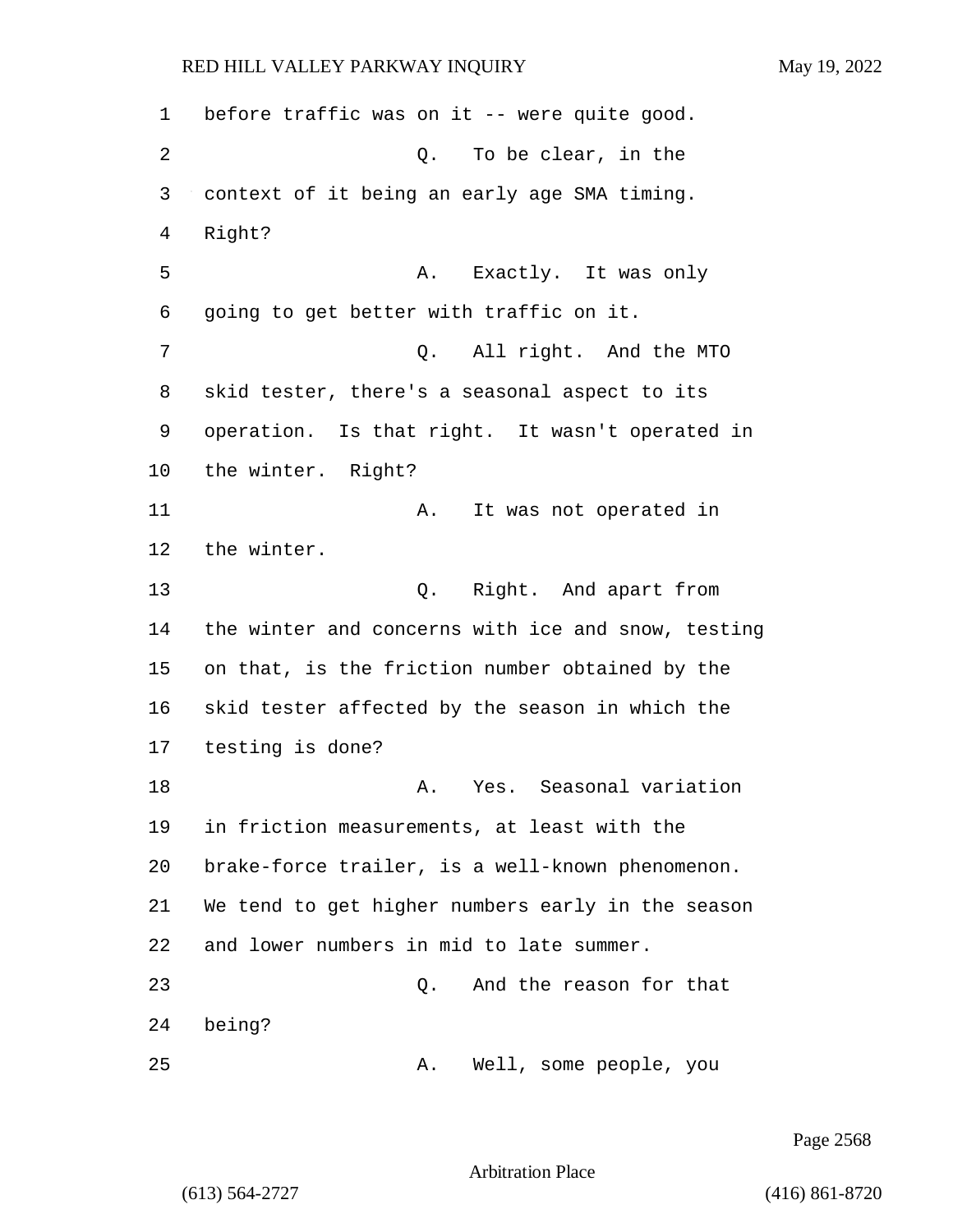| $\mathbf 1$ | know, there's some discussion about that. My view  |
|-------------|----------------------------------------------------|
| 2           | has always been that in the winter, you've had a   |
| 3           | little bit of freezing and thawing going on,       |
| 4           | perhaps slightly refreshing the surface of the     |
| 5           | tops of the aggregates, whereas in the summer      |
| 6           | we've had dry weather, we've had dust on the road  |
| 7           | and the abrasion between the dust and the vehicle  |
| 8           | tires has enhanced the polish, as it were.         |
| 9           | Some people will say, well,                        |
| 10          | it's due to oil and stuff like that in the summer  |
| 11          | months. I don't know for sure, but we had          |
| 12          | experienced it and it was well known in            |
| 13          | Pennsylvania or New York.                          |
| 14          | Q. The seasonal variability,                       |
| 15          | is that one of the reasons why you would, in soils |
| 16          | and aggregates, have skid testing done at the same |
| 17          | time on the trial section as well as the control   |
| 18          | section next to it? Is that right?                 |
| 19          | A. Yes, of course. Although                        |
| 20          | you couldn't really separate the two. You          |
| 21          | wouldn't do one and then come back a week later    |
| 22          | and do the other.                                  |
| 23          | Q. Right. They're adjacent,                        |
| 24          | so you're going to do them at the same time?       |
| 25          | You're going to do them<br>Α.                      |

Page 2569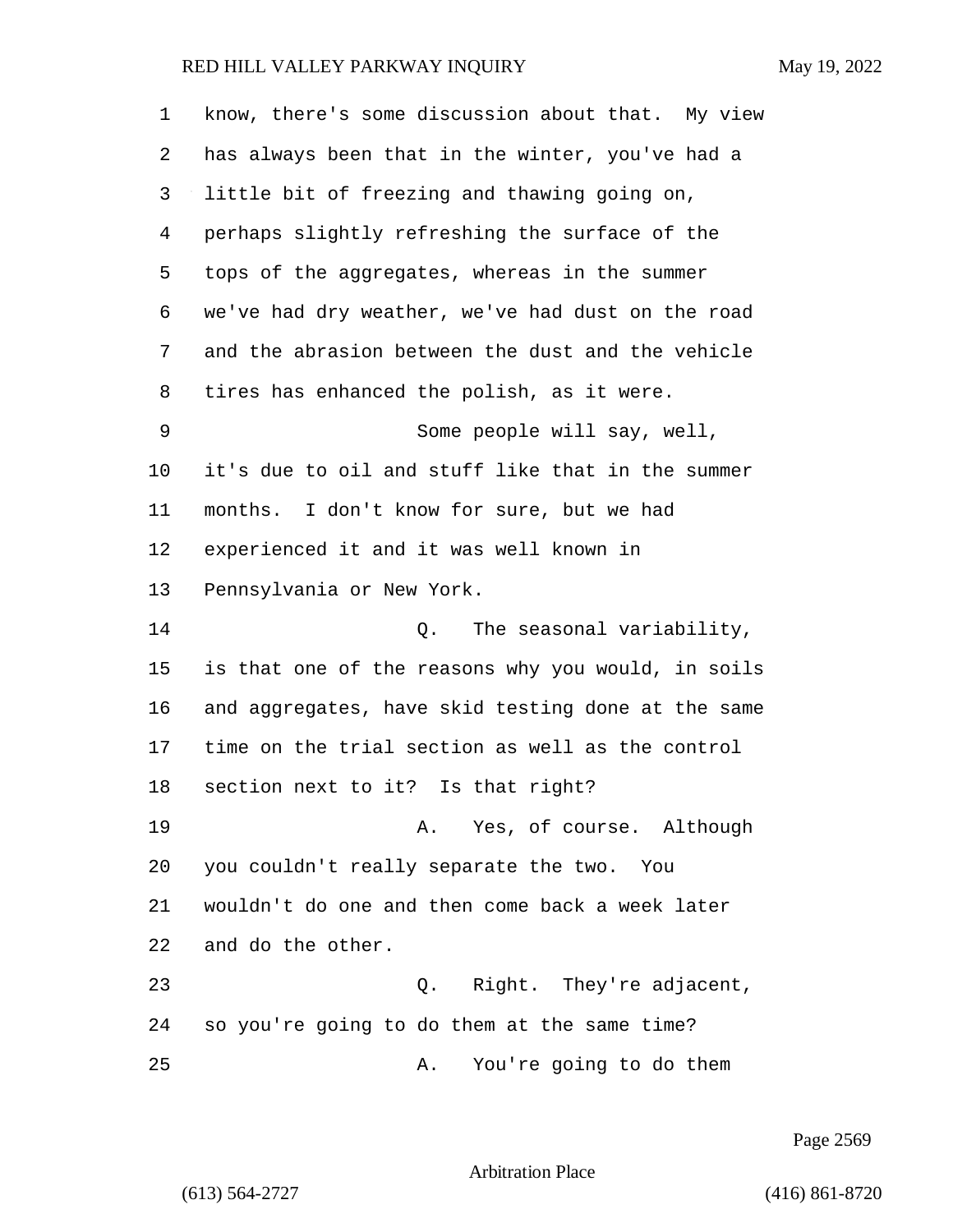at the same time. So, by using a control section, you control that, which is the whole purpose of the control --

4 Q. Right. What about air and pavement temperature? Does that affect the friction number obtained from the skid testing? 7 A. The pavement temperature can do in as far as it can affect the behaviour of the tire, but I think the ASTM tire is relatively insensitive to temperature. There is data on it, probably quite extensive data. So, you know, the normal range, perhaps from 5 degrees up to 30 degrees, I suspect but don't know that it's relatively insensitive to temperature. 15 Q. Not something you've looked into deeply. Is that fair? 17 A. Well, it's something -- there is data available on that. 19 Q. Okay. And what about the British pendulum test? Is that something that you have experience with? 22 A. Unfortunately too much, yes. 24 Q. Is that from your time at

Page 2570

Arbitration Place

the MTO?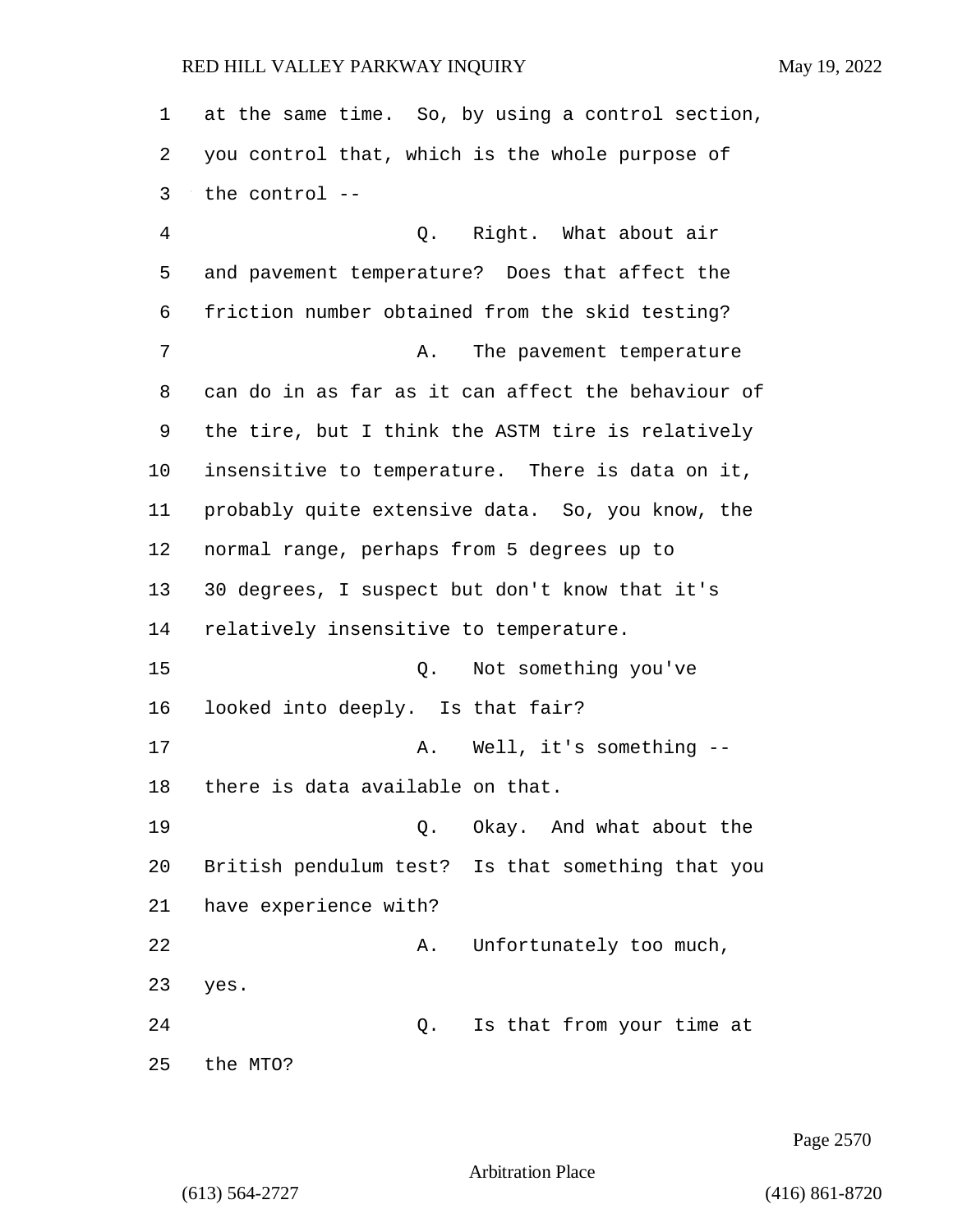1 A. Yes. It's a complicated tricky test to do and it's quite useful and it's relatively cheap. The problem is, of course, that it's done at a very low speed, rather slightly across the asphalt surface or the pavement surface, it's travelling at a low speed, so it's 7 only really measuring microtexture and --8 a Q. And it's a static test? I appreciate it's moving, but you're doing it with a standstill device? 11 A. And yes. And the area you're testing is only two and a half inches by four inches or something like that. I mean, it's hardly likely to be representative of a long section of highway, and so that means that you have to do quite a lot of it and also you've got a traffic control problem. You're closing down a section of highway and trying to operate it is hard to do with passing traffic. 20 Q. And what was the purpose that you were conducting British pendulum testing for at the MTO? 23 A. Well, we used it for the polished stone value test, one part of the polished stone value test, and also we used it as

Page 2571

Arbitration Place

(613) 564-2727 (416) 861-8720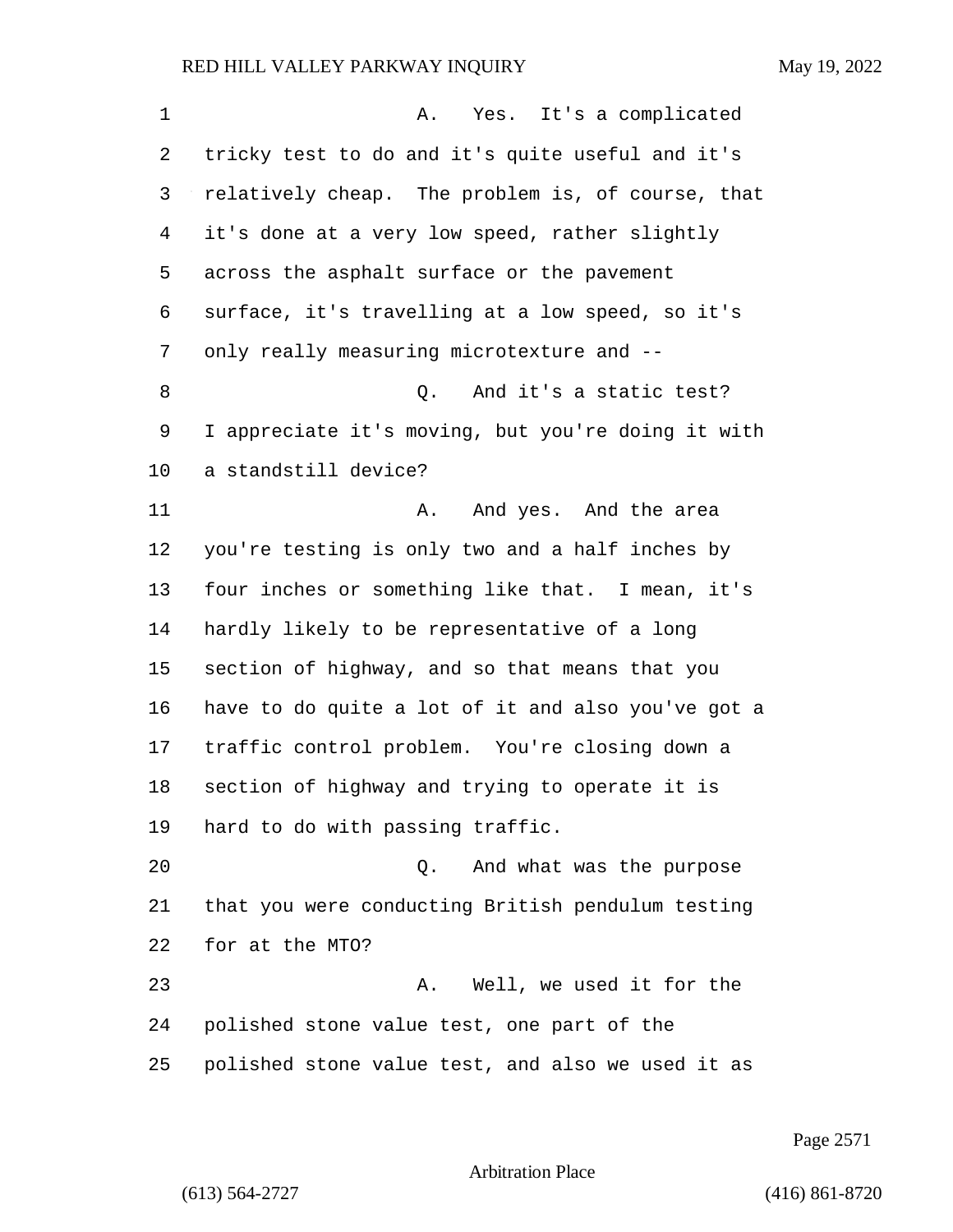an example to -- as a bit of a research tool. For instance, at that time, meaning in 2005, 2006, the maintenance people were purchasing alternative deicers to sodium chloride and we had a concern that these deicing agents that were being sold to us were actually making the pavement slippery, and it turns out that they were. 8 And I personally conducted testing outside in the middle of the winter with the polished stone value, with the pendulum thing, with the British pendulum, using asphalt surfaces and different deicing salts in different degrees of dilution. And we found that plain sodium chloride water gave us the highest friction of all of the alternative deicers being added to the pavement surface. And I think that we had had a fatal collision caused by this. Someone had gone out and applied this material and someone coming along behind it slid off the road. 20 Q. And so this is in the, I think you said, 2005, 2006 period? 22 A. In that period, yes. 23 Q. Okay. 24 A. And I would have written a report on it, but it wasn't published. But so,

Page 2572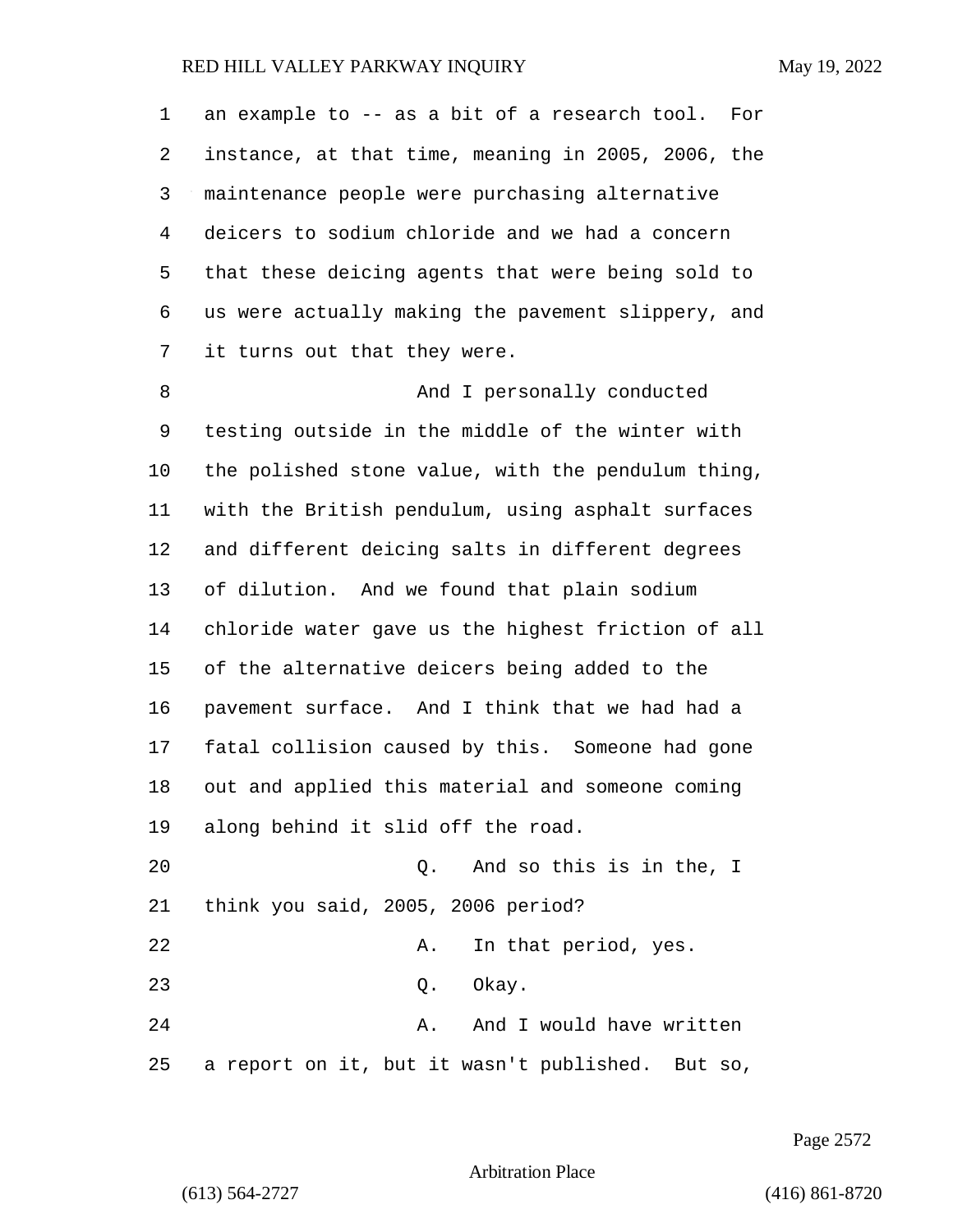as a result, there were other experiments on Highway 407, for instance. I have extensive experience using a British pendulum. 4 Q. In the field? I appreciate when you're using it for the purpose of the polished stone value test, that's done in the 7 lab? 8 A. Right. 9 Q. Right? And the other, when you're talking about -- what you're talking about is in the field, so testing -- 12 A. And I have used it in the field, but as general rule we prefer to use the brake-force trailer. It's a lot easier. 15 Q. Okay. And so, in performing it in the winter, is that something you had done, you know, once or many times? 18 A. No, but I remember spending several days sitting outside using the British pendulum with these deicing agents. My hands froze. **22** Q. Is that the one occasion? 23 A. Well, it was several days, so -- 25 Q. No, I understand several

Page 2573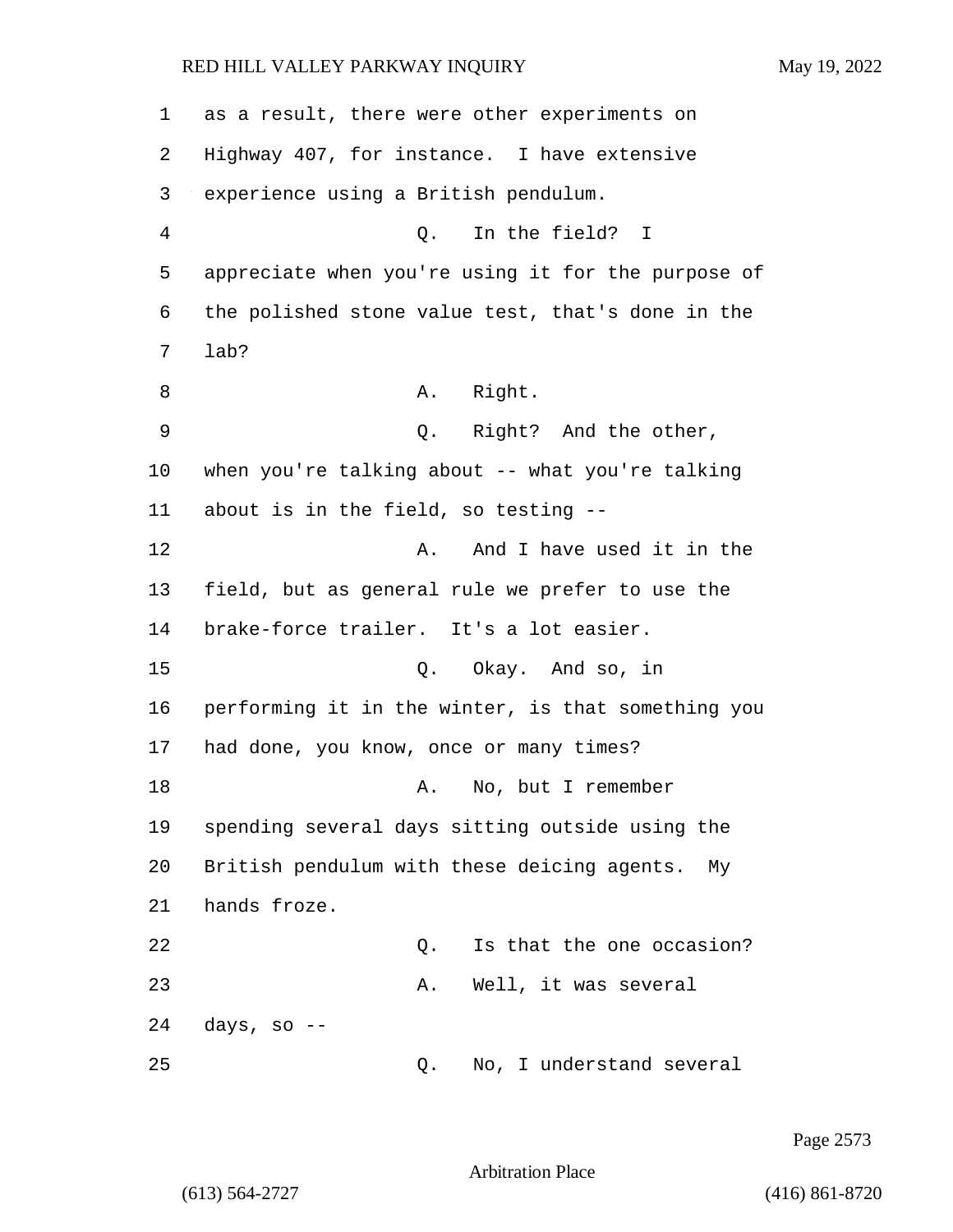1 days, but -- 2 A. But that was certainly 3 the only time I ever used it in serious winter 4 weather. 5 Q. Okay. And that was the 6 purpose of the testing, as I gather, it was 7 because it was about deicing material. Is that 8 right? 9 A. Right. 10 Q. And what about around 11 zero? Had you in other circumstances done that, 12 around zero temperature or below? 13 A. No. There would be 14 little need. As a general rule, we didn't use the 15 British pendulum out on the highway. 16 Q. Okay. And so, in that 17 instance, was that the only time you yourself did 18 the British pendulum testing in the field on a 19 highway, in the one you described? 20 A. No, I -- oh, in the 21 winter? 22 Q. No, generally. 23 A. No. I had done it 24 several times. We had two tests. One that was 25 devoted entirety for the laboratory, the polished

Page 2574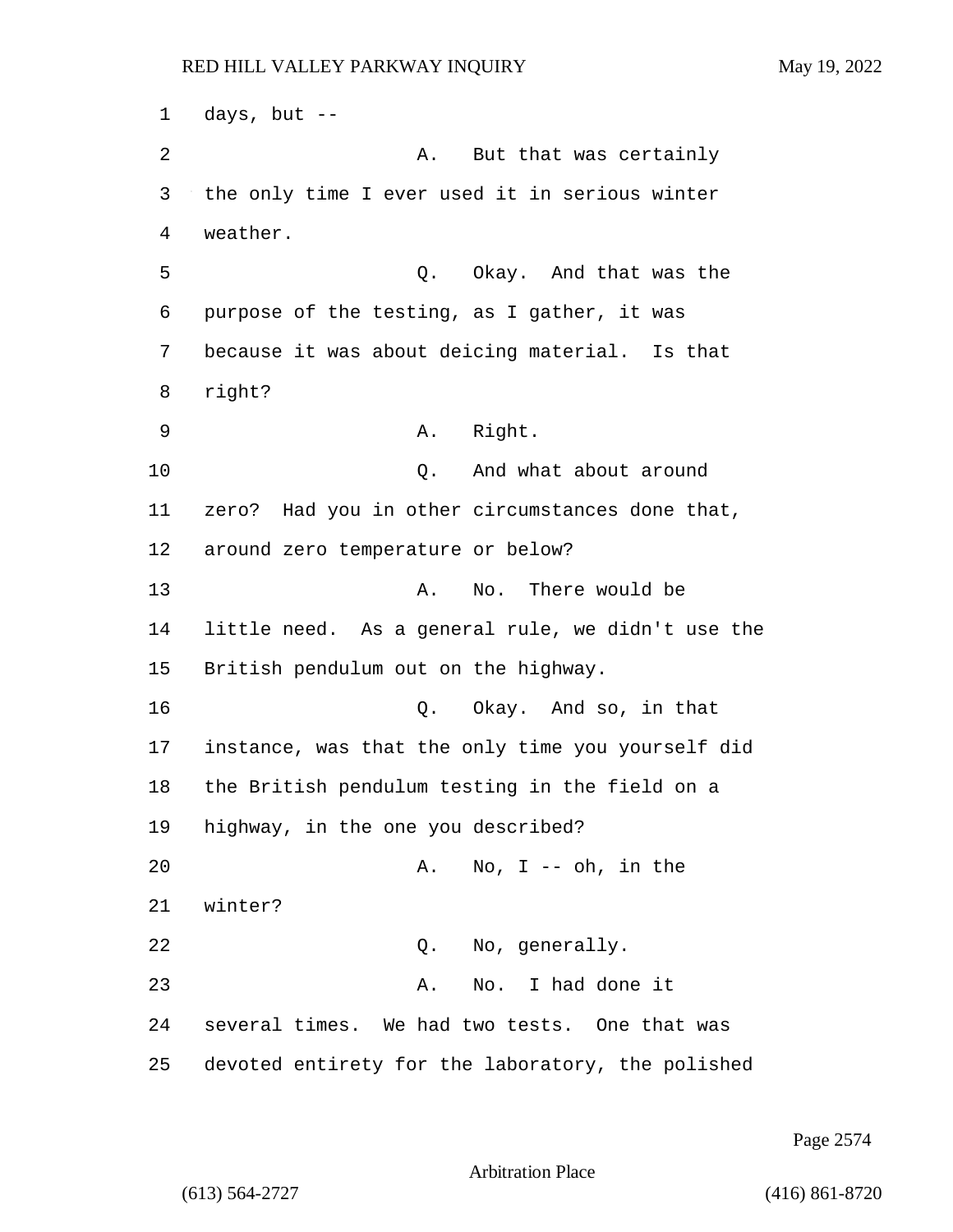| $\mathbf 1$ | stone value test, and we had the much older one    |
|-------------|----------------------------------------------------|
| 2           | that was Ministry required in the early 1960s,     |
| 3           | which was the first friction testing done by the   |
| 4           | Ministry of Transportation with the British        |
| 5           | pendulum back in about 1962, 1963.                 |
| 6           | Q. Okay. And is there, in                          |
| 7           | your view, an issue about conducting British       |
| 8           | pendulum test at or below zero in terms of the     |
| 9           | reliability of the results?                        |
| 10          | Α.<br>Well, as long as you                         |
| 11          | don't have ice on the surface, as long as you got  |
| 12          | liquid water on the surface, then there wasn't an  |
| 13          | issue, other than to note the temperature at which |
| 14          | you're doing it and the rubber or whatever it is   |
| 15          | you call it of the rubber, the softness of the     |
| 16          | rubber, rubber slider that's used, there's a       |
| 17          | special rubber that is used, might well vary with  |
| 18          | temperature, so you could test it in the winter    |
| 19          | and then test the same section in the summer. I    |
| 20          | wouldn't expect to always get the same results.    |
| 21          | Right. And is it higher<br>Q.                      |
| 22          | or lower when you test at a lower temperature?     |
| 23          | I would think that at a<br>Α.                      |
| 24          | lower temperature, you would get a lower number,   |
| 25          | but I don't think the difference would be huge.    |

Page 2575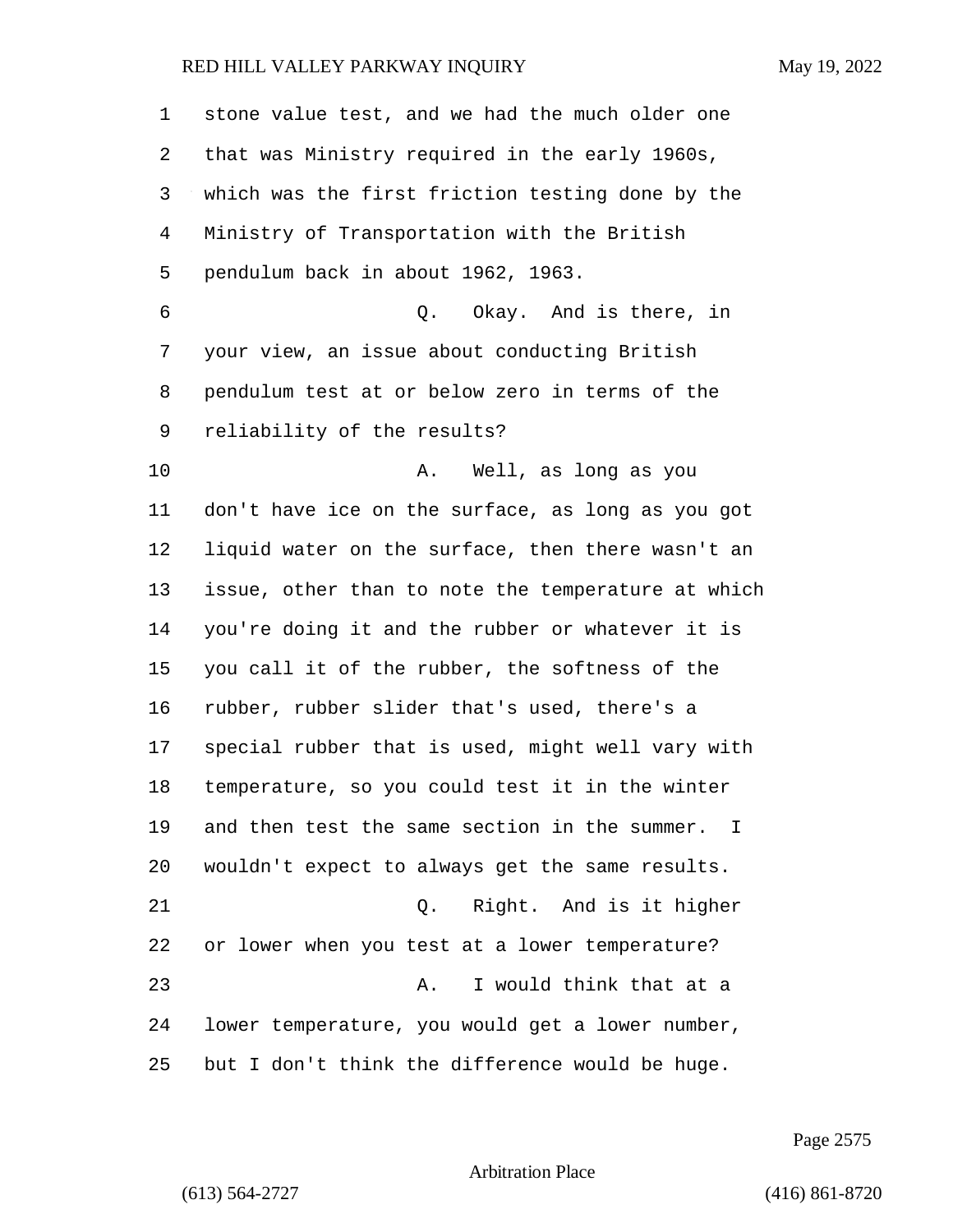| $\mathbf 1$ | Now, I would like to ask<br>Q.                     |
|-------------|----------------------------------------------------|
| 2           | Mr. Rogers about, Commissioner, the 2014 skid test |
| 3           | results and the trajectory of the results leading  |
| 4           | up to that, because he had been evaluating         |
| 5           | friction test results in his role for so many      |
| 6           | years. I understand Ms. McIvor, though, may have   |
| 7           | some comments about my doing so.                   |
| 8           | JUSTICE WILTON-SIEGEL:<br>Okay.                    |
| 9           | MS. MCIVOR: Hello,                                 |
| 10          | Commissioner. We actually don't have comments at   |
| 11          | this time. We've previously raised, however, that  |
| 12          | there are many MTO witnesses that are involved in  |
| 13          | this proceeding and some of those witnesses were   |
| 14          | at the Ministry at the time and had direct         |
| 15          | involvement in coordinating and reviewing those    |
| 16          | results. And Mr. Rogers, of course, he's spoken    |
| 17          | to the fact that he retired in April of 2008, and  |
| 18          | so wouldn't have, you know, seen these results.    |
| 19          | But we would be satisfied to                       |
| 20          | address that in closing arguments in terms of the  |
| 21          | weight issues.                                     |
| 22          | JUSTICE WILTON-SIEGEL:<br>Sure.                    |
| 23          | Okay.                                              |
| 24          | MS. MCIVOR: Thank you,                             |
| 25          | Commissioner.                                      |

Page 2576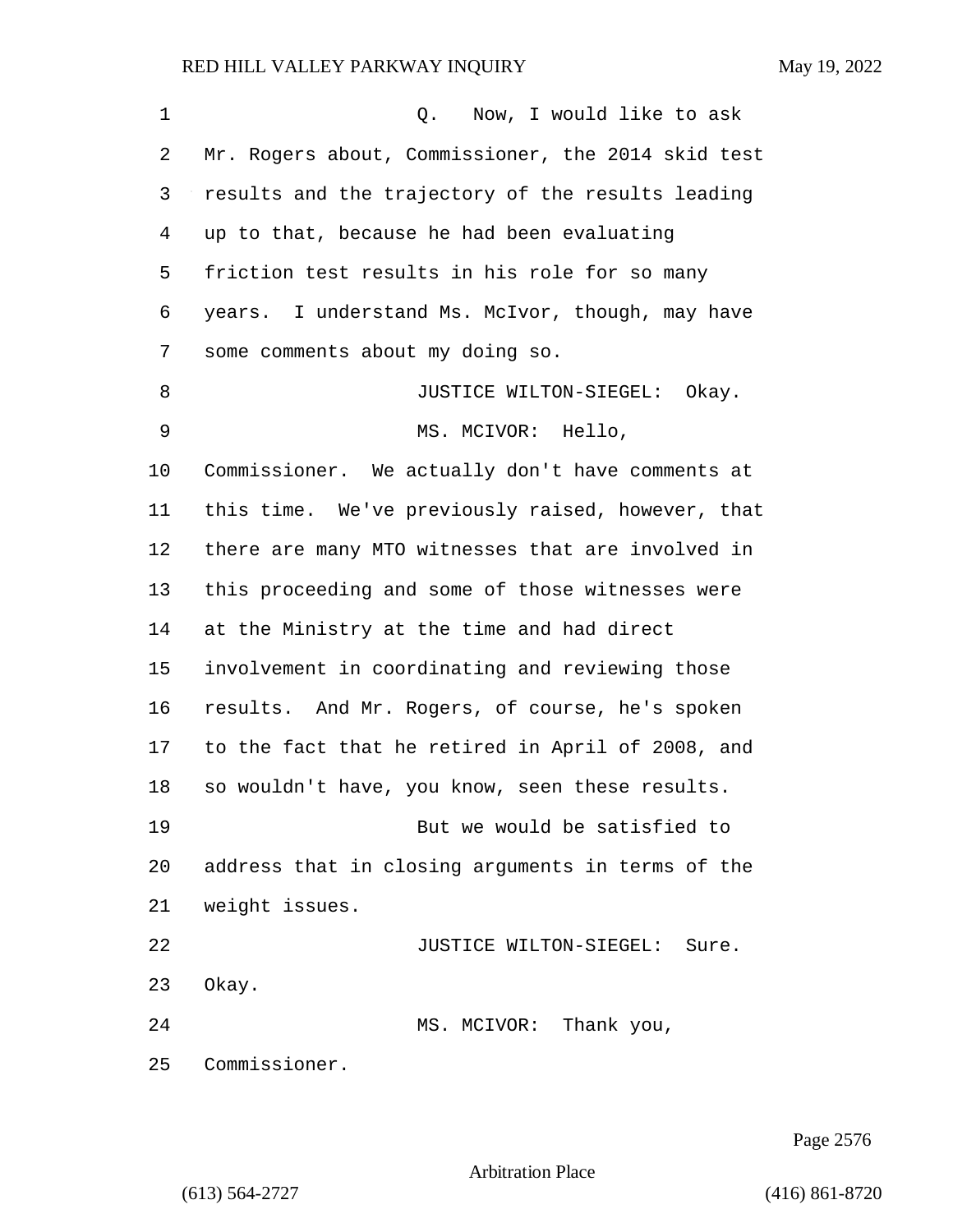1 JUSTICE WILTON-SIEGEL: Noted. Please proceed, Mr. Lewis. 3 MR. LEWIS: Thank you. 4 BY MR. LEWIS: 5 Q. So, if we could go to overview document 4 at image 96 and paragraph 230, you'll see -- you're long retired by this point, as we know, but on July 25, 2014, Mr. Marciello e-mailed Mr. Senior, your successor, along with Mr. Gorman and Mr. Lee the results that were taken shortly before that. And then you'll see he writes in a summary broken down by lane, the two northbound and two southbound lanes, and the results in 2008 as an average versus 2014. 15 And we can go to the actual results. If we go to the next page and, please, 97 and 98, and I'm also happy, if you like, to go to the detailed results, which we can do as well, the graphs, like the ones we looked at earlier for the 2007 results. This sort of gives the overall averages. 22 You've had an opportunity to review these previously? 24 A. Yes, I have. 25 Q. Okay. And putting

Page 2577

Arbitration Place

(613) 564-2727 (416) 861-8720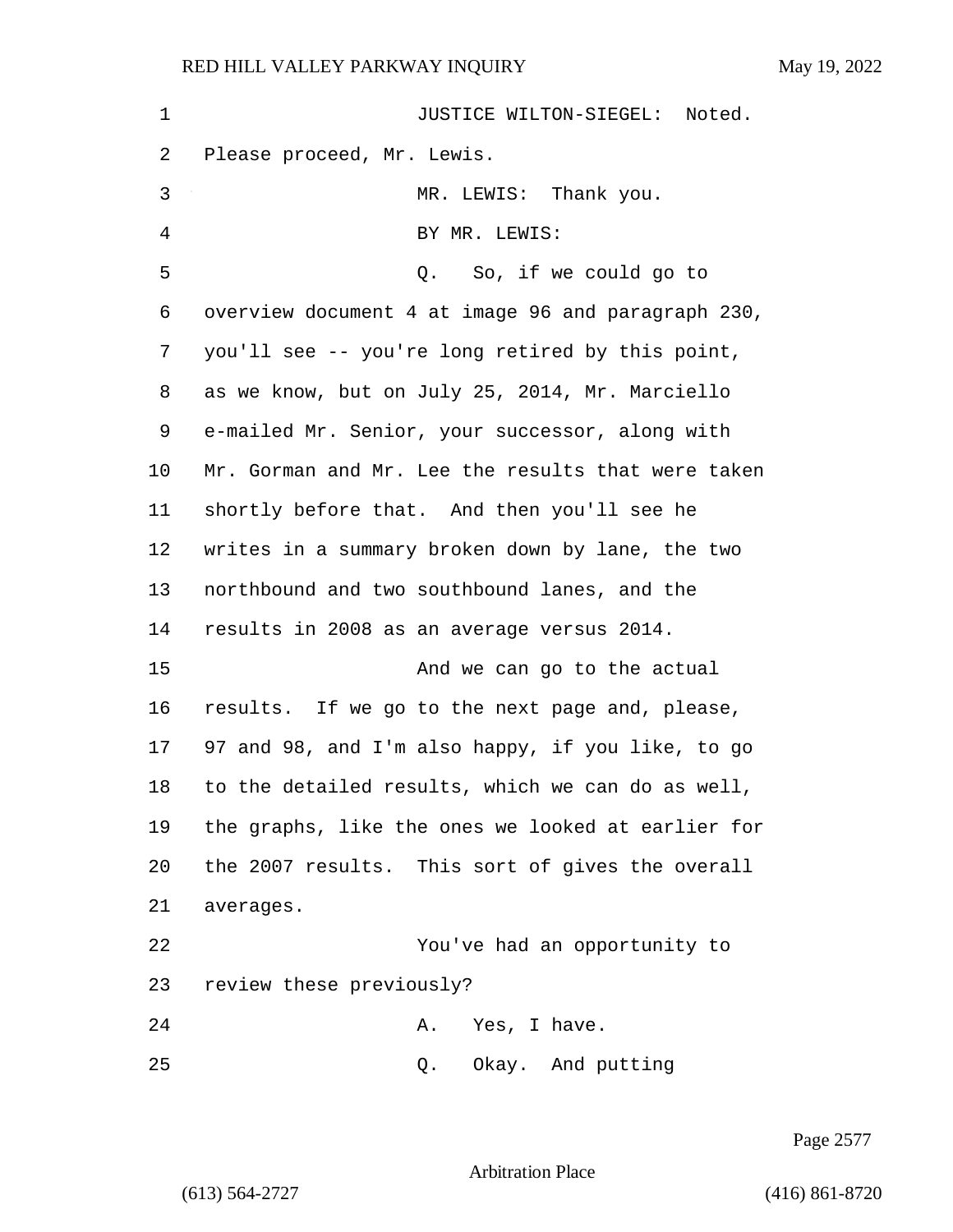yourself and your hat on as the manager of soils and aggregates, if you're in that role at the time of these results, what would your view have been at the time? 5 A. Looking at it in 2014? 6 Q. Yes. The results are in 2014 and showing the historical results in the southbound lanes from 2007 to 2014 on the right and the northbound lanes from 2008 to 2014. 10 A. Well, this, you know, certainly shows averages just above 30 at whatever age this is. They're not going dramatically lower, except perhaps in one instance. 14 But I have a couple of other observations. This is at 90 kilometres an hour. That was a very uncommon speed for us to evaluate pavement friction. It was nearly always done at 100 kilometres an hour, and if we had tested this highway at 100 kilometres an hour, we would have got lower values almost certainly than you see in 2014. 22 I have another comment, which is much more of a much more sort of philosophical comment. This is being done with a ribbed tire. 25 Q. Yes.

Page 2578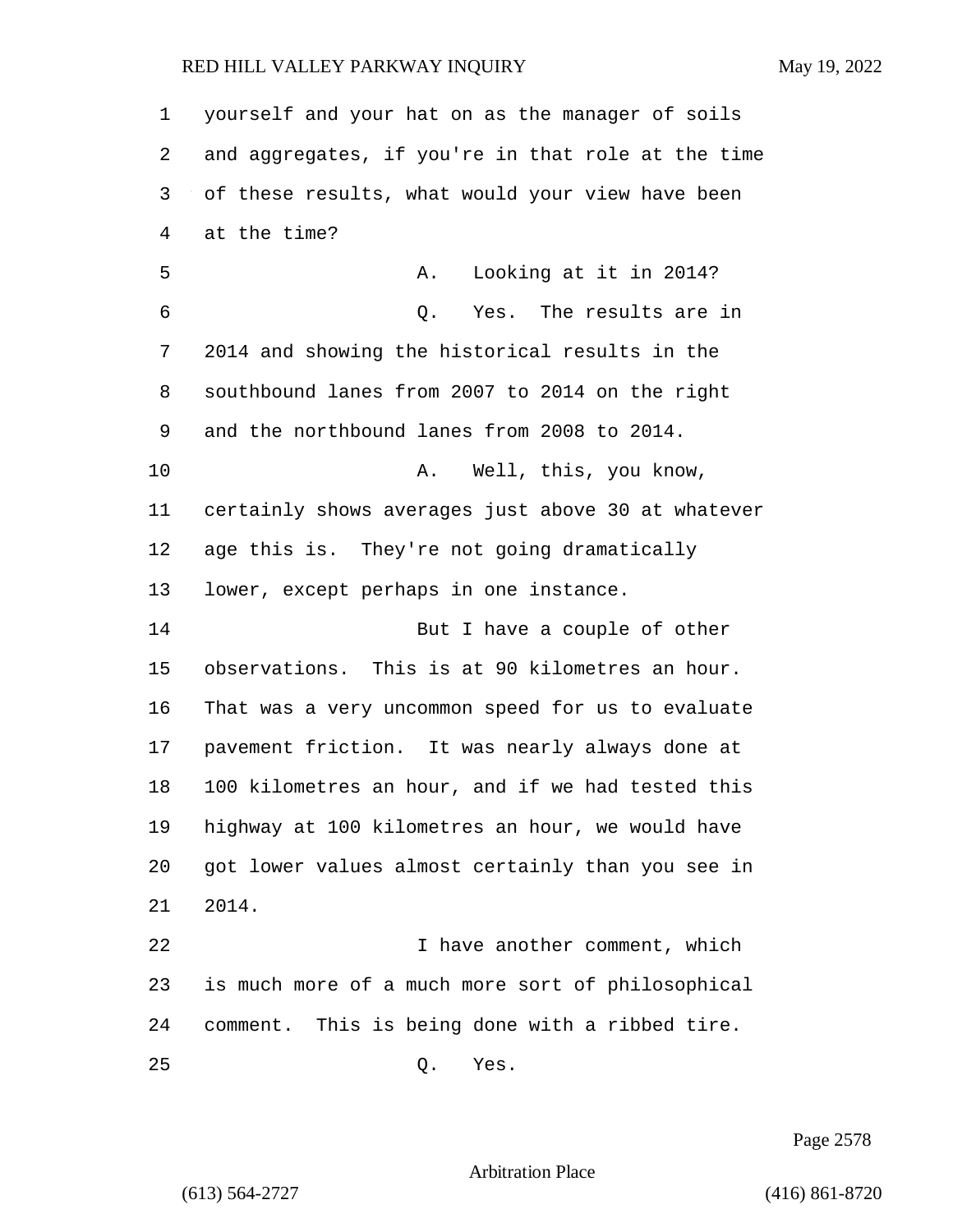| $\mathbf 1$ | I am not convinced that,<br>Α.                     |
|-------------|----------------------------------------------------|
| 2           | in fact, in this case, with stone mastic asphalt,  |
| 3           | that the ribbed tire is necessarily the correct    |
| 4           | tire to evaluate pavement friction. The ribbed     |
| 5           | tire is not sensitive to macrotexture. You really  |
| 6           | need to use a smooth tire, unless you're measuring |
| 7           | macrotexture in some other way. So, there's        |
| 8           | advantages to using the ribbed tire, which is it's |
| 9           | relatively insensitive to water film thickness     |
| 10          | compared to the smooth tire.                       |
| 11          | So, these values you're                            |
| 12          | getting here are not values that I would be        |
| 13          | totally happy with in the sense that they really   |
| 14          | reflect what the pavement friction is out there to |
| 15          | the travelling public. These are values that, on   |
| 16          | the face of it, were quite satisfactory from an    |
| 17          | MTO perspective, allowing for the difference       |
| 18          | between 90 and 100.                                |
| 19          | But I'm not convinced or I                         |
| 20          | have a question, and it's a hypothesis really,     |
| 21          | that the ribbed tire on SMA may not be the way to  |
| 22          | go and your expert from Virginia Tech at the       |
| 23          | beginning of your proceedings made comments,       |
| 24          | although not I think not in relation to SMA, about |
| 25          | the difference between ribbed and smooth tires.    |

Page 2579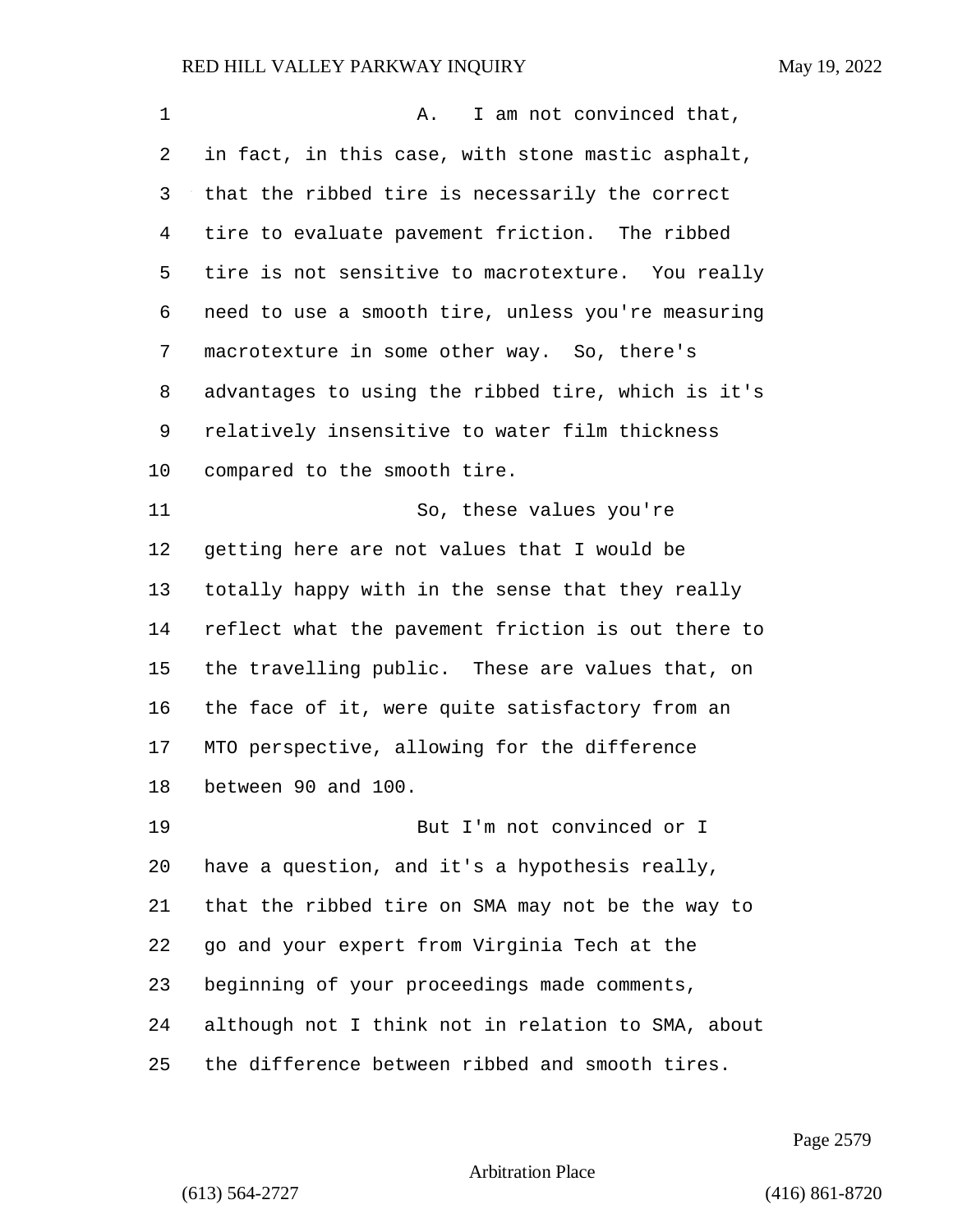| $\mathbf 1$    | Q. He did.                                         |
|----------------|----------------------------------------------------|
| $\overline{2}$ | One of the problems with<br>Α.                     |
| 3              | SMA is that it's a completely different texture    |
| 4              | from that that was conventionally experienced and  |
| 5              | used by MTO. In conventional pavements, I'll call  |
| 6              | them conventional pavements, the aggregates stick  |
| 7              | up above the matrix a little bit by one or two     |
| 8              | millimetres and that's what the car tire sees.     |
| 9              | In SMA, your texture is                            |
| 10             | reversed. You're riding on a relatively flat       |
| 11             | surface of stone and there's no projections or     |
| 12             | relatively small projections above that surface,   |
| 13             | whereas the texture, so-called, is negative, which |
| 14             | is holes in the pavement surface that go down into |
| 15             | the pavement mat.                                  |
| 16             | MTO was beginners, as I think                      |
| 17             | were most jurisdictions, at understanding the      |
| 18             | frictional characteristics of SMA. SMA, I think,   |
| 19             | probably requires a much more generous             |
| 20             | microtexture than perhaps you need with the more   |
| 21             | conventional mixes. And the macrotexture,          |
| 22             | although you can measure it with the hockey puck   |
| 23             | in the sand, I forget what it's called, while      |
| 24             | you're going to get numbers, they may not be       |
| 25             | numbers that actually impact on the tire or really |

Page 2580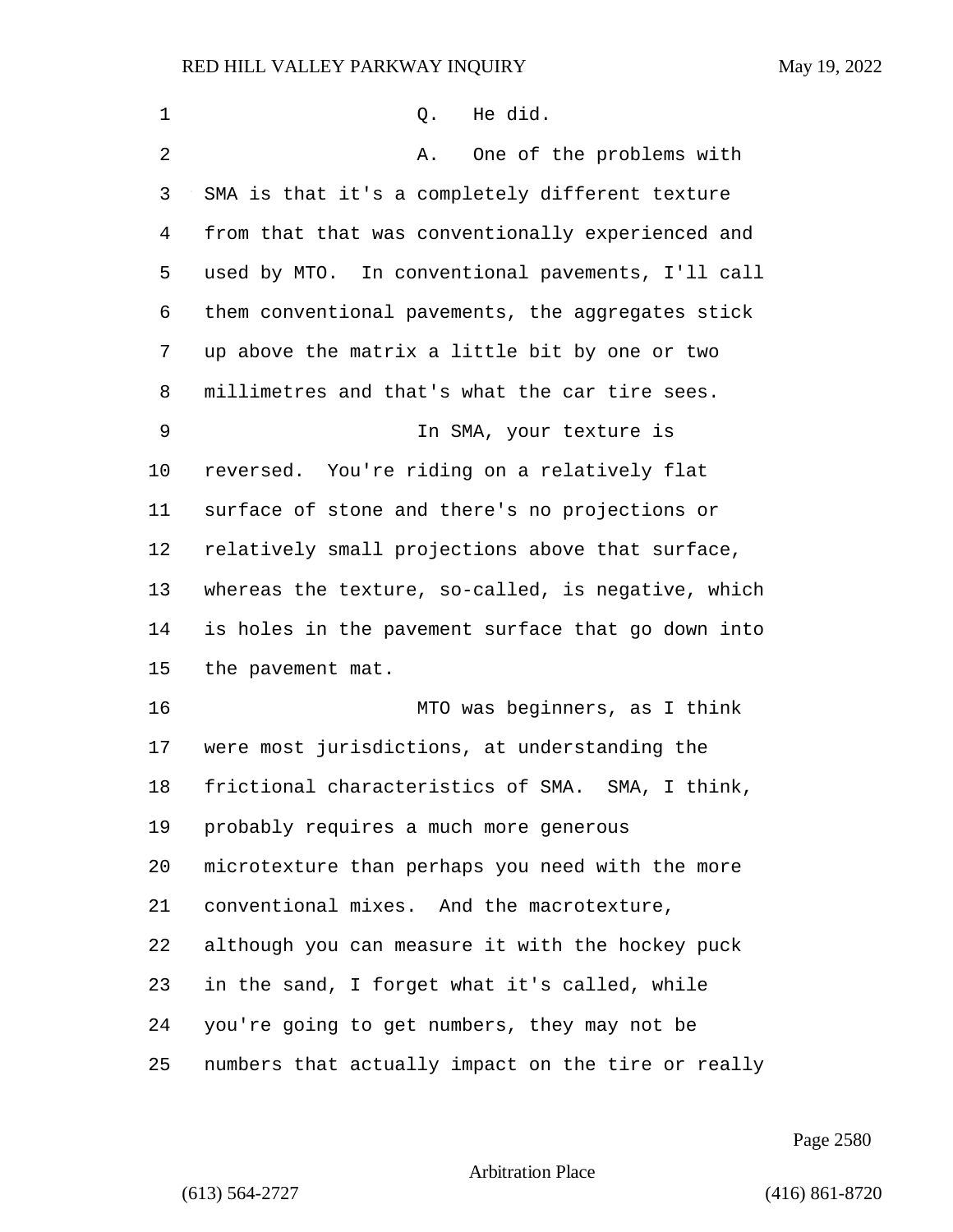reflect what the tire sees. All the sand dribbles down into these holes. 3 So, I'm not sure that this moves you along, other than to say that on the face of it, they look good or satisfactory, but I still have some doubts in my own mind because of the experience of drivers on the Red Hill expressway. There are newspaper reports from 2019 or whatever it was, people were sliding off into the ditch. There's got to be something going on on the pavement. 12 MS. MCIVOR: Sorry, Mr. Commissioner. If I may, I understand asking Mr. Rogers about friction numbers, given his experience with the friction numbers and the MTO friction tests. I don't think that it's of value to go into the more current circumstances or accidents on Red Hill itself, and so I would like to perhaps make that clear at this time. 20 JUSTICE WILTON-SIEGEL: I think that's right. I think the question was posed with respect to what his thoughts would be had he received those results in 2014, and the answer should be really restricted to that question.

Page 2581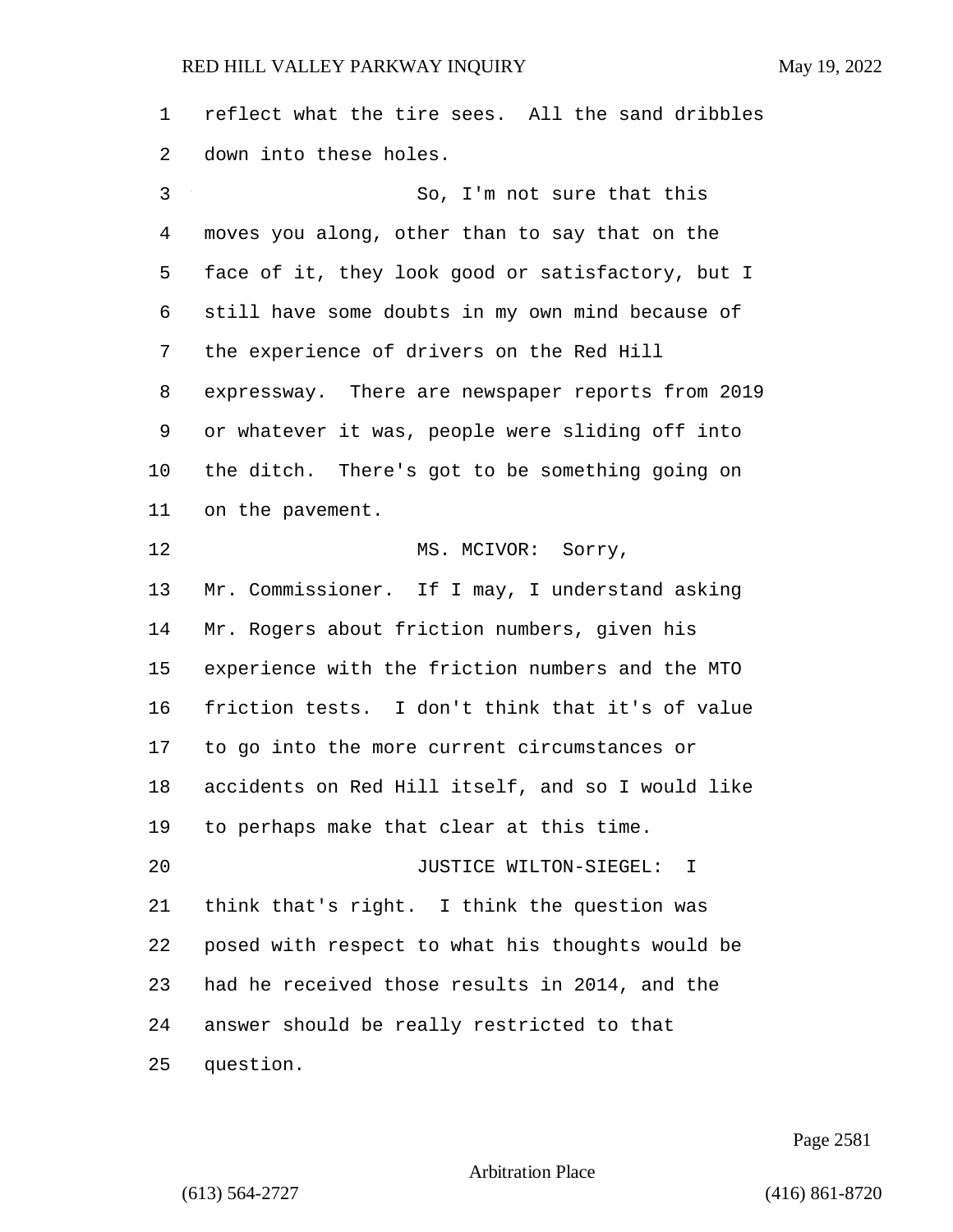1 MS. MCIVOR: Thank you, Commissioner. 3 THE WITNESS: Well, I withdraw my comments, if I may. 5 JUSTICE WILTON-SIEGEL: That's quite all right. 7 BY MR. LEWIS: 8 and 100 km can look at the 100 km can look at the 100 km can look at the 100 km can look at the 100 km can look at the 100 km can look at the 100 km can look at the 100 km can look at the 100 km can look at the 100 km ca specific results, but -- actually, we'll back up for a moment. 11 11 12 I appreciate your comments about the use of the ribbed tire, but that is what the MTO used on the skid tester. That's what it had used for years and years? 15 A. Absolutely. It's a ribbed tire. If you get into it, sometimes a smooth tire is better. 18 and your comments and your comments about SMA specifically in relation to this issue, are those comments based on any particular research you've done or is this what you are surmising based on what you've seen? I'm just wondering what the basis is for those specific comments that you made about SMA specifically and whether the readings are --

Page 2582

Arbitration Place

(613) 564-2727 (416) 861-8720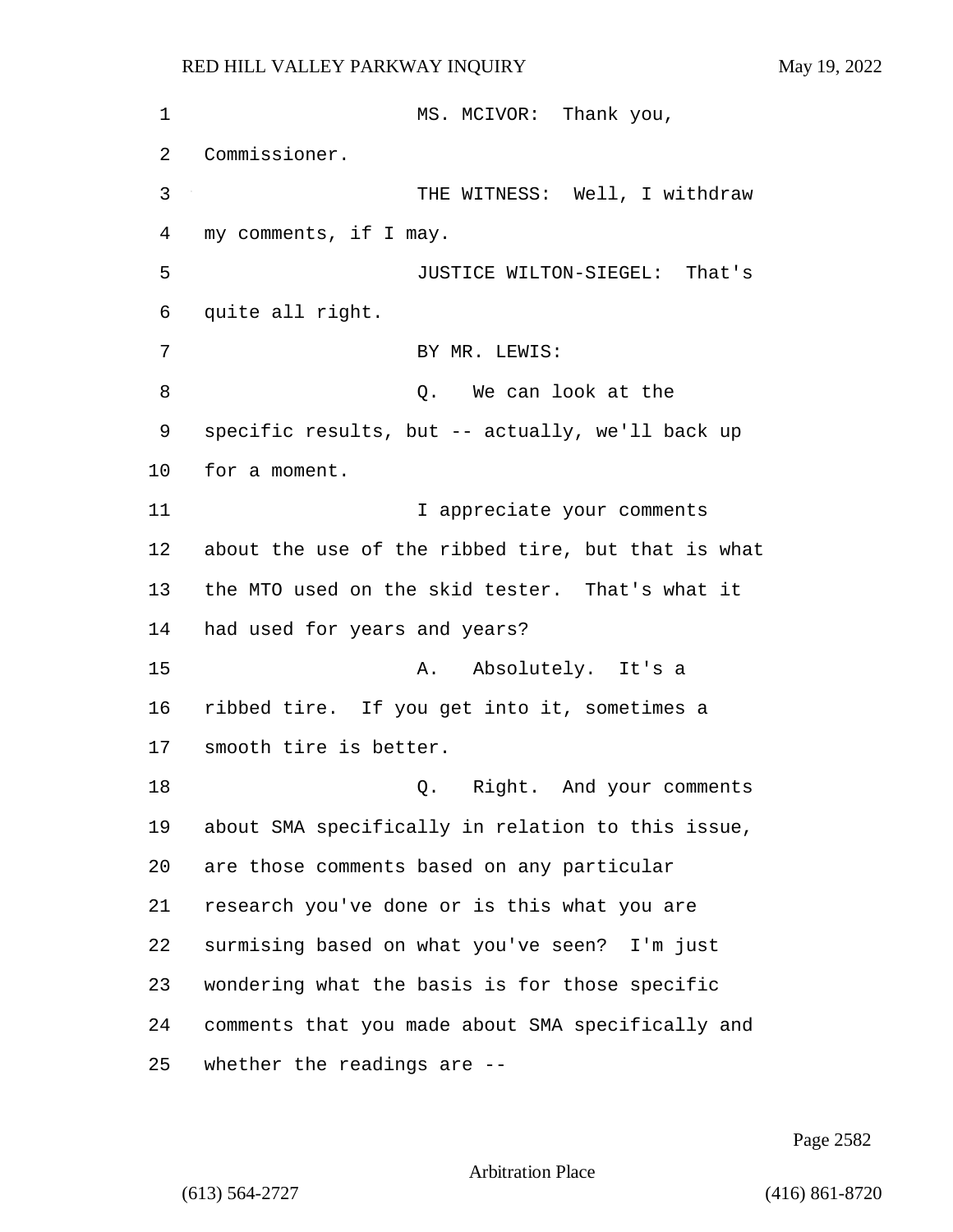| 1  | I've looked at a number<br>Α.                        |
|----|------------------------------------------------------|
| 2  | of SMA surfaces and I've looked at a large number    |
| 3  | of other kinds of surfaces and it's on that basis    |
| 4  | of visual observation that I make that comment.      |
| 5  | Q. Okay. And I think that                            |
| 6  | perhaps your point is if you are going to have a     |
| 7  | good reading on it, you would also want              |
| 8  | microtexture readings to complement it. Is that      |
| 9  | part of what you're saying?                          |
| 10 | I don't think you can<br>Α.                          |
| 11 | measure microtexture in the conventional way on      |
| 12 | SMA, although I stand to be corrected. I'm not       |
| 13 | sure what the new laser techniques do.               |
| 14 | Q. Okay. Thank you. On the                           |
| 15 | specific results, there are quite a number of --     |
| 16 | and they're not shown. Oh, they are shown the        |
| 17 | minimum but not the number of them. There are, in    |
| 18 | the lanes, they're going down to 26 as a minimum,    |
| 19 | $27$ -- this is in 2014 -- and 27 and 30 in the case |
| 20 | of the one lane.                                     |
| 21 | What does that say to you and                        |
| 22 | would that cause you any concern, again,             |
| 23 | evaluating it from the perspective of your role at   |
| 24 | the time? Sorry, if you were in the role at the      |
| 25 | time?                                                |

Page 2583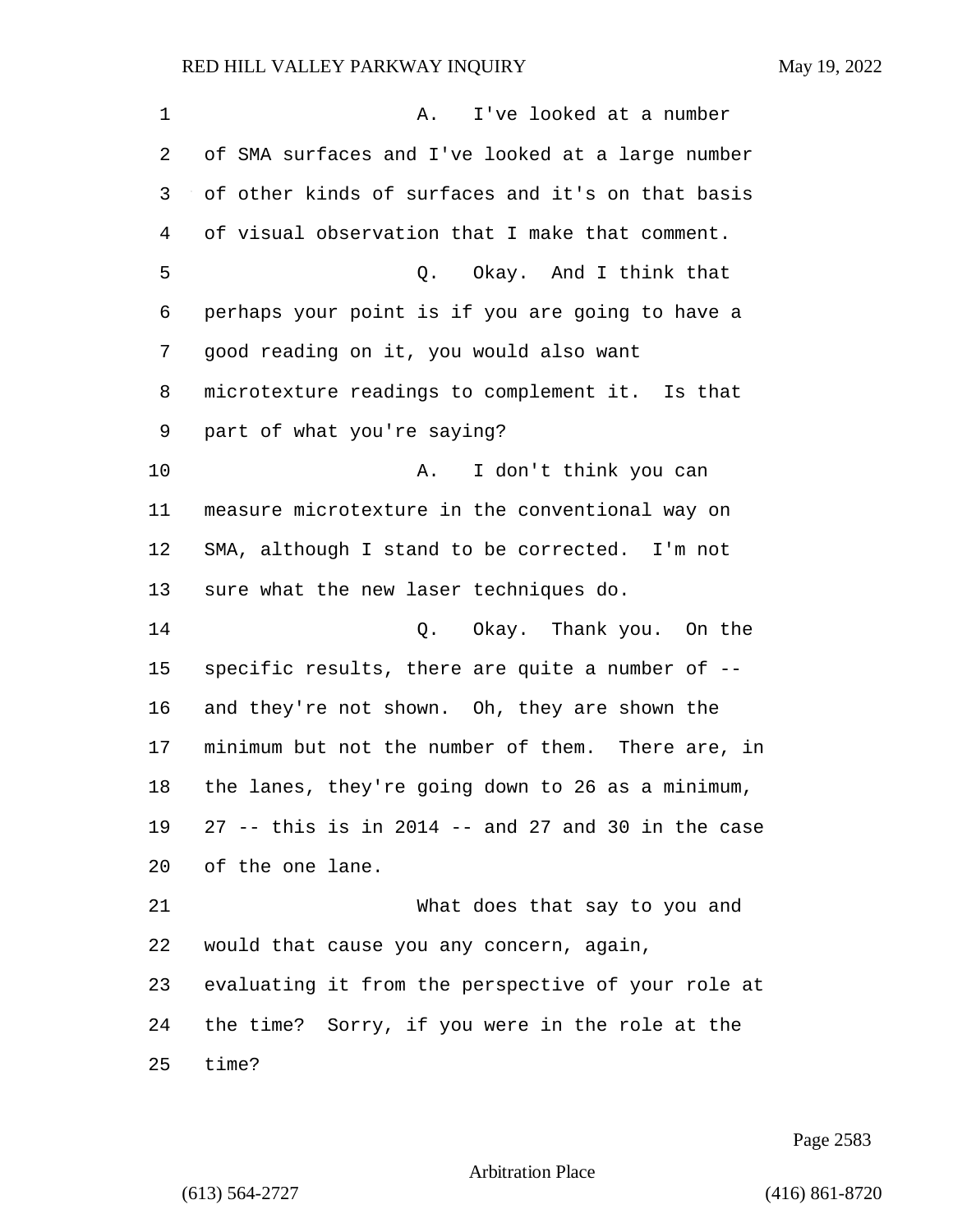| 1  | Well, I certainly don't<br>Α.                    |
|----|--------------------------------------------------|
| 2  | think that it's likely to be a candidate for the |
| 3  | DSM, but we don't have a control, so I would be  |
| 4  | disappointed to get these values if we were      |
| 5  | considering it for application into the DSM.     |
| 6  | If it was at the front<br>Q.                     |
| 7  | end, I hear that. I just want to make sure I     |
| 8  | understand what you're saying. If it was for an  |
| 9  | application, but when you have already got it on |
| 10 | the $DSM$ --                                     |
| 11 | Right.<br>A.                                     |
| 12 | Q. -- and you're evaluating                      |
| 13 | it for the purposes of continued maintenance on  |
| 14 | the DSM, what about that? Because the situation  |
| 15 | here was that it was already on the DSM.         |
| 16 | Yes. Okay. I don't have<br>Α.                    |
| 17 | a control, so these numbers are not exactly      |
| 18 | meaningless but they're not very useful.         |
| 19 | For DSM purposes?<br>Q.                          |
| 20 | For any purpose in one<br>Α.                     |
| 21 | sense in terms of evaluating what's going on.    |
| 22 | Well, I'm thinking back<br>Q.                    |
| 23 | $\circ$ --                                       |
| 24 | But yes, from a DSM point<br>Α.                  |
| 25 | of view, I would want to see a control. It might |

Page 2584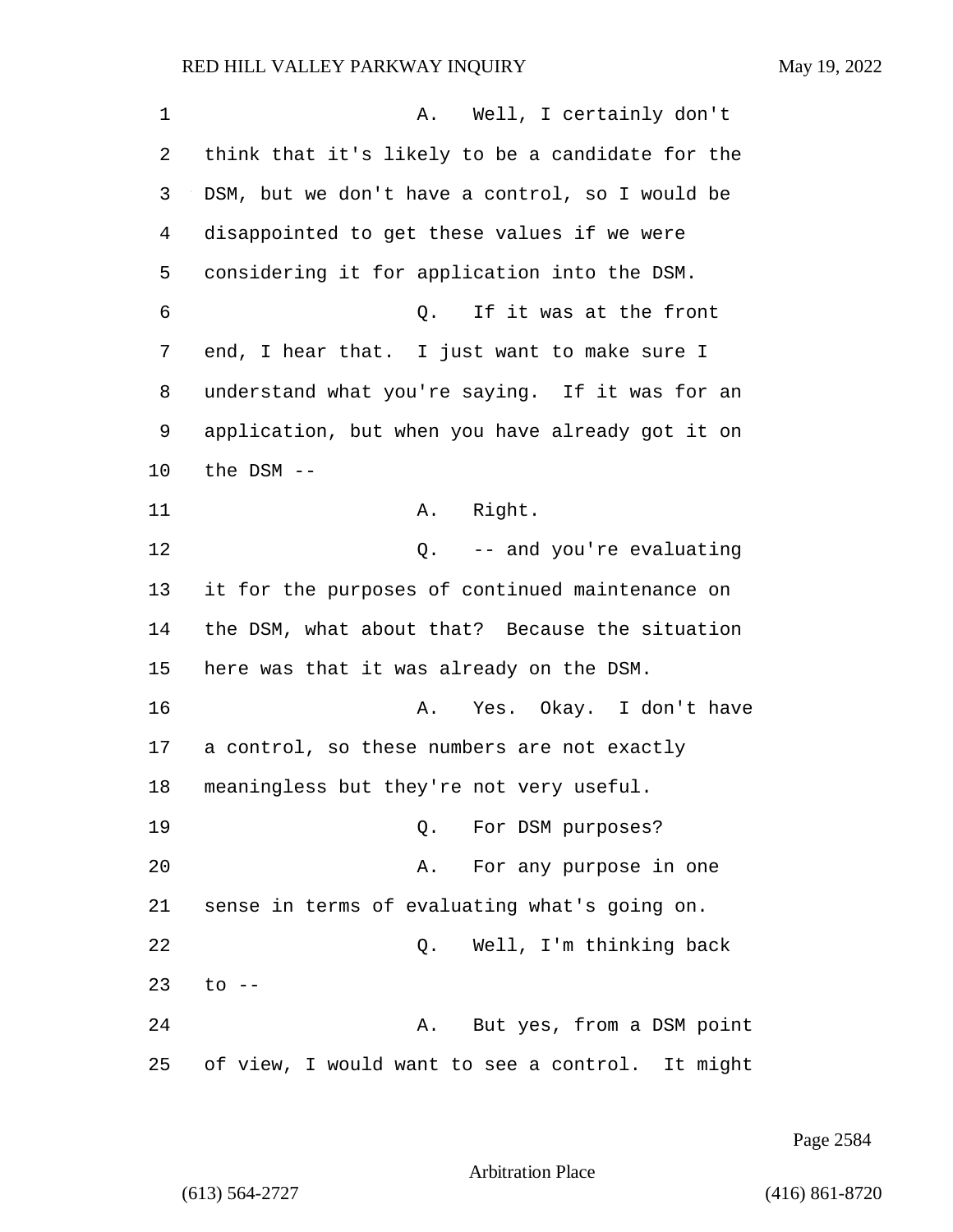| 1       | be that there would have been something about the  |
|---------|----------------------------------------------------|
| 2       | particular abrasion or polishing going on on the   |
| 3       | surface that resulted compared to perhaps some     |
| 4       | other surfaces in lower values than you might      |
| 5       | normally expect.                                   |
| 6       | Maybe I'm wrong, but I<br>Q.                       |
| 7       | thought that you had said when I first asked you   |
| 8       | about this that the results would be acceptable    |
| 9       | and now it sounds like you're saying they would    |
| $10 \,$ | not be, so I just want to clarify that.            |
| 11      | If you look at the<br>Α.                           |
| 12      | averages, they're acceptable, given that it's 90   |
| 13      | kilometres an hour.                                |
| 14      | Right. If it was at 100,<br>Q.                     |
| 15      | you would expect the numbers to be somewhat lower, |
| 16      | slightly lower at least?                           |
| 17      | I might expect them to be<br>Α.                    |
| 18      | I wouldn't think 10 kilometres<br>slightly lower.  |
| 19      | would make a big difference, but the data from     |
| 20      | 2010 that Ms. Lane referred to a few days ago      |
| 21      | indicated a slightly different change.             |
| 22      | Right, when it was<br>Q.                           |
| 23      | conducted at 100. Again, you weren't there at the  |
| 24      | time. You're talking about Ms. Lane's evidence     |
| 25      | given in the course of the inquiry?                |

Page 2585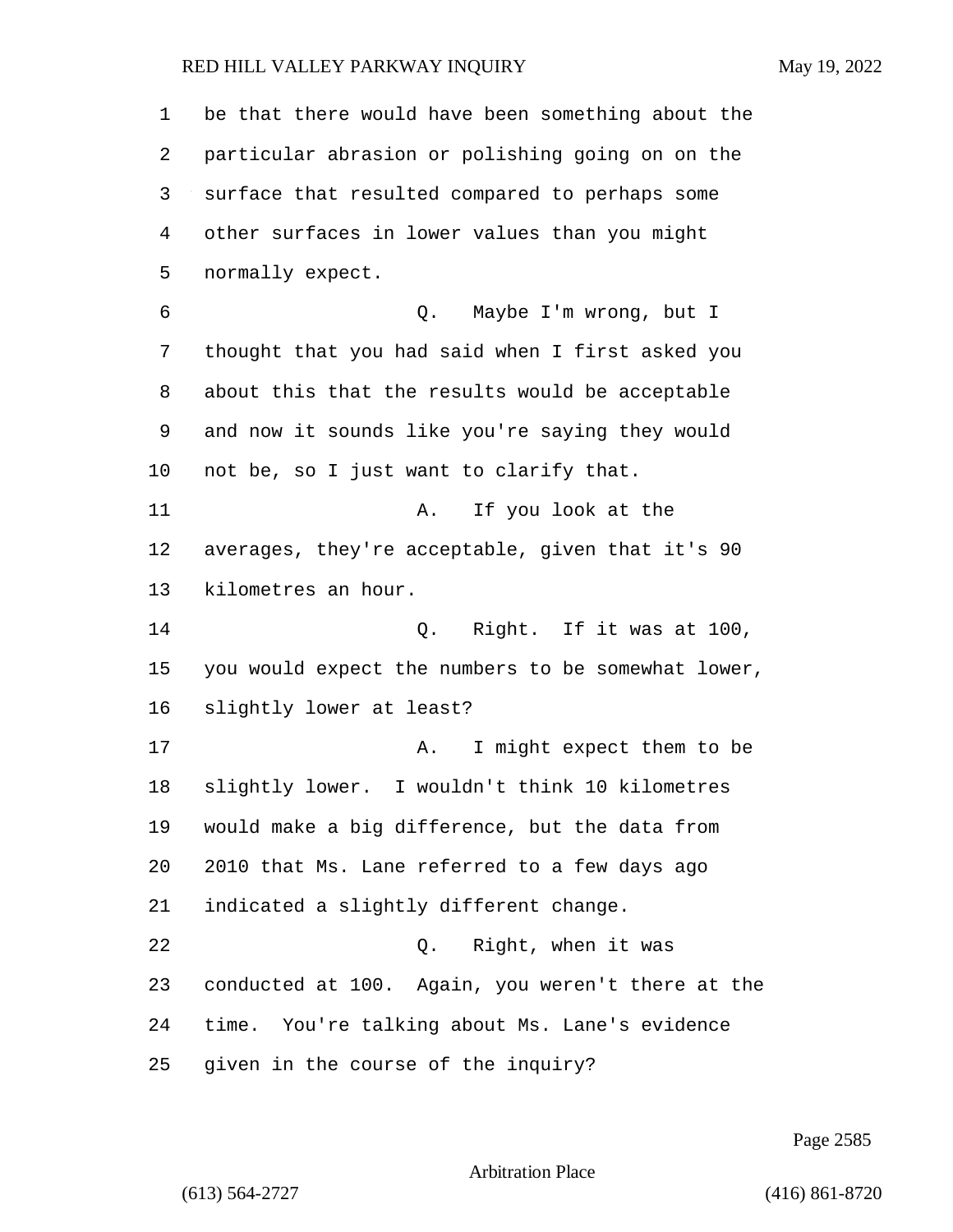| 1  | A. Exactly.                                          |
|----|------------------------------------------------------|
| 2  | Q. Well, I want to be clear,                         |
| 3  | Would these results at the time have caused<br>then. |
| 4  | you, given the situation, you didn't have a          |
| 5  | control, would it have caused you, if you were the   |
| 6  | head of soils and aggregates, to consider removing   |
| 7  | it from the DSM or no?                               |
| 8  | We don't have a control,<br>Α.                       |
| 9  | so I can't recall.                                   |
| 10 | All right.<br>Q.                                     |
| 11 | We certainly had<br>Α.                               |
| 12 | pavements in the past where we didn't have any       |
| 13 | serious problems in terms of wet weather,            |
| 14 | collisions, with numbers lower than this on          |
| 15 | highways like the 401.                               |
| 16 | Q. The next thing,                                   |
| 17 | Commissioner, I would like to ask a few questions    |
| 18 | about the report by Golder that was done in 2019,    |
| 19 | again, based on Mr. Rogers' experience in            |
| 20 | particular with polished stone value testing and     |
| 21 | the later results from the DSM application and as    |
| 22 | reported in the Golder 2019 report, based on his     |
| 23 | experience with polished stone value testing and     |
| 24 | the 1992 results.                                    |
| 25 | I understand, again, that                            |

Page 2586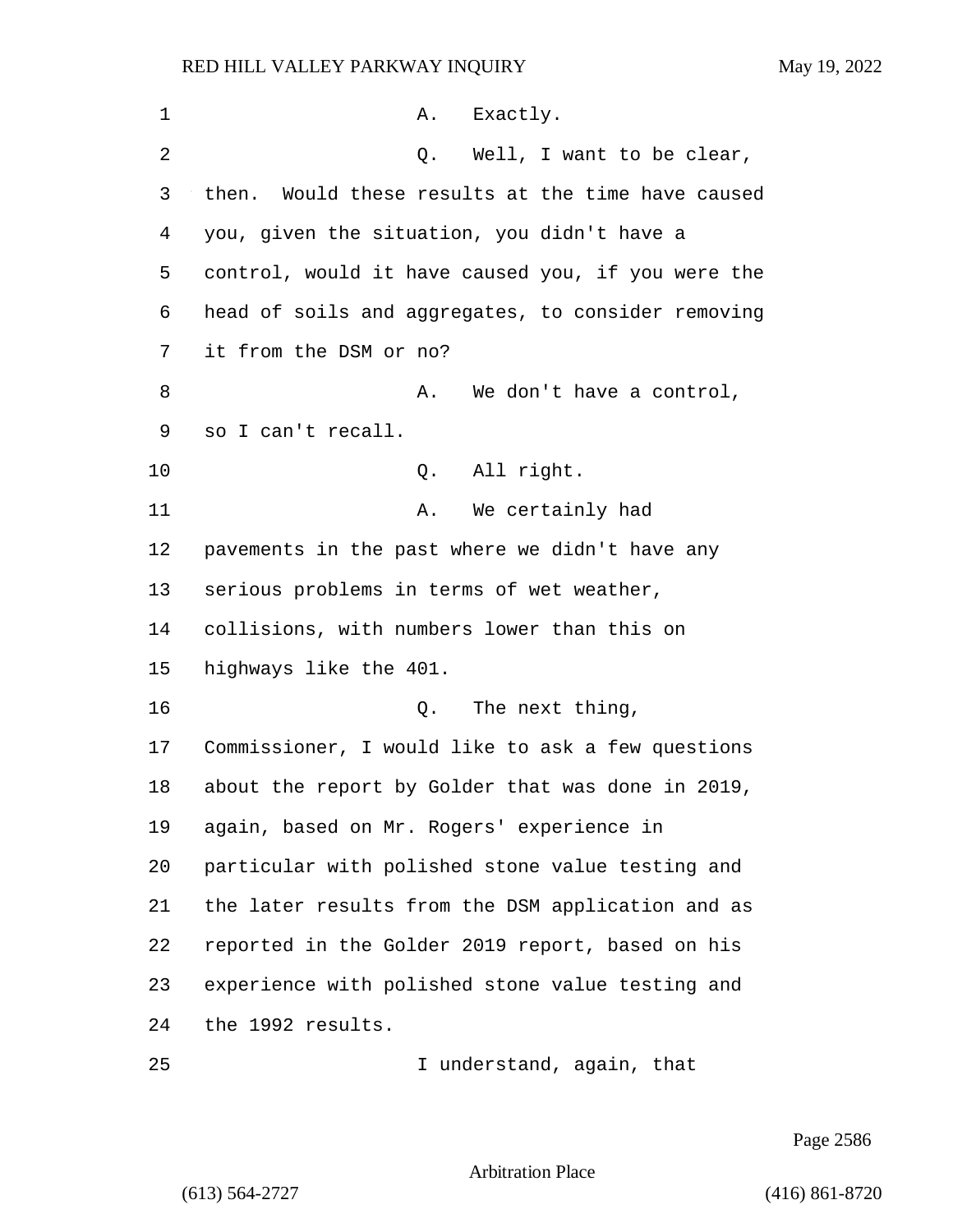Ms. McIvor may have a comment to make before I do so. 3 MS. MCIVOR: Thank you, Mr. Lewis. And, yes, Commissioner. Again, we're satisfied to address this in closing submissions, but it is our position again that Mr. Rogers was not at the Ministry at the time of this report and didn't have knowledge of this report and there may be people that do have that, that are participating in the inquiry, but again, we're happy to address that in closings. **JUSTICE WILTON-SIEGEL:** Again, duly noted. 14 MS. JENNIFER ROBERTS: Commissioner, may I please chime in on the same point? I'm anticipating there will be expert testimony as this proceeding advances in relation to the Golder reports and I express the same reservation as expressed by Ms. McIvor and reserve our arguments to closing on the subject. 21 JUSTICE WILTON-SIEGEL: Okay. Also noted. 23 MS. JENNIFER ROBERTS: Thank you. 25 MR. LEDERMAN: And,

Page 2587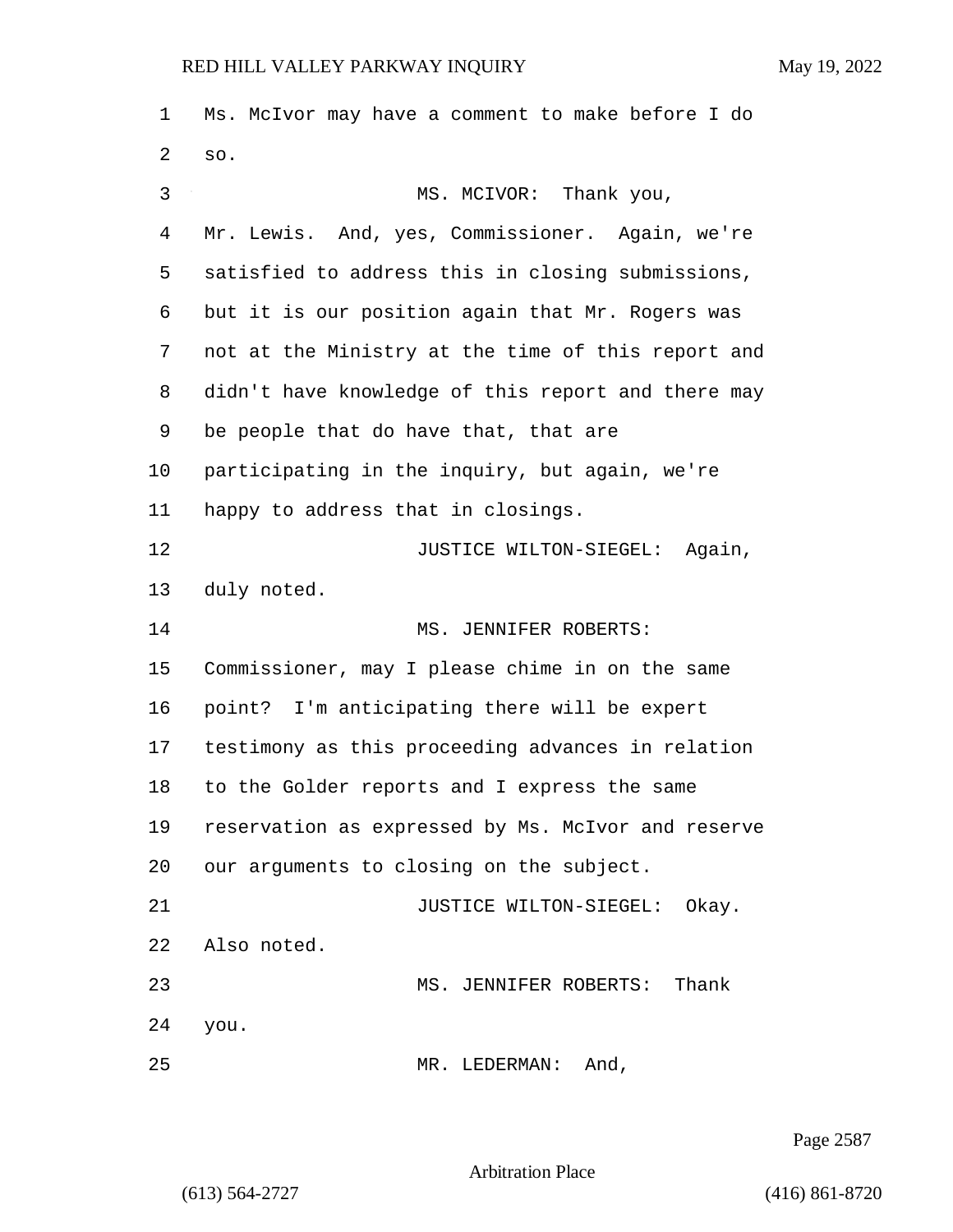| 1  | Mr. Commissioner, I agree with the comments that   |
|----|----------------------------------------------------|
| 2  | have been expressed by Ms. Roberts and Ms. McIvor, |
| 3  | that I think there is some caution that should be  |
| 4  | applied to this evidence given that the witness    |
| 5  | hasn't been qualified as an expert to comment on   |
| 6  | these things, so I just raise that as a point of   |
| 7  | caution.                                           |
| 8  | JUSTICE WILTON-SIEGEL: Thank                       |
| 9  | you, Mr. Lederman.                                 |
| 10 | MR. LEDERMAN: Thank you.                           |
| 11 | MR. LEWIS: Thank you. You                          |
| 12 | can take those down, please, Registrar.            |
| 13 | BY MR. LEWIS:                                      |
| 14 | So, if I could go to $-$ -<br>Q.                   |
| 15 | this is referred to in overview document 10, but   |
| 16 | if we could go to GOL6612. This is the version,    |
| 17 | just for counsel, that is cited in overview        |
| 18 | document 10, paragraph 321. I believe the          |
| 19 | number that we had provided to counsel was just    |
| 20 | the same document but a different version, which   |
| 21 | is the Hamilton production of the same document,   |
| 22 | but since it's in the overview document, we'll use |
| 23 | GOL6612.                                           |
| 24 | So, this is a report dated                         |
| 25 | February 28, 2019 by Golder Associates and it's    |

Page 2588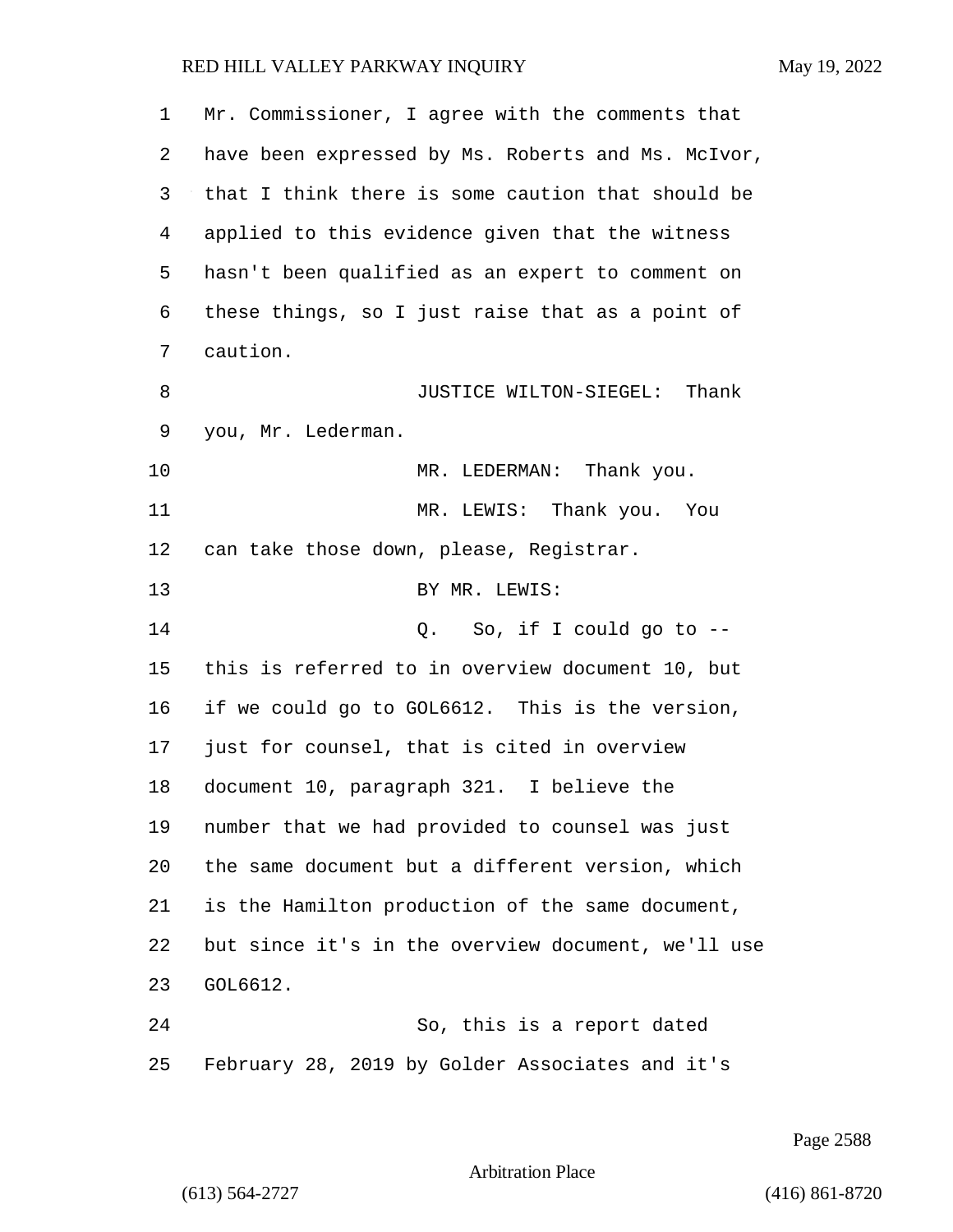respecting some testing done and evaluation done by Golder Associates for work done in late 2017 and, in particular, polished stone value testing that was done. 5 And if I could go to the top of image 2, it indicates that the PSV testing was done at a lab in Ireland and that PSV is not a standard test in Canada, so it was sent to Europe for testing. 10 10 I take it from your comments before, you would agree with that, that outside of the MTO, it's not a common test done in Canada. Is that right? 14 A. It's, I think, not done at all. Oh, one exception. In Quebec, they use a French version of the test developed by the Laboratoire of Roads and Bridges in Paris. So, they're a similar testing. It's not identical. **19 D.** And what's that called? 20 A. I can't remember what it's called. I sent a copy to Ms. McIvor, I think. 23 O. Is that the CPP? 24 A. It may be called that, but I'm not quite sure what that means.

Page 2589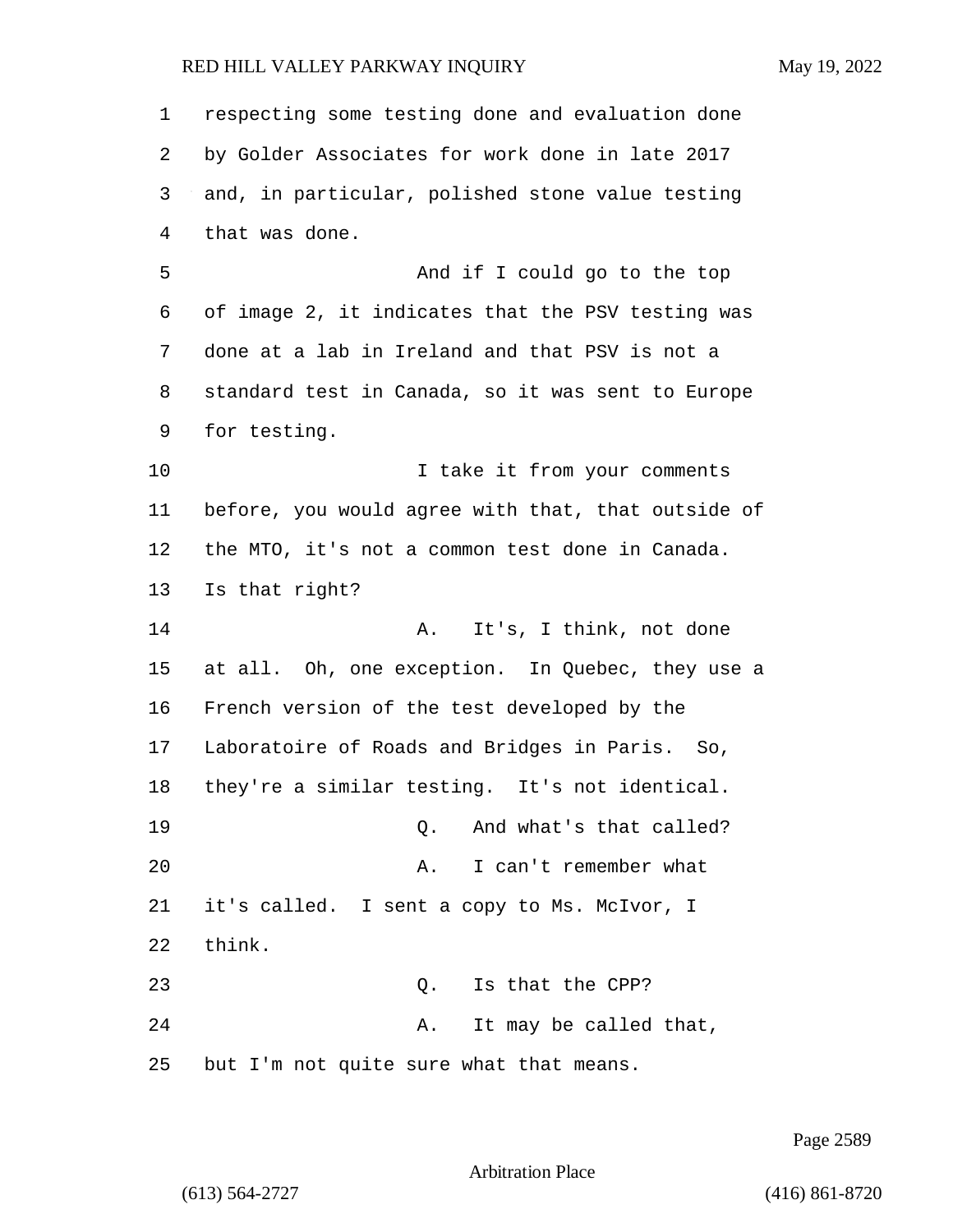| 1  | Right. Okay.<br>Q.                                 |
|----|----------------------------------------------------|
| 2  | And also I note here that<br>Α.                    |
| 3  | the European test method designation there may not |
| 4  | be the same as or identical to the British         |
| 5  | standard test method, 812, although my suspicion   |
| 6  | is that they are very close.                       |
| 7  | Q.<br>Okay. You're not sure.                       |
| 8  | That's just $--$                                   |
| 9  | You would have to read<br>Α.                       |
| 10 | the two test methods together.                     |
| 11 | Q. Okay. Thank you. And                            |
| 12 | then if you could call up the next paragraph,      |
| 13 | please, I guess the next two, under Analysis and   |
| 14 | Interpretation. And, here, it indicates that the   |
| 15 | corrected PSV of the tested aggregates was 45      |
| 16 | taken from cores on the Red Hill Valley Parkway    |
| 17 | itself, from the placement in 2007. And so,        |
| 18 | that's the first part of it.                       |
| 19 | You've read that and you can                       |
| 20 | see the result?                                    |
| 21 | A. Yes. They say the                               |
| 22 | corrected value. When you do this test, to         |
| 23 | calibrate the equipment, you use a fresh sample of |
| 24 | a special aggregate of known PSV characteristics   |
| 25 | and you correct the actual value when you measure  |

Page 2590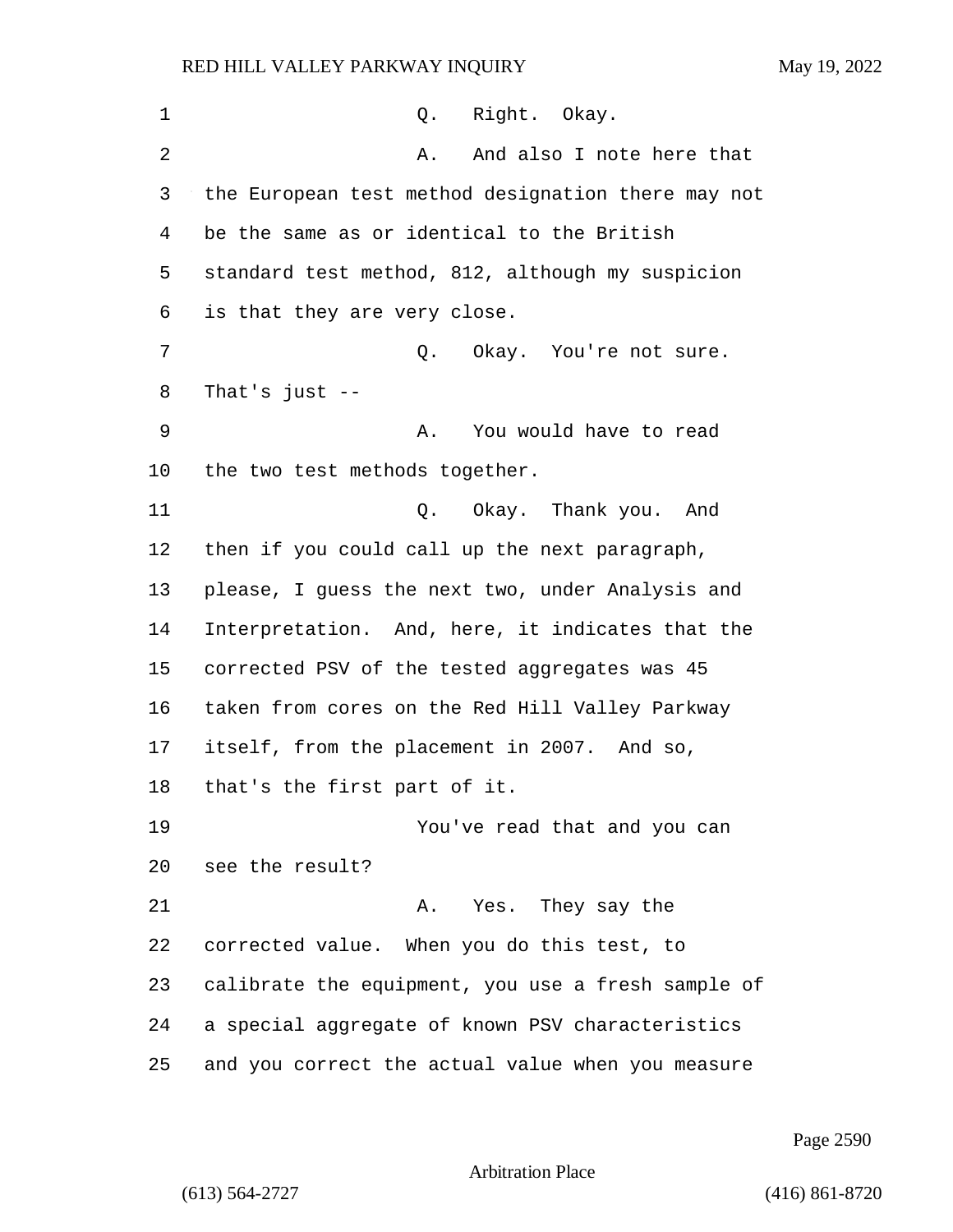| 1              | based on how those control sample or how the       |
|----------------|----------------------------------------------------|
| 2              | control sample results are, so that's what it      |
| 3              | means by a corrected PSV.                          |
| $\overline{4}$ | Q. Okay. Thank you. And                            |
| 5              | then we've already looked at the 1992 results that |
| 6              | you were involved with with the PSV of 45. Do you  |
| 7              | recall that?                                       |
| 8              | Yeah.<br>Α.                                        |
| 9              | Okay.<br>Q.                                        |
| 10             | Α.<br>Yes.                                         |
| 11             | And then if we could go,<br>Q.                     |
| 12             | Registrar, to overview document 4, image 85. And   |
| 13             | this is from the letter in paragraph 98 and the    |
| 14             | letter continues on to the image on the right,     |
| 15             | December 4, 2008 from Mr. Senior, your successor,  |
| 16             | to Demix Aggregates indicating the test results at |
| 17             | that time.                                         |
| 18             | And as you can see in                              |
| 19             | paragraph 199 at the bottom, it indicates the      |
| 20             | laboratory test results included a polished stone  |
| 21             | value of 52. Do you see that? Paragraph 191.       |
| 22             | A. Yes. Okay.                                      |
| 23             | Q. All right. And so, those                        |
| 24             | results, then, are from 2008, so now we have three |
| 25             | polished stone value results. Can you tell us,     |

Page 2591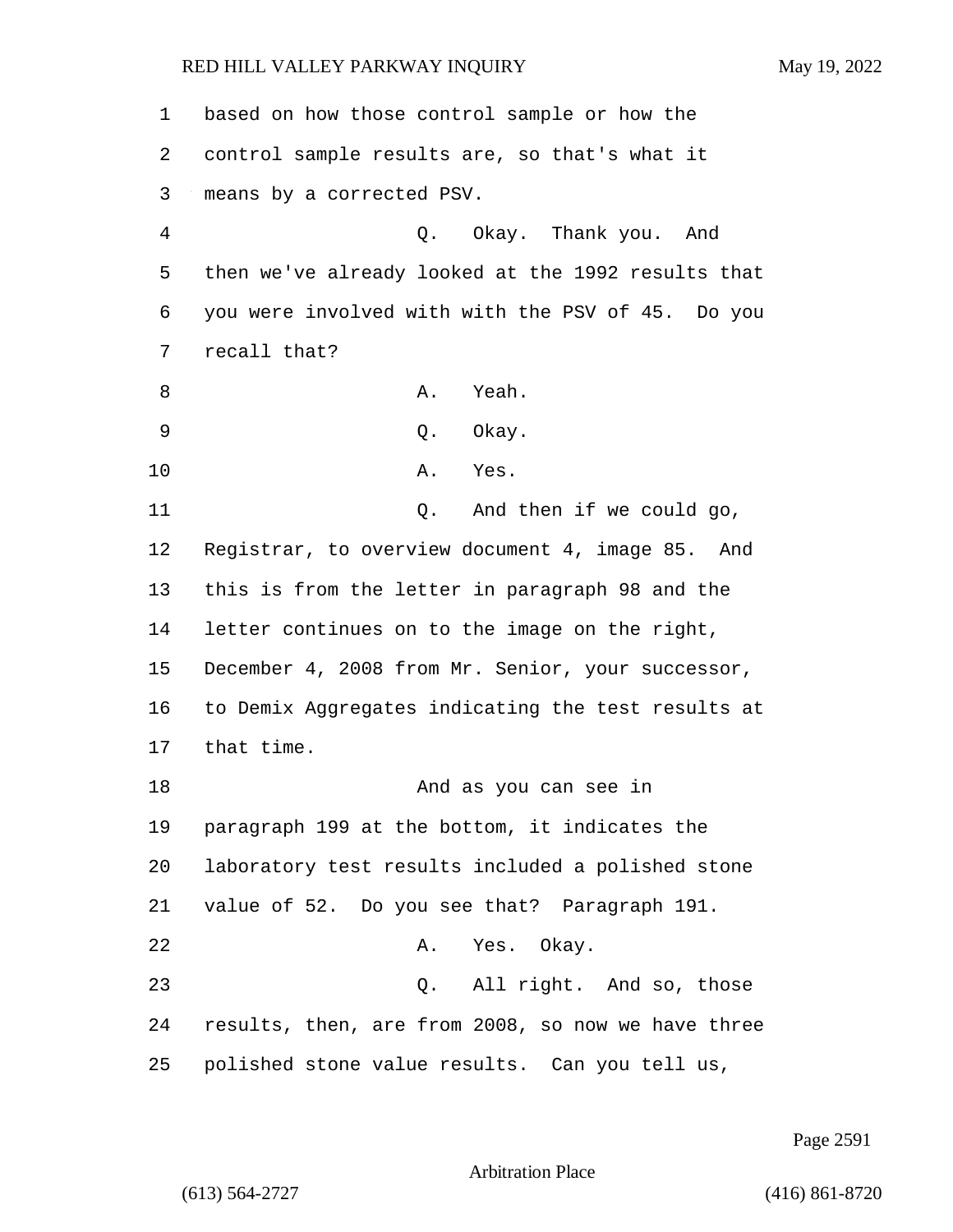| 1  | just based on your experience in your role, what   |
|----|----------------------------------------------------|
| 2  | those results tell you over those periods of time? |
| 3  | In the reports that they<br>Α.                     |
| 4  | previously referred to, meaning the paper on skid  |
| 5  | resistant aggregates, there's a paragraph or       |
| 6  | chapter, as you will, on variability within a      |
| 7  | single source.                                     |
| 8  | There's a couple of things.                        |
| 9  | We know that if we submit the same aggregate to a  |
| 10 | number of different laboratories, the maximum      |
| 11 | range in values of PSV that we're normally going   |
| 12 | to experience, which is, i.e., 95 percent of the   |
| 13 | time, is around 5, and this is published value in  |
| 14 | the British standard test method.                  |
| 15 | So, for instance, if you had a                     |
| 16 | value of 50, you wouldn't expect -- and you had    |
| 17 | data from other laboratories, you wouldn't         |
| 18 | expect -- you would expect most of the values to   |
| 19 | be between 50 and 45, something like that.         |
| 20 | So, now we have two values                         |
| 21 | that are the same, which are both 45, taken many   |
| 22 | years apart, and another value of 52, so this is   |
| 23 | outside the normal range experienced 95 percent of |
| 24 | the time.                                          |
| 25 | So, there's two possibilities.                     |

Page 2592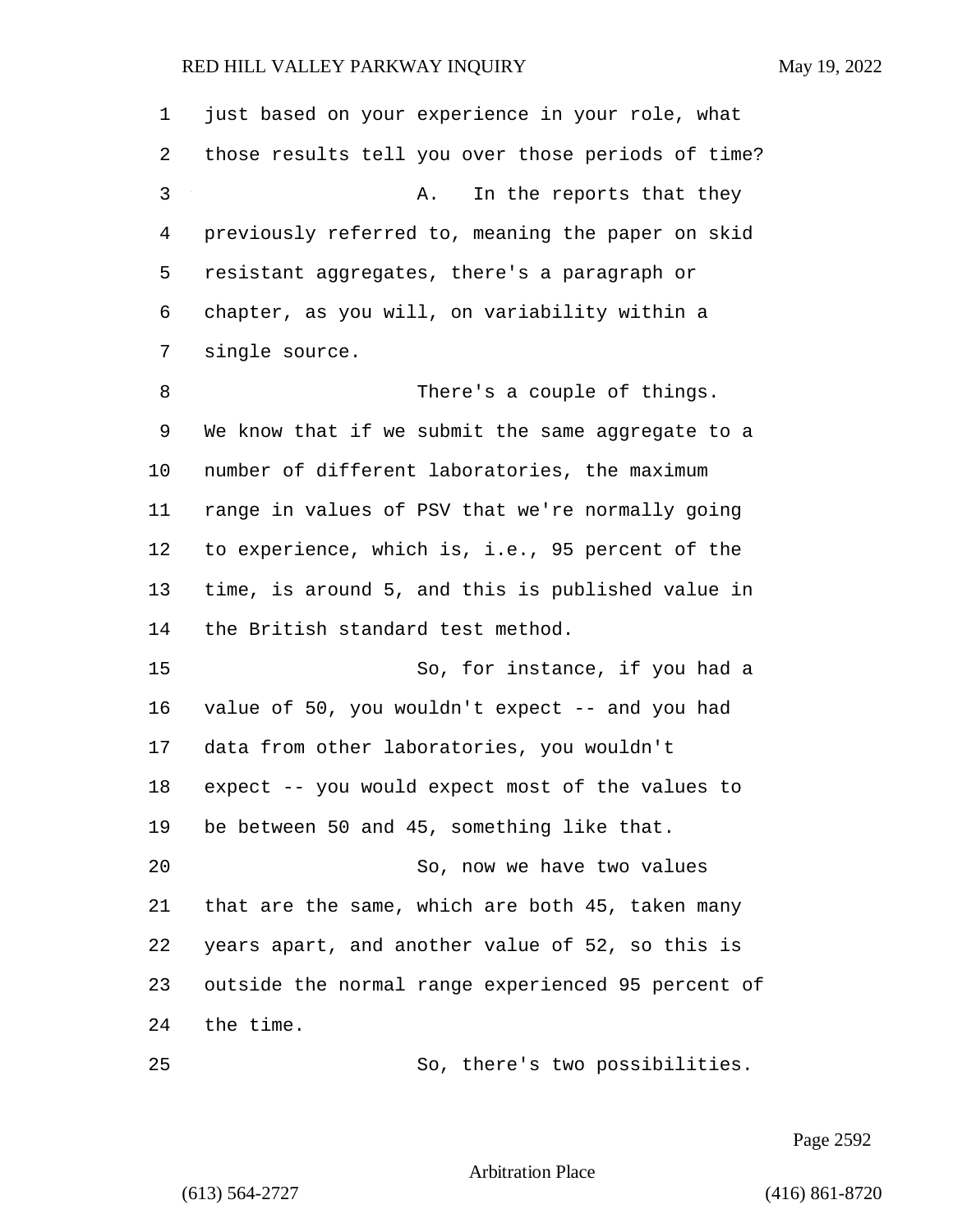| 1  | One, that there's a slightly different aggregate   |
|----|----------------------------------------------------|
| 2  | being tested in the paragraph 199 from that that   |
| 3  | was used or tested by Golders and by the MTO in    |
| 4  | 1992, or that there's -- I'm sorry, back up. Or    |
| 5  | that they're different materials. I'm sorry, did   |
| 6  | I say that clearly or not?                         |
| 7  | I think you said slightly<br>Q.                    |
| 8  | different aggregate being tested from that that    |
| 9  | was used or tested by Golder or the MTO, by Golder |
| 10 | $in$ $--$                                          |
| 11 | Yes. There's a<br>Α.                               |
| 12 | possibility that this is -- the one tested in      |
| 13 | paragraph 199 is a slightly different aggregate    |
| 14 | from the same source from that tested in the other |
| 15 | two test results that you have. Or it's at least,  |
| 16 | in part, related to multi-laboratory variation.    |
| 17 | We have a laboratory in Ireland and a laboratory   |
| 18 | in Canada. This test is a notoriously difficult    |
| 19 | test to calibrate and perform and it requires      |
| 20 | extensive skills and training to do it.            |
| 21 | So, I'm not particularly                           |
| 22 | surprised to see this variation in results,        |
| 23 | although I would say that it's probably at the     |
| 24 | extreme edges of the variation you would expect to |
| 25 | see, but you can look at the paragraph in that     |

Page 2593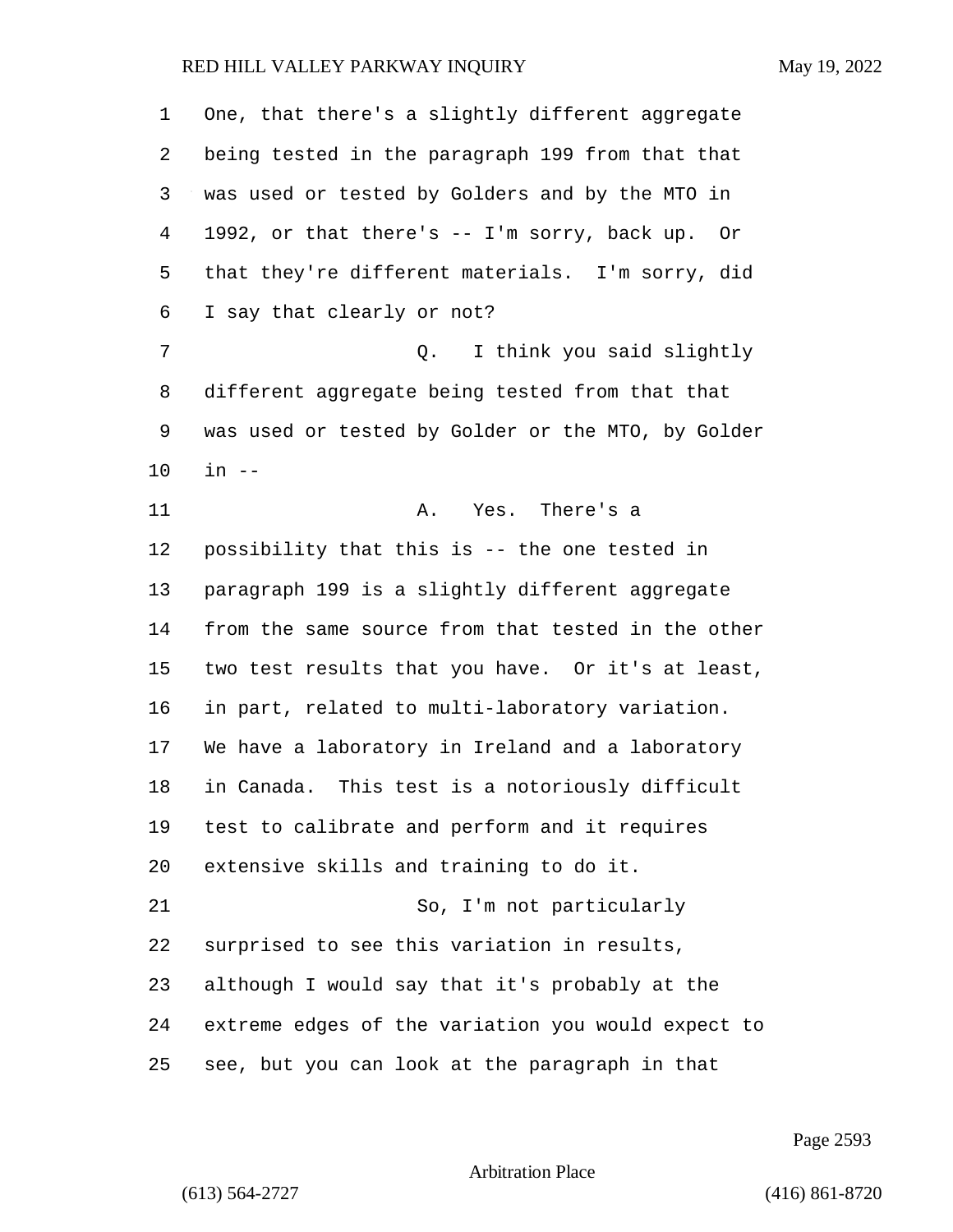1 report that gives you more information about this. 2 Q. So, if we could go to 3 MTO3580. This is the "Skid Resistant Aggregates 4 in Ontario." Is that the paper you -- 5 A. That's the paper and 6 somewhere in the middle of that -- 7 Q. I'm not sure what 8 image it is, Registrar, but maybe try image 12. 9 It's page 013, I think. 10 A. It would be further on, 11 if this is the one we're talking about. 12 C. It's, I think, figure 10. 13 A. Oh, yes. There's a graph 14 showing variation. 15 Q. That's figure 9, so the 16 next one, I think, Registrar. That's it. Is this 17 the one you're talking about? 18 A. Yes, this is it. You can 19 have a discussion about this. 20 Q. And this is -- you're 21 showing the polished stone value of 3HOI aggregate 22 sources over a 20-year period? 23 A. Right. So, forget about 24 the graph with the iron mine waste. That's a 25 highly variable aggregate in and of itself. But

Page 2594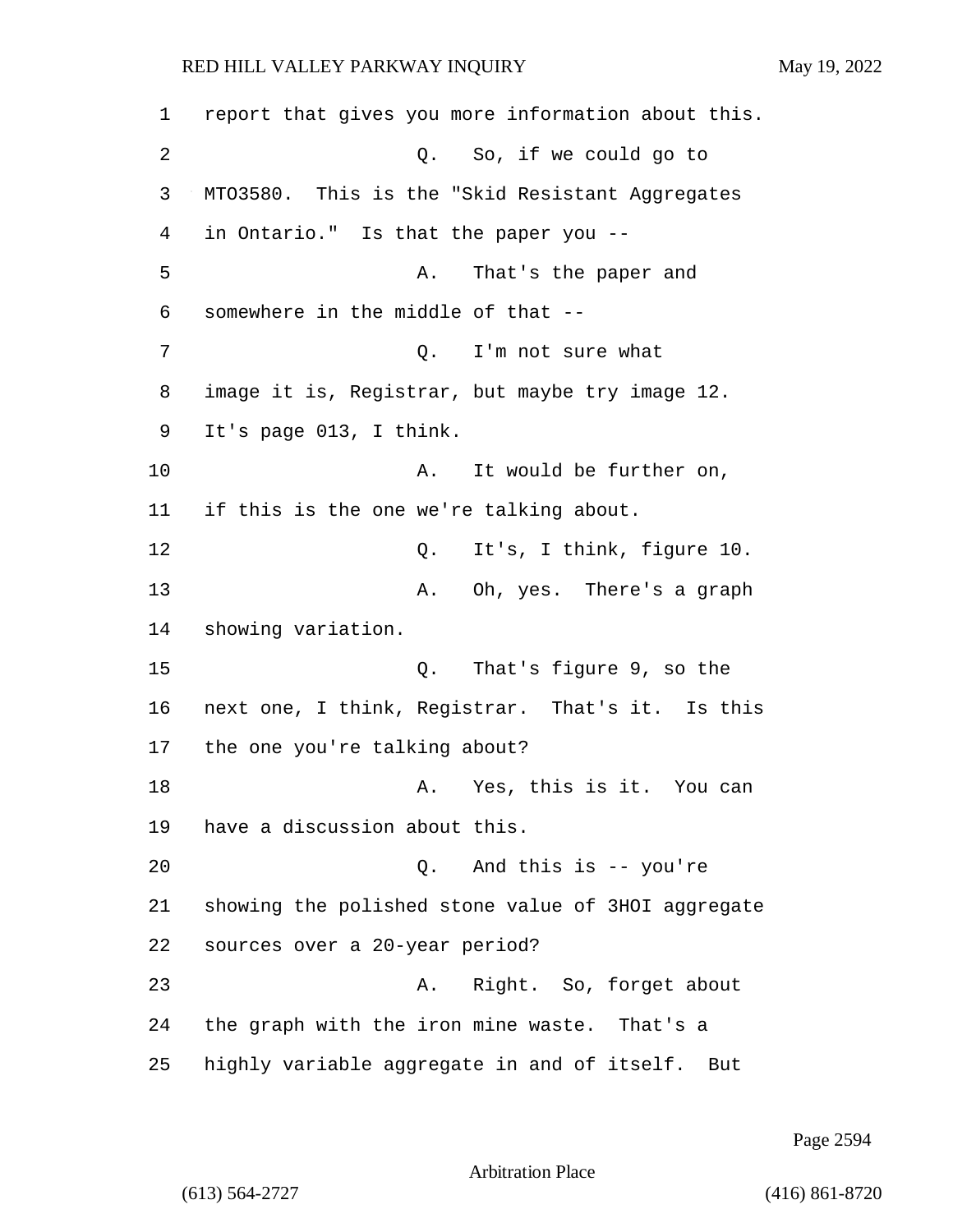| 1  | the other two, the dolomitic sandstone and the     |
|----|----------------------------------------------------|
| 2  | meta-arkose, are remarkably consistent materials.  |
| 3  | Now, it also shows data from                       |
| 4  | over a period of quite some time and there's some  |
| 5  | high results, abnormally high results, or          |
| 6  | abnormally low results, one of each. So, if you    |
| 7  | knock those off as being uncommon or there may     |
| 8  | have been a mistake made of some kind, you can get |
| 9  | some idea of the kind of variation that I was just |
| 10 | talking about, which shows that you're looking at  |
| 11 | variation within one source over a period of time  |
| 12 | of a polished stone value of about 5.              |
| 13 | Q. I just got a freeze.                            |
| 14 | Sorry, I haven't heard the last -- has Mr. Rogers  |
| 15 | frozen for others? No. Maybe it's fine. The        |
| 16 | last I heard was, "You can get some idea of the    |
| 17 | kind of variation that I was just talking about."  |
| 18 | Can you still hear me?<br>Α.                       |
| 19 | Q. I can now.                                      |
| 20 | A. Okay. You got some idea                         |
| 21 | of exactly what I said. You get some idea of the   |
| 22 | variation we were just talking about. You're       |
| 23 | going to get a range in the order of 5 PSV units   |
| 24 | with occasional, very occasional, values that fall |
| 25 | outside that. Can you hear me now? Because I       |

Page 2595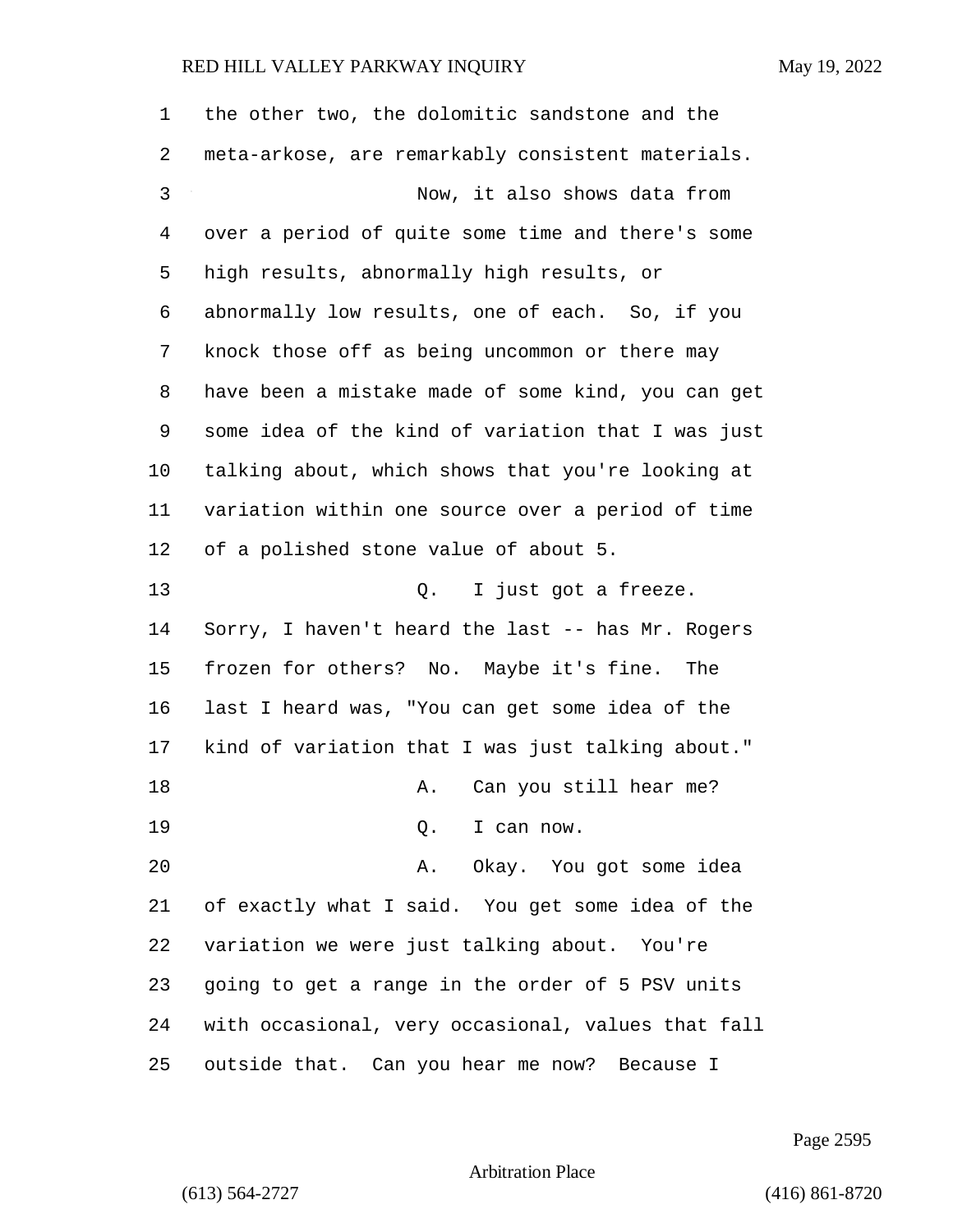1 can't -- 2 THE REGISTRAR: Sorry, I think 3 we just lost Mr. Lewis. I don't see him on the 4 screen anymore. 5 MS. MCIVOR: And I also don't 6 see the Commissioner. 7 THE REGISTRAR: We'll just 8 pause the feed right now and get them back. Maybe 9 their internet connection just went out in the 10 office. 11 MS. MCIVOR: Thank you, 12 Registrar. 13 --- Luncheon recess taken at 12:59 p.m. 14 --- Upon resuming at 1:59 p.m. 15 MR. LEWIS: We're back after 16 lunch and an internet outage at our office, but 17 we're back now. May I proceed, Commissioner? 18 JUSTICE WILTON-SIEGEL: Please 19 do. 20 MR. LEWIS: Thank you. I just 21 have a couple questions to finish up. 22 BY MR. LEWIS: 23 Q. Earlier in your evidence 24 this morning, you were speaking of -- and I'll 25 just go from the realtime transcript. You said

Page 2596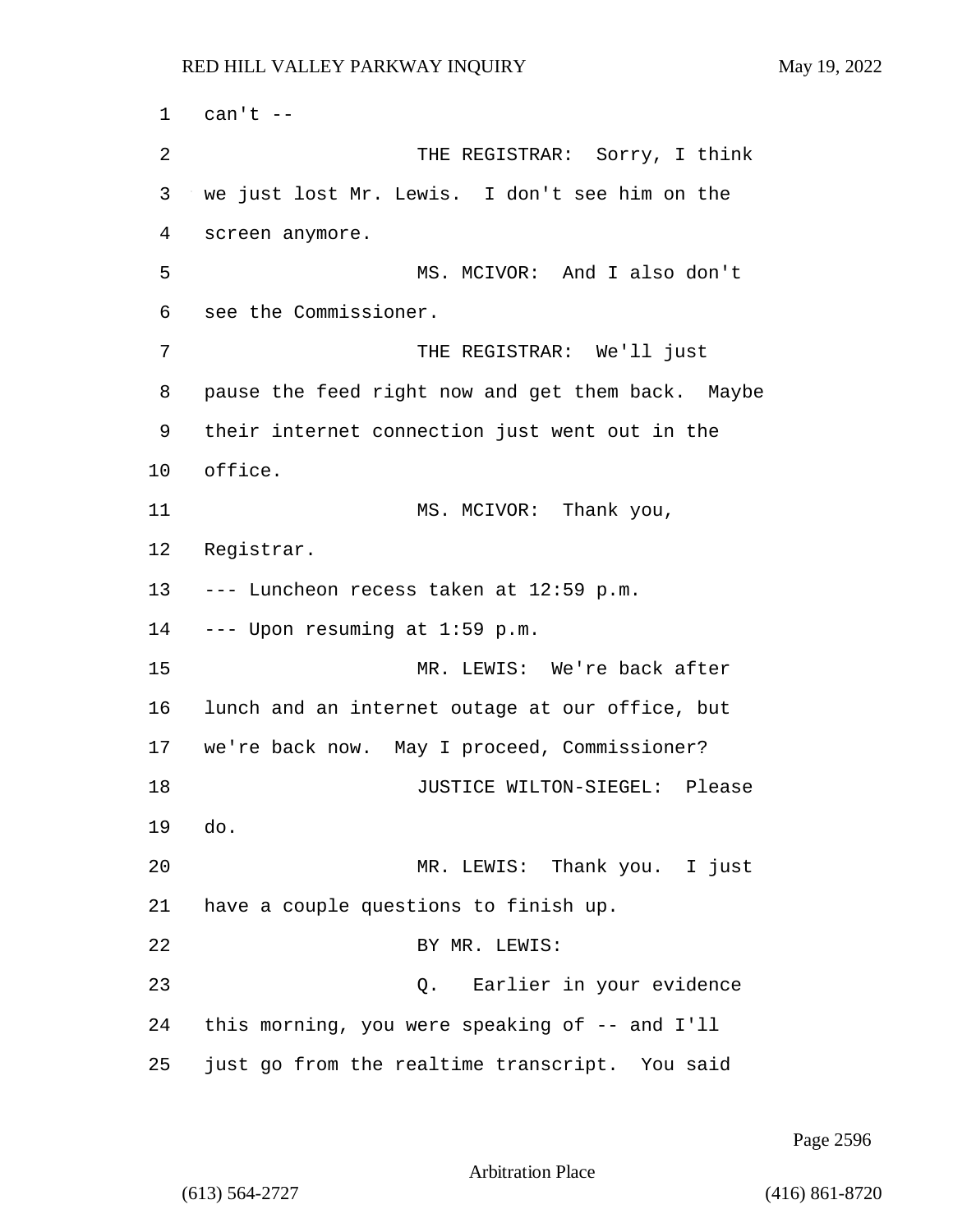| 1  | that values of more than 30, meaning FN of more    |
|----|----------------------------------------------------|
| 2  | than 30, you get a relatively short stopping       |
| 3  | distance, and even if you go up to a friction      |
| 4  | value of 50, although you get a continued decrease |
| 5  | in stopping distance, it's not a dramatic change,  |
| 6  | but when you get values of around 30, it depends   |
| 7  | on your vehicle speed, the difference in stopping  |
| 8  | distance can vary quite dramatically depending on  |
| 9  | what the so-called friction number is of the       |
| 10 | highway, and then you go on to talk about winter   |
| 11 | conditions and so forth.                           |
| 12 | Am I correct in understanding,                     |
| 13 | and correct me if I'm wrong, that the stopping     |
| 14 | distances don't decline on a straight-line basis   |
| 15 | as the friction number increases. Is that what     |
| 16 | you were saying?                                   |
| 17 | They decline as the<br>Α.                          |
| 18 | friction number increases, but they don't decline  |
| 19 | as quickly as you would at, say, friction numbers  |
| 20 | between 20 and 30.                                 |
| 21 | Right. The stopping<br>Q.                          |
| 22 | distance --                                        |
| 23 | And there's a graph of<br>Α.                       |
| 24 | this.                                              |
| 25 | Yes, okay. I just wanted<br>Q.                     |

Page 2597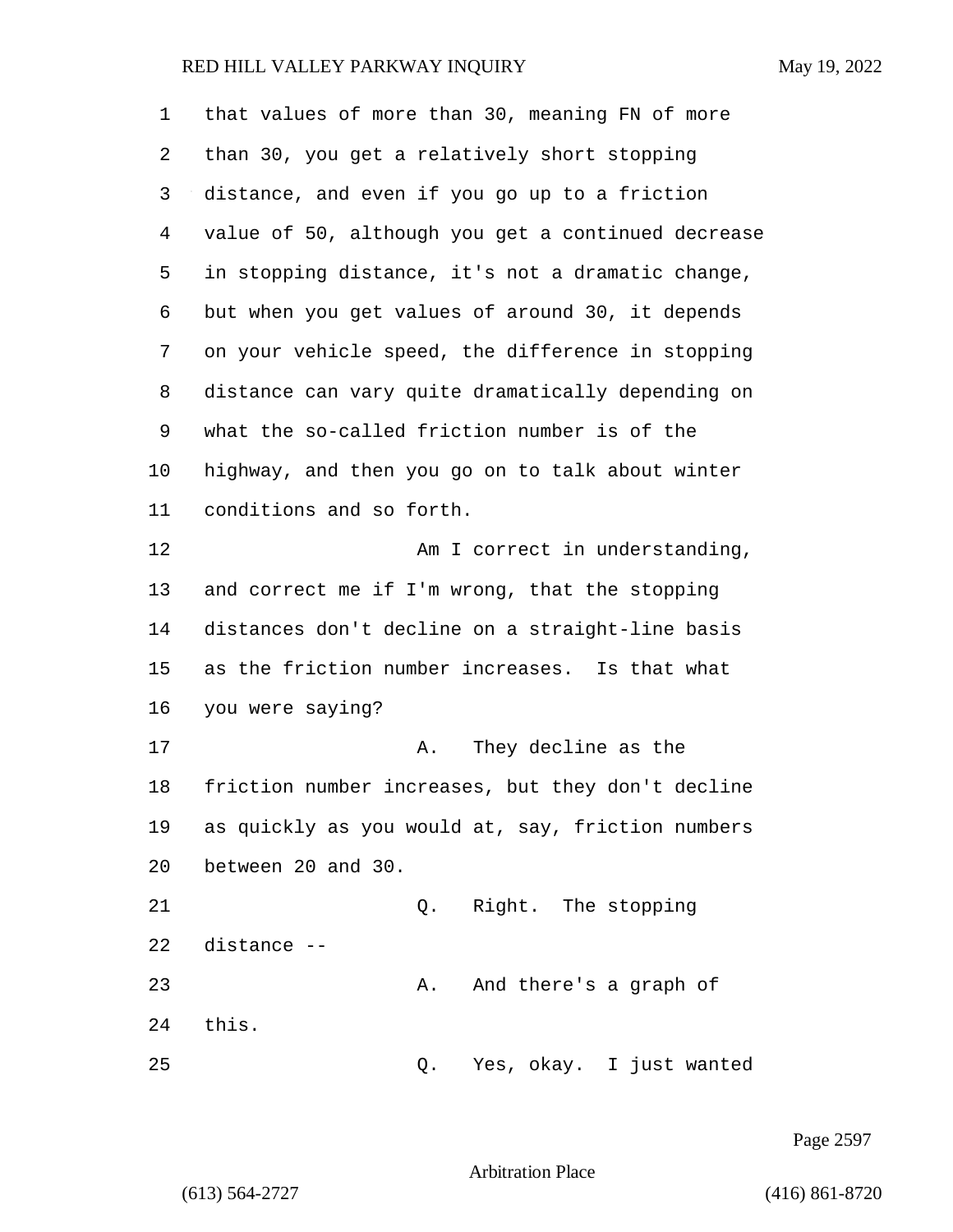to make sure that I understood what you were saying. So, as the friction number increases, while the stopping distances decrease, it's not a linear relationship? 5 A. No. That is correct. 6 Q. That's right? So, an example, just picking two numbers, at an FN30, you're saying, doesn't give you -- it's not twice the stopping distance of FN60. Is that right? 10 A. Generally speaking, no, but it also varies with the speed of the vehicle. 12 O. At the same speed, I mean. Is that what you're saying? **A.** Even then, the difference is, as you increase your speed, the differences in stopping distance will become greater. 17 Q. No, I get that, but at the same speed. 19 A. Pick a particular speed. You will get a stopping distance between 30 and 50 that isn't as great as the stopping distance between 10 and 30. 23 Q. Right, I appreciate that it would be greater, but you were talking about it not being a straight-line difference between the

Page 2598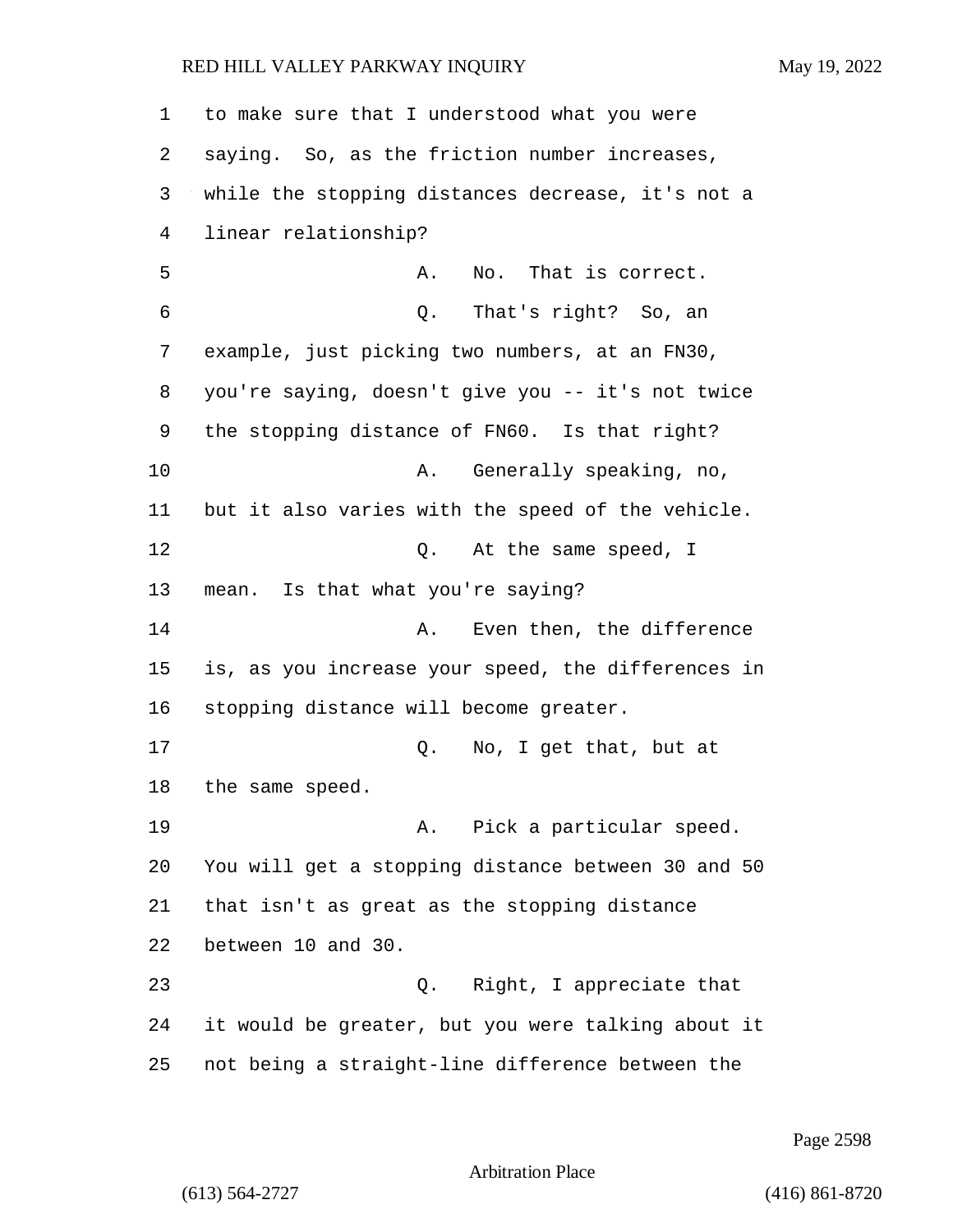1 two? 2 A. It's not a straight line. 3 Q. Okay. There's not as 4 much of a difference as you go up as it is at 5 lower FNs. Is that right? 6 A. That is correct. 7 C. Okay. Sort of less of a 8 marginal difference, if we can call it that? 9 A. To really understand 10 this, you have to look at the graph. 11 Q. What graph are you 12 talking about? 13 A. It's figure 1 in any of 14 those reports. 15 Q. In your report? 16 A. Yes. 17 Q. All right. If we could 18 go to -- that would be helpful, thank you -- 19 MTO3580, please. 20 MS. MCIVOR: Mr. Lewis, if I 21 may, I believe in that document it's image 9. 22 MR. LEWIS: That's great. 23 Thank you. 24 THE WITNESS: Keep going. 25 MR. LEWIS: Yes. Image 9,

Page 2599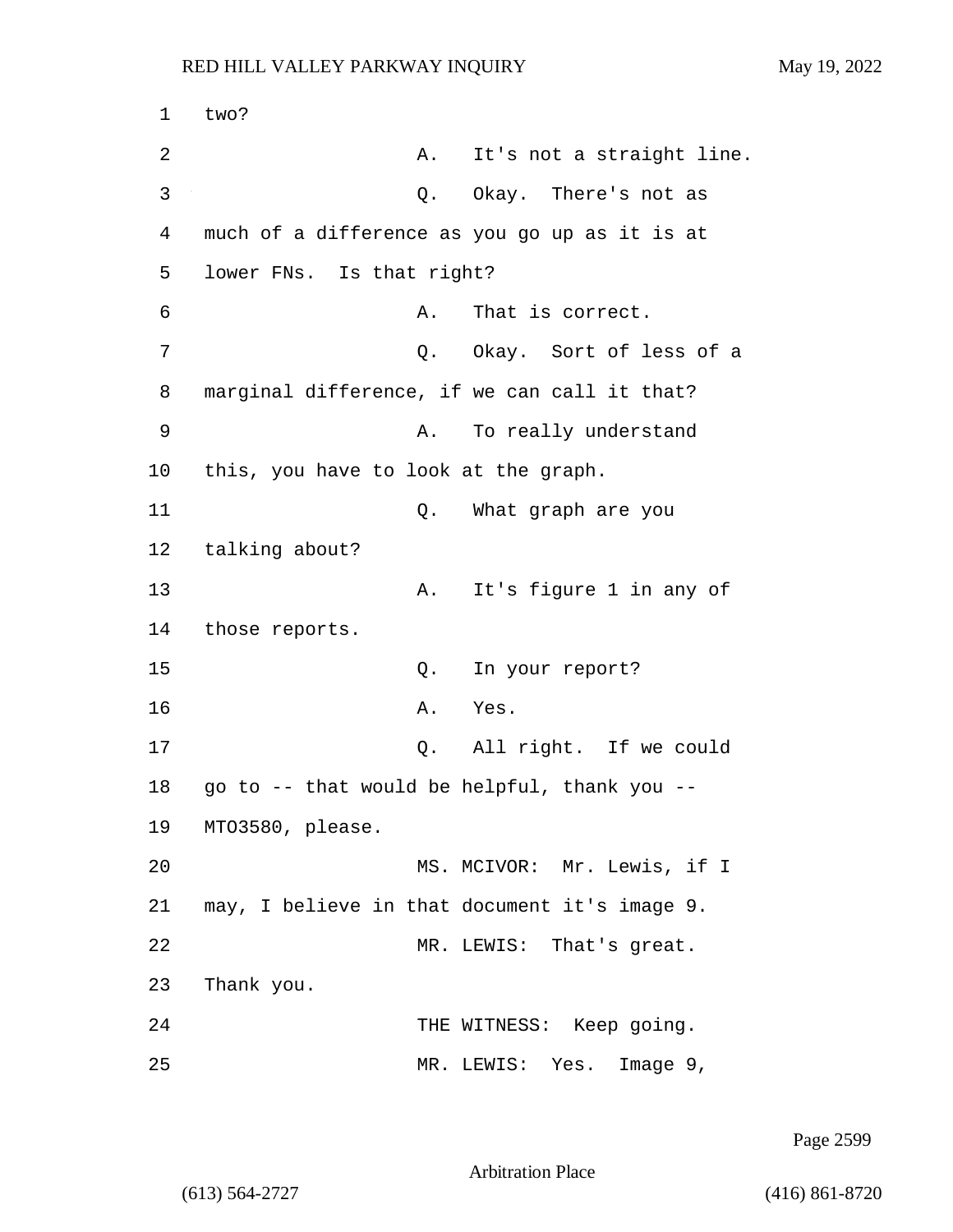1 Ms. McIvor said. 2 THE REGISTRAR: Sorry, 3 counsel, this is image 9. 4 MS. MCIVOR: Sorry, I might be 5 mistaken. It might be page 9 of this document, 6 with this being page 1. 7 THE WITNESS: I think it's on 8 the next page. It was on what would have been 9 page 2. 10 BY MR. LEWIS: 11 Q. Page 2. Okay. 12 A. There you go. And that 13 is the graph I'm referring to. 14 0. Okay. 15 A. So, you have to 16 understand that this is at 40 kilometres an hour 17 largely but not exclusively on snow covered and 18 ice covered pavement, and it shows the theoretical 19 curve predicted by an equation and it shows the 20 fit of the data, actual field data, around that 21 curve. This was data generated out on Highway 416 22 one winter before it was opened to traffic. 23 So, here, you can see that if 24 we go from 0.3 to 0.5 in terms of coefficient of 25 friction, the stopping distance varies from 20 to

Page 2600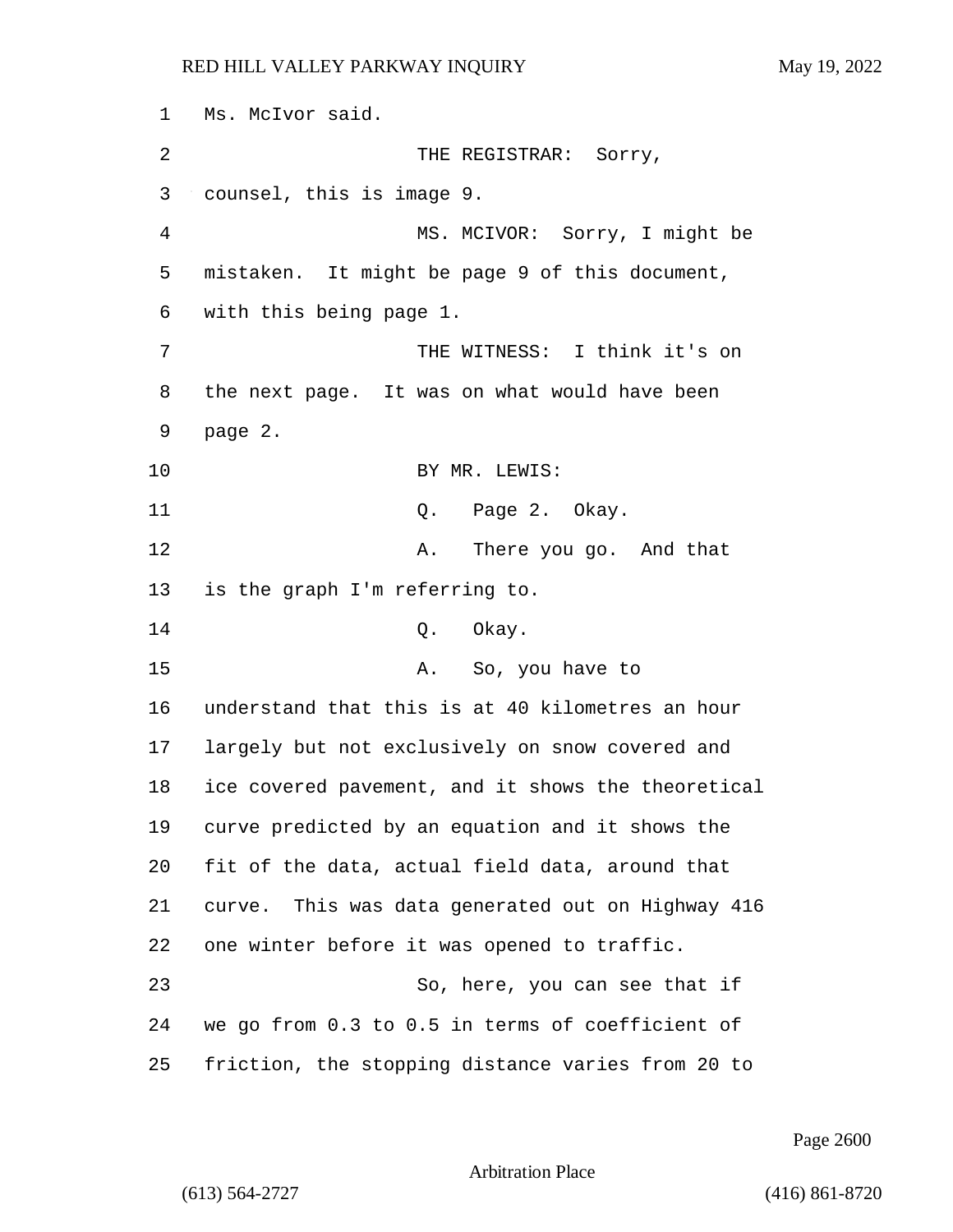about 12 metres, but if we go from 0.1 to 0.3, the stopping distance varies from 20 metres up to 60 metres. Practically speaking, you don't get many roads less than 0.15. 5 Q. Right. But I think I understand what you're saying and I think I did understand you correctly, but it's certainly helpful to have the visualization of it, as you say? 10 A. And, as I said, there were a family of curves around this one depending upon the speed of the vehicle. 13 Q. And, as you said, this one is at 40 kilometres an hour? 15 A. This is at 40 kilometres an hour, I think. Yes, it says 40 kilometres an hour. **Q.** Okay. Thank you. I don't have any other questions. 20 I understand, Commissioner, that counsel for Dufferin will not have any questions. Counsel for Golder and the City both do, as well as the MTO. We did not discuss who is going first between counsel for Golder and counsel for the City, however.

Page 2601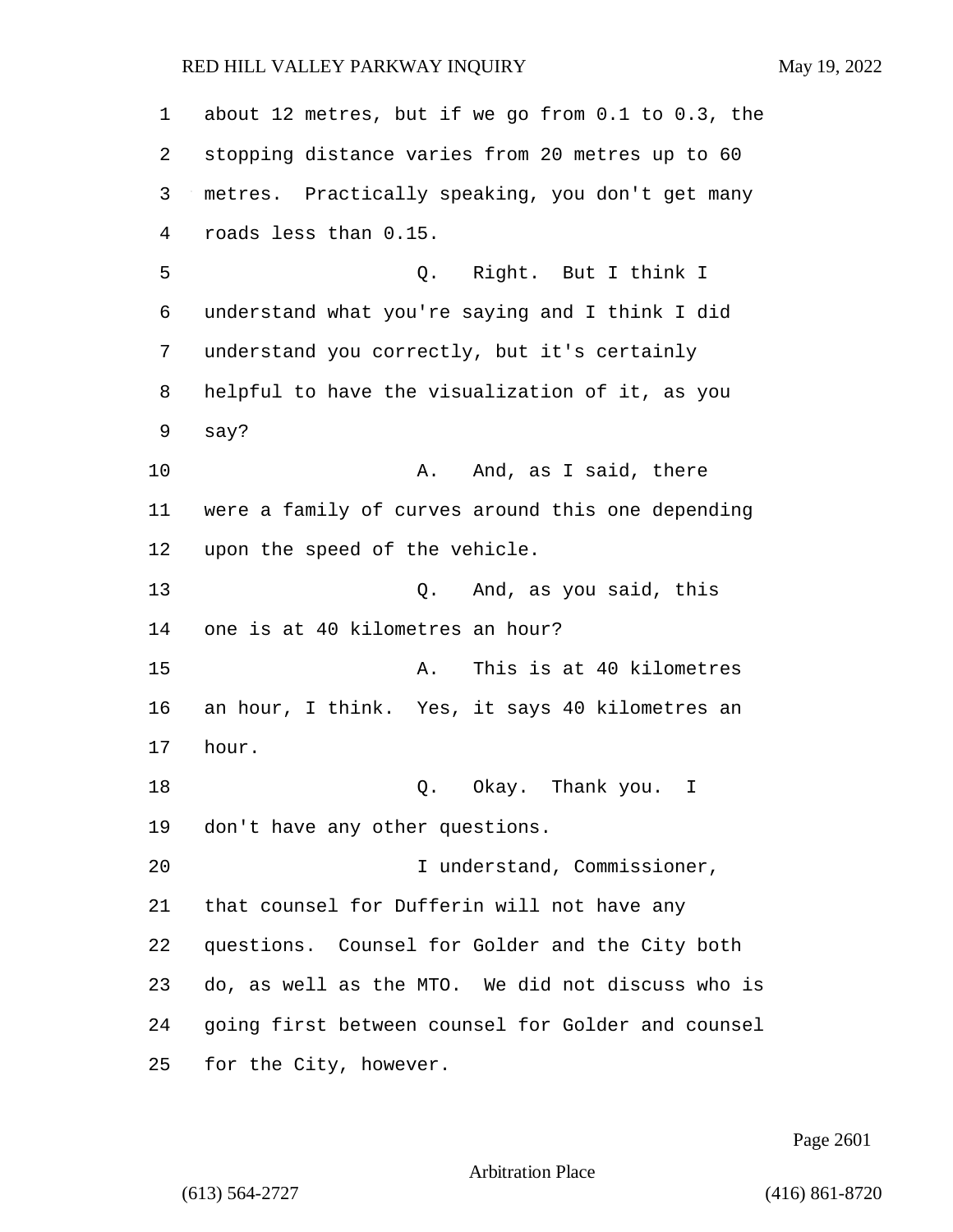1 MS. JENENE ROBERTS: I'm happy 2 to go first for the City. 3 JUSTICE WILTON-SIEGEL: Okay. 4 MR. LEWIS: Thank you. 5 EXAMINATION BY MS. JENENE ROBERTS: 6 Q. Good afternoon, 7 Commissioner and Mr. Rogers. My name is Jenene 8 Roberts and I'm going to ask you a few questions 9 on behalf of the City of Hamilton. 10 First, I want to take you back 11 to a discussion earlier about the Demix aggregate. 12 And are you aware that the City of Hamilton 13 retained Golder Associates to complete quality 14 assurance work with respect to the paving on the 15 Red Hill Valley Parkway? 16 A. Yes, and more than 17 quality assurance, I believe. 18 and 2. Yes, that's correct. And 19 do you know Dr. Ludomir Uzarowski? 20 A. Yes, I do. 21 Q. Okay. And part of the 22 work was testing on the Demix aggregate and 23 approval of the use of the Demix aggregate on the 24 pavement. Are you aware of that? 25 A. I was aware that they had

Page 2602

Arbitration Place

(613) 564-2727 (416) 861-8720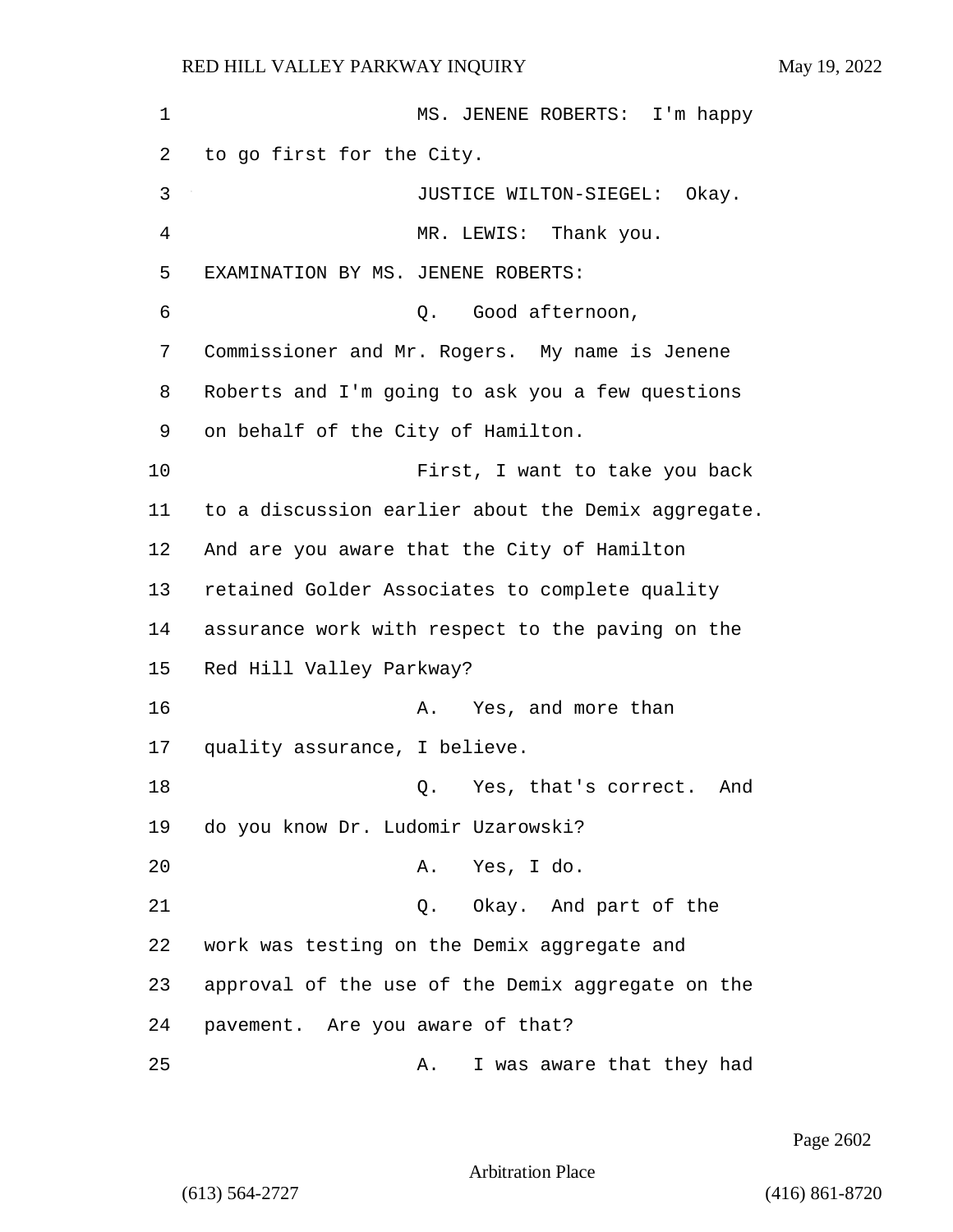done testing. 2 Q. Okay. 3 A. I don't think I've ever seen the test data. 5 Q. Okay. That's fine. And I take it that you would expect that Golder and Dr. Uzarowski in particular would have been diligent in ensuring that the relevant testing was done and the applicable specifications were met with respect to the use of the aggregate in the paving of the Red Hill? 12 A. There's two sets of requirements. There's requirements in OPSS 1003, which talk about Micro-Deval and freeze/thaw, and then there's a set of requirements required in MTO's case to get on the DSM. So, if you do the one and you don't do the other, from MTO point of view, you haven't done the complete job. 19 Q. But you're aware that municipalities in Ontario are not required to meet all of the MTO requirements, such as they're not required to select an aggregate from the DSM list? 23 A. Not as far as I know, but at the back of the municipal specification from 1003, there was guidance to municipalities about

Page 2603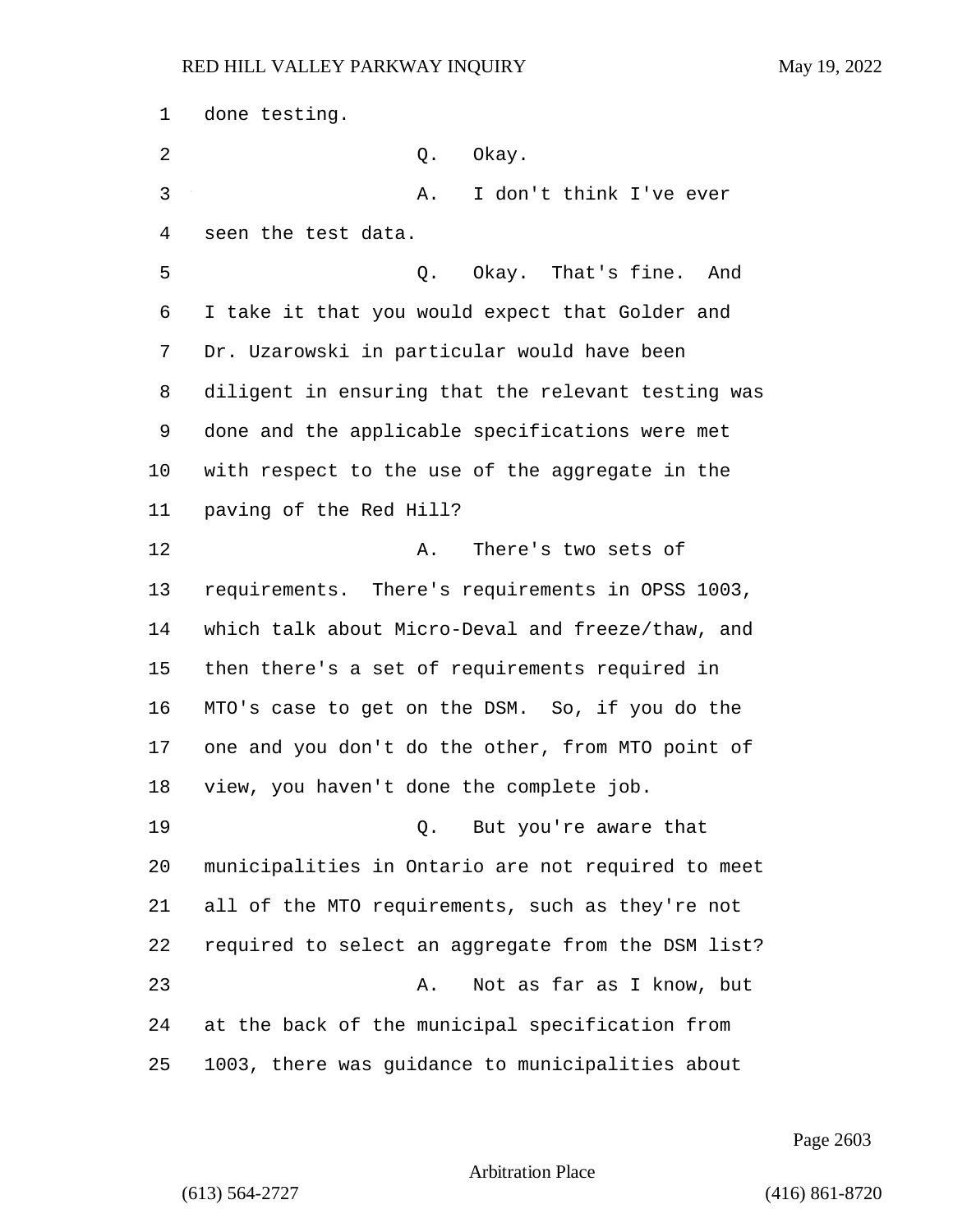| 1  | this very issue. It's a non-mandatory appendix.   |
|----|---------------------------------------------------|
| 2  | I'm sorry, I didn't catch<br>Q.                   |
| 3  | that last --                                      |
| 4  | It's a non-mandatory<br>Α.                        |
| 5  | appendix.                                         |
| 6  | Non-mandatory appendix.<br>Q.                     |
| 7  | Thank you. So it's not mandatory for              |
| 8  | municipalities to follow that appendix?           |
| 9  | No, not at all.<br>Α.                             |
| 10 | Okay. And would you also<br>Q.                    |
| 11 | agree that it was acceptable for the City of      |
| 12 | Hamilton to rely on Golder and its expertise in   |
| 13 | evaluating the aggregate that was used in paving  |
| 14 | the Red Hill Valley Parkway?                      |
| 15 | That's a funny question.<br>Α.                    |
| 16 | Can you say it again?                             |
| 17 | Sure. I put the<br>Q.                             |
| 18 | proposition to you that it was acceptable for the |
| 19 | City of Hamilton to rely on Golder and            |
| 20 | Dr. Uzarowski and his expertise and the expertise |
| 21 | of other members of Golder Associates to evaluate |
| 22 | the aggregate that was being used in paving the   |
| 23 | Red Hill Valley Parkway?                          |
| 24 | I'm not sure that I can<br>Α.                     |
| 25 | comment about what the City of Hamilton did in    |

Page 2604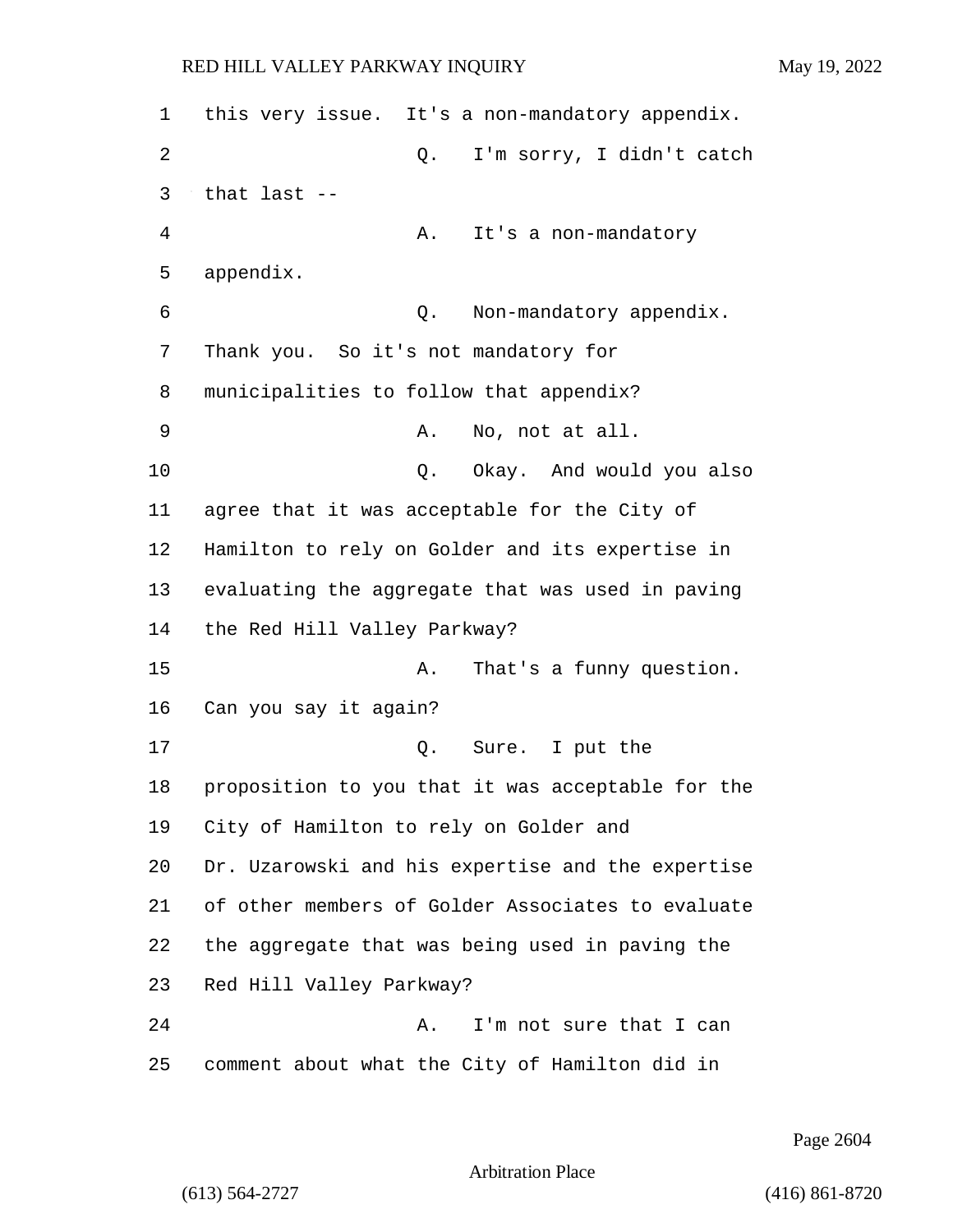| $\mathbf 1$ | this context. Normally I would say yes, but I'm    |
|-------------|----------------------------------------------------|
| 2           | not really not in a position to judge what the     |
| 3           | City of Hamilton should or should not have done in |
| 4           | terms of relying on their consultant.              |
| 5           | Q. Okay. That's fine.                              |
| 6           | Thank you. And, Mr. Rogers, you are also aware, I  |
| 7           | take it, that the Demix aggregate had been used by |
| 8           | the MTQ on a number of projects in Quebec?         |
| 9           | Only recently have I<br>Α.                         |
| 10          | found that out, but I have always assumed that it  |
| 11          | was used locally in the Montreal area.             |
| 12          | Q. Okay. Thank you. And                            |
| 13          | you had told us earlier today about some of the    |
| 14          | testing that was done in 1992 at the MTO on the    |
| 15          | Demix aggregate and I think your evidence was that |
| 16          | you didn't dismiss the second Demix application    |
| 17          | out of hand in 2002 when they applied for listing  |
| 18          | on the DSM. Correct?                               |
| 19          | In 2007.<br>Α.                                     |
| 20          | Yes.<br>Q.                                         |
| 21          | No, of course not.<br>Α.                           |
| 22          | Yes. Okay. And that's,<br>Q.                       |
| 23          | I think you explained to us, because you knew it's |
| 24          | a large quarry and rock could have been coming     |
| 25          | from a different area or a different level in 2007 |

Page 2605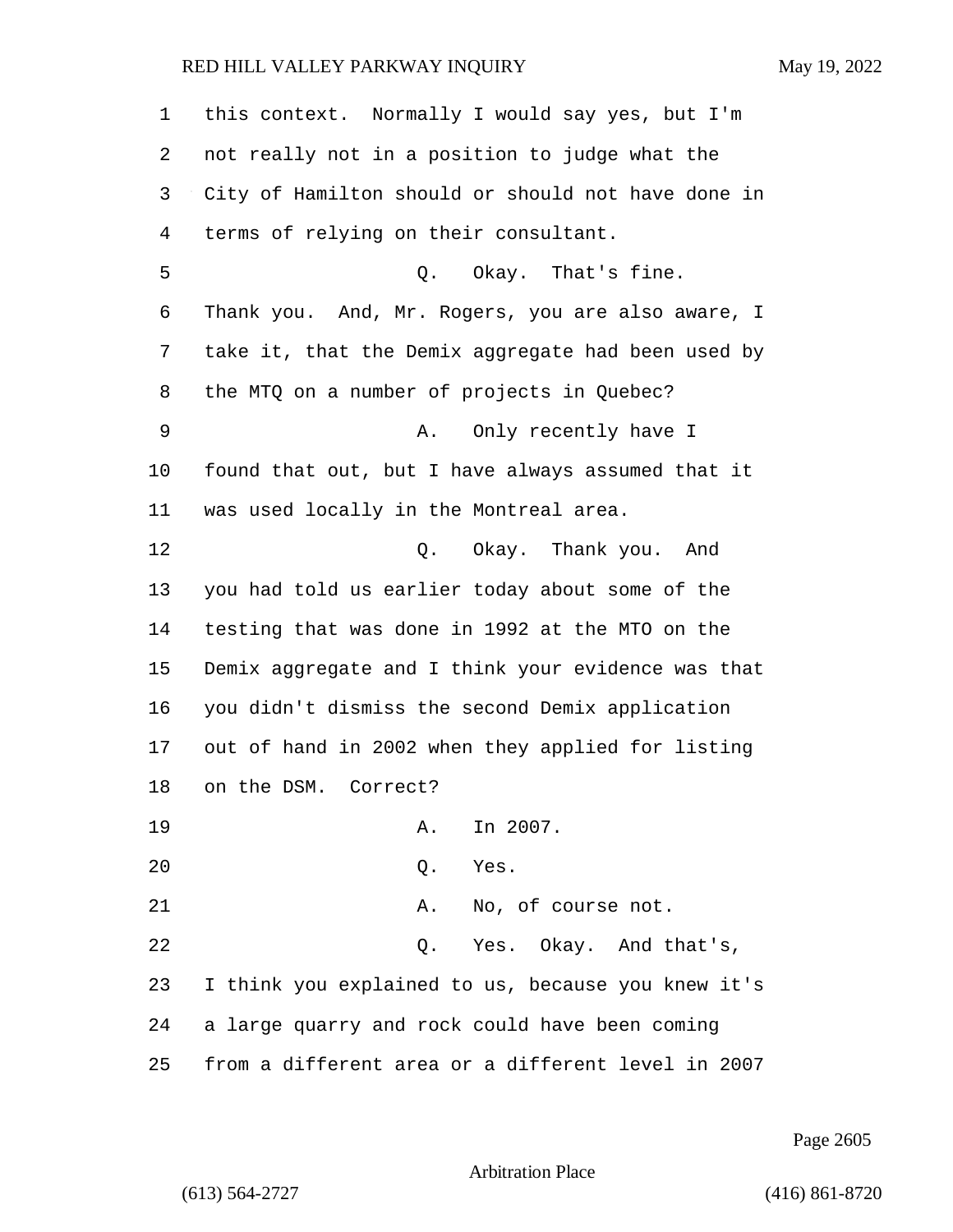versus 1992? 2 A. Yes. 3 Q. Okay. And so, the MTO evaluated the application in 2007 based on the results from the 2007, the new sampling and the new testing that was done? 7 A. The new testing and sampling that was done in 2008. 9 Q. In 2008, thank you. Yes, so the application in 2007 and then you had to wait until the spring of 2008 to do the new sampling and testing. Is that right? 13 A. That's right. 14 Q. Okay. And you're also aware that the MTO ultimately did list the Demix aggregate on the DSM? 17 A. Yes, I am now. 18 Q. Okay. So, that means that MTO's process of qualification, it did not identify any problems with the Demix aggregate in the testing that were part of that application in 2007 and then based on the sampling in 2008? 23 A. I'm not sure I've seen all of the test data, but --

25 Q. Okay.

Page 2606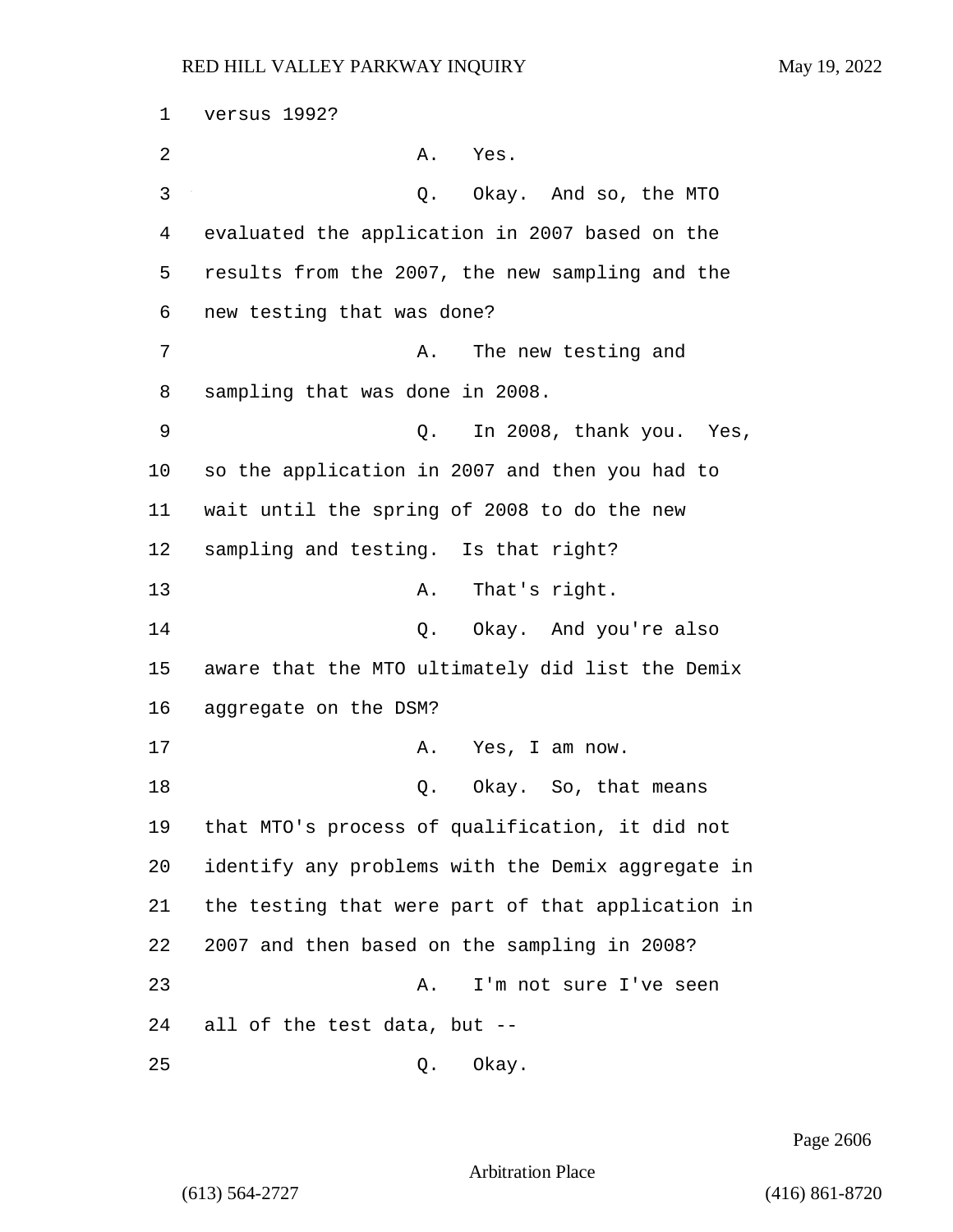1 A. -- that's a fair statement. 3 Q. Okay. Thank you. And, you know, given that you had left in April of 2008, I understand you may not have seen all the testing, but to your knowledge you're not aware of the MTO having identified any problems with the Demix aggregate in the testing that was done? 9 A. If they had found a problem, they wouldn't have gone ahead. 11 Q. Okay. Great. Thank you. And you're also aware that the friction testing that supported the listing of the Demix aggregate on the DSM was the testing that was done on the Red Hill Valley Parkway? 16 A. Yes. I am now. 17 and 1 Q. Okay. And I understand it would have been your former colleagues, Bob Gorman and Stephen Senior in particular, who had made the decision to list the Demix aggregate at that time? 22 A. Yes. 23 Q. Okay. And you, of course, trusted their judgment in allowing the Demix aggregate to be added to the DSM?

Page 2607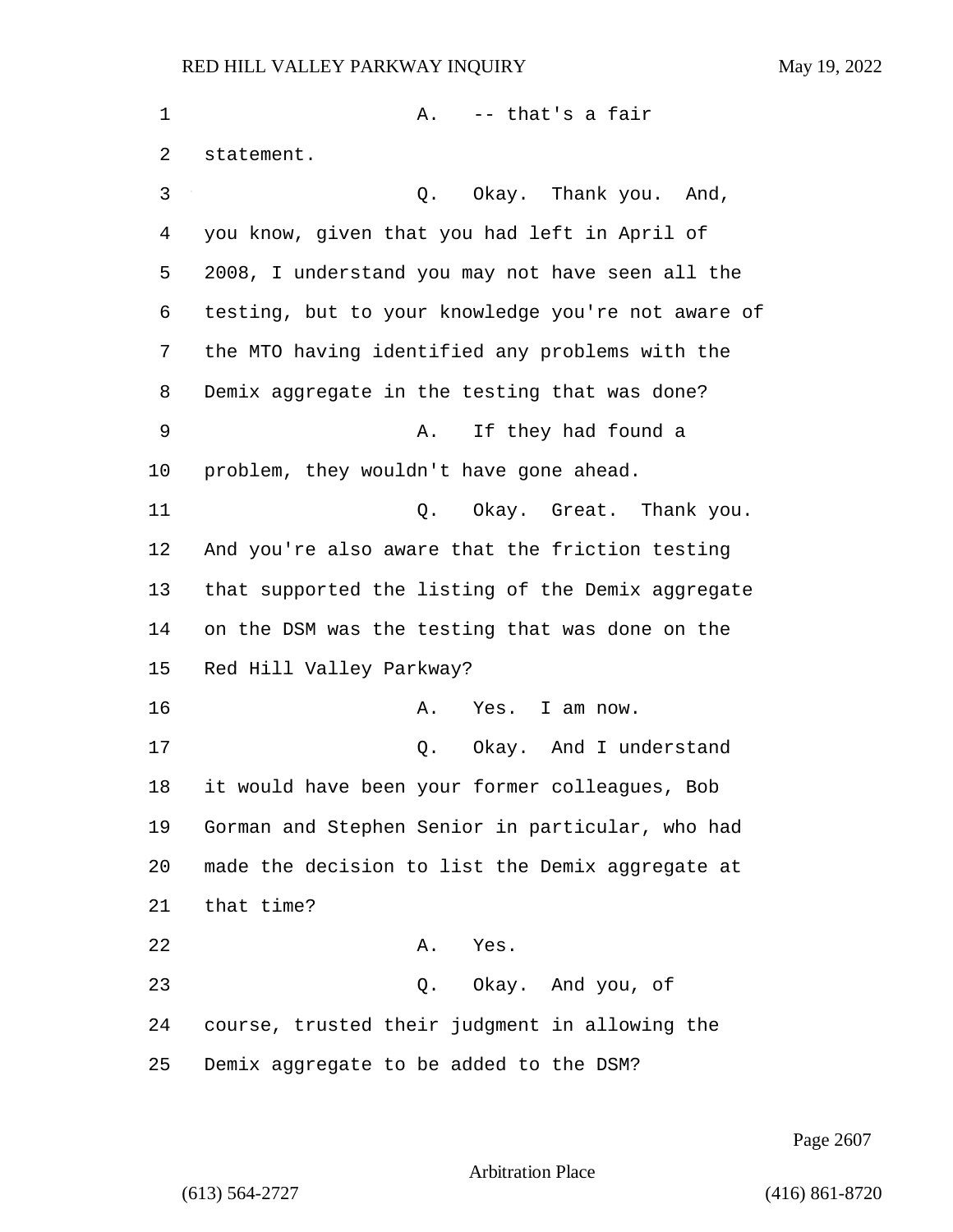| $\mathbf 1$ | I trusted their judgment?<br>Α.                   |
|-------------|---------------------------------------------------|
| 2           | You would have trusted<br>Q.                      |
| 3           | their judgment, yes.                              |
| 4           | In a general way in the<br>Α.                     |
| 5           | sense that you're asking me about something that  |
| 6           | happened after I retired, but yes. They're both   |
| 7           | competent geologists and, in Steve's case, he's a |
| 8           | very competent engineer, so yes, I think that     |
| 9           | would be a fair statement.                        |
| 10          | Great. Okay. Thank you.<br>Q.                     |
| 11          | And you're also aware that the MTO did not remove |
| 12          | the Demix aggregate from the DSM list because of  |
| 13          | any sort of friction performance concerns.        |
| 14          | Correct?                                          |
| 15          | I don't know.<br>Α.                               |
| 16          | Q.<br>Sorry?                                      |
| 17          | Α.<br>I'm not aware of that.                      |
| 18          | Okay. Thank you.<br>Q.<br>Sorry,                  |
| 19          | the way I posed the question makes the answer a   |
| 20          | little confusing sometimes.                       |
| 21          | So, in fact, the Demix                            |
| 22          | aggregate was only removed from the DSM list      |
| 23          | because the manufacturer essentially made a       |
| 24          | business decision to stop paying the fees to      |
| 25          | maintain the listing. Were you aware of that?     |

Page 2608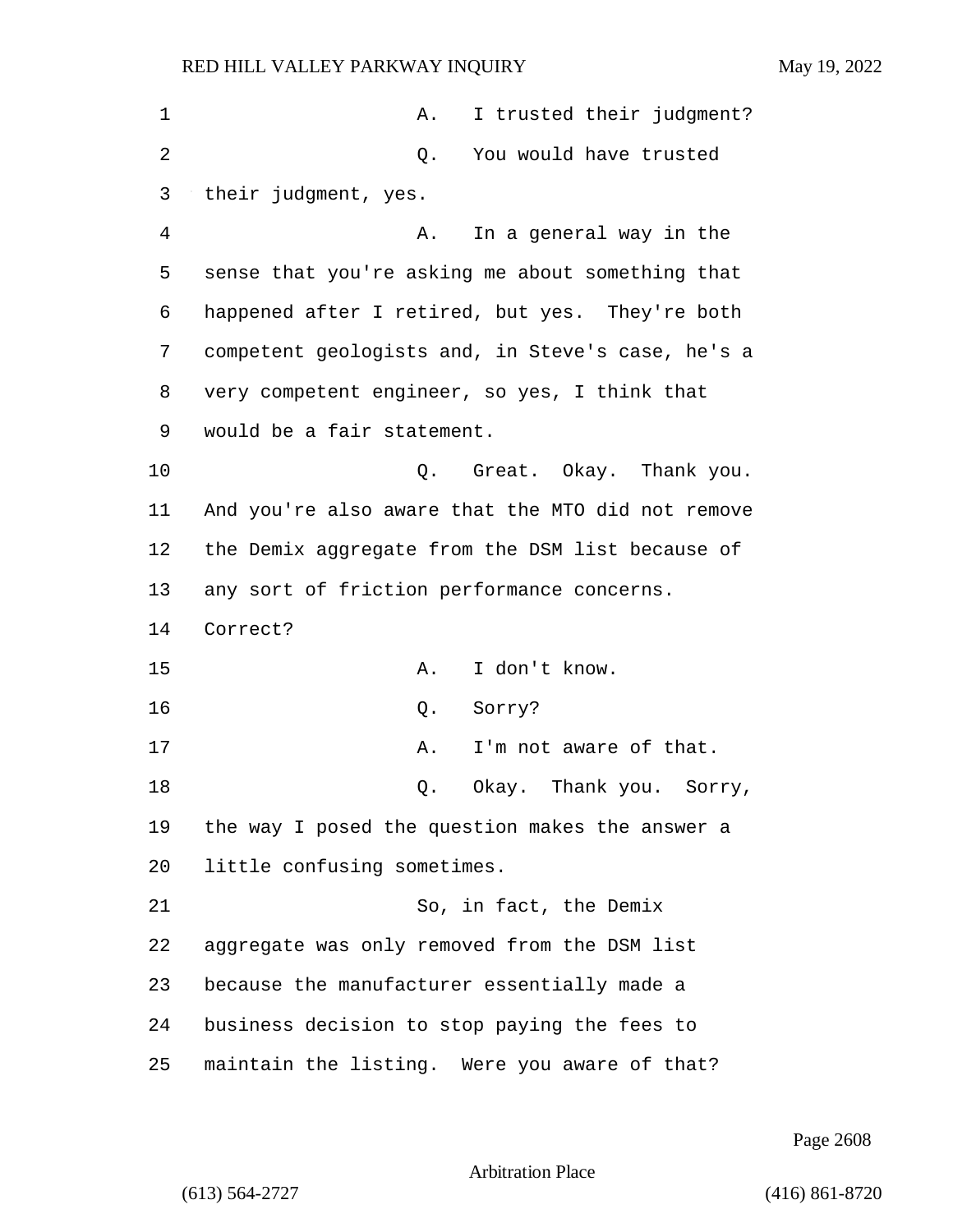| 1  | Α.<br>I am now.                                    |
|----|----------------------------------------------------|
| 2  | Okay. Thank you. And<br>Q.                         |
| 3  | switching gears away from the Demix aggregate      |
| 4  | itself, I take it you're aware that there may be   |
| 5  | occasions where there is an aggregate that is      |
| 6  | listed on the DSM but, nevertheless, there's a     |
| 7  | poor friction result that's obtained when friction |
| 8  | testing is done on a highway that's paved using    |
| 9  | that aggregate?                                    |
| 10 | Yes, but I'm trying to<br>Α.                       |
| 11 | think of a specific example.                       |
| 12 | Q. Okay. Well, maybe, if we                        |
| 13 | could go back to -- I think there was a brief      |
| 14 | discussion earlier today about the 401 near        |
| 15 | Woodstock and the paving that was done there with  |
| 16 | SMA.                                               |
| 17 | And, Mr. Registrar, if we                          |
| 18 | could go to OD4, images 76 to 77. And I'm looking  |
| 19 | here at paragraph 175 and this refers to a         |
| 20 | November 26, 2007 MTO geotechnical committee       |
| 21 | meeting, and you see here the minutes of the       |
| 22 | meeting are there and it refers to you giving an   |
| 23 | update on SMA.                                     |
| 24 | And then at the bottom of the                      |
| 25 | left-hand image there, we see a discussion of some |

Page 2609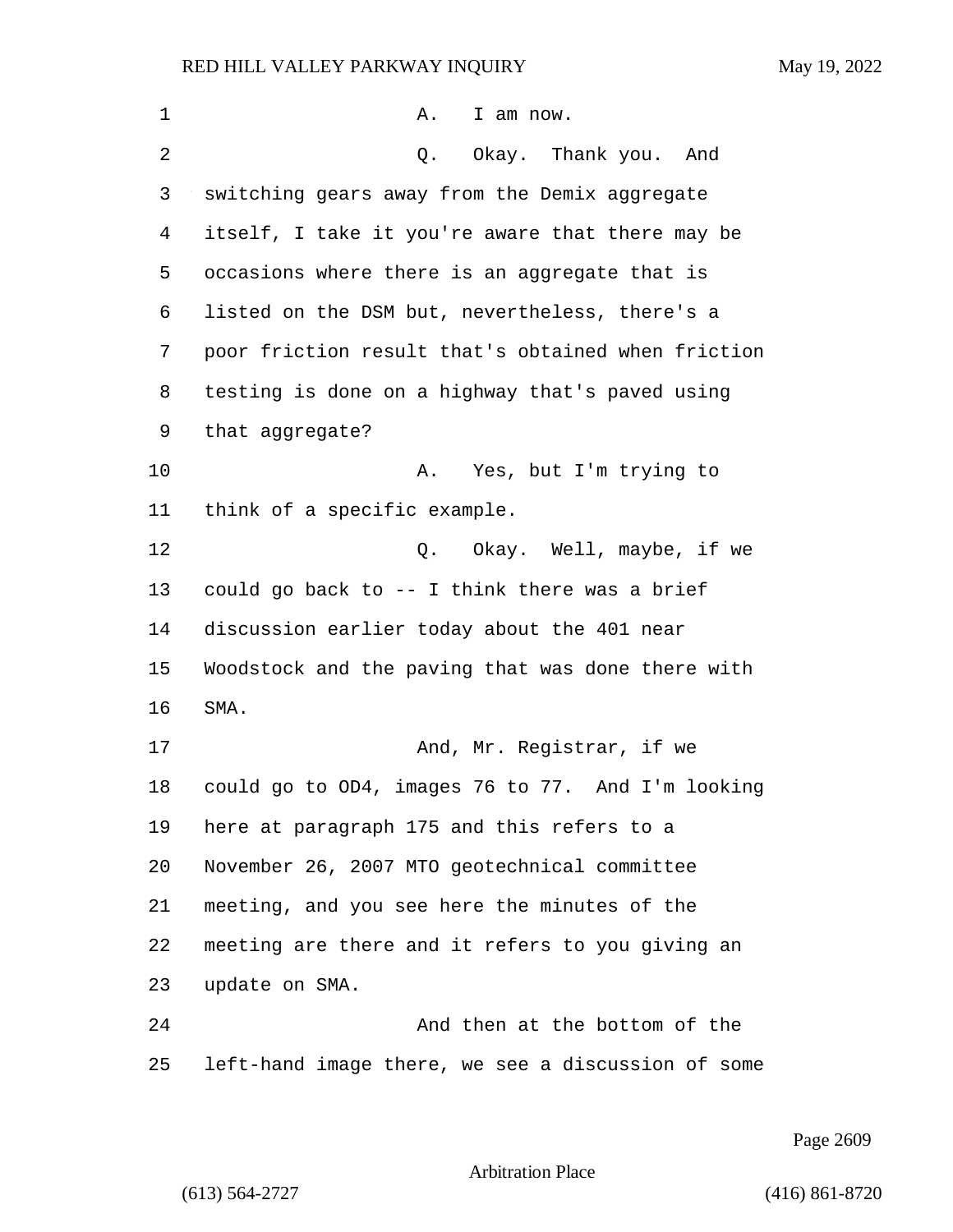| 1               | trials that were done in 2007 and it sort of       |
|-----------------|----------------------------------------------------|
| 2               | continues over to the top. Is that big enough for  |
| 3               | you to read, Mr. Rogers?                           |
| 4               | A. Yes, I can read it.                             |
| 5               | Q. Okay.                                           |
| 6               | A. Give me a second to read                        |
| 7               | it. Yes, so I've read the bottom two paragraphs.   |
| 8               | Q. Okay. So, the Highway                           |
| 9               | 401 SMA in the Woodstock area, that used the Aecon |
| 10              | Marmora aggregate?                                 |
| 11              | A. Yes.                                            |
| 12              | Q. And that was an aggregate                       |
| 13              | that was listed on the DSM?                        |
| 14              | A. Yes, it was.                                    |
| 15              | $Q.$ Okay. And $-$                                 |
| 16              | It was the very oldest<br>Α.                       |
| 17 <sub>2</sub> | aggregate or had been on the list the longest.     |
| 18              | Okay. Great. And we see<br>Q.                      |
| 19              | here, and the paragraph continues over to the top  |
| 20              | of page 77, that that aggregate, using the SMA on  |
| 21              | the 401 near Woodstock, resulted in friction in    |
| 22              | the low to mid-20s and it was in fact the trigger  |
| 23              | to pause the further implementation of SMA.        |
| 24              | Correct?                                           |
| 25              | Yes.<br>Α.                                         |

Page 2610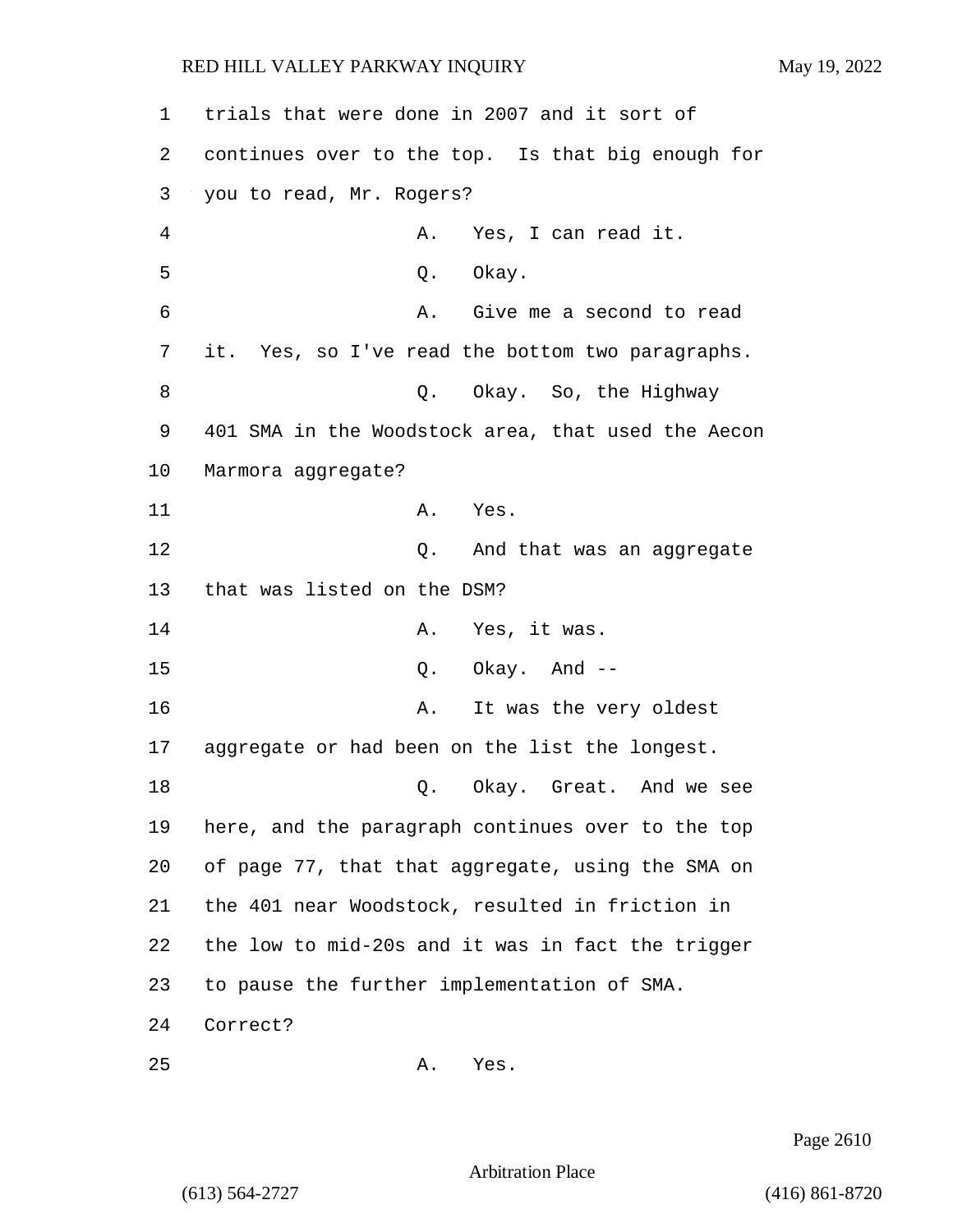1 C. So, that means that 2 selecting an aggregate from the DSM list is not a 3 guarantee that a pavement will give an acceptable 4 level of friction. Correct? 5 A. No. It's dependent, as 6 we can see here, on the mix design. 7 O. Okay. 8 a. The characteristics. You 9 can take a good material and still made a bad 10 product. 11 Q. Okay. But if we're just 12 talking about the aggregate itself and we're 13 talking about listing on the DSM, that's based 14 upon the characteristics of the aggregate. 15 Correct? 16 A. Yes. 17 Q. Okay. So, I want to ask 18 you a little bit about your evidence this morning 19 and you made what you called a philosophical 20 comment about the use of a ribbed tire versus a 21 smooth tire to measure friction on SMA. And you 22 were at the MTO in 2007 when the initial skid 23 testing was done on the Red Hill Valley Parkway. 24 Correct?

25 A. Yes.

Page 2611

Arbitration Place

(613) 564-2727 (416) 861-8720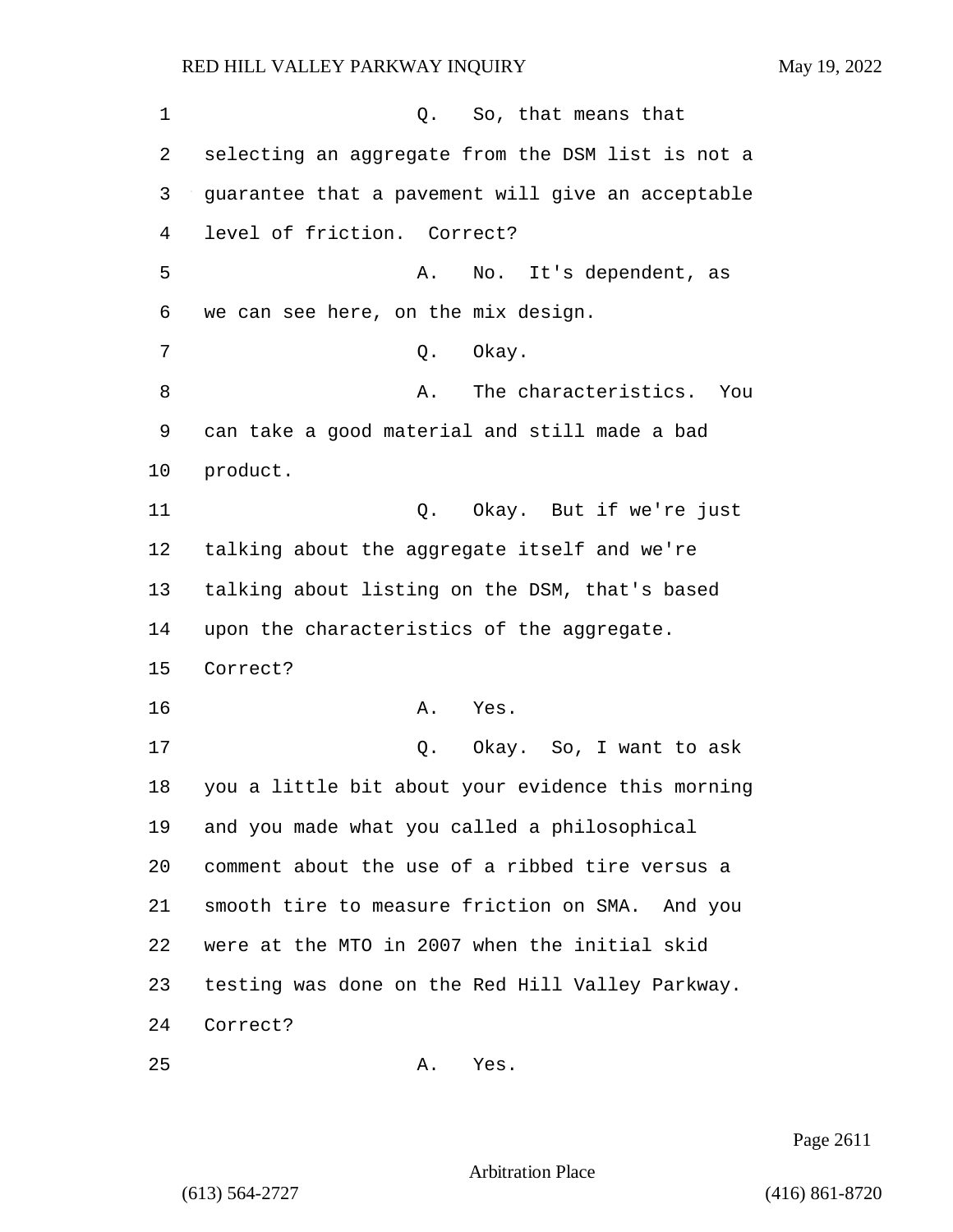1 and that testing was done using a ribbed tire? 3 A. Yes. 4 Q. Am I right that you never expressed your philosophical comment to any of your colleagues at that time? 7 A. I had no knowledge about the issues that have since arisen. 9 Q. By "issues that have since arisen," are you referring to the issues with the SMA? 12 A. I'm talking about the SMA versus the tire that's used. 14 Q. Okay. So, the philosophical comment that you made is more of a hindsight observation that you're giving us here as opposed to a view that was held at the time you were at the MTO? 19 A. I had no thought at that time that we might want to be thinking about using a smooth tire. There's big disadvantages in many ways to using a smooth tire. But no, I had -- my views on this have developed over the years. 24 Q. Okay. So, that would mean, then, that you wouldn't have advised, for

Page 2612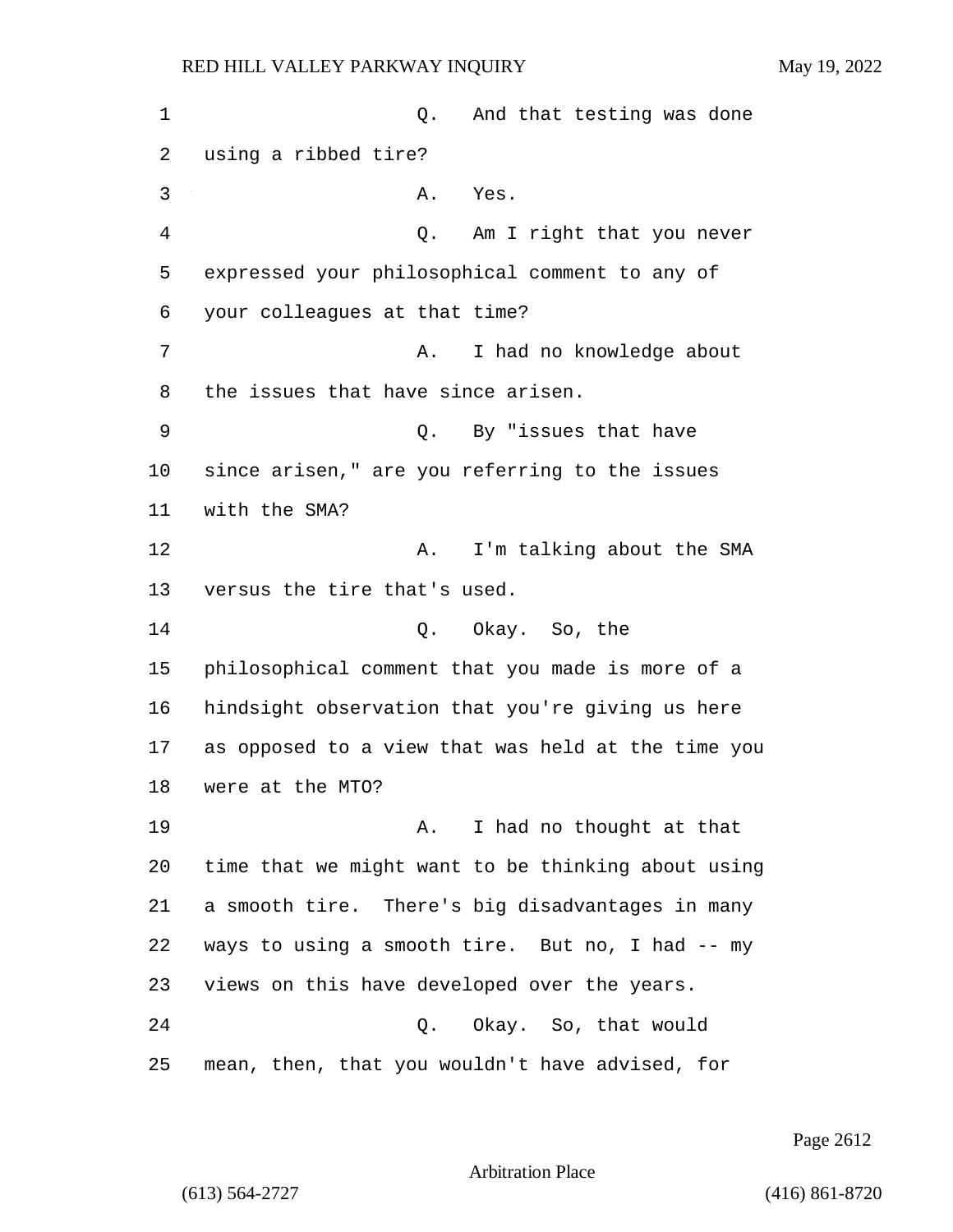example, Mr. Marciello, who was operating the skid trailer, to use a smooth tire to measure the friction on SMA? 4 A. No. 5 Q. Okay. And you would not have -- sorry. You did not inform, for example, anyone at the City of Hamilton that you had this view as to the use of a smooth tire versus a ribbed tire to measure friction on the SMA? 10 A. No, not at all. 11 Q. And you didn't inform Dr. Uzarowski specifically or, for that matter, anyone else at Golder about your philosophical view as to the use of a smooth tire to measure friction on SMA? 16 A. At that time, I did not have that view. 18 Q. Okay. And I take it you're not aware of anyone else at the MTO, while you were there, sharing that view as to the use of a smooth tire to measure friction on SMA? 22 A. As far as I know, they probably haven't had any discussion about it. 24 Q. Okay. And calling it a philosophical comment, I take it, then, you never

Page 2613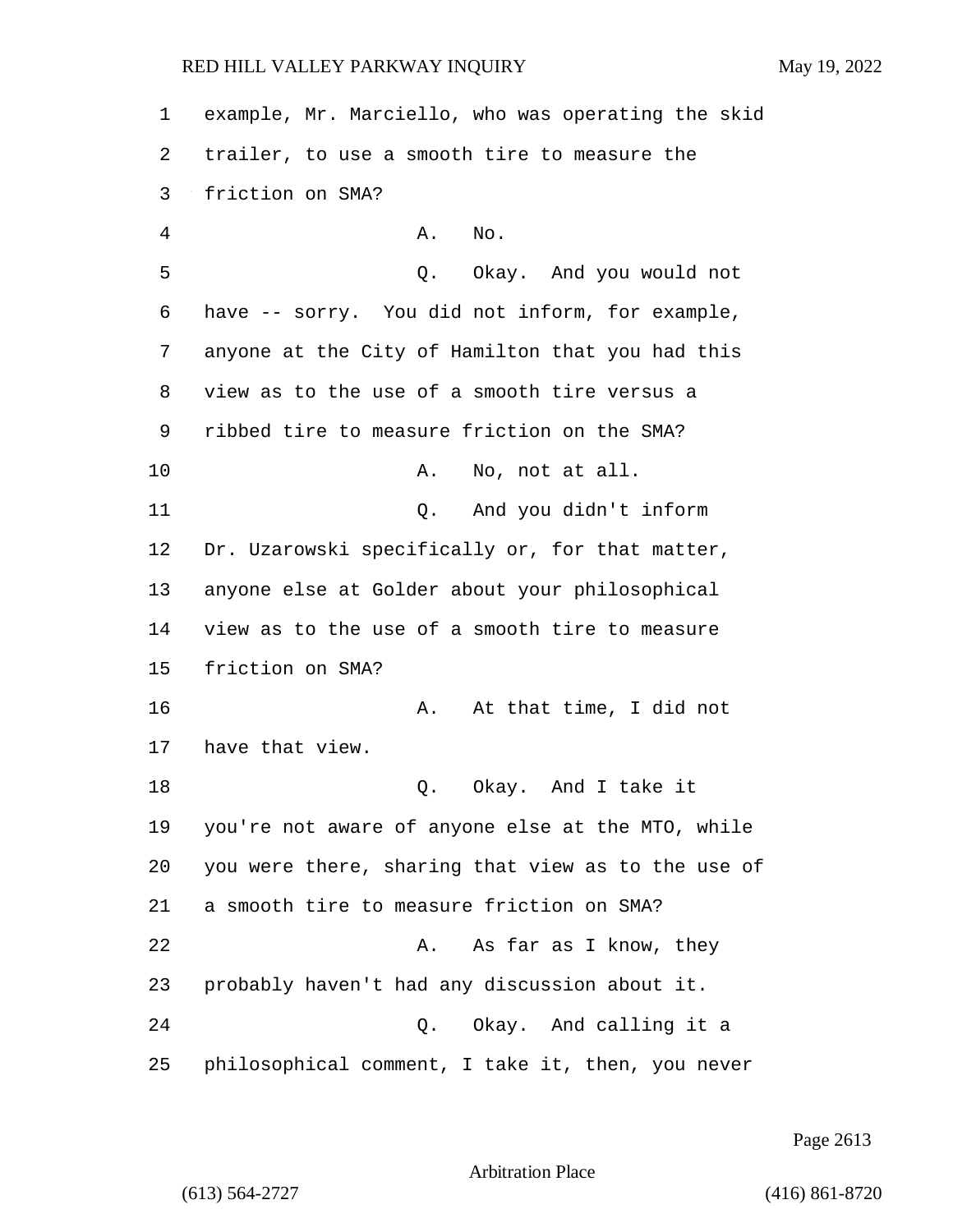actually published anything with respect to this view as to the use of a smooth tire to measure friction on SMA? 4 A. No. I think this is possibly a topic for further research or investigation. 7 MR. LEWIS: Sorry. I'm here. This is not an objection. I just need to advise that the live stream is apparently down on YouTube, and so it's not being broadcast currently. We don't know how long it's going to take to get it back up, so I felt I should advise the Commissioner of that fact. 14 JUSTICE WILTON-SIEGEL: Is someone looking into this at the present time? 16 MR. LEWIS: Yes. 17 JUSTICE WILTON-SIEGEL: Let's break for ten minutes until 2:30 and we'll return at 2:30. Sorry, Mr. Rogers. 20 THE WITNESS: That's okay. 21 JUSTICE WILTON-SIEGEL: We want to make sure that the public is aware or is able to access this inquiry, to the extent they're interested. Let's adjourn until 2:30. --- Recess taken at 2:22 p.m.

Page 2614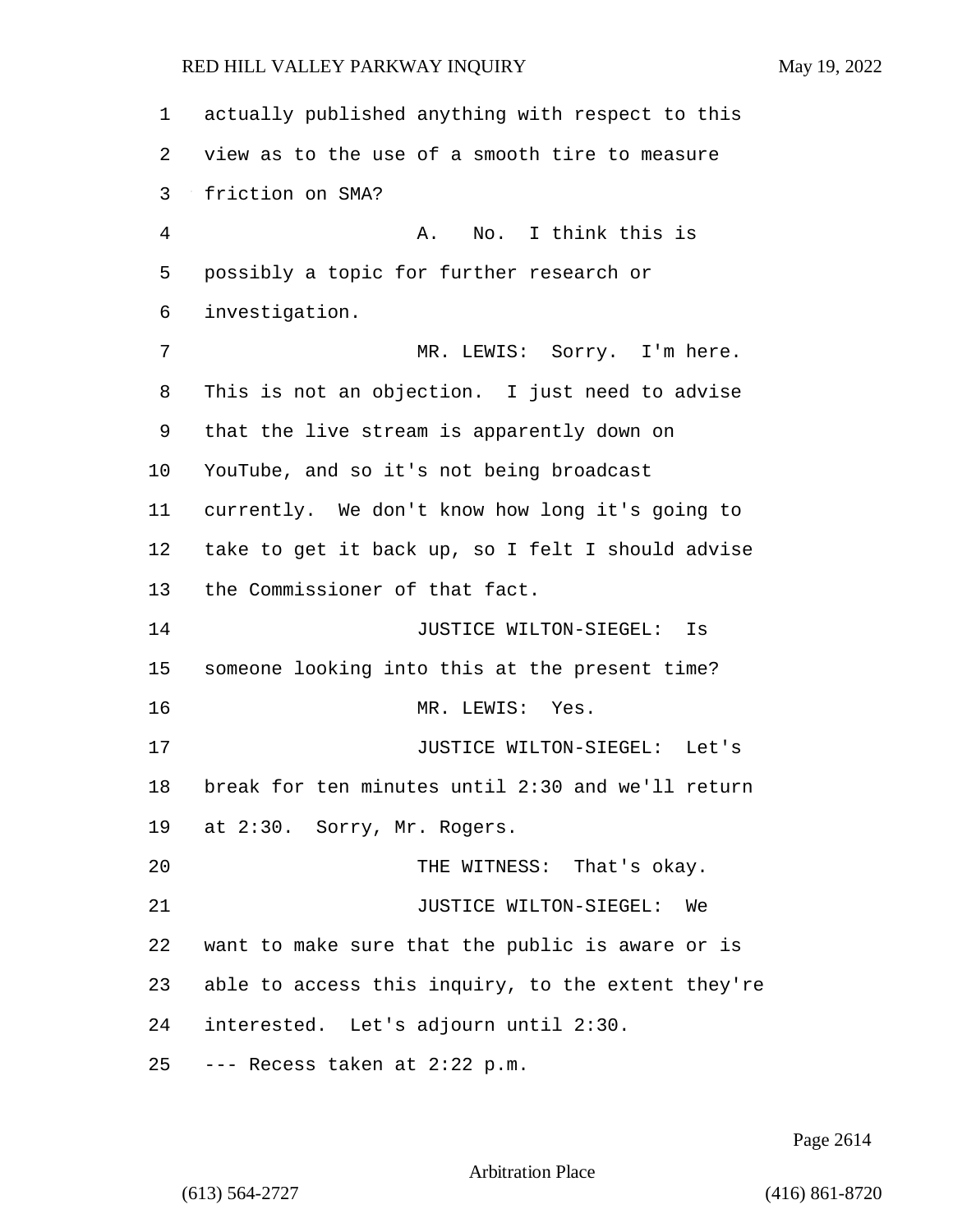--- Upon resuming at 2:37 p.m. 2 MR. LEWIS: We're back, Commissioner. We understand that there was a problem with the YouTube link on the inquiry website. We thought it was a general problem, but it's still available, the live feed, apparently, on YouTube directly, and so we understand that, with your approval, we would proceed and the full video will be available subsequently, as with prior days, on the inquiry website. 11 JUSTICE WILTON-SIEGEL: That's fine. Let's proceed. 13 BY MS. JENENE ROBERTS: 14 Q. Thank you, Mr. Commissioner and Mr. Rogers. Those are all my questions. **JUSTICE WILTON-SIEGEL:**  Mr. Lewis, then who is next? 19 MR. LEWIS: Ms. Jennifer Roberts was up next, followed by Ms. McIvor. 21 JUSTICE WILTON-SIEGEL: Ms. Roberts? 23 MS. JENNIFER ROBERTS: Thank you. Mr. Rogers, I am Jennifer Roberts. I am counsel for Golder. Commissioner, may I begin?

Page 2615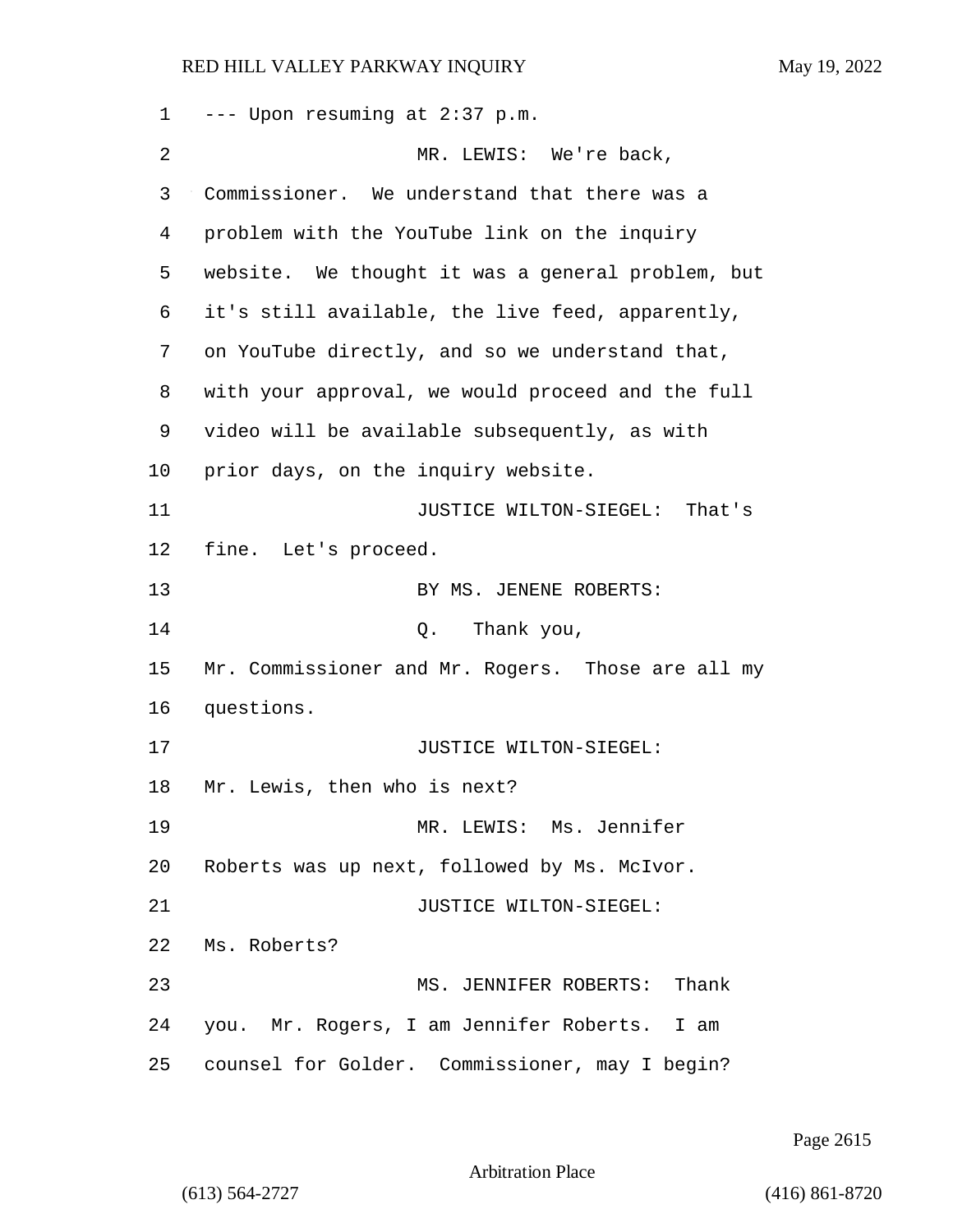| $\mathbf 1$ | JUSTICE WILTON-SIEGEL: Please                      |
|-------------|----------------------------------------------------|
| 2           | proceed.                                           |
| 3           | MS. JENNIFER ROBERTS:<br>Thank                     |
| 4           | you.                                               |
| 5           | EXAMINATION BY MS. JENNIFER ROBERTS:               |
| 6           | Mr. Rogers, I just have a<br>Q.                    |
| 7           | few questions and prevail on your patience here if |
| 8           | I take you back to some evidence earlier today.    |
| 9           | I want to go back to the                           |
| 10          | evidence about the use of the Demix Aggregate in   |
| 11          | the mix for the pavement for the Red Hill Valley   |
| 12          | Parkway. One of the things you said this morning,  |
| 13          | I just want to come back to, you said that you     |
| 14          | thought that Hamilton took a risk in using a       |
| 15          | non-DSM aggregate in that application.             |
| 16          | And that was because the MTO's                     |
| 17          | DSM essentially was a prequalification process?    |
| 18          | Yes.<br>Α.                                         |
| 19          | Okay. And that provided<br>Q.                      |
| 20          | confidence that the aggregate listed was of good   |
| 21          | quality and appropriate for the application.       |
| 22          | That's what DSM gives anyone using it?             |
| 23          | In terms of its likely<br>Α.                       |
| 24          | frictional properties, frictional properties to    |
| 25          | the pavement surface.                              |

Page 2616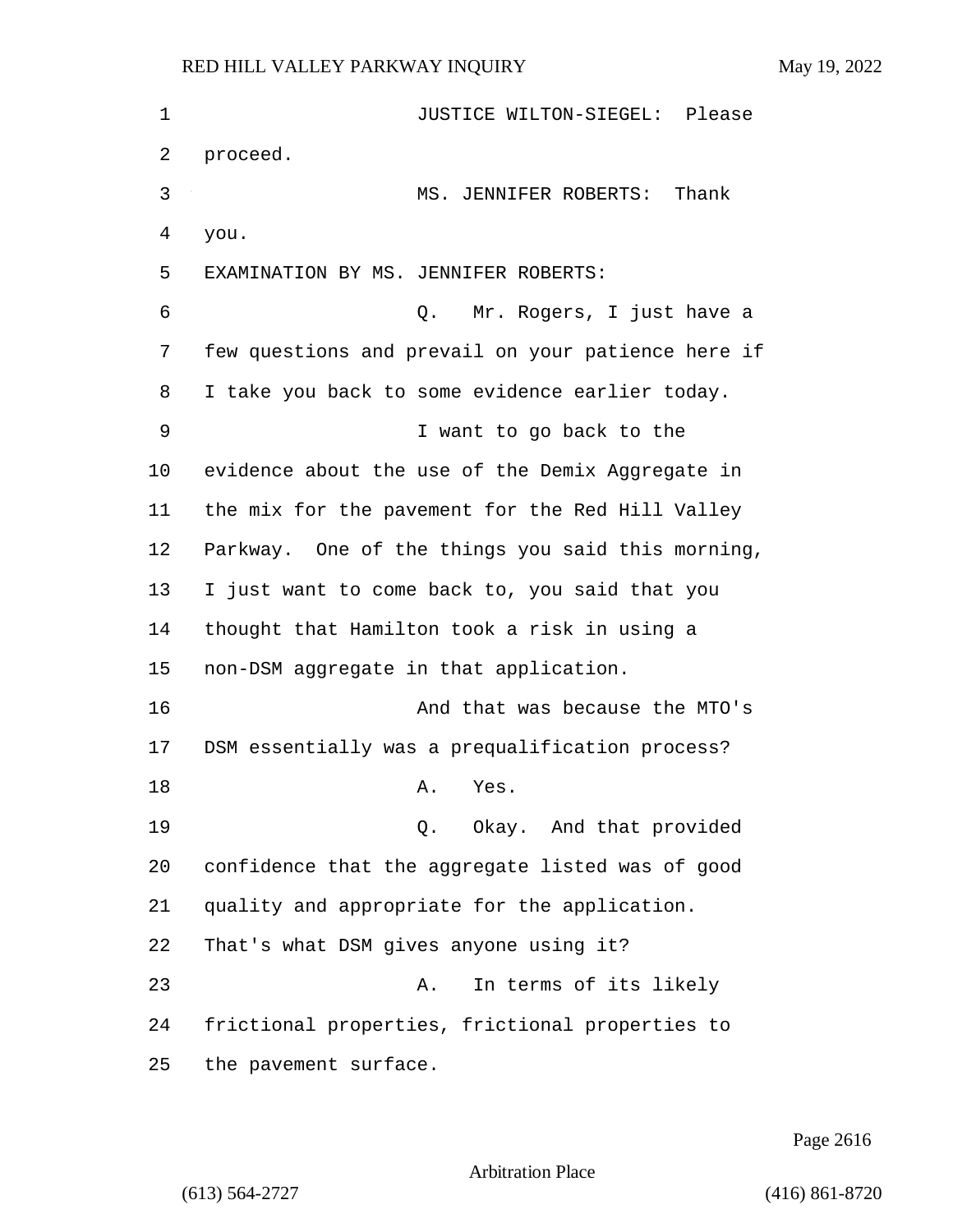1 C. Right. And the issue is here that absent relying on the DSM, that meant that Hamilton and its consultants had effectively to qualify any aggregate being used for the pavement. Do I have that right? 6 A. Yes, in the sense that they needed to qualify these at all. 8 and 2. Right. So, the point is if you got the DSM, then you have that confidence, that assurance, that you have an aggregate of quality with good frictional properties, and if you don't have the DSM, then your consultant and the owner ultimately has to take steps to make sure that what's used provides the same quality, but they've got to do it through their own qualification process. That's right? 17 A. Yes. It doesn't have to be the same as the DSM. It has to be satisfactory for the facility involved. 20 Q. Yes. That's exactly where I'm going, sir. Thank you. 22 And I take it that you weren't aware of what qualifications were required as part of the contract to pave the Red Hill Valley Parkway? That's not something you have any

Page 2617

Arbitration Place

(613) 564-2727 (416) 861-8720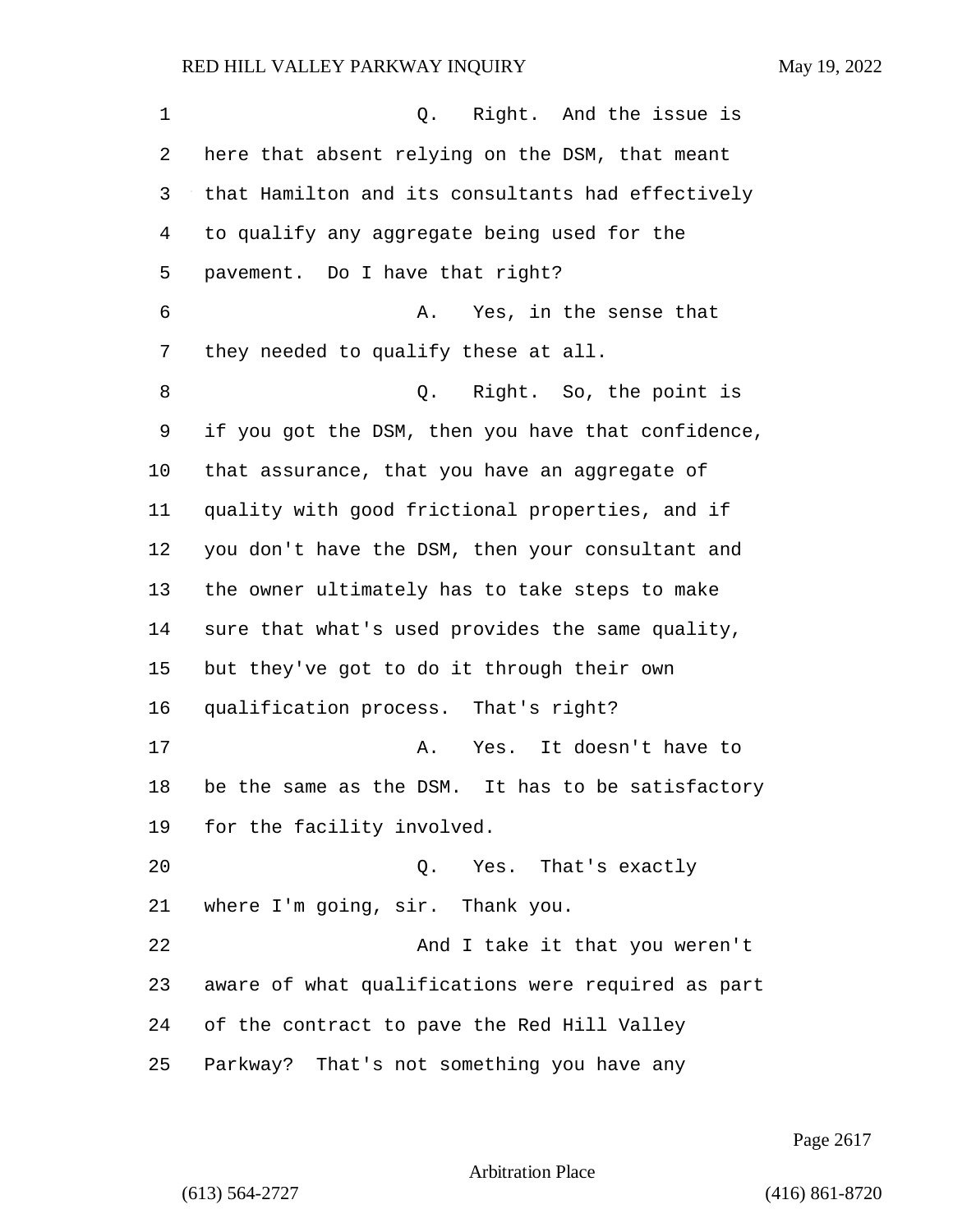1 knowledge of? 2 A. I have no knowledge at 3 that time. 4 Q. Okay. And so, you 5 mentioned this morning the Ontario Provincial 6 Standards specification 1003, and that, for 7 instance, is the standard for aggregate being 8 used? 9 A. For asphalt and concrete. 10 Q. Thank you. And OPSS 1003 11 has requirements for, among other things, 12 Micro-Deval, petrographic quality, freezing and 13 thawing. Those are all qualities that are also 14 identified and required for the purposes of the 15 DSM list. That is correct? 16 A. Yes. 17 Q. Okay. And I think there 18 are two that you mentioned. The aggregate 19 abrasion value, that's one that's not referenced 20 in OPSS 1003 but you referenced it a number of 21 times? 22 A. It's not in 1003. It's a 23 requirement to the DSM. 24 Q. Right. And I think, if 25 I'm understanding your evidence correctly, it's

Page 2618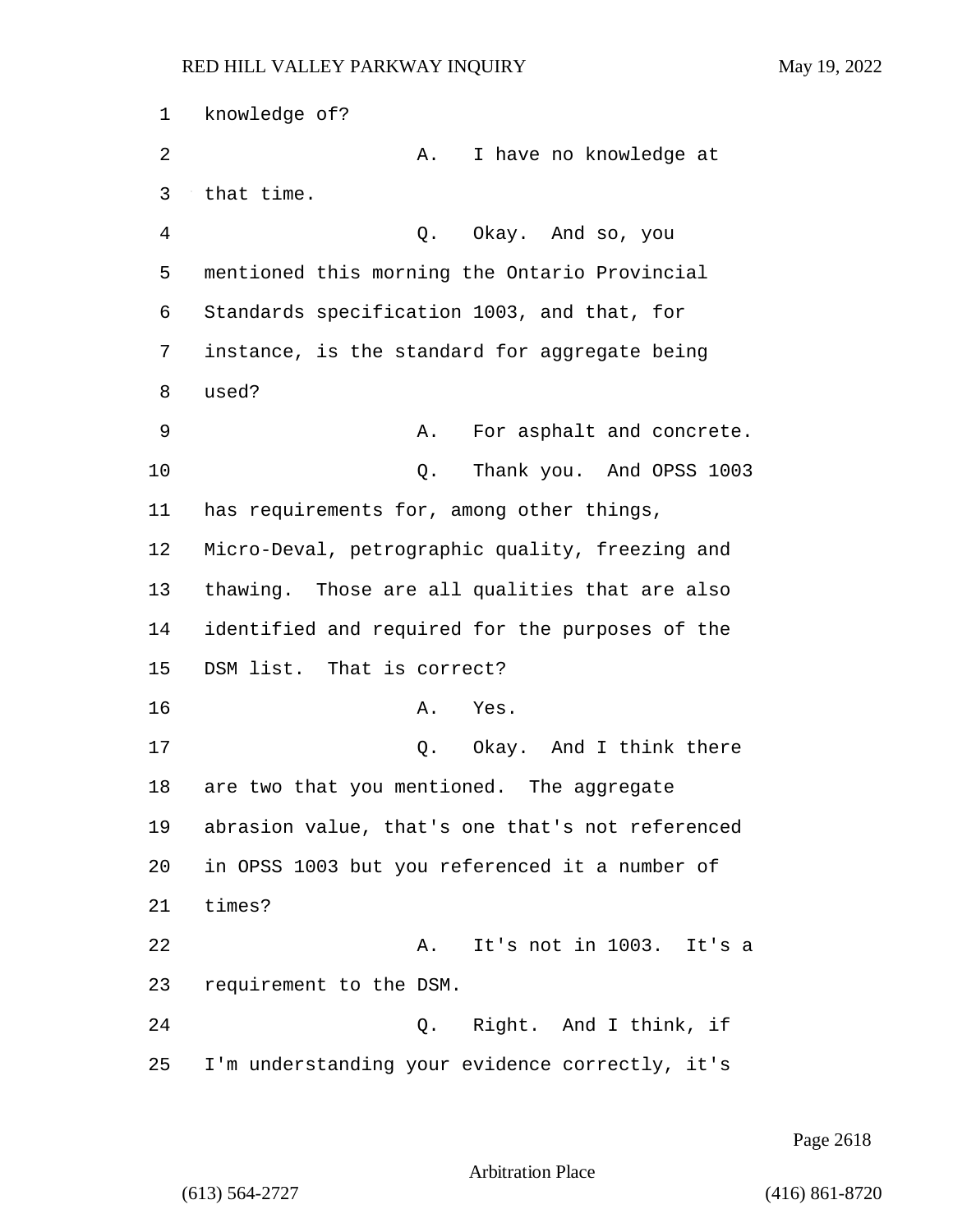similar to the Micro-Deval test but not identical? 2 A. It's similar to -- well, it gives somewhat similar values, yes. 4 Q. Okay. Thank you. And the other test that you mentioned as an important indicator of friction is the PSV, the polished stone value test? 8 A. That is correct. 9 Q. Right. And you raised the point this morning that when you were told that a Demix aggregate was being proposed for the Red Hill and you knew it wasn't on the DSM, you said that you also recall that and you were aware of there was a 1992 testing in which the PSV was too low for qualification for the DSM. Do you remember that evidence? 17 A. Yes. 18 and your recollection was that the other laboratory values in 1992 were good, but there was a question about whether PSV was achieved. That's right? 22 A. Until I saw the data today, I don't think I was aware that we had done other testing than PSV. 25 O. Okay. Fair.

Page 2619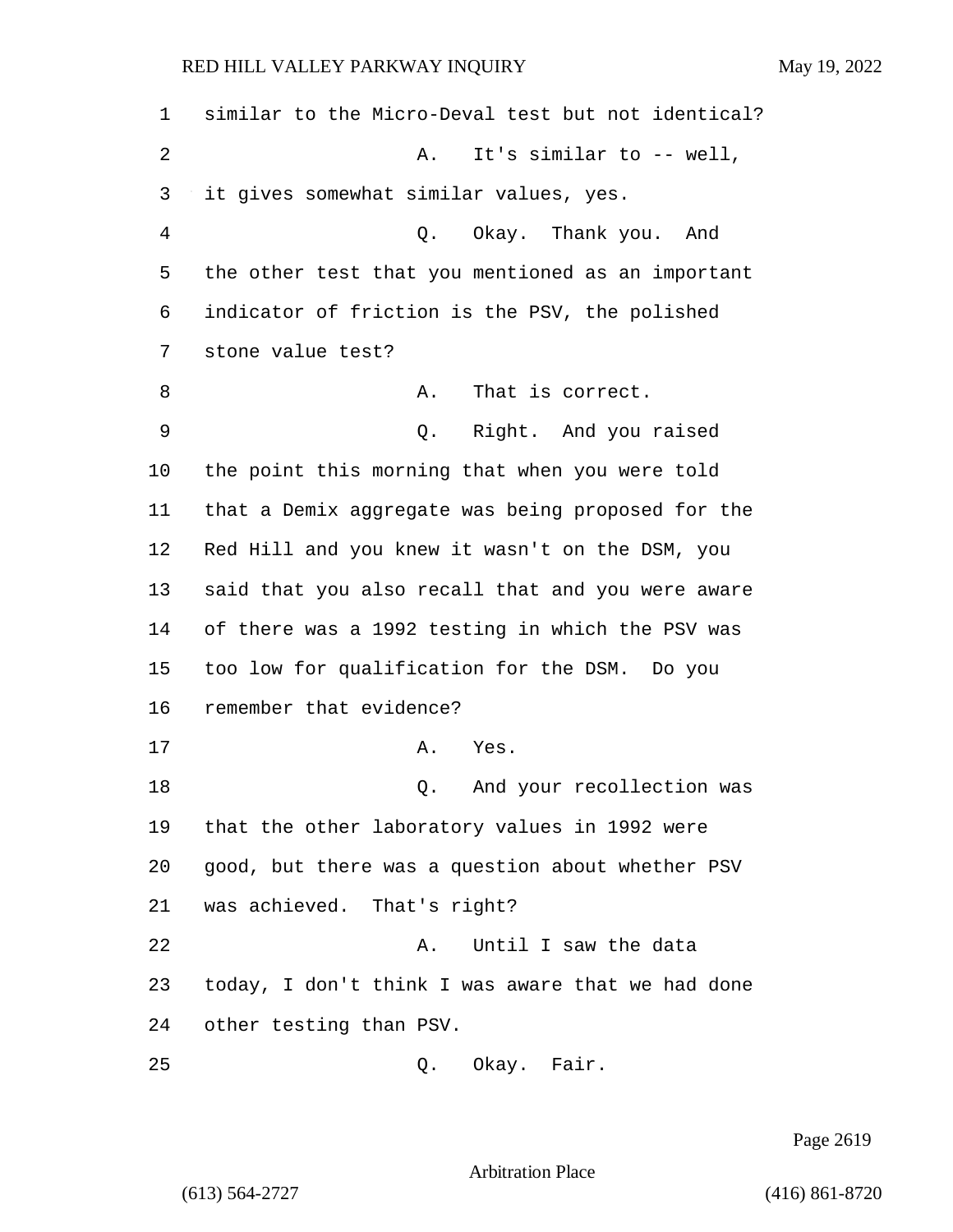| 1  | Or I'm not aware, I<br>Α.                          |
|----|----------------------------------------------------|
| 2  | couldn't remember that we had done other testing.  |
| 3  | So, when you were aware<br>Q.                      |
| 4  | that the Demix aggregate was being used on the Red |
| 5  | Hill, your question was whether, in fact, the PSV  |
| 6  | for the aggregate was of an acceptable quality.    |
| 7  | Do I understand that correctly?                    |
| 8  | No. I didn't question<br>Α.                        |
| 9  | that. My view was that it was unknown, other than  |
| 10 | by looking at a previous sample from 15 years      |
| 11 | earlier.                                           |
| 12 | Q. Okay. Thank you. You                            |
| 13 | mentioned briefly earlier in your testimony that   |
| 14 | you were aware there was a French test that was    |
| 15 | used for assessing polishability of aggregate?     |
| 16 | Yes, and I believe that<br>Α.                      |
| 17 | it's used in Quebec and I think I found a copy of  |
| 18 | it the other day.                                  |
| 19 | And if I suggested --<br>Q.                        |
| 20 | Though I didn't read it<br>Α.                      |
| 21 | in detail.                                         |
| 22 | If I suggested to you<br>Q.                        |
| 23 | that the test was called the polishing by          |
| 24 | projection coefficient, would that ring bells for  |
| 25 | you?                                               |

Page 2620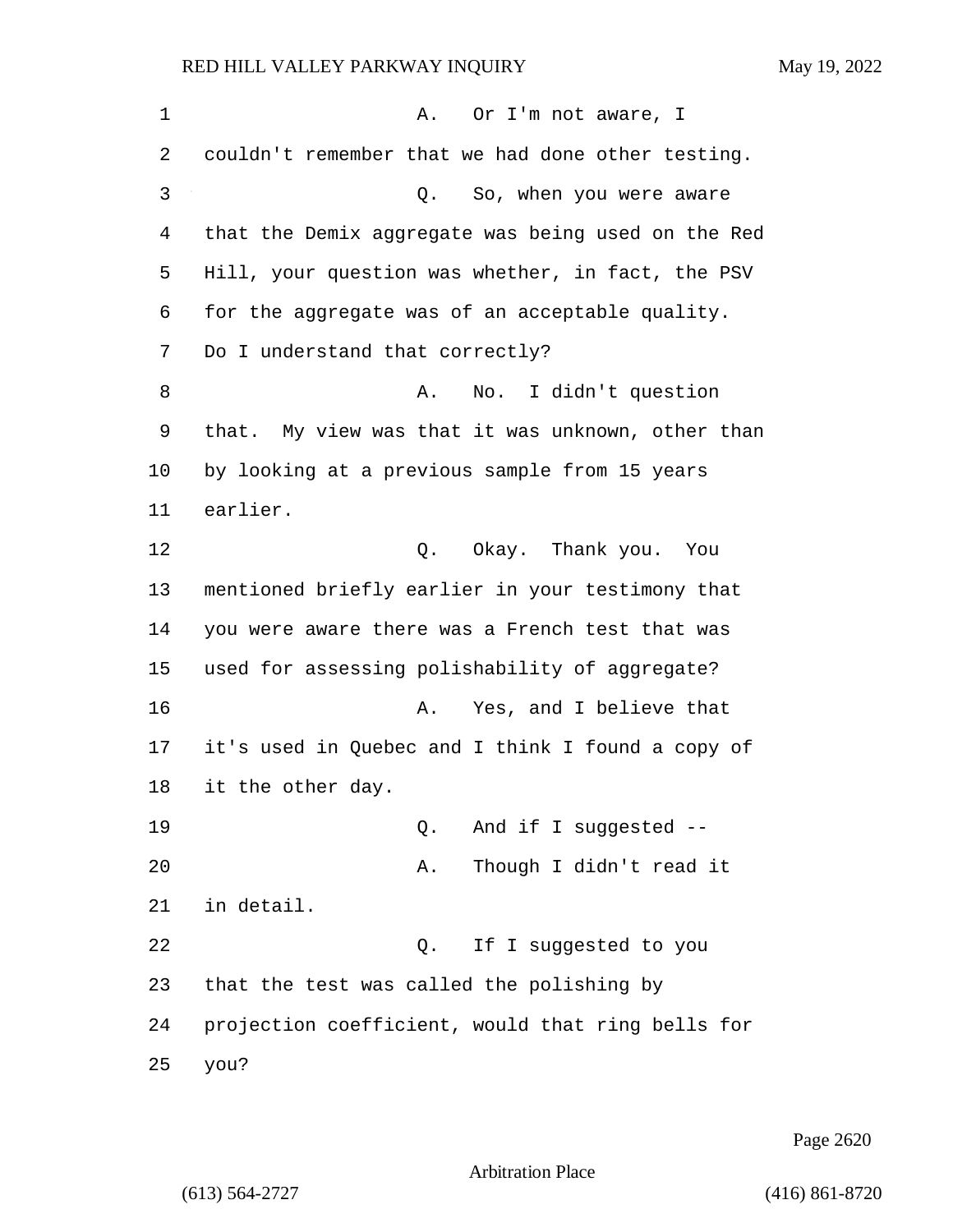1 A. That's starting to come back to me, yes. 3 Q. Thank you. And you're aware that it is an equivalent evaluation of an aggregate's resistance to polishing. That's correct? 7 A. I'm not sure that it is equivalent. 9 Q. I think the French might say, actually, sir, that it's superior, but let's hear your view. 12 A. Well, it can go both ways. The issue is that in the British test, so-called, you actually have abrasion between a rubber tire and the simulated road surface and then you feed an abrasive between the tire and the simulated aggregate surface. And you have to do that with two different kinds of emery for three hours each and then you measure the final friction using the British pendulum. 21 In the French test, my understanding is that they sandblast the surface with some grit or abrasive material, and that is supposed to simulate the polishing that takes place between the rubber tire and the road surface

Page 2621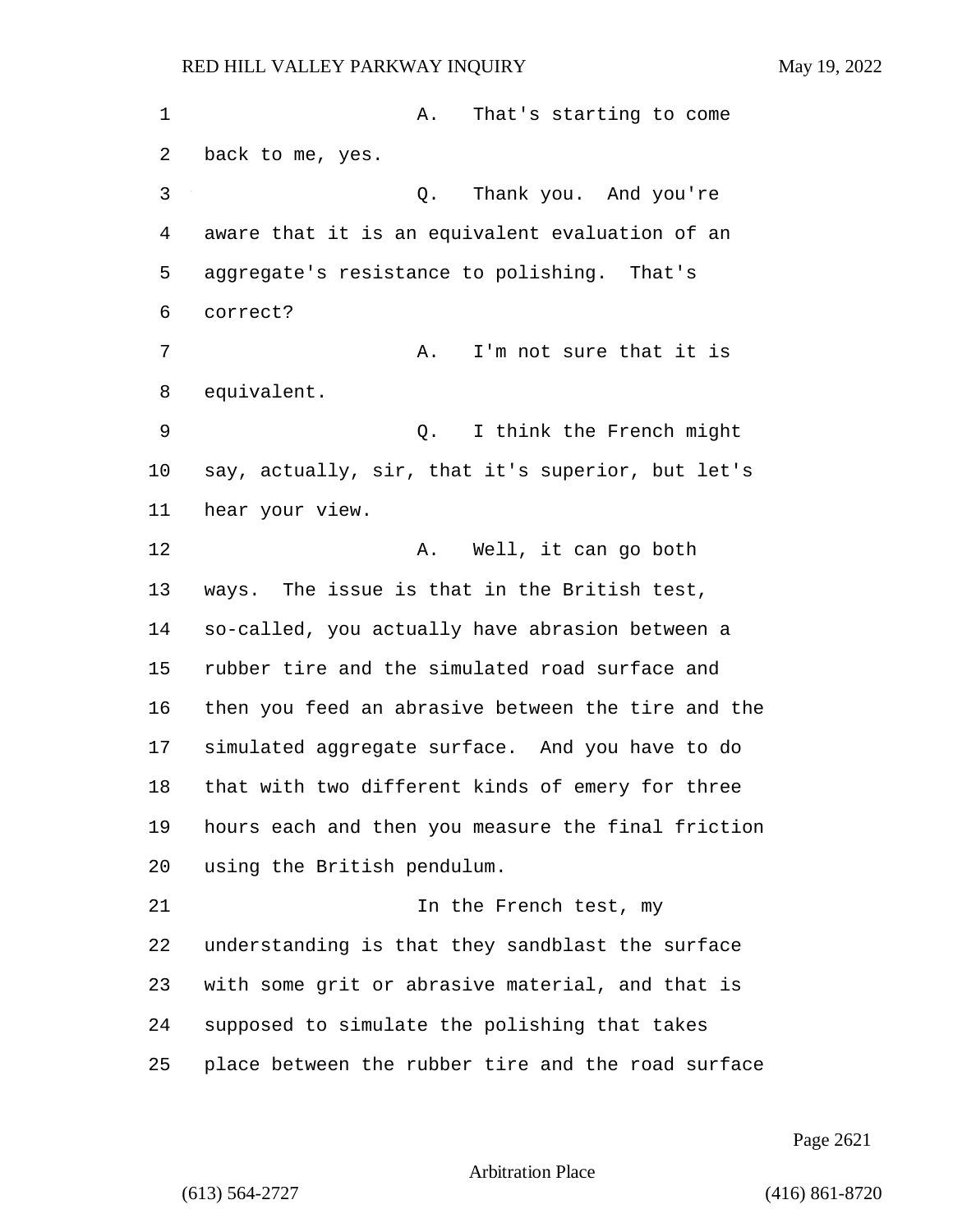in the English test. 2 Q. All right. So, I think we'll probably have expert testimony exactly on that point, so I'm not going to dwell on it. 5 But I take it in both cases, the Quebec use of CPP and the MTO use of PSV, are both trying to achieve the same result; that is, testing the resistance of aggregate to polishability? 10 A. Yes. 11 Q. And you have no reason to doubt, sir, that an aggregate that met the threshold for Quebec would have established that it had a good resistance to polishability? You have no reason to doubt that, do you, sir? 16 A. I have no knowledge about it, so I can't know one way or the other. 18 and then though if we can go forward, in 2008, and you were taken to this earlier, you were aware that there was laboratory testing done through the MTO that included polished stone value for the Demix aggregate? 23 A. In which year? 24 Q. 2008. 25 A. That was after I had

Page 2622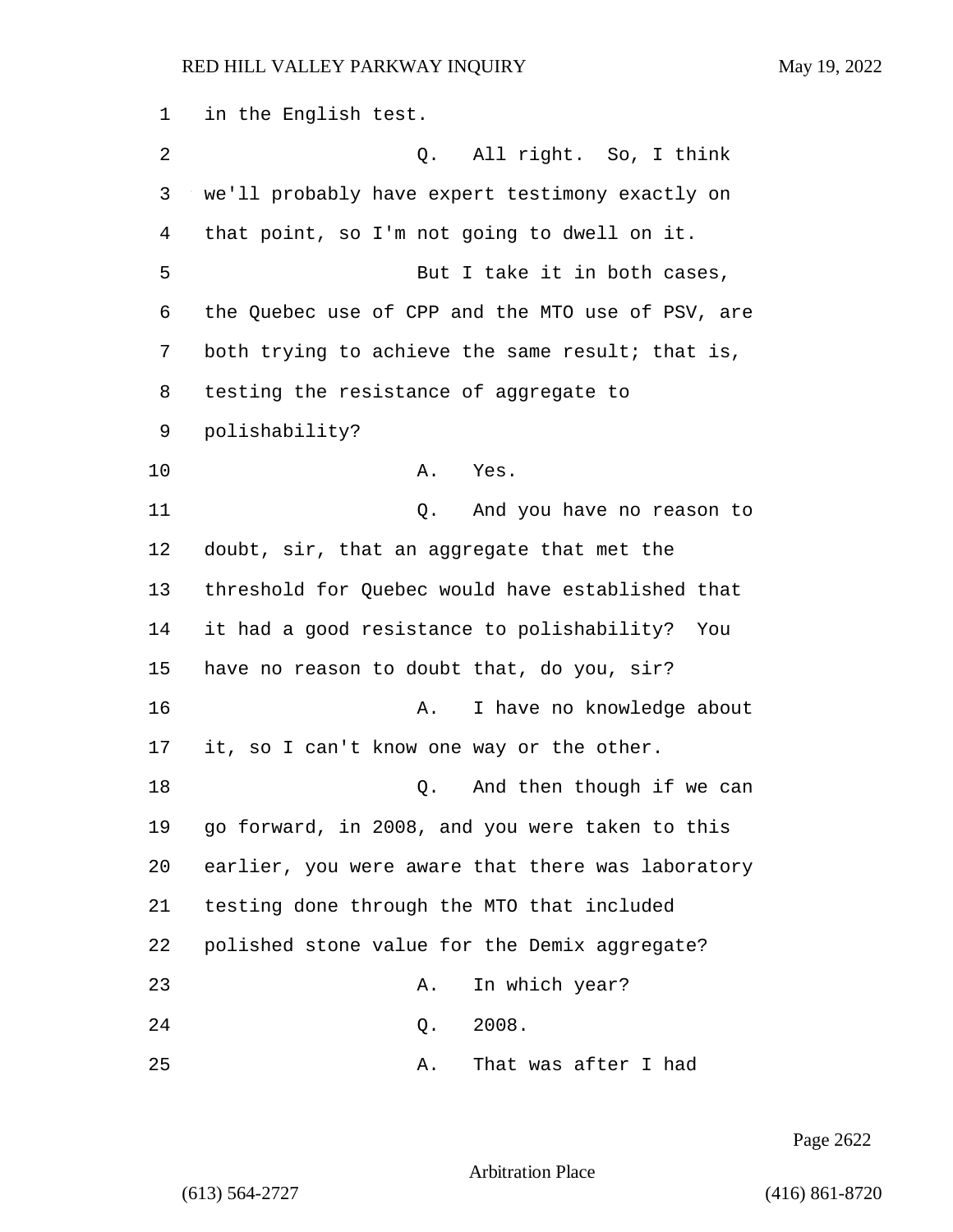1 retired, so I had no further involvement at that 2 time. Since then, of course, through these 3 proceedings, I found out about that testing -- 4 Q. Right, so you knew -- 5 A. -- seeing the full test 6 report. 7 C. Sorry, I missed that. 8 You don't recall whether you saw it at the time? 9 A. I certainly didn't see it 10 at the time and I'm not sure that I've seen it 11 subsequently. 12 C. Okay. It's referenced in 13 the overview document and we looked at that, but I 14 think maybe it warrants actually going to the 15 text. It's MTO45. Registrar, can we please go to 16 that. There you go. 17 A. That's it. So, I 18 wouldn't have seen this in 2008 because it was 19 none of my business. 20 Q. Okay. But you'll agree 21 with me, and let's go through this, that when you 22 actually look at the test results, you've got a 23 PSV there of 52? 24 A. Right. 25 Q. Do you see that?

Page 2623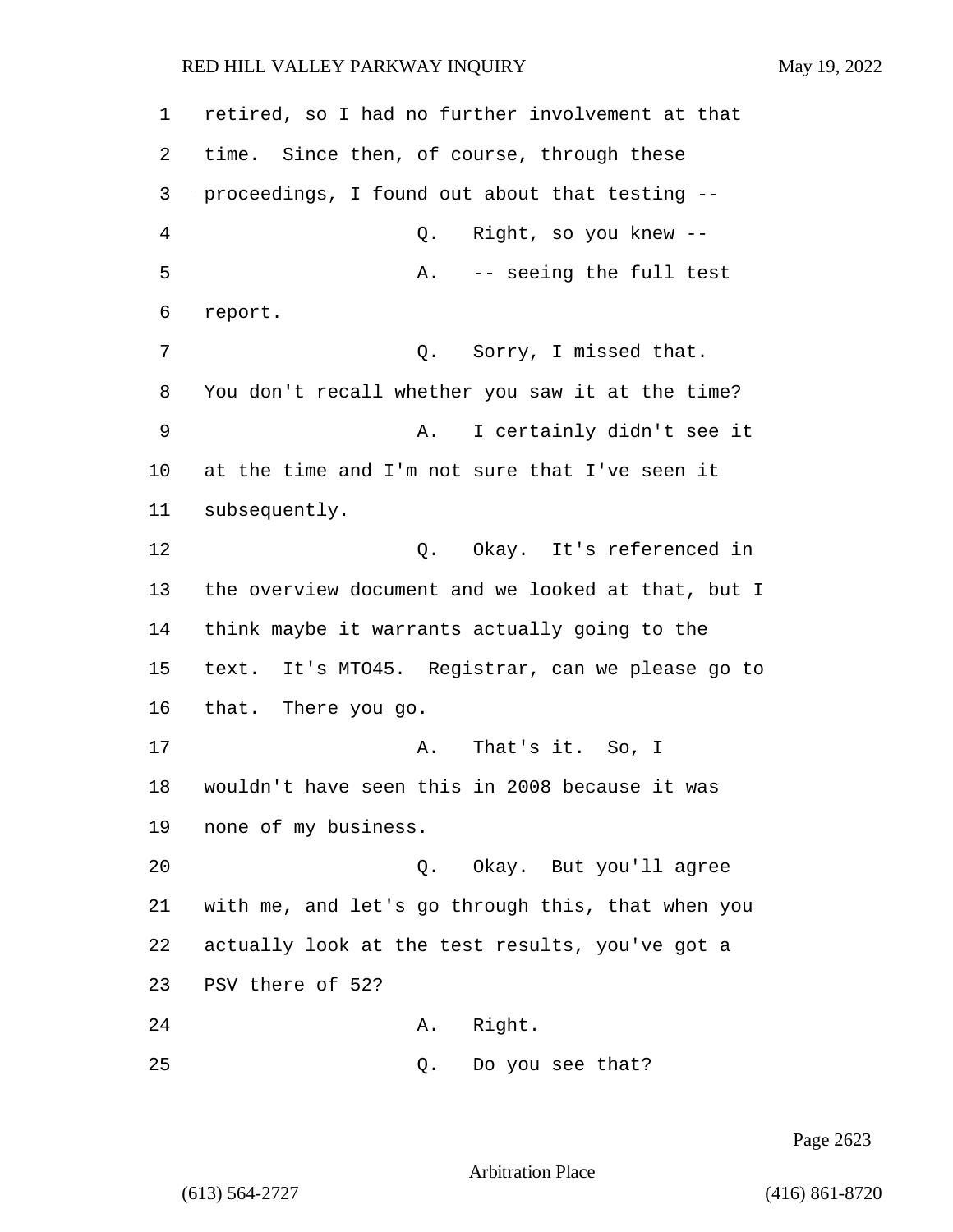1 A. Yes. 2 and that was satisfactory 3 for inclusion in the DSM? 4 A. Yes. 5 Q. And you have a 6 Micro-Deval abrasion percentage of 2.7 here? 7 A. Yep, very similar to the 8 previous one. 9 Q. Right. And I take it, 10 sir, that that is a very good value for a 11 Micro-Deval? 12 A. Yes. And the aggregate 13 abrasion value is, again, similar to the one 14 tested in 1992 and satisfactory. 15 Q. Thank you. And then some 16 of these other tests, I think there's one for 17 freeze/thaw that's important for our winter 18 climate there, freeze/thaw percentage? 19 A. Yes, and the 20 specification, maximum of 6 percent, so it meets 21 that with these. 22 Q. And petrographic quality, 23 where is that one? I'm not seeing it here. 24 A. Oh, yes. At the top. 25 Q. There we go.

Page 2624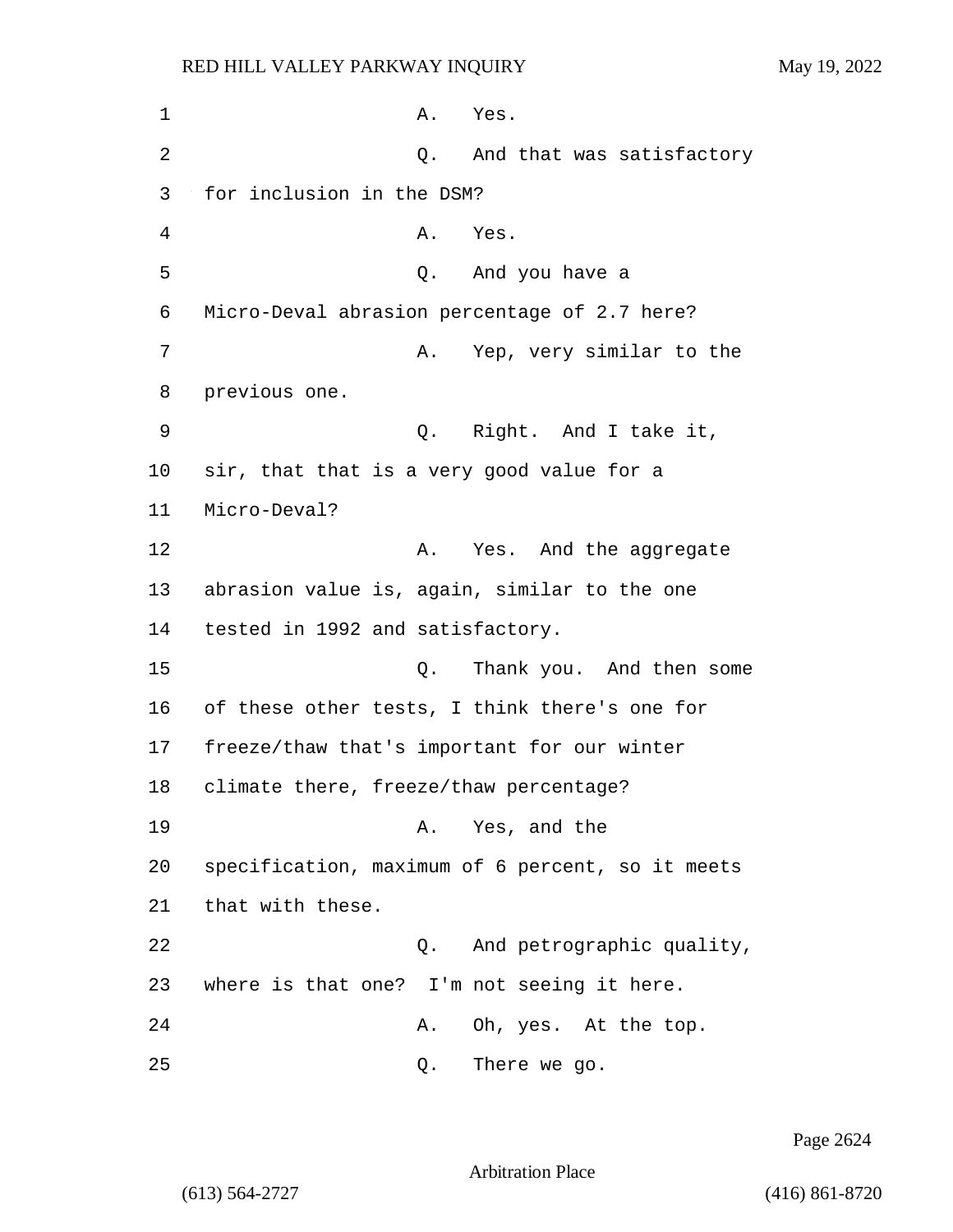RED HILL VALLEY PARKWAY INQUIRY May 19, 2022 1 A. HL and concrete PN is 100. That tells us the sample examined consisted of 100 percent what was classed as good quality aggregate. 5 Q. Okay. And so, I take it that looking at these test results, these laboratory test results, would have more than satisfied you that the physical qualities of the Demix aggregate were more than satisfactory for inclusion on the DSM list? 11 A. No, because there's a next step. 13 Q. No, sorry. Listen to my question. The question is whether these laboratory results, I recognize that there are other things that require to be considered for inclusion, but on the basis of the laboratory results that you're seeing, that that would more than satisfactory the requirements of the DSM list. Do I have that right? 21 A. No. 22 Q. Okay. 23 A. Because you're required, once you have satisfactory test data like this, to establish a test section and measure the friction

Page 2625

Arbitration Place

(613) 564-2727 (416) 861-8720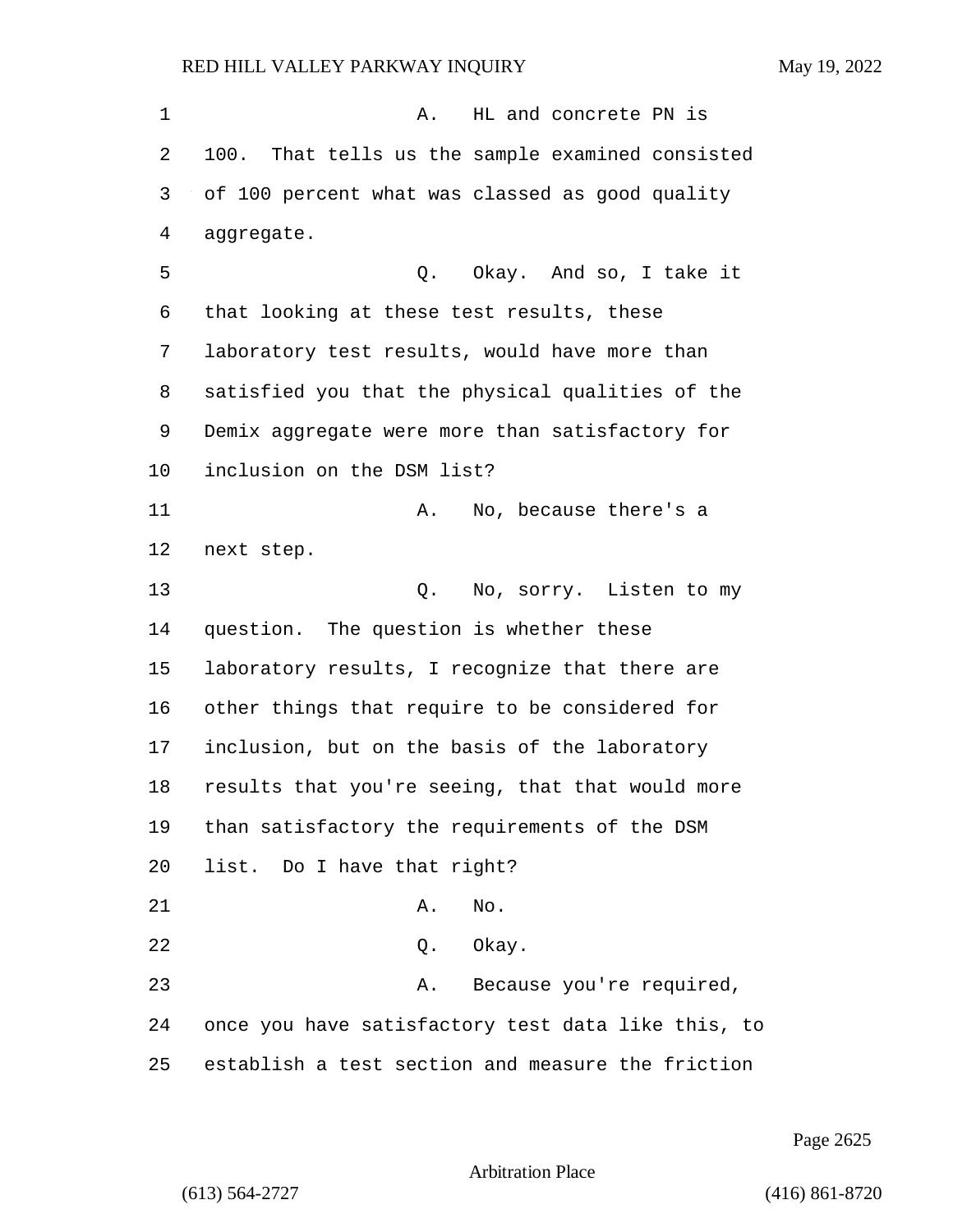for at least two winters. 2 Q. Right. But, as I said in my question, the question was the laboratory results, what you're looking at, sir -- 5 A. Yes. If we're focusing on the laboratory results, you're correct, but it wouldn't meet all the requirements for the DSM. 8 a Q. Because of the requirement for testing, the friction testing that happened? 11 A. In the field. 12 Q. Right. Okay. And we looked at that earlier this morning and while you thought that, when you looked at 2007, that the preliminary results were good and I think that's correct. I understood you correctly, sir? 17 A. I looked at results that we had to hand from 1992 and they were very similar to the results we see here, other than the polished stone value. 21 Q. Right. Sorry. I was making reference to the friction testing. You looked at that earlier this morning, the 2007 friction testing that was done. 25 A. It certainly didn't raise

Page 2626

Arbitration Place

(613) 564-2727 (416) 861-8720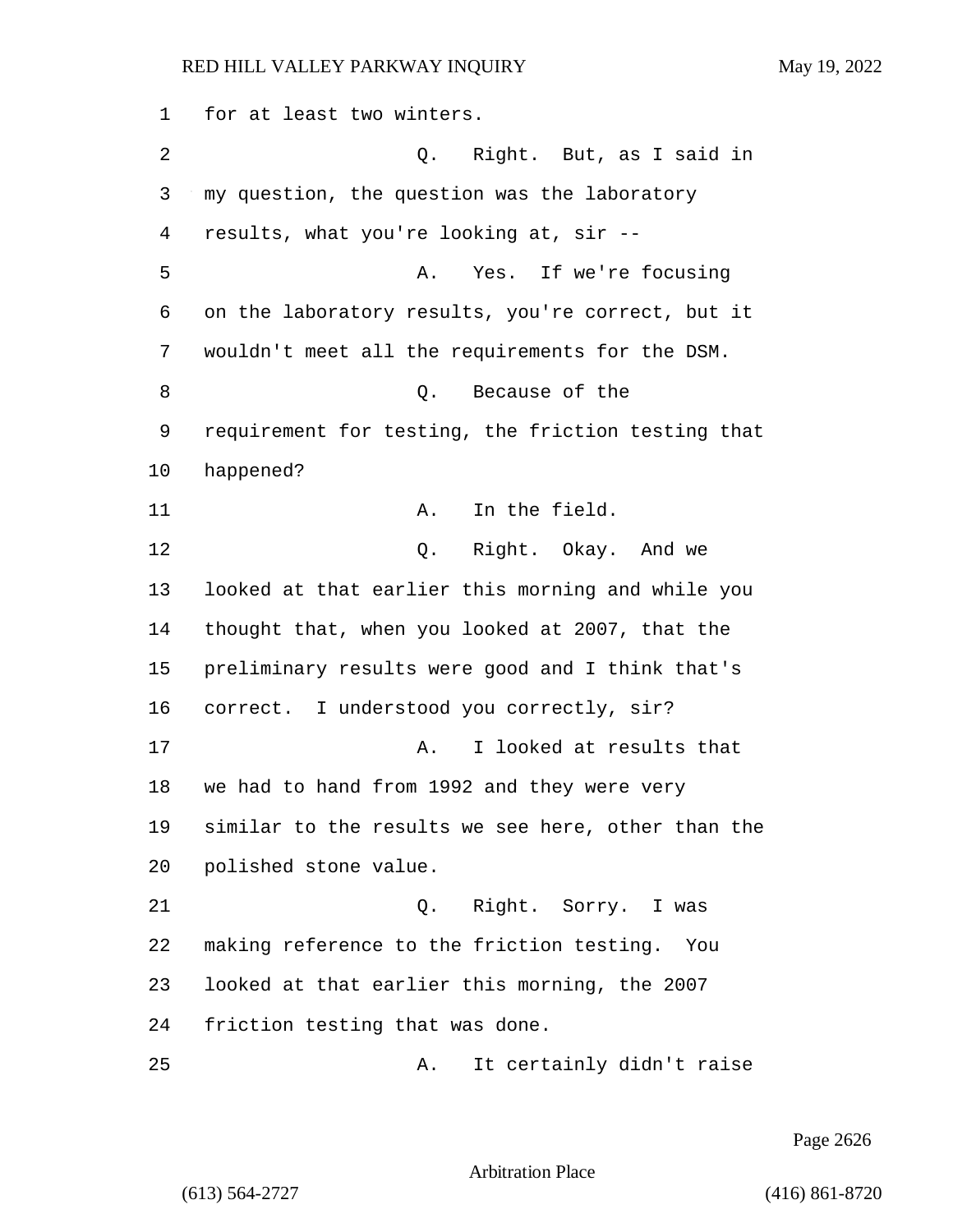1 any issues. 2 Q. Thank you. Okay. 3 A. But that was on an 4 untrafficked road surface. 5 Q. Right, right. Well, 6 let's stick with the science right now, shall we, 7 on the laboratory results. 8 I want to address a slightly 9 different point. You've given testimony about the 10 PSV testing and earlier today you expressed the 11 opinion that there were a number of data sets for 12 that. So, can we please go to Golder 3580. 13 Registrar? 14 THE REGISTRAR: Sorry, is this 15 a native document or is it -- 16 MS. JENNIFER ROBERTS: I think 17 it's the one that commission counsel took the 18 witness to just earlier at 3580. There's also a 19 Hamilton reference. 20 MR. LEWIS: Are you talking 21 about the Golder 2019 report? 22 MS. JENNIFER ROBERTS: 23 Correct. 24 MR. LEWIS: Okay. No, it's 25 GOL6612.

Page 2627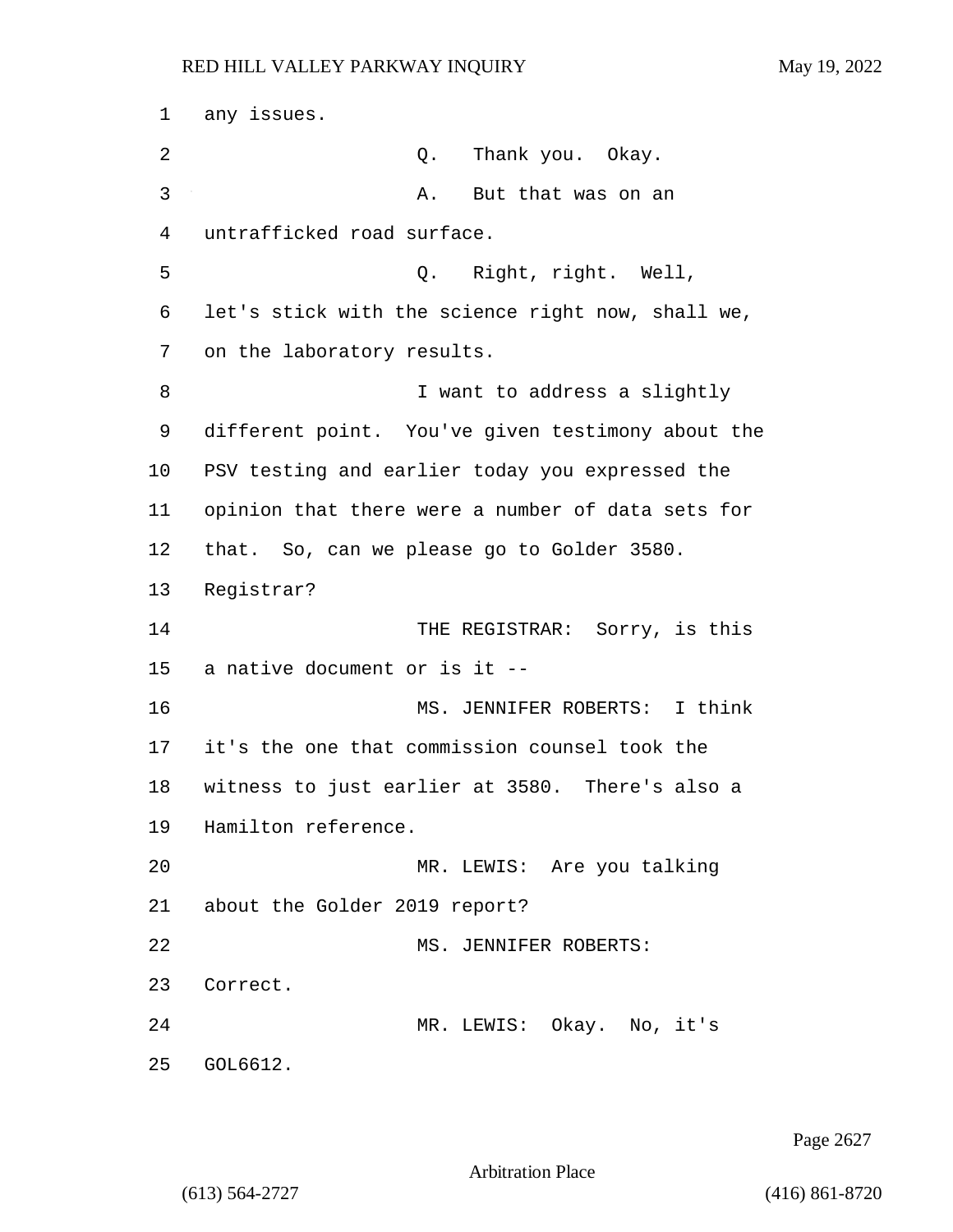| $\mathbf 1$ | MS. JENNIFER ROBERTS: Sorry.                       |
|-------------|----------------------------------------------------|
| 2           | I misheard or miswrote it down. Forgive me.        |
| 3           | THE REGISTRAR: That's okay.                        |
| 4           | Thank you.                                         |
| 5           | MS. JENNIFER ROBERTS: I've                         |
| 6           | got the Hamilton reference, too, here, and I was   |
| 7           | trying to stay consistent. There we go. Thank      |
| 8           | you. All right.                                    |
| 9           | BY MS. JENNIFER ROBERTS:                           |
| 10          | So, Mr. Rogers, you were<br>Q.                     |
| 11          | taken to this earlier today and you expressed some |
| 12          | concern with inconsistency in the PSV given the    |
| 13          | data, and I just want to go back to that point.    |
| 14          | If I understood you correctly,                     |
| 15          | you had data sets that you referenced from 1992,   |
| 16          | the 2008 that we just looked at, and then a data   |
| 17          | set that's reported on in this February 28, 2019   |
| 18          | report from Golder.                                |
| 19          | And, Registrar, can you please                     |
| 20          | turn up image 2 and the paragraph after Analysis   |
| 21          | and Interpretation beginning, "The correct PSV."   |
| 22          | Can you please call that up. Okay. Can you make    |
| 23          | that a little bit smaller? Thank you. I can't      |
| 24          | see everybody. There we go. That helps me,         |
| 25          | anyway.                                            |

Page 2628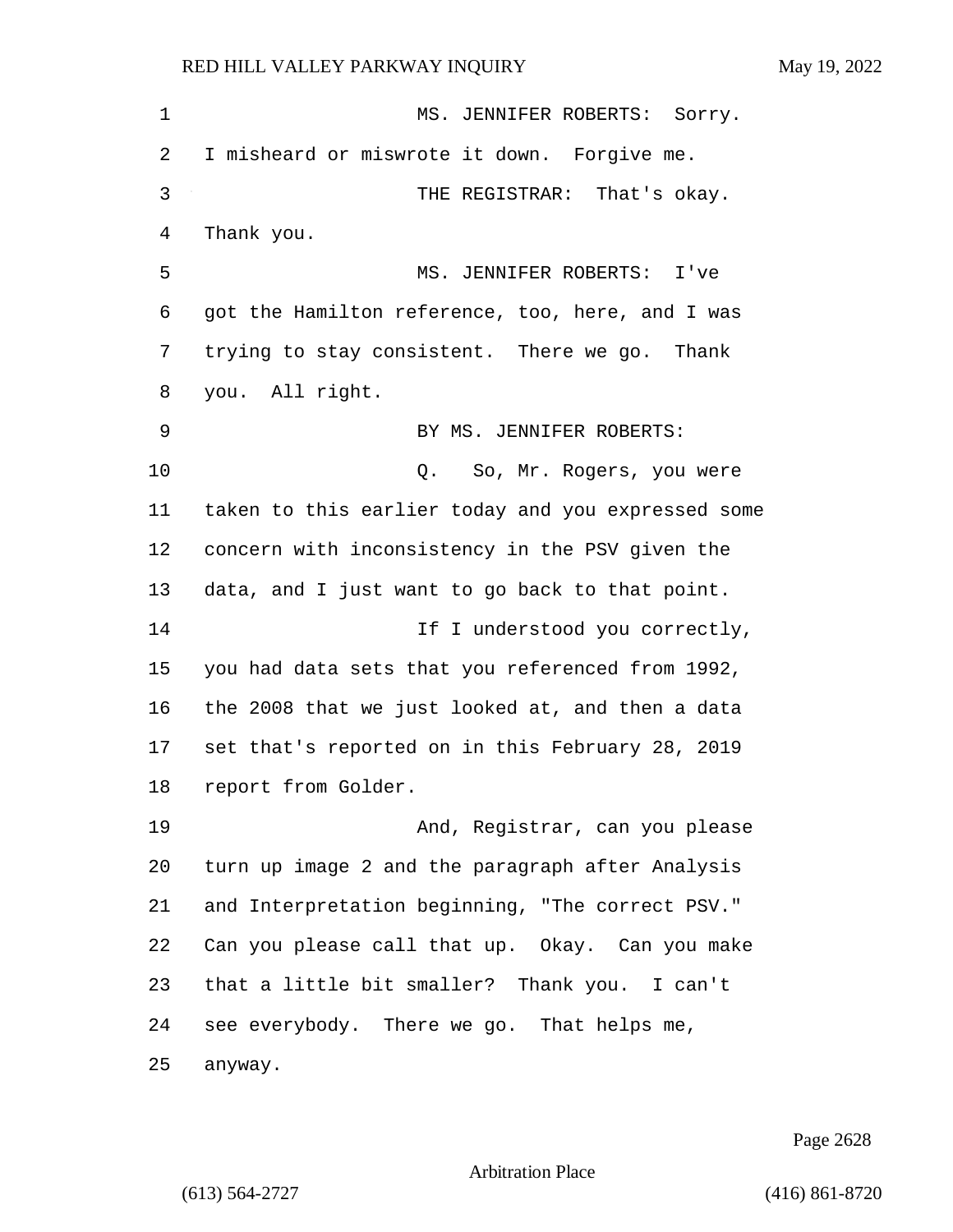1 and this is the corrected PSV. 2 The tested aggregates was 45. Do you remember 3 looking at that? 4 A. Yes, I do. 5 Service Contracts Contracts Contracts Contracts October 2012 and perhaps we can 6 turn to image 7. There we go. So, this is the 7 James Fisher Testing Services. This is their 8 report. Do you see that? 9 A. Yes, I do. 10 Q. Okay. And this gets you 11 the result of 45, okay. 12 Now, what you don't have, and 13 I just want to identify it for you, there's 14 another data set, which is the CPP test provided 15 to Hamilton by Dufferin in 2007. But you didn't 16 know about that one, did you? 17 and the Markey A. I have no information at 18 all. 19 Q. And you didn't consider 20 that in your theory about the variability of the 21 PSV testing, did you? 22 A. No, not at all. I 23 haven't seen it yet. 24 Q. All right. And I think, 25 if I understood you, you identified two possible

Page 2629

Arbitration Place

(613) 564-2727 (416) 861-8720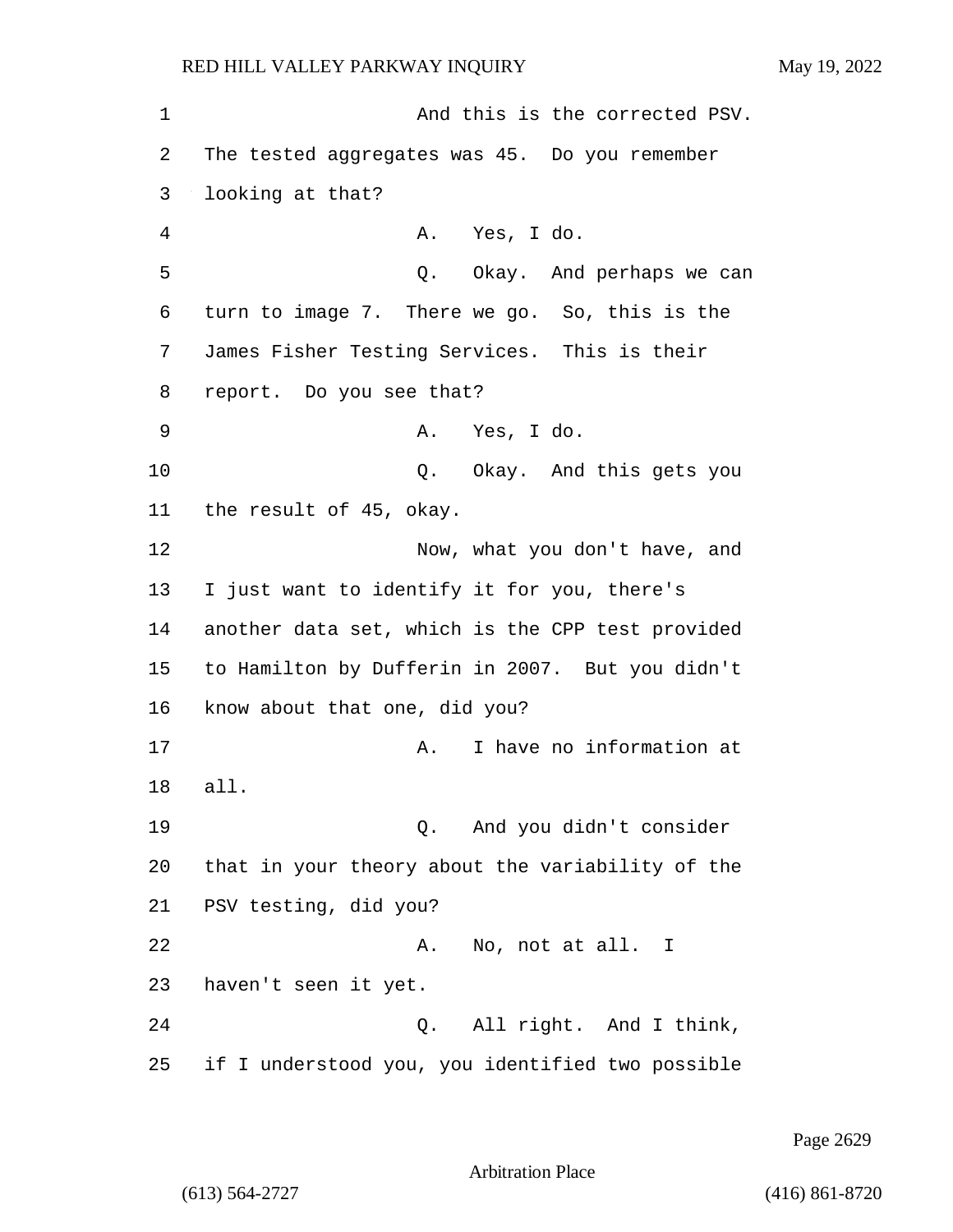| 1  | reasons for the variability in the testing, the 45 |
|----|----------------------------------------------------|
| 2  | in 1992, the 45 here and the 52 from 2008. You     |
| 3  | suggested that it was perhaps because different    |
| 4  | rock was extracted from different layers or areas  |
| 5  | of quarry and you identified the potential for     |
| 6  | variability in the testing procedures. Did I       |
| 7  | understand you correctly?                          |
| 8  | Α.<br>That's correct.                              |
| 9  | Q. Okay. And I just want to                        |
| 10 | note something in here, and that is that the       |
| 11 | aggregate that's reported on, did you understand   |
| 12 | that that in fact had been extracted from a core   |
| 13 | taken from the Red Hill Valley Parkway?            |
| 14 | Thank you for reminding<br>Α.                      |
| 15 | me. Yes, I am aware, now.                          |
| 16 | Q. Okay. And so obviously                          |
| 17 | the 1992 aggregate, the aggregate tested in 1992   |
| 18 | and 2008 from the Varennes Quarry, were, in both   |
| 19 | cases, virgin aggregate. That's correct?           |
| 20 | The 1992 had never been<br>Α.                      |
| 21 | used in asphalt. What was the other one?           |
| 22 | 2008, the aggregate that<br>Q.                     |
| 23 | you tested --                                      |
| 24 | A. Well, that was sampled by                       |
| 25 | other people after I retired and I'm -- well, can  |

Page 2630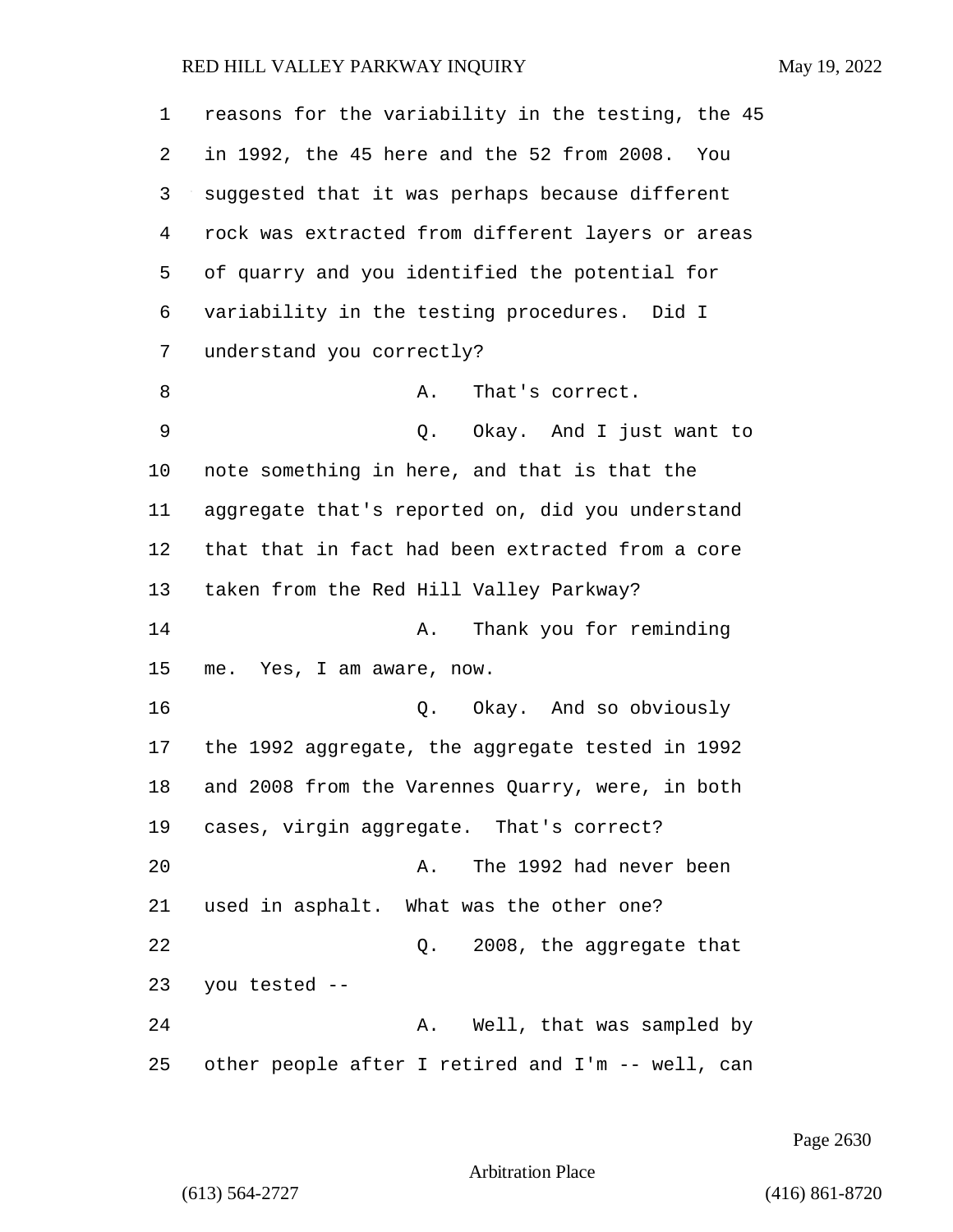be assured that it's coming from a stockpile in the Varennes Quarry. 3 Q. In other words, it's virgin aggregate, is it not? 5 A. It's never seen asphalt. 6 Q. Right. Okay. And here, the aggregate that's being tested was extracted in 2017 and extracted after ten years in service? 9 A. Correct. 10 Q. And once that core is obtained, the aggregate itself is extracted using chemical solvents. Do you know that? 13 A. Yes. 14 Q. Okay. So, in evaluating the data sets, did you contemplate in the reasons for the variability the fact that the aggregate that's being sampled here in the James Fisher Testing Services reports was not virgin aggregate, that it had been in use in aggregate for ten years and had been extracted using chemical solvents? Did you consider any of those points of variabilities? 23 A. I do now, but what I would say is that the actual aggregate particles that are at the surface of the asphalt making up a

Page 2631

Arbitration Place

(613) 564-2727 (416) 861-8720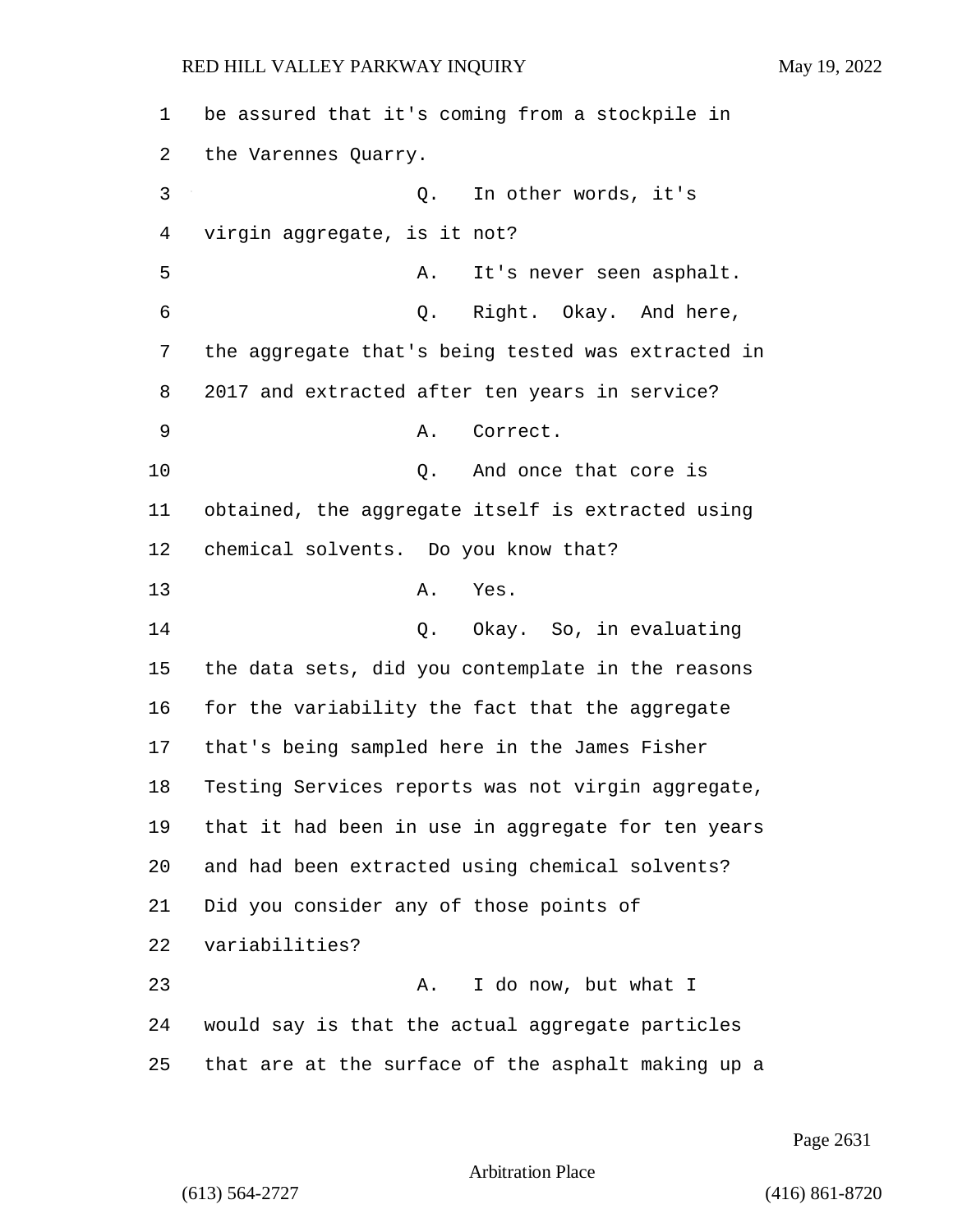| 1       | very small proportion of the bulk aggregates in    |
|---------|----------------------------------------------------|
| 2       | the asphalt core of the surface course, and so     |
| 3       | almost certainly the majority of the materials     |
| 4       | that were tested in this test that we see the      |
| 5       | results of here had not been previously polished   |
| 6       | in the road surface.                               |
| 7       | Right. I understand<br>Q.                          |
| 8       | that, but that still doesn't account for the       |
| 9       | effect of the extraction process and the chemicals |
| $10 \,$ | used to extract them, does it?                     |
| 11      | The solvents dissolve<br>Α.                        |
| 12      | hydrocarbons. It's an interesting question.<br>Do  |
| 13      | the hydrocarbons affect the polishability of the   |
| 14      | aggregate? My guess is no, but I don't have        |
| 15      | absolute iron clad information on that.            |
| 16      | Okay. So, in evaluating<br>Q.                      |
| 17      | the reason for the variability here, you cannot    |
| 18      | dismiss the potential for the chemical extraction  |
| 19      | process to have an important -- to have a role in  |
| 20      | explaining the variability?                        |
| 21      | I think it highly<br>Α.                            |
| 22      | unlikely that the hydrocarbon solvents would       |
| 23      | affect the minerality or the behaviour of the      |
| 24      | minerality of the stone because of the abrasion    |
| 25      | process and the nature of the minerals --          |

Page 2632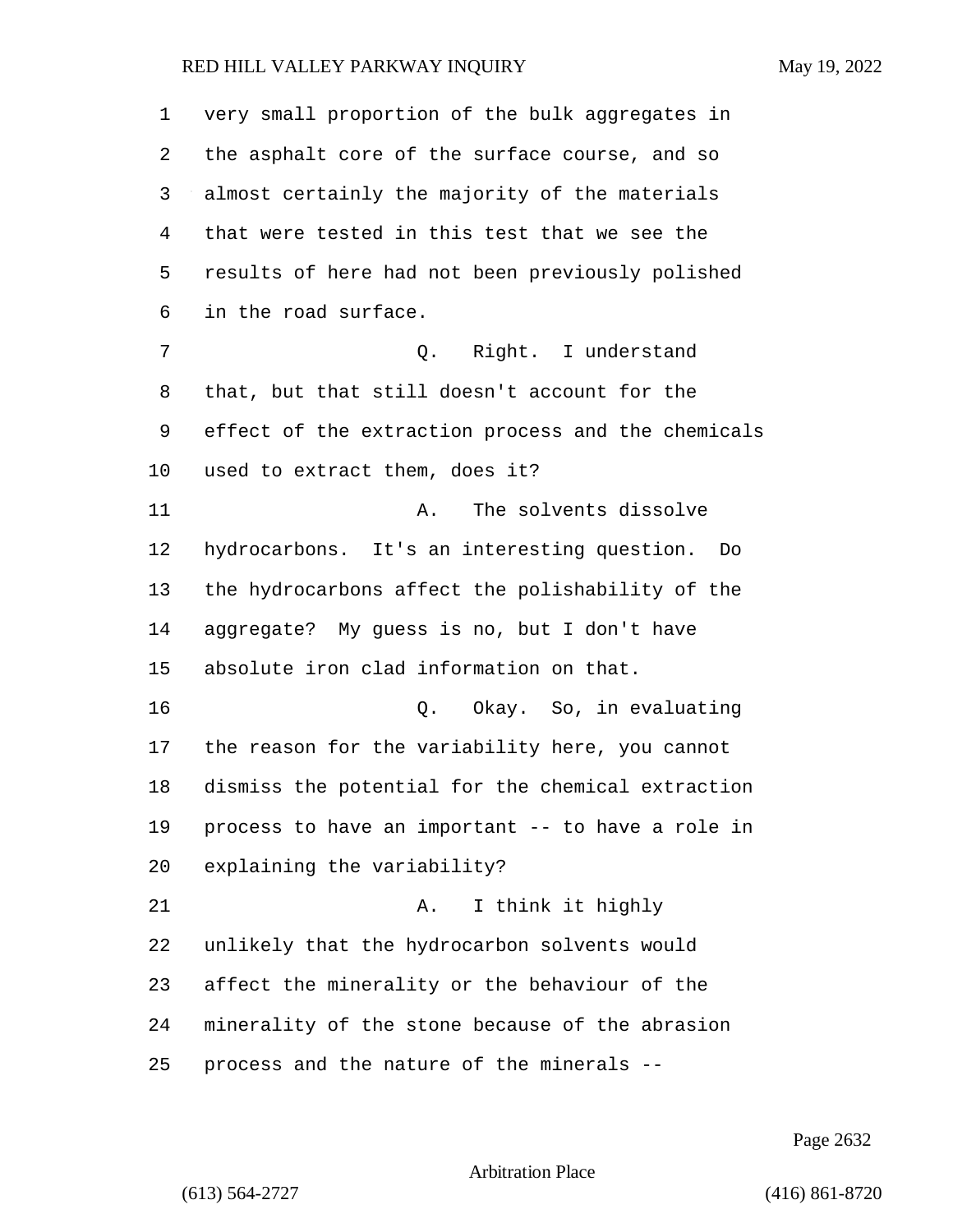| 1  | So, in your -- sorry.<br>Q.                       |
|----|---------------------------------------------------|
| 2  | I'll let you finish. Forgive me.                  |
| 3  | These are silicious<br>Α.                         |
| 4  | minerals. I would be surprised if they were       |
| 5  | affected by a hydrocarbon solvent in a material   |
| 6  | way in terms of the pavement friction, that --    |
| 7  | Okay.<br>Q.                                       |
| 8  | -- I would also be<br>Α.                          |
| 9  | prepared to believe if someone could show me data |
| 10 | otherwise.                                        |
| 11 | Sorry, I missed what you<br>Q.                    |
| 12 | said. You would also what?                        |
| 13 | I would also be<br>Α.                             |
| 14 | interested in seeing any data that proves me      |
| 15 | wrong.                                            |
| 16 | Otherwise. So, your<br>Q.                         |
| 17 | thesis, notwithstanding the use of the chemical   |
| 18 | solvents and the fact that the aggregate were in  |
| 19 | use, you still maintain your theory that the      |
| 20 | reason for the variability is either differences  |
| 21 | in testing or differences in where the aggregate  |
| 22 | was obtained?                                     |
| 23 | Yes, but you used the<br>Α.                       |
| 24 | word "differences in testing." It's an            |
| 25 | inherent -- you do any test, there's an inherent  |

Page 2633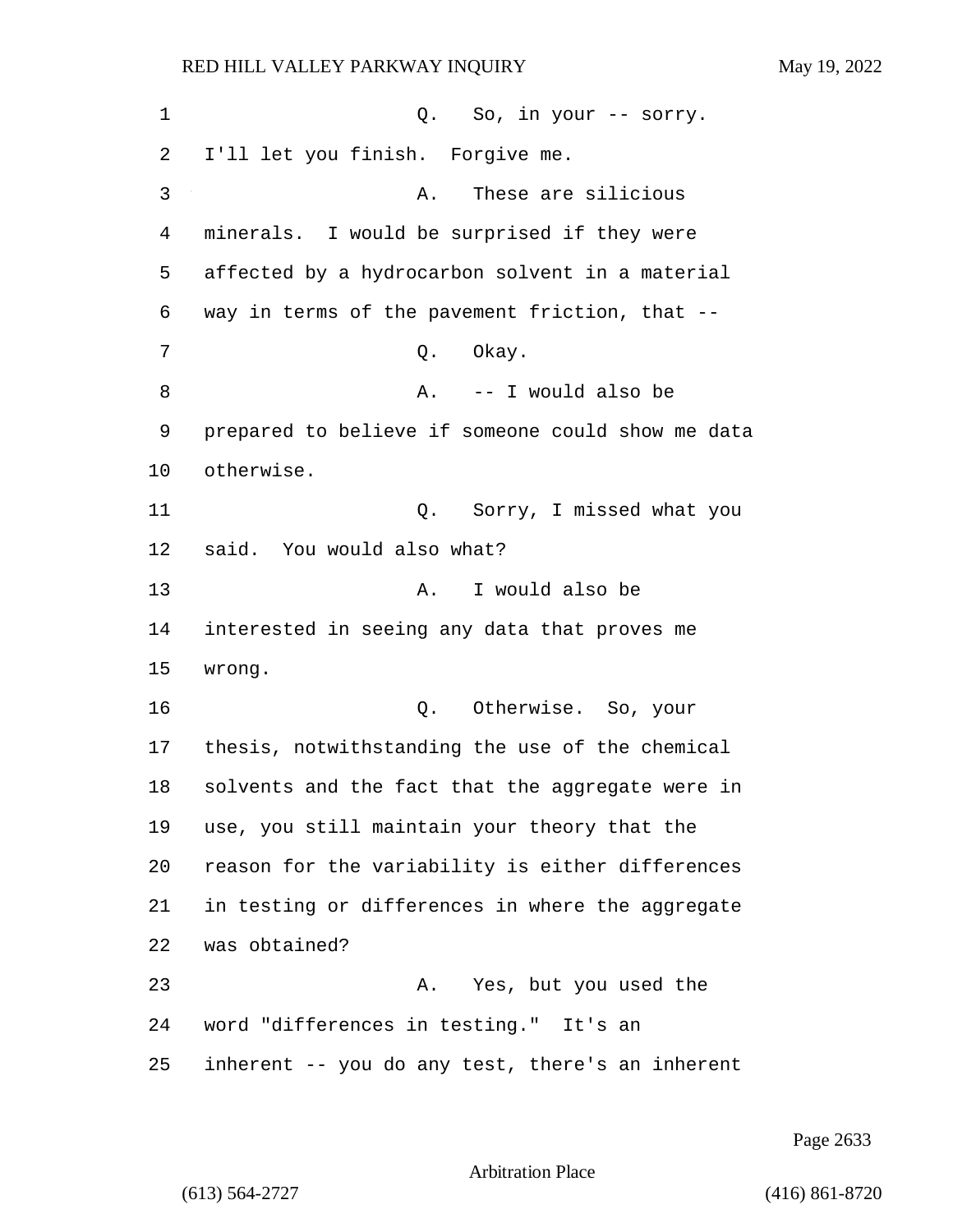| $\mathbf 1$ | variability that may not be related to differences   |
|-------------|------------------------------------------------------|
| 2           | in testing.                                          |
| 3           | Q. Okay. I just want to                              |
| 4           | address briefly the British pendulum testing.<br>Can |
| 5           | we please go back to image 2. The last two           |
| 6           | paragraphs on that page, can you please call them    |
| 7           | out, Registrar. A little smaller for me. Thank       |
| 8           | you.                                                 |
| 9           | Can you read that, Mr. Rogers?                       |
| 10          | Yes, I can.<br>Α.                                    |
| 11          | Q. All right. So, in this                            |
| 12          | case, the British pendulum testing that was done,    |
| 13          | it's actually done December of 2017 and reported     |
| 14          | on here, showed an average of 39 but variability.    |
| 15          | And your testimony this                              |
| 16          | morning indicated that you had experience in the     |
| 17          | application of a British pendulum tester in the      |
| 18          | winter because you tested and researched the         |
| 19          | effect of deicers that you were concerned were       |
| 20          | making pavement slippery?                            |
| 21          | That is correct.<br>Α.                               |
| 22          | Q. And your conclusion was                           |
| 23          | that, if I understood you, deicers could have an     |
| 24          | effect on measurements on the British pendulum       |
| 25          | tester?                                              |

Page 2634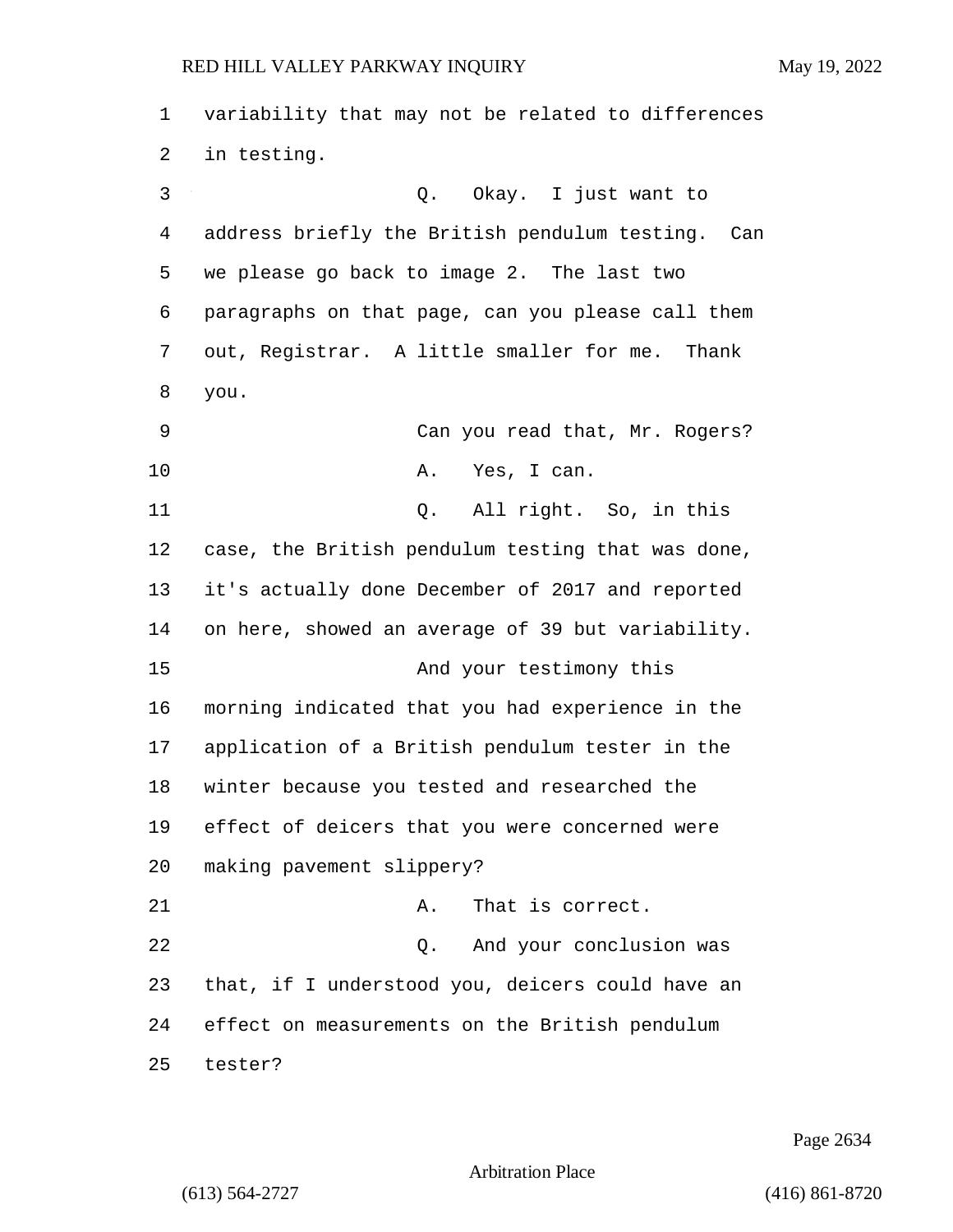1 A. Yes. In the case of my 2 testing, I was testing with the pendulum 3 immediately after flooding the surface with the 4 deicing fluid, but not hours or minutes later. 5 Q. Okay, and so that could 6 have an effect. And I understood you to say that 7 British pendulum testing was a methodology that 8 could be used in the winter. Do I have that 9 correct? 10 A. As long as you've got 11 unfrozen water. 12 0. Right. So, that's the 13 very point I was going to. So, if you have water 14 that is freezing because the pendulum method uses 15 a water film to facilitate the testing -- that's 16 correct? 17 A. That's correct. 18 Q. So, as long as that's not 19 freezing, then you're going to get consistent 20 accurate reads from the British pendulum testing 21 machine. Right? 22 A. Provided you do it all 23 properly, and it's hard to do when it's very cold. 24 Q. Right, because frozen 25 hands?

Page 2635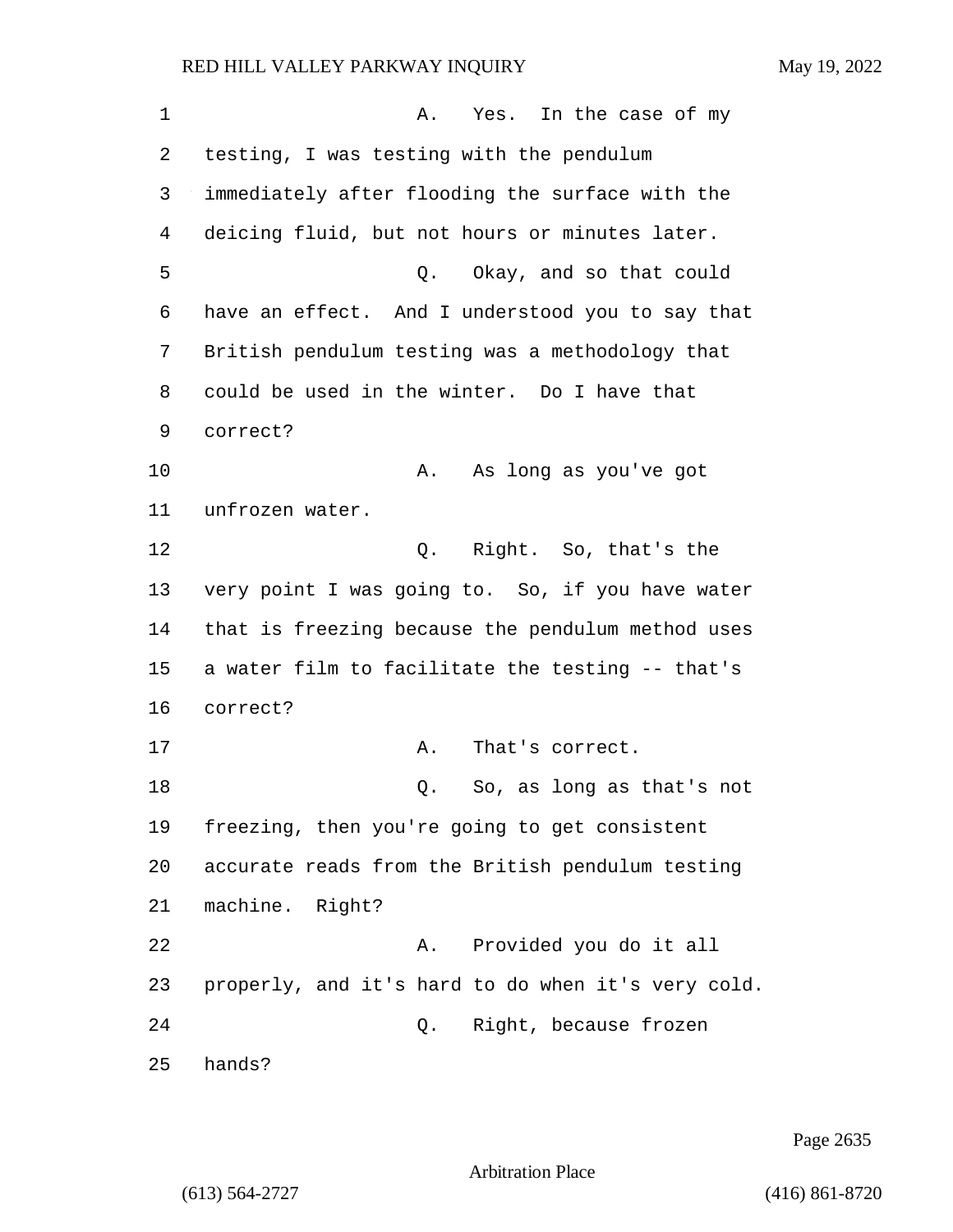| $\mathbf 1$ | Frozen hands.<br>Α.                               |
|-------------|---------------------------------------------------|
| 2           | Q. But if you have film                           |
| 3           | that's freezing, then you're going to get         |
| 4           | inconsistencies in the numbers. That is correct?  |
| 5           | Yes. There would be two<br>Α.                     |
| 6           | ways of doing this. One would be to do it on      |
| 7           | cores taken from the pavement and taken back to   |
| 8           | the laboratory, and the other one would be to do  |
| 9           | it in the field. I would prefer to take the cores |
| 10          | back to the laboratory. But I'm not sure that the |
| 11          | data taken at zero degrees is going to be         |
| 12          | equivalent to what you might have got at          |
| 13          | 20 degrees Celsius. I suspect it's similar, but I |
| 14          | don't know this for sure.                         |
| 15          | Q. Right. But my question                         |
| 16          | to you, sir, was that if you have got points at   |
| 17          | which the film is freezing, you're going to get a |
| 18          | variable number that reflects the freezing.       |
| 19          | That's correct?                                   |
| 20          | A. Yes, of course.                                |
| 21          | Q. Okay. Thank you. And I                         |
| 22          | just want to go back, if we might, to just one    |
| 23          | last point. Let's see if I can find it.           |
| 24          | Registrar and Commissioner and Mr. Rogers, please |
| 25          | bear with me for two seconds while I try and find |

Page 2636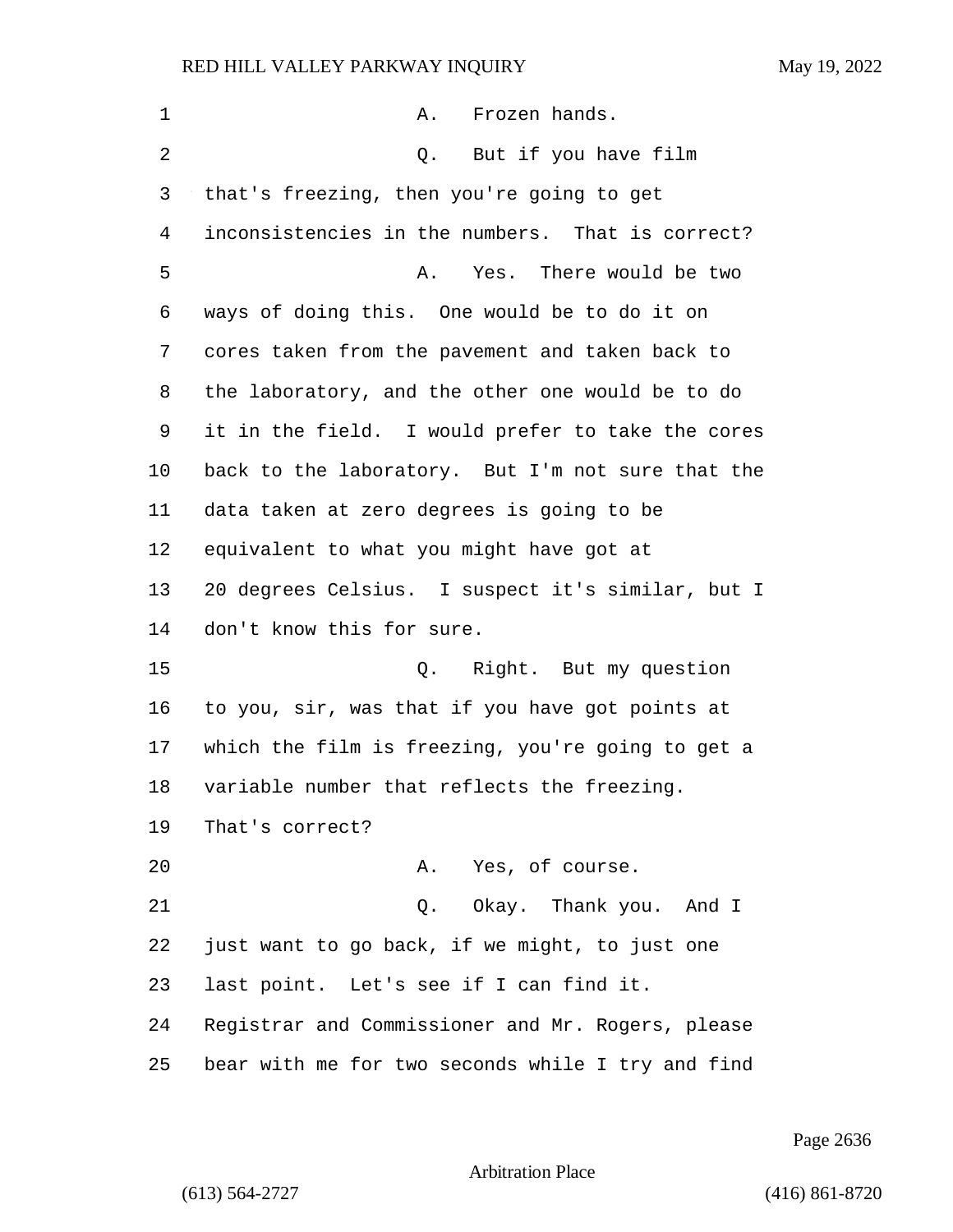something. 2 Could we please go to the overview document 4, image 97 and 98. There we go. So, you were taken to these briefly before, but you'll agree with me that the numbers are consistently above that threshold number of 30 friction? 8 A. The average numbers are indeed above the number. 10 Q. Right. And these numbers by themselves would not cause you any concern in terms of the friction on the Red Hill Valley Parkway. I take it that's true? 14 A. I'm not sure that -- I've probably been asked this before and I've given an answer. Because there's the issue of geometry. 17 Q. Right. You are exactly right and that word sort of hits a whole theme that is going to be front and centre in much of the evidence. I'm going to ask you just to confine your answer to your reading of this friction report. 23 A. We have certainly had many pavements in the Ontario highway system that now normally tangent sections or close to tangent

Page 2637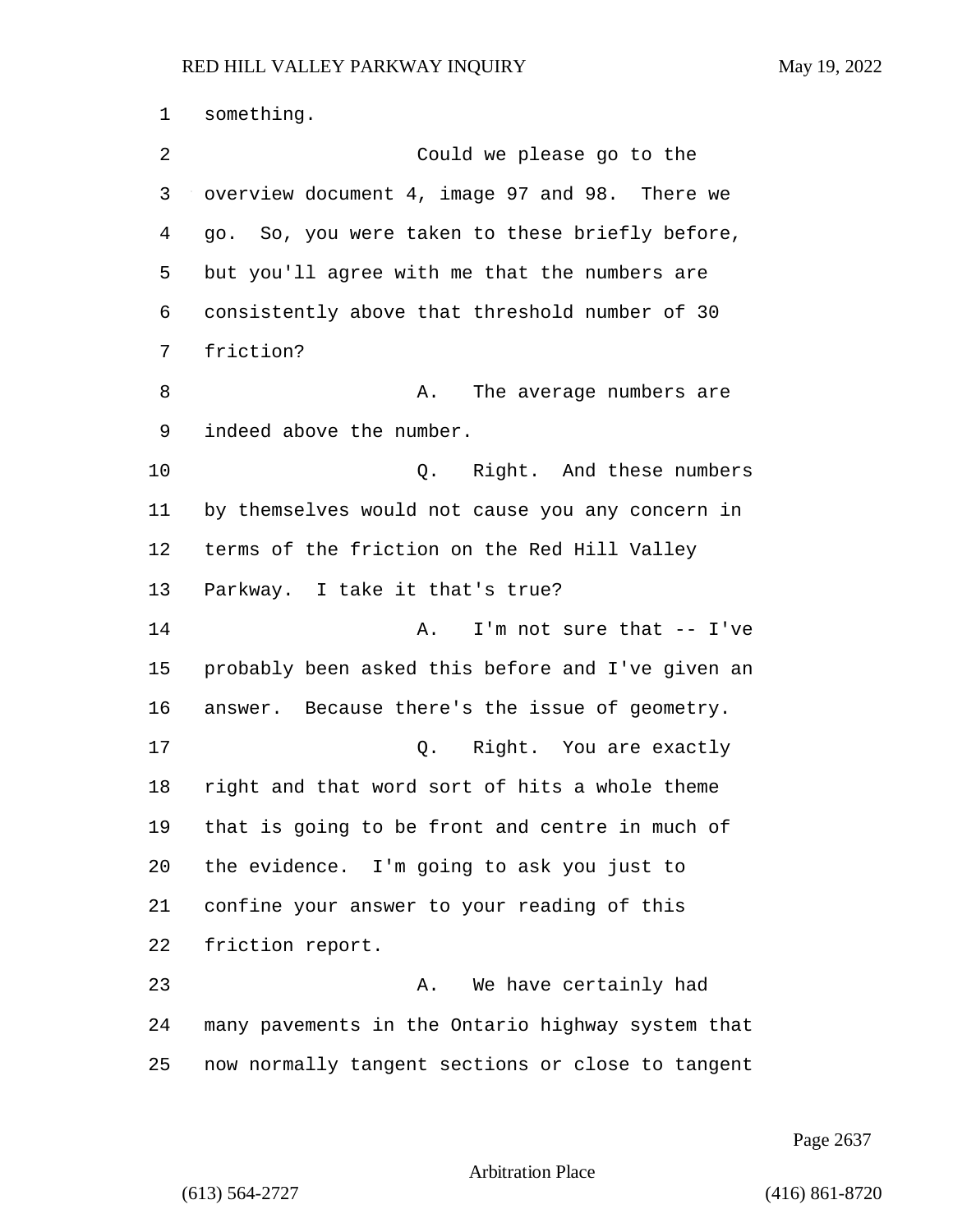sections with values like this, without issues. 2 Q. So, the numbers by themselves would not cause you concern, would they, sir? 5 A. No, I don't think so. 6 Q. Thank you. Thank you. Those are my questions, Commissioner. 8 A. You're welcome. 9 JUSTICE WILTON-SIEGEL: Okay. Ms. McIvor? 11 MS. MCIVOR: Good afternoon, Commissioner. I'll be quite brief. EXAMINATION BY MS. MCIVOR: 14 Q. Hello, Mr. Rogers. My understanding of your earlier evidence is that in the normal course, and we know there are exceptions, but in the normal course of qualifying for the DSM list, a fresh test section of the aggregate would be laid on an MTO contract using an already approved aggregate. Is that right? 21 A. For comparison purposes. Yes, that is correct. 23 Q. Okay. And when you say "for comparison purposes," that's because this MTO contract aggregate would naturally provide a

Page 2638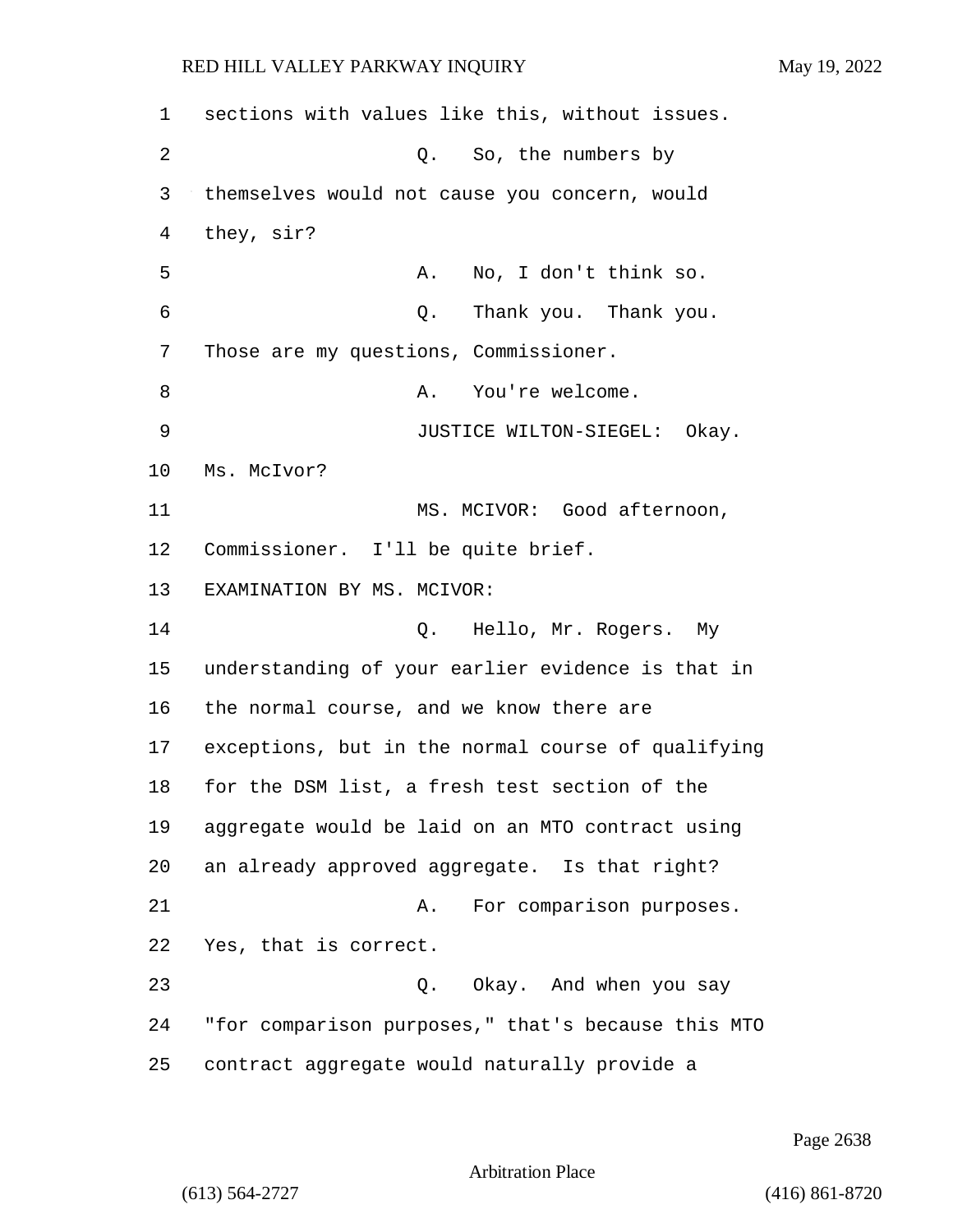control strip to compare it with. Correct? 2 A. That is correct. 3 Q. Okay. Now, in the case where, for whatever reason, there's no control strip for the initial evaluation, the initial inclusion on the DSM list, would consideration ever be given to arranging one on a future contract, in your experience? 9 A. Well, we never have encountered this situation, as far as I can remember. But yes, that would be the preferred way of doing it. 13 Q. And if you -- go ahead. 14 A. You do want to establish a control at some point. 16 Q. And so, if you felt that the control data would be useful or necessary in making decisions moving forward, I take it that's something you would consider in those circumstances? 21 A. I'm not quite sure. Can you repeat it for me? What would I not consider? 23 Q. So, you mentioned earlier in answering Mr. Lewis' question that this control data, in some circumstances, is quite helpful for

Page 2639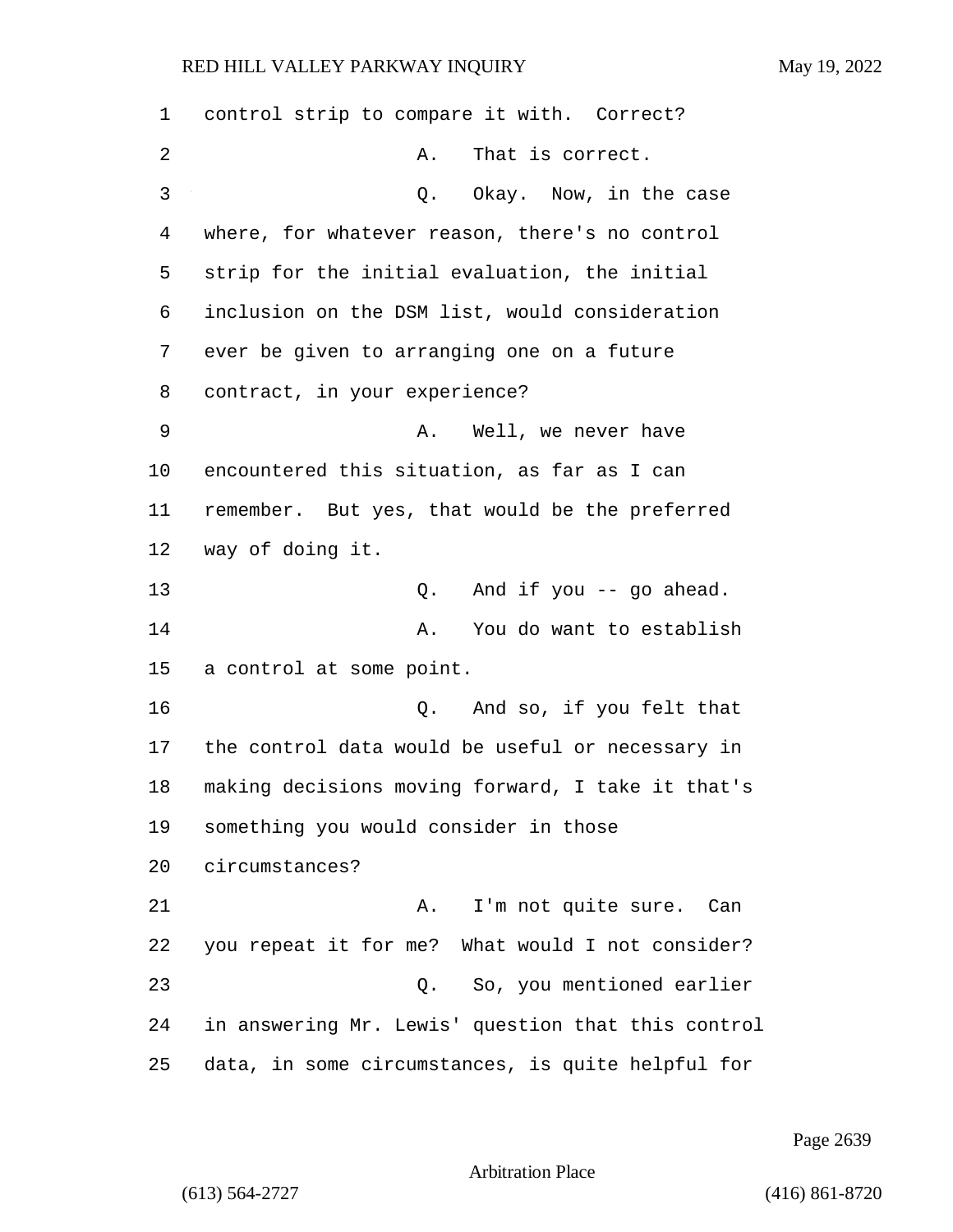1 making decisions about, for instance, removing 2 from the DSM list. 3 A. I would say it was 4 critical or crucial. 5 Q. And so it follows that, 6 in making those decisions, that might be an 7 instance where a control strip in the future is 8 arranged for. Is that fair? 9 A. Yes. If I've been there, 10 assuming that we had agreed to put it on the DSM 11 in the first place, we would certainly have asked 12 for a real control strip the next time it was 13 used. 14 Q. And by "the next time it 15 was used," you mean, I assume, used in Ontario on 16 an MTO roadway? 17 A. Yes, in a situation that 18 we controlled. Yes. 19 Q. Okay. Thank you, 20 Mr. Rogers. Those are my questions. 21 A. Thank you. 22 JUSTICE WILTON-SIEGEL: Okay. 23 Mr. Lewis? 24 MR. LEWIS: Thank you. 25 FURTHER EXAMINATION BY MR. LEWIS:

Page 2640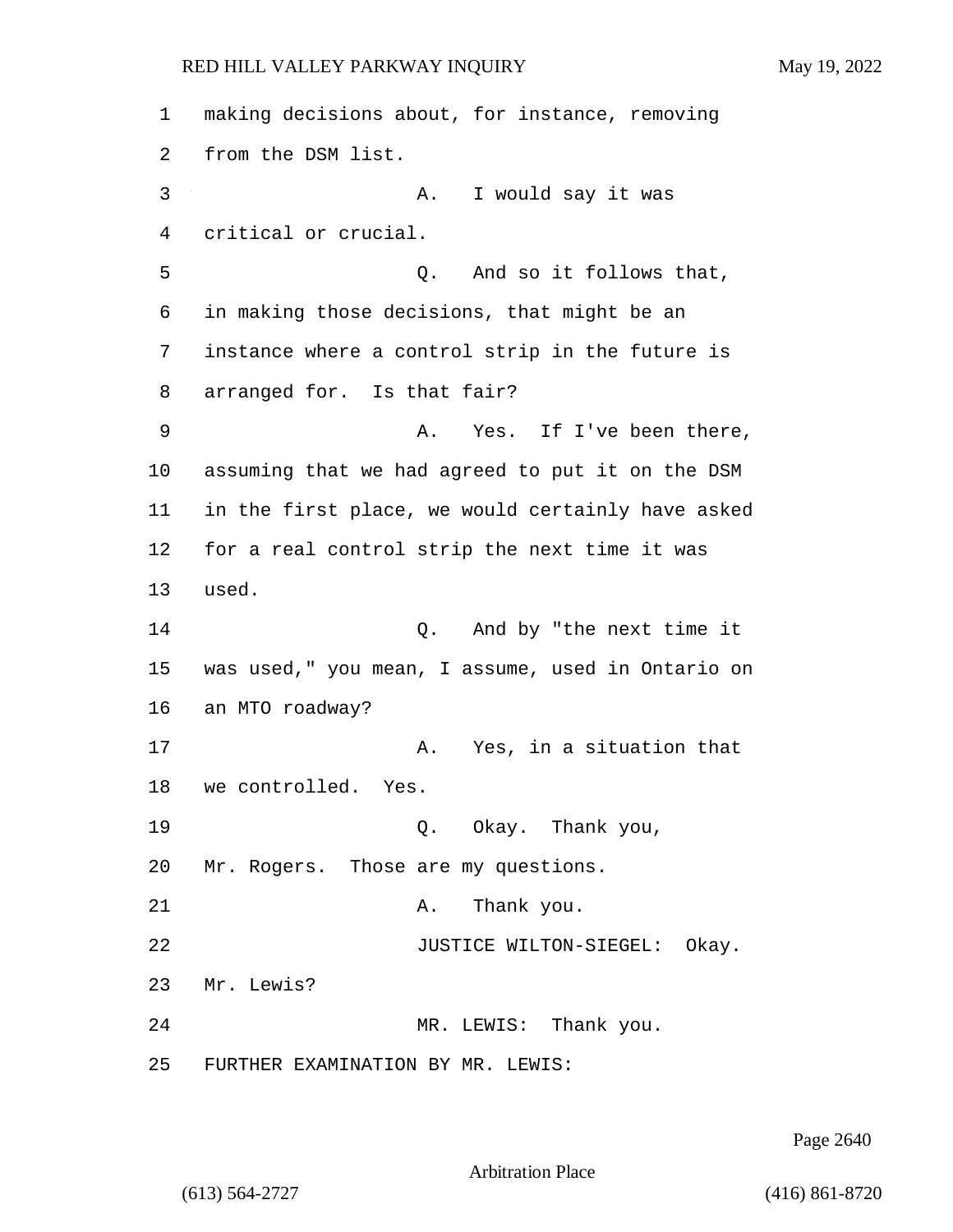| 1  | Q. Mr. Rogers, when                                |
|----|----------------------------------------------------|
| 2  | Ms. Jennifer Roberts was asking you questions      |
| 3  | regarding the British pendulum testing, you agreed |
| 4  | with her that if there are points at which the     |
| 5  | water film is freezing, that you're going to get   |
| 6  | variable numbers that reflect that freezing.<br>Do |
| 7  | you recall that?                                   |
| 8  | You would expect that,<br>Α.                       |
| 9  | but I would also say it would very rarely occur    |
| 10 | because you're flooding the surface with unfrozen  |
| 11 | water. You would have to have a very cold          |
| 12 | environment to get freezing in the time it takes   |
| 13 | between applying the water and dropping the        |
| 14 | pendulum.                                          |
| 15 | Q. Okay. And at night in                           |
| 16 | the winter, are the pavement temperatures the same |
| 17 | as the air temperature?                            |
| 18 | It depends entirely on<br>Α.                       |
| 19 | the climatic situation.                            |
| 20 | Q. Right. What the weather                         |
| 21 | was that day, presumably?                          |
| 22 | Yes. So, if the sun was<br>Α.                      |
| 23 | out in the late afternoon, then you'll see that    |
| 24 | the pavement temperature is going to be warmer     |
| 25 | than the air temperature, for a time, until the    |

Page 2641